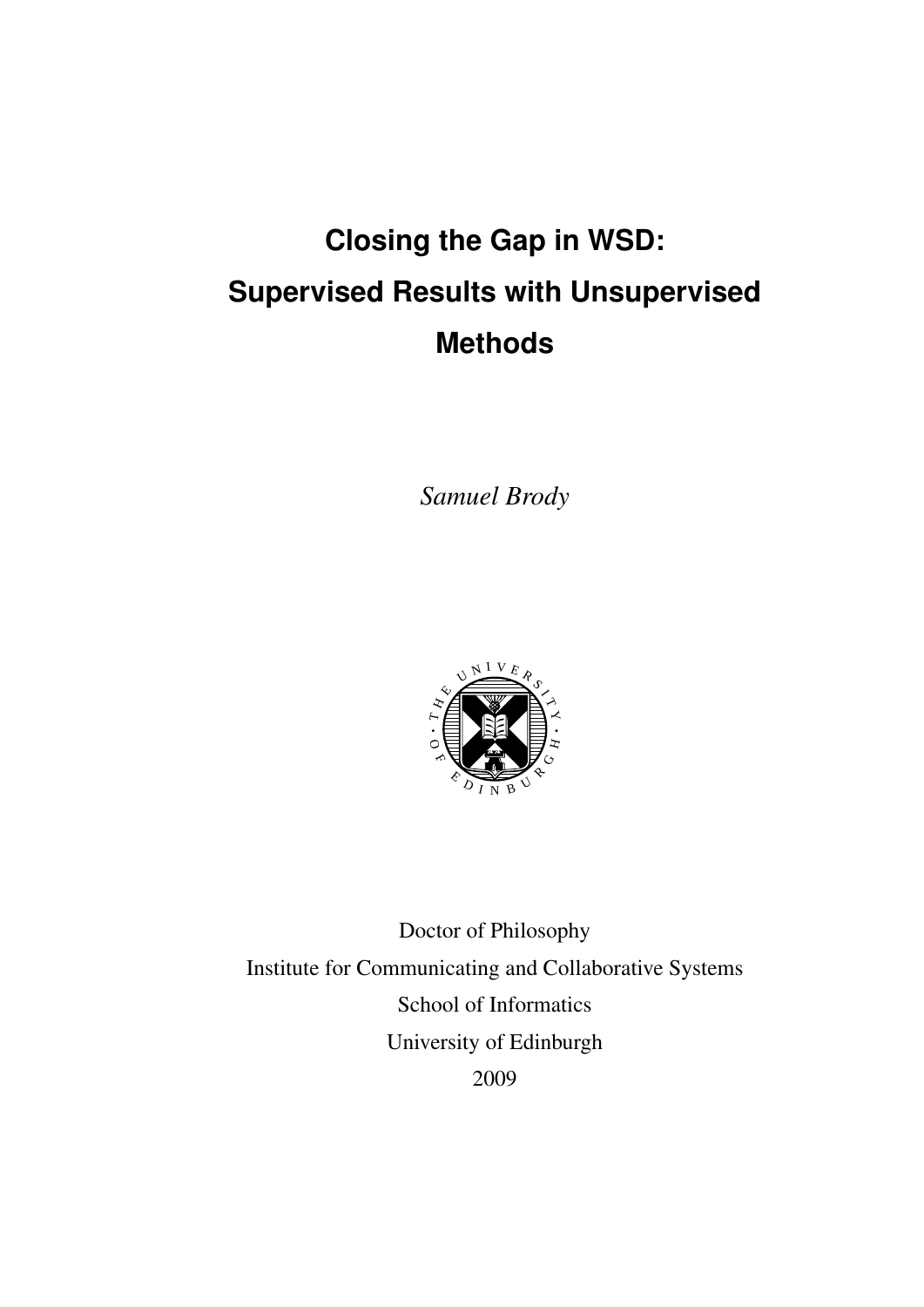## **Abstract**

Word-Sense Disambiguation (WSD), holds promise for many NLP applications requiring broad-coverage language understanding, such as summarization (Barzilay and Elhadad, 1997) and question answering (Ramakrishnan et al., 2003). Recent studies have also shown that WSD can benefit machine translation (Vickrey et al., 2005) and information retrieval (Stokoe, 2005). Much work has focused on the computational treatment of sense ambiguity, primarily using data-driven methods. The most accurate WSD systems to date are supervised and rely on the availability of sense-labeled training data. This restriction poses a significant barrier to widespread use of WSD in practice, since such data is extremely expensive to acquire for new languages and domains.

Unsupervised WSD holds the key to enable such application, as it does not require sense-labeled data. However, unsupervised methods fall far behind supervised ones in terms of accuracy and ease of use. In this thesis we explore the reasons for this, and present solutions to remedy this situation. We hypothesize that one of the main problems with unsupervised WSD is its lack of a standard formulation and general purpose tools common to supervised methods. As a first step, we examine existing approaches to unsupervised WSD, with the aim of detecting independent principles that can be utilized in a general framework. We investigate ways of leveraging the diversity of existing methods, using ensembles, a common tool in the supervised learning framework. This approach allows us to achieve accuracy beyond that of the individual methods, without need for extensive modification of the underlying systems.

Our examination of existing unsupervised approaches highlights the importance of using the predominant sense in case of uncertainty, and the effectiveness of statistical similarity methods as a tool for WSD. However, it also serves to emphasize the need for a way to merge and combine learning elements, and the potential of a supervised-style approach to the problem. Relying on existing methods does not take full advantage of the insights gained from the supervised framework.

We therefore present an unsupervised WSD system which circumvents the question of actual disambiguation method, which is the main source of discrepancy in unsupervised WSD, and deals directly with the data. Our method uses statistical and semantic similarity measures to produce labeled training data in a completely unsupervised fashion. This allows the training and use of any standard supervised classifier for the actual disambiguation. Classifiers trained with our method significantly outperform those using other methods of data generation, and represent a big step in bridging the accuracy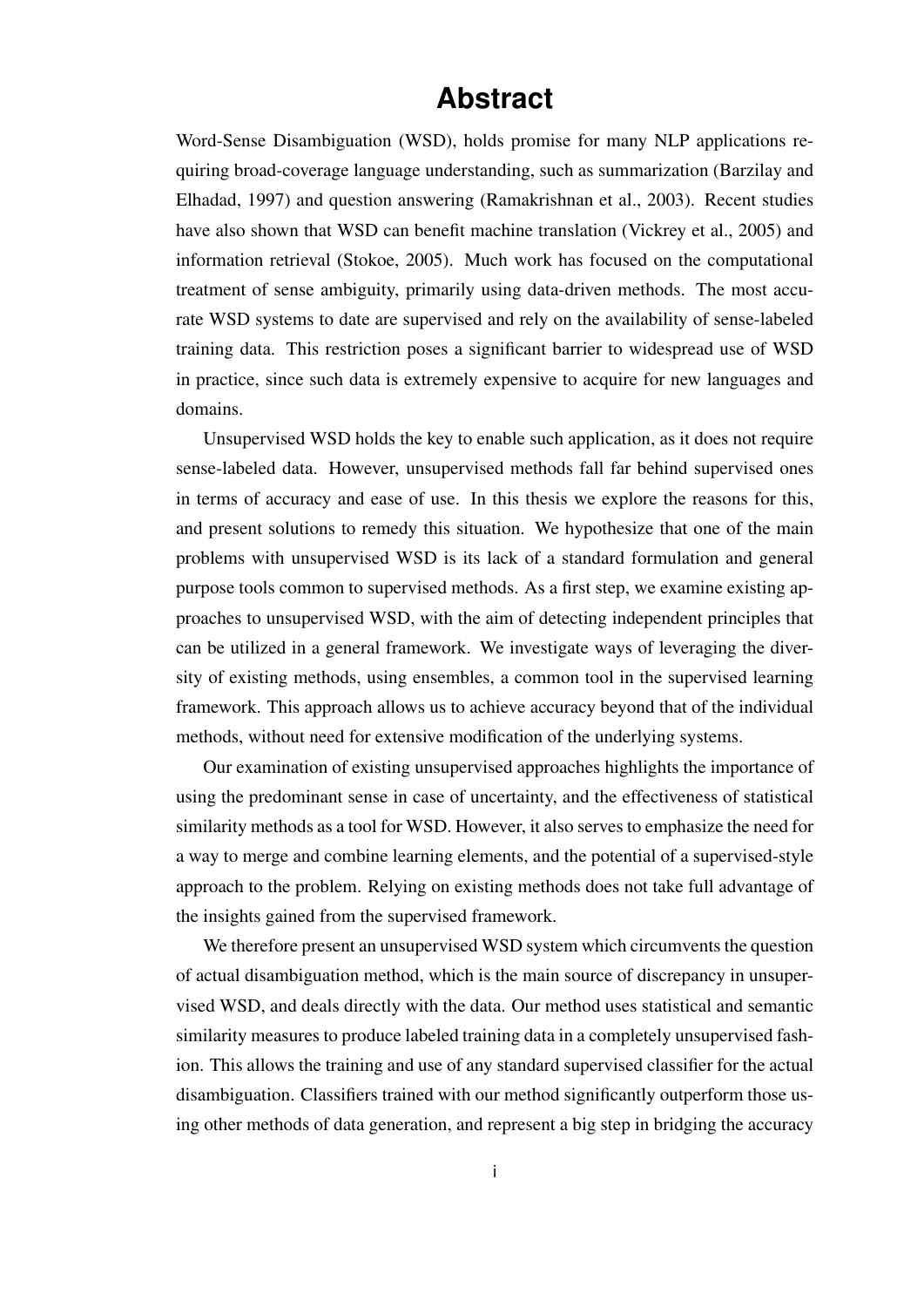gap between supervised and unsupervised methods.

Finally, we address a major drawback of classical unsupervised systems – their reliance on a fixed sense inventory and lexical resources. This dependence represents a substantial setback for unsupervised methods in cases where such resources are unavailable. Unfortunately, these are exactly the areas in which unsupervised methods are most needed. Unsupervised sense-discrimination, which does not share those restrictions, presents a promising solution to the problem. We therefore develop an unsupervised sense discrimination system. We base our system on a well-studied probabilistic generative model, Latent Dirichlet Allocation (Blei et al., 2003), which has many of the advantages of supervised frameworks. The model's probabilistic nature lends itself to easy combination and extension, and its generative aspect is well suited to linguistic tasks. Our model achieves state-of-the-art performance on the unsupervised sense induction task, while remaining independent of any fixed sense inventory, and thus represents a fully unsupervised, general purpose, WSD tool.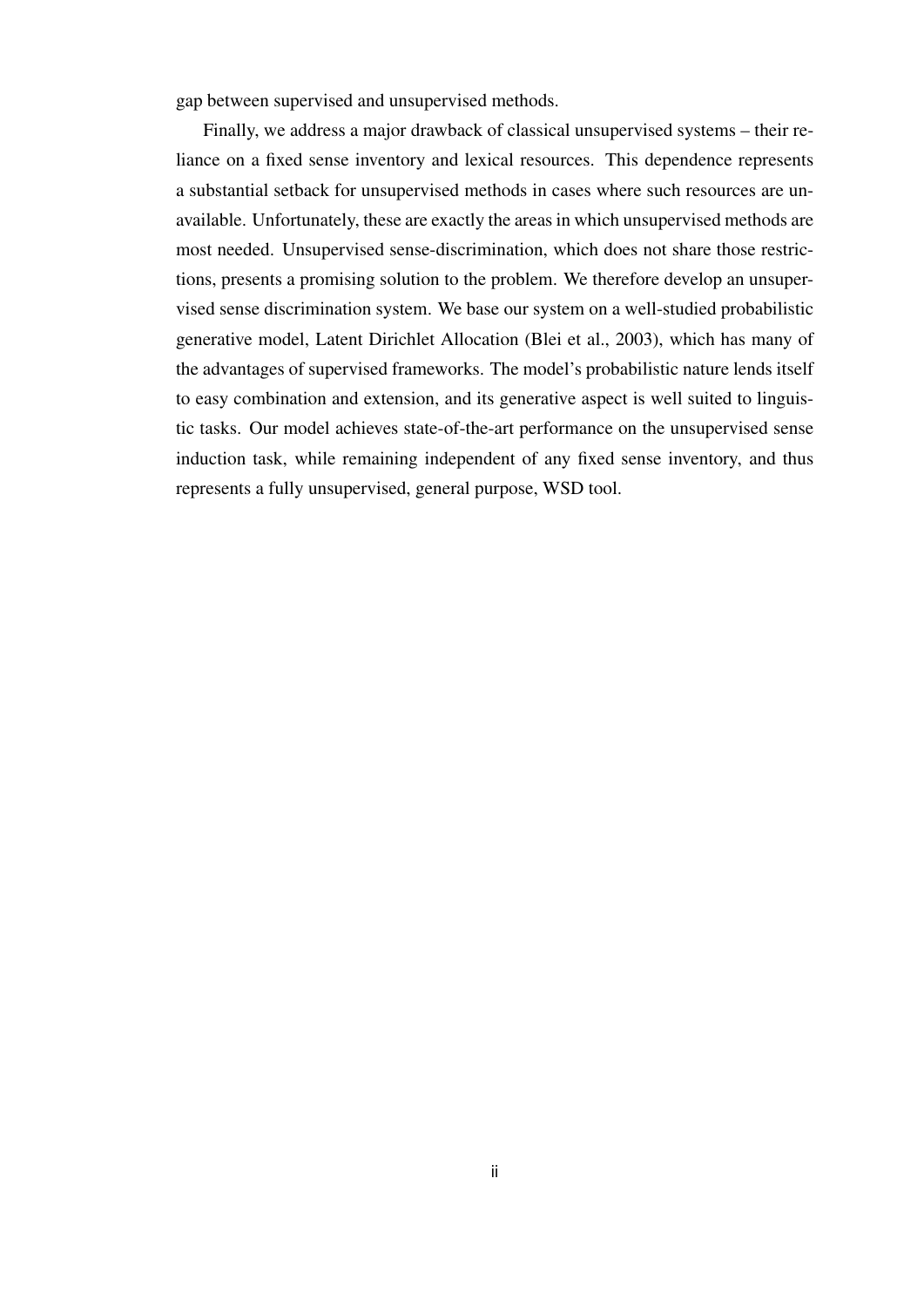## **Acknowledgements**

First and foremost, my thanks go to Mirella Lapata, who is all one could wish for in a supervisor. Without her exceptional ability to encompass everything from high-level comments to missing commas, the quality of my work would have suffered greatly. It has been a pleasure to have her as my supervisor.

I am indebted to Diana McCarthy, John Carroll and Rob Koeling for their help, comments and suggestions in the process of our collaboration. I am grateful to Roberto Navigli for his friendly assistance and for providing the results of his SSI algorithm for our ensemble experiments, even at short notice. I wish to thank David Talbot for his insightful suggestion which provided the basis for much of my work on unsupervised data creation. I gratefully acknowledge the support of EPSRC (Brody and Lapata; grant EP/C538447/1), which made this thesis possible.

I would like to thanks my family for providing support and encouragement throughout. Special thanks to my grandmother, Rose Brody, for her constant concern for my wellbeing and steadfast belief in my abilities.

I am very grateful to my friends in Israel, especially Aviv Hurvitz, Yifat Monnickendam, Sarai Sheinvald and Robby Lampert, who kept in touch, took an active interest in my welfare, and provided a sympathetic ear when needed. I would also like to express my thanks to all my friends at the University of Edinburgh for making my years there a very pleasant experience. In this regard, Markus Becker, Chris Callison-Burch, Ben Hachey and Anna Pakarinen, Trevor Cohn, Josh Schroeder and Jackie Bedoya, and Sharon Givon deserve special mention. It is my hope that, despite geographical distance, we will remain close.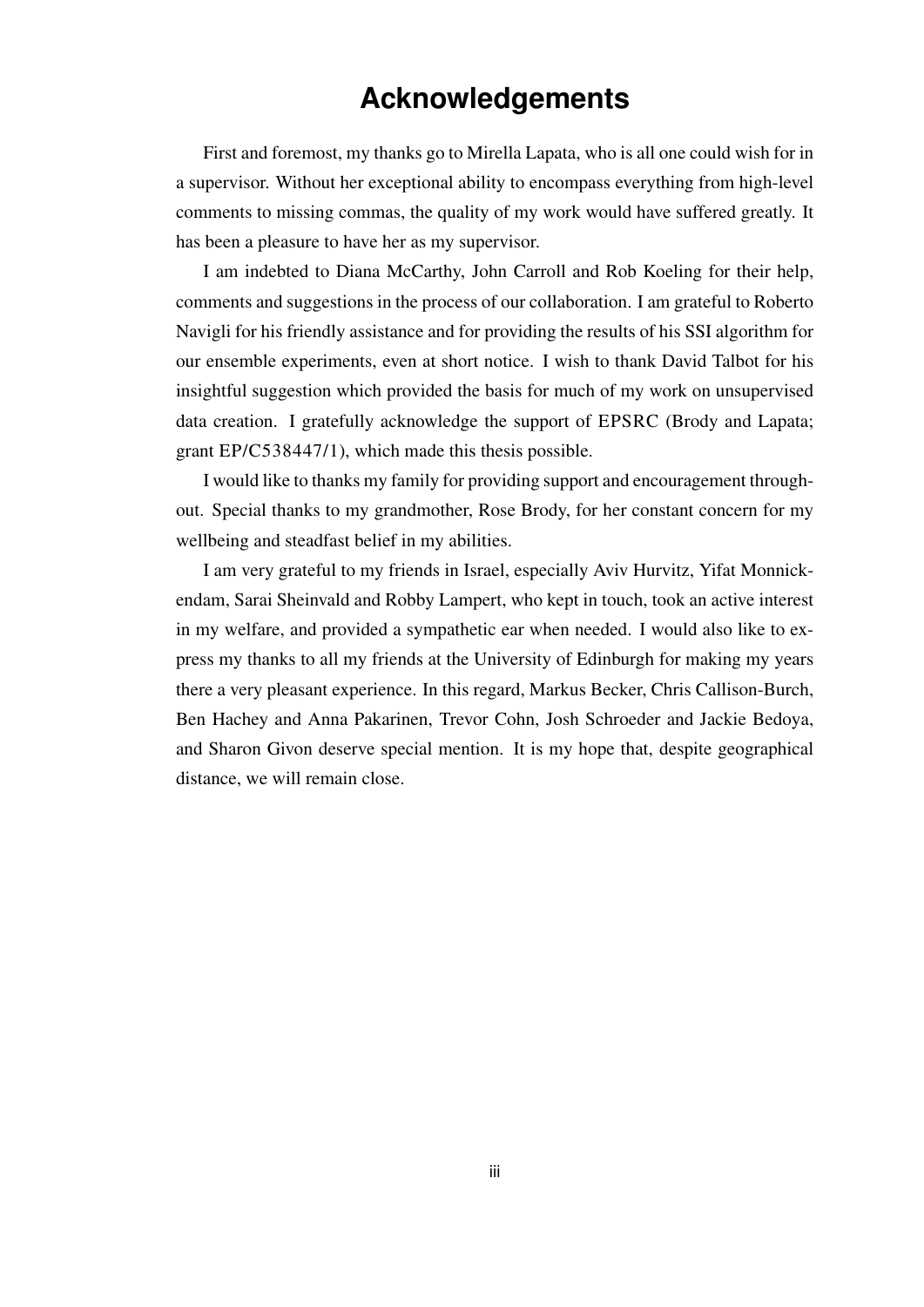## **Declaration**

I declare that this thesis was composed by myself, that the work contained herein is my own except where explicitly stated otherwise in the text, and that this work has not been submitted for any other degree or professional qualification except as specified.

(*Samuel Brody*)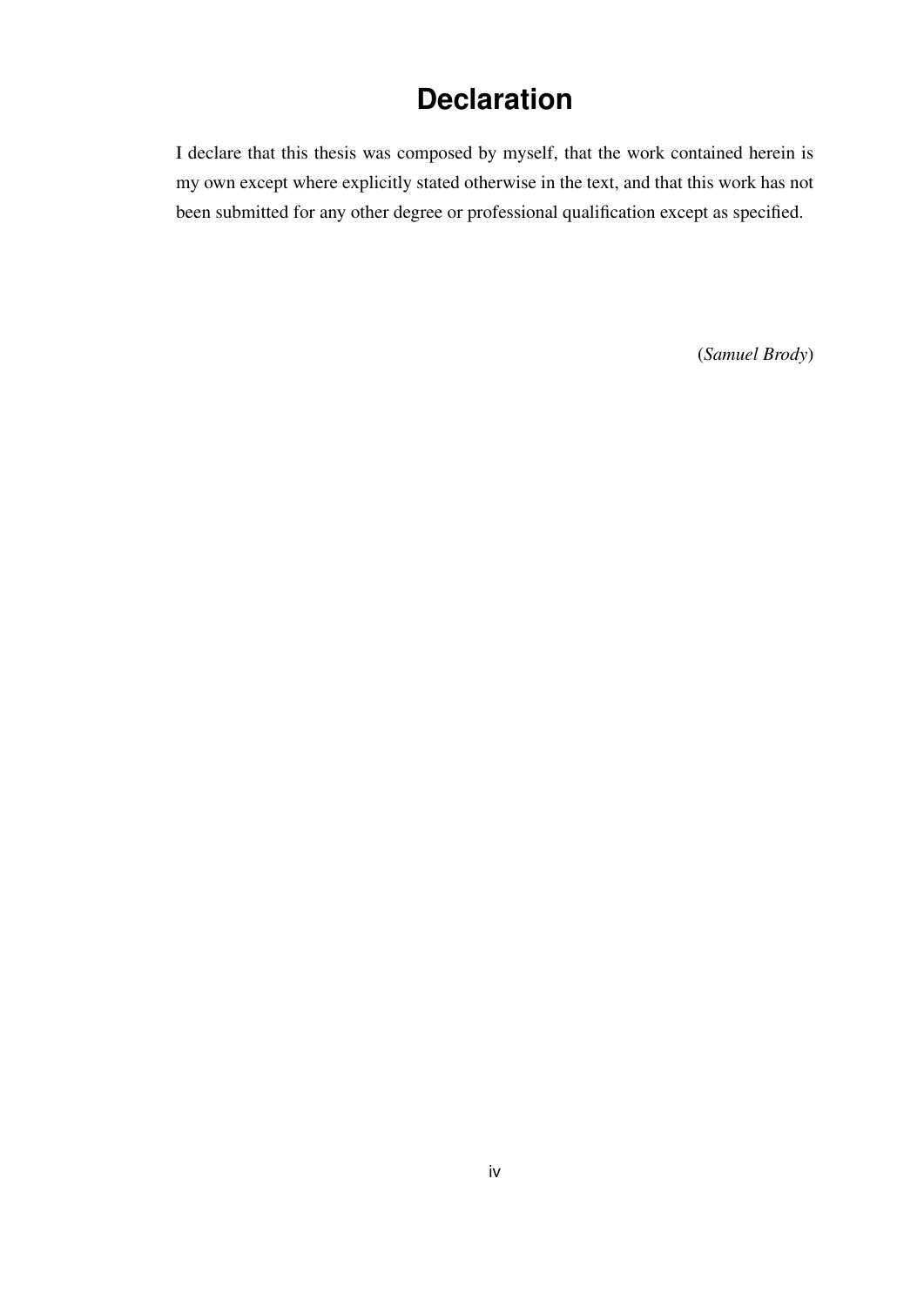In memory of my mother, Ziporah Brody, who valued academic achievement, and knew when to put it aside in favor of more important things.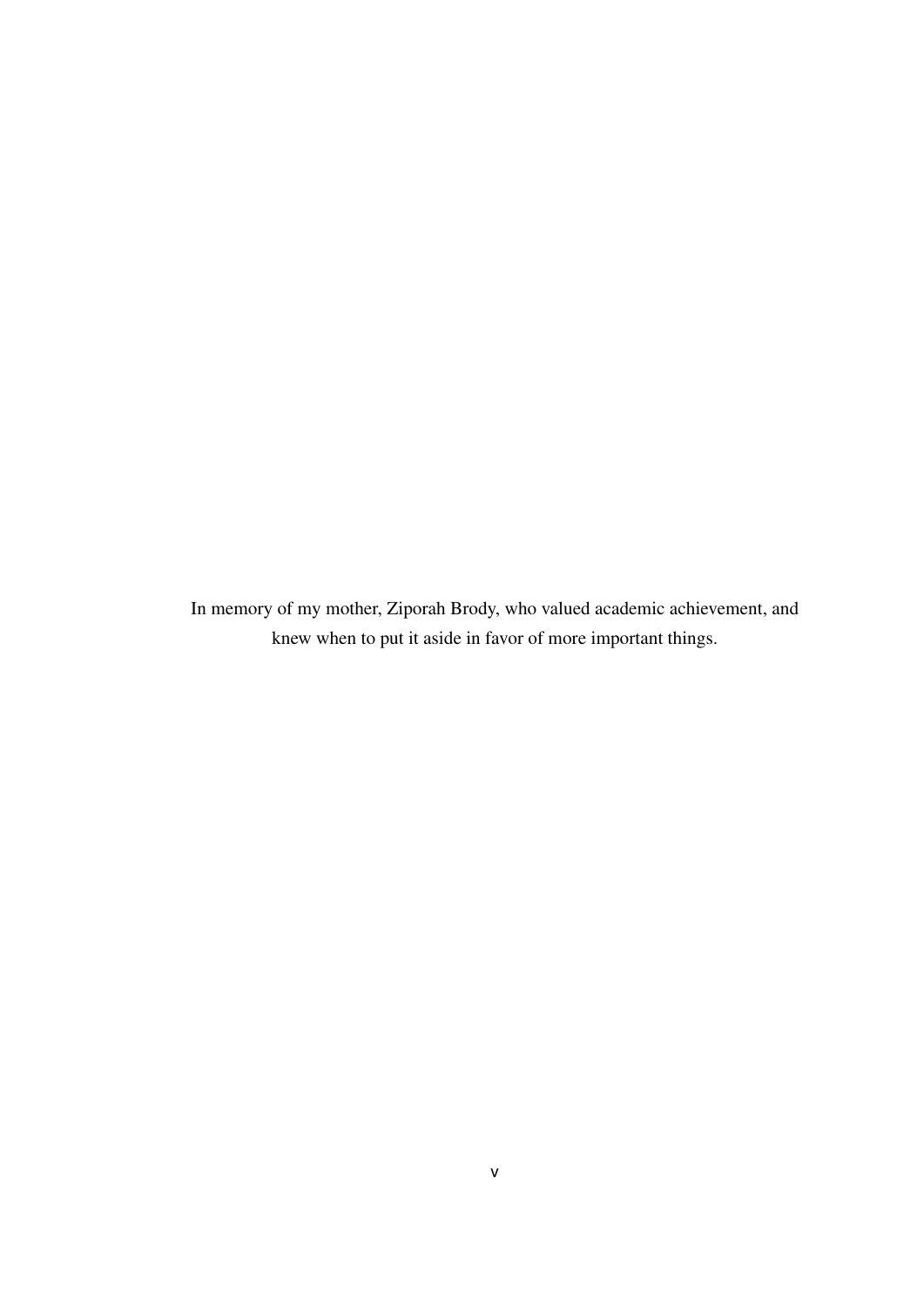## **Table of Contents**

| $\mathbf{1}$   |     | <b>Introduction</b> |                                                                          | $\mathbf{1}$   |  |
|----------------|-----|---------------------|--------------------------------------------------------------------------|----------------|--|
|                | 1.1 |                     |                                                                          | $\overline{4}$ |  |
|                | 1.2 |                     |                                                                          | $\overline{7}$ |  |
|                | 1.3 |                     |                                                                          | 8              |  |
| $\overline{2}$ |     | <b>Related Work</b> |                                                                          |                |  |
|                | 2.1 |                     |                                                                          | 9              |  |
|                |     | 2.1.1               | Supervision in WSD $\dots \dots \dots \dots \dots \dots \dots \dots$     | 10             |  |
|                | 2.2 |                     | Terminology                                                              | 11             |  |
|                | 2.3 |                     |                                                                          | 15             |  |
|                |     | 2.3.1               |                                                                          | 15             |  |
|                |     | 2.3.2               |                                                                          | 19             |  |
|                |     | 2.3.3               |                                                                          | 20             |  |
|                | 2.4 |                     |                                                                          | 22             |  |
|                | 2.5 |                     |                                                                          | 23             |  |
| 3              |     |                     | <b>Ensemble Methods for Unsupervised WSD</b>                             | 24             |  |
|                | 3.1 |                     |                                                                          | 24             |  |
|                |     | 3.1.1               | Types vs. Tokens $\dots \dots \dots \dots \dots \dots \dots \dots \dots$ | 25             |  |
|                | 3.2 |                     |                                                                          | 26             |  |
|                |     | 3.2.1               |                                                                          | 27             |  |
|                |     | 3.2.2               |                                                                          | 28             |  |
|                |     | 3.2.3               |                                                                          | 32             |  |
|                | 3.3 |                     | Comparison of Unsupervised WSD Algorithms                                | 34             |  |
|                |     | 3.3.1               | Selection of Representative Algorithms                                   | 34             |  |
|                |     | 3.3.2               |                                                                          | 35             |  |
|                |     | 3.3.3               |                                                                          | 37             |  |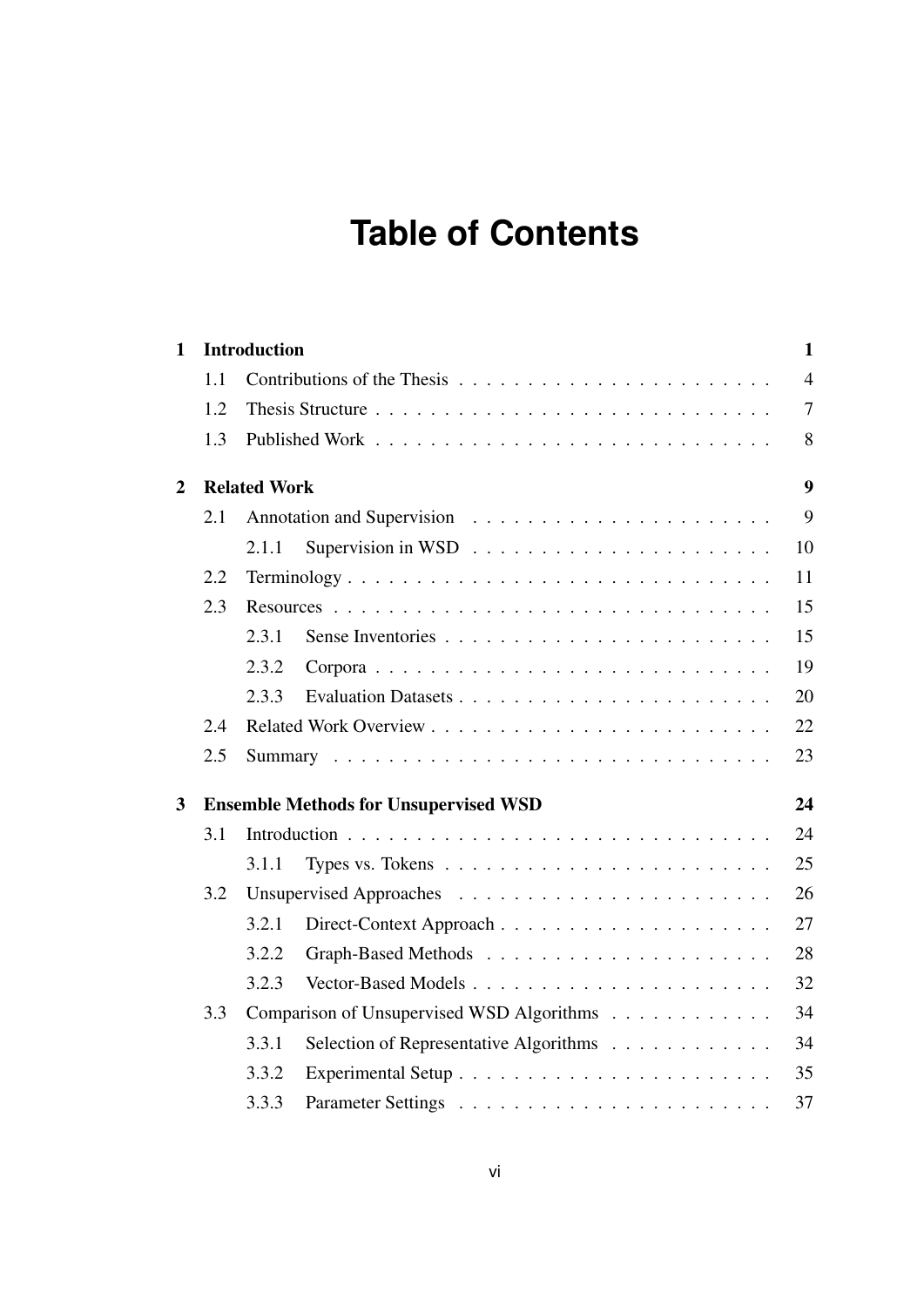|                       |                                                               | 3.3.4 |                                                          | 38 |  |
|-----------------------|---------------------------------------------------------------|-------|----------------------------------------------------------|----|--|
|                       | 3.4                                                           |       |                                                          | 39 |  |
|                       |                                                               | 3.4.1 |                                                          | 39 |  |
|                       |                                                               | 3.4.2 |                                                          | 40 |  |
|                       |                                                               | 3.4.3 |                                                          | 40 |  |
|                       |                                                               | 3.4.4 | Method and Parameter Settings                            | 42 |  |
|                       |                                                               | 3.4.5 |                                                          | 44 |  |
|                       | 3.5                                                           |       |                                                          | 47 |  |
|                       |                                                               | 3.5.1 |                                                          | 49 |  |
| $\boldsymbol{\Delta}$ |                                                               |       | <b>Automatic Creation of Sense-Labeled Training Data</b> | 51 |  |
|                       | 4.1                                                           |       |                                                          | 51 |  |
|                       | 4.2                                                           |       |                                                          | 52 |  |
|                       |                                                               | 4.2.1 |                                                          | 53 |  |
|                       |                                                               | 4.2.2 | Unsupervised Creation of Labeled Data                    | 54 |  |
|                       | 4.3                                                           |       |                                                          | 56 |  |
|                       |                                                               | 4.3.1 |                                                          | 56 |  |
|                       |                                                               | 4.3.2 |                                                          | 60 |  |
|                       | 4.4                                                           |       |                                                          | 63 |  |
|                       |                                                               | 4.4.1 |                                                          | 63 |  |
|                       |                                                               | 4.4.2 | Automatically Created Training Data                      | 64 |  |
|                       |                                                               | 4.4.3 |                                                          | 66 |  |
|                       |                                                               | 4.4.4 |                                                          | 67 |  |
|                       |                                                               | 4.4.5 |                                                          | 69 |  |
|                       | 4.5                                                           |       |                                                          | 70 |  |
|                       |                                                               | 4.5.1 |                                                          | 70 |  |
|                       |                                                               | 4.5.2 |                                                          | 73 |  |
|                       |                                                               | 4.5.3 |                                                          | 75 |  |
|                       |                                                               | 4.5.4 | Comparison to Ensemble Methods                           | 76 |  |
|                       | 4.6                                                           |       |                                                          | 77 |  |
|                       |                                                               | 4.6.1 |                                                          | 80 |  |
| 5                     | <b>Sense Induction with Latent Dirichlet Allocation</b><br>81 |       |                                                          |    |  |
|                       | 5.1                                                           |       |                                                          |    |  |
|                       | 5.2                                                           |       |                                                          |    |  |
|                       |                                                               | 5.2.1 | Previous Approaches to Sense Induction                   | 82 |  |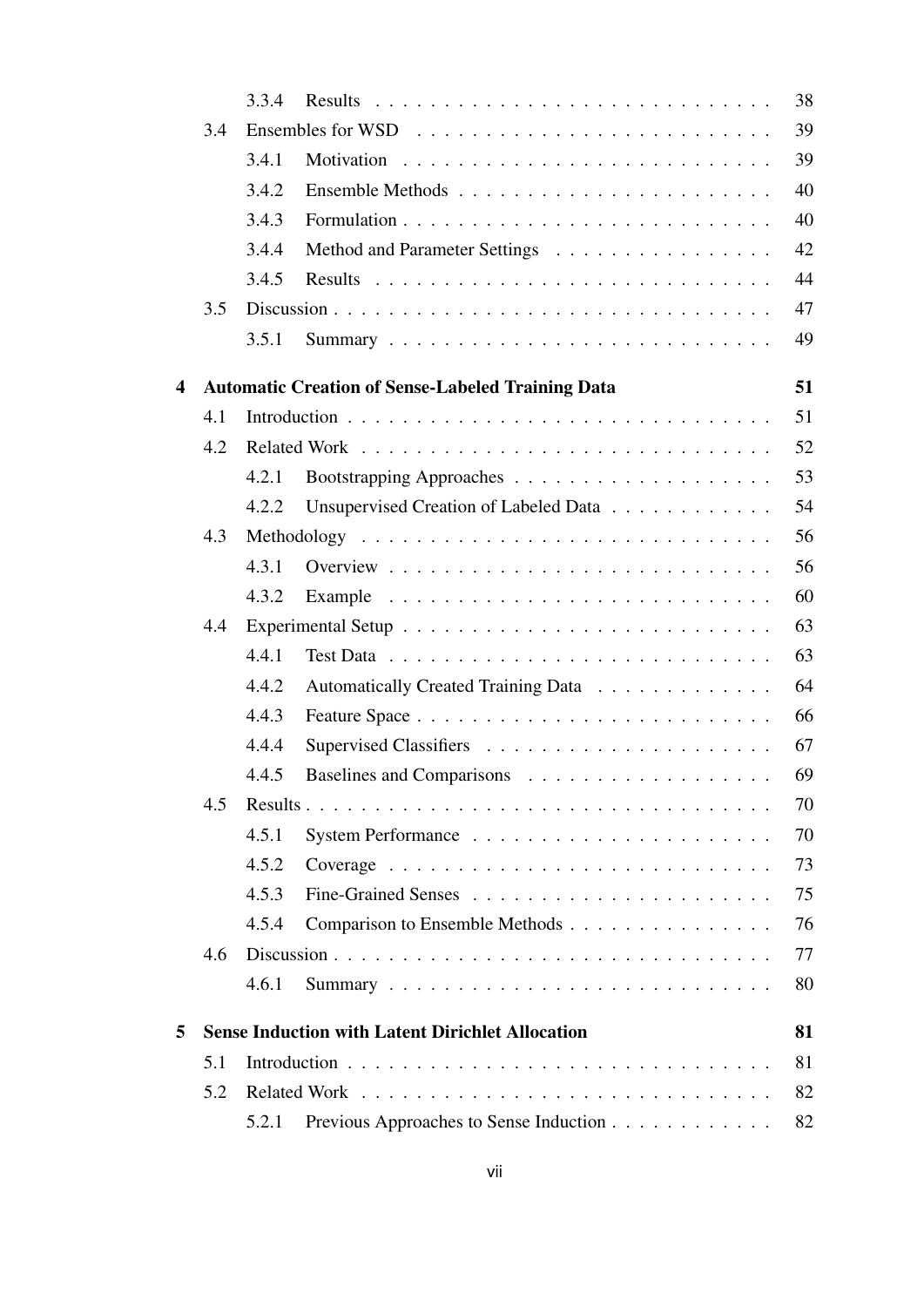|                     |     | 5.2.2 |                                          | 85  |
|---------------------|-----|-------|------------------------------------------|-----|
|                     | 5.3 |       |                                          | 90  |
|                     |     | 5.3.1 |                                          | 90  |
|                     |     | 5.3.2 |                                          | 92  |
|                     |     | 5.3.3 | <b>Notation</b>                          | 93  |
|                     |     | 5.3.4 |                                          | 94  |
|                     | 5.4 |       |                                          | 97  |
|                     |     | 5.4.1 |                                          | 97  |
|                     |     | 5.4.2 |                                          | 100 |
|                     |     | 5.4.3 | Evaluation                               | 100 |
|                     |     | 5.4.4 |                                          | 103 |
|                     | 5.5 |       |                                          | 104 |
|                     |     | 5.5.1 |                                          | 104 |
|                     |     | 5.5.2 |                                          | 107 |
|                     |     | 5.5.3 |                                          | 110 |
|                     |     | 5.5.4 |                                          | 111 |
|                     |     | 5.5.5 | Comparison to State-of-the-Art           | 114 |
|                     | 5.6 |       |                                          | 116 |
|                     |     | 5.6.1 |                                          | 117 |
| 6                   |     |       | <b>Conclusions and Future Directions</b> | 119 |
|                     | 6.1 |       |                                          | 119 |
|                     | 6.2 |       |                                          | 123 |
|                     | 6.3 |       |                                          | 125 |
| <b>Bibliography</b> |     |       |                                          | 128 |
|                     |     |       |                                          |     |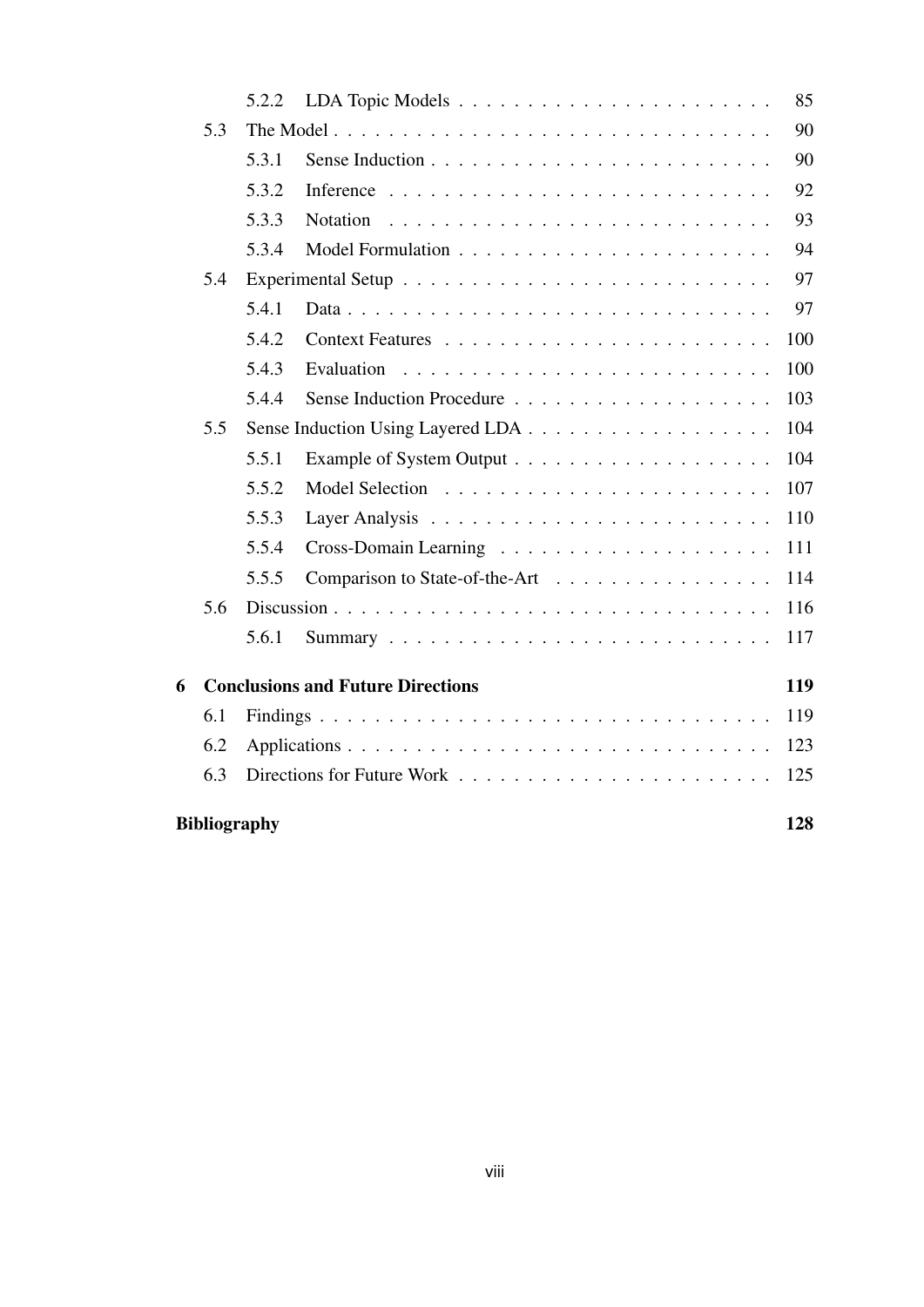# **List of Figures**

| 2.1 | An example of three semantic relations in WordNet                                 | 17  |
|-----|-----------------------------------------------------------------------------------|-----|
| 2.2 | An annotated sentence and related structure from OntoNotes                        | 18  |
| 3.1 | WSD accuracy as a function of noun frequency in SemCor $\dots \dots$              | 46  |
| 4.1 | Outline of method for producing pseudo-labeled training data                      | 57  |
| 4.2 | Example of a target instance and its features                                     | 68  |
| 5.1 | Example output of the LDA model on a single document $\dots \dots$                | 86  |
| 5.2 | Topics pertaining to the example document $\dots \dots \dots \dots \dots$         | 86  |
| 5.3 | LDA model for topic-based document modelling                                      | 90  |
| 5.4 | Modified LDA model for word-sense modelling                                       | 91  |
| 5.5 |                                                                                   | 92  |
| 5.6 | Distribution of word occurrences in the two corpora and the evaluation            |     |
|     |                                                                                   | 99  |
| 5.7 | Model performance with varying values of the $\alpha$ parameter on the Sen-       |     |
|     | seval 2 dataset. $\ldots \ldots \ldots \ldots \ldots \ldots \ldots \ldots \ldots$ | 108 |
| 5.8 | Model performance with varying number of senses on in and out-of-                 |     |
|     |                                                                                   | 108 |
| 5.9 | Model performance with increasing sizes of learning data                          | 115 |
|     |                                                                                   |     |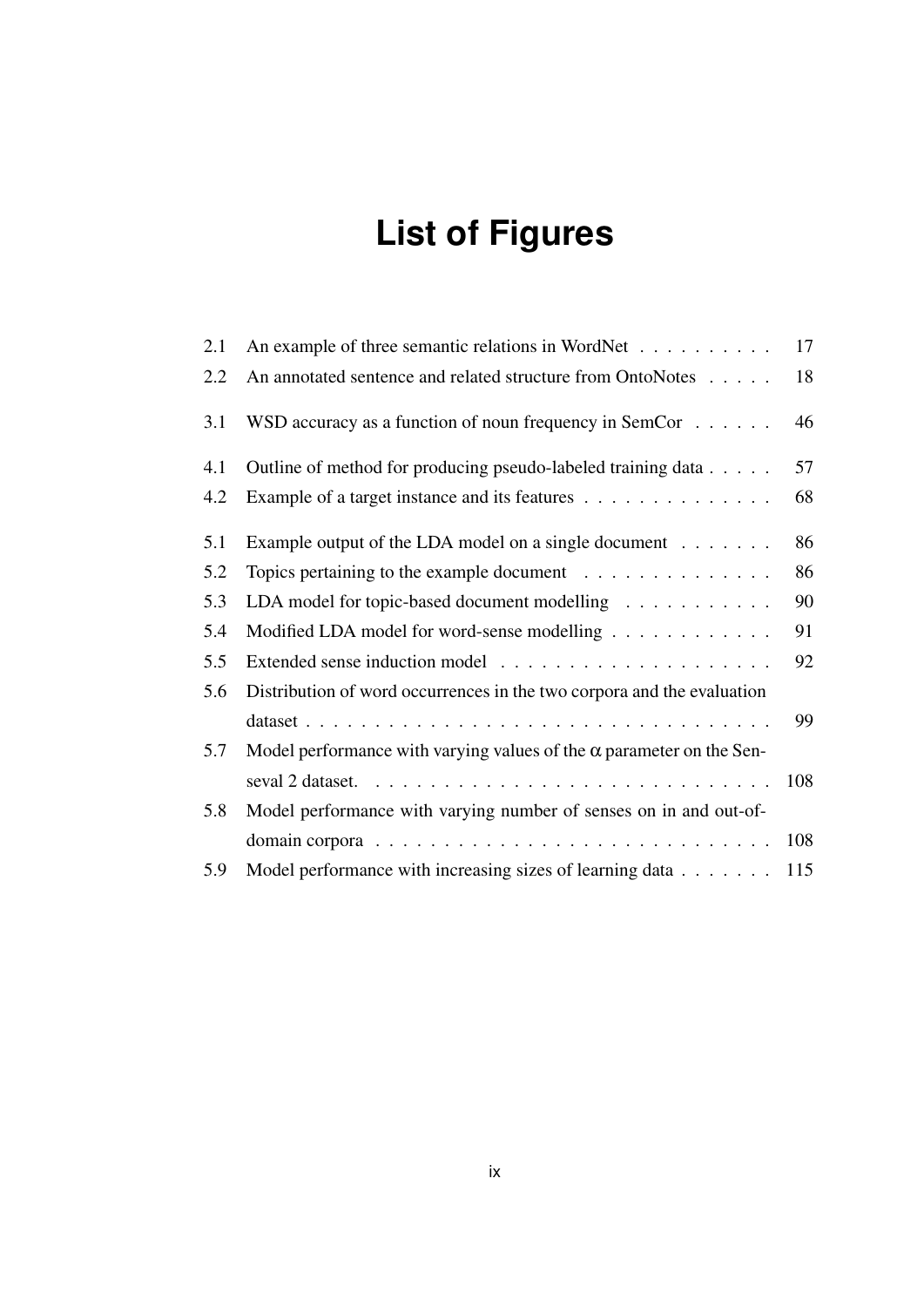## **List of Tables**

| 3.1 | Weighting scheme used in Galley and McKeown $(2003)$                                   | 29  |
|-----|----------------------------------------------------------------------------------------|-----|
| 3.2 |                                                                                        | 35  |
| 3.3 | Results of individual disambiguation algorithms on SemCor nouns                        | 38  |
| 3.4 | Pairwise overlap in correctly assigning the predominant sense                          | 39  |
| 3.5 | Example of the operation of the ensemble methods $\dots \dots \dots$                   | 43  |
| 3.6 | Ensemble accuracy on predominant sense detection and WSD                               | 44  |
| 3.7 | Decrease in ensemble accuracy resulting from the removal of a single                   |     |
|     |                                                                                        | 45  |
| 3.8 | Results of individual algorithms on Senseval 3 nouns                                   | 45  |
| 4.1 | Properties of the Senseval 2 and 3 lexical sample datasets                             | 65  |
| 4.2 | Number of training instances obtained with our method $\dots \dots$                    | 66  |
| 4.3 | Accuracy on Senseval 2 and 3 lexical samples.                                          | 71  |
| 4.4 | Percentage of instances labeled with secondary senses                                  | 74  |
| 4.5 | Classifier accuracy for secondary sense labels                                         | 74  |
| 4.6 | Comparison of classifier performance on fine- and coarse-grained sense                 |     |
|     |                                                                                        | 75  |
| 4.7 | Comparison between data-creation and ensemble methods                                  | 76  |
| 5.1 | Notation used in description of the layered LDA model                                  | 95  |
| 5.2 | Properties of the Semeval lexical sample dataset                                       | 98  |
| 5.3 | Manual sense definitions and induced sense-clusters for the word power                 |     |
|     |                                                                                        | 105 |
| 5.4 | Manual sense definitions and induced sense-clusters for the word drug                  |     |
|     |                                                                                        | 106 |
| 5.5 | Results of model selection experiments for the in-domain (WSJ) system 109              |     |
| 5.6 | Results for single layer, leave-one-out and selected combination exper-                |     |
|     | iments (in-domain) $\dots \dots \dots \dots \dots \dots \dots \dots \dots \dots \dots$ | 109 |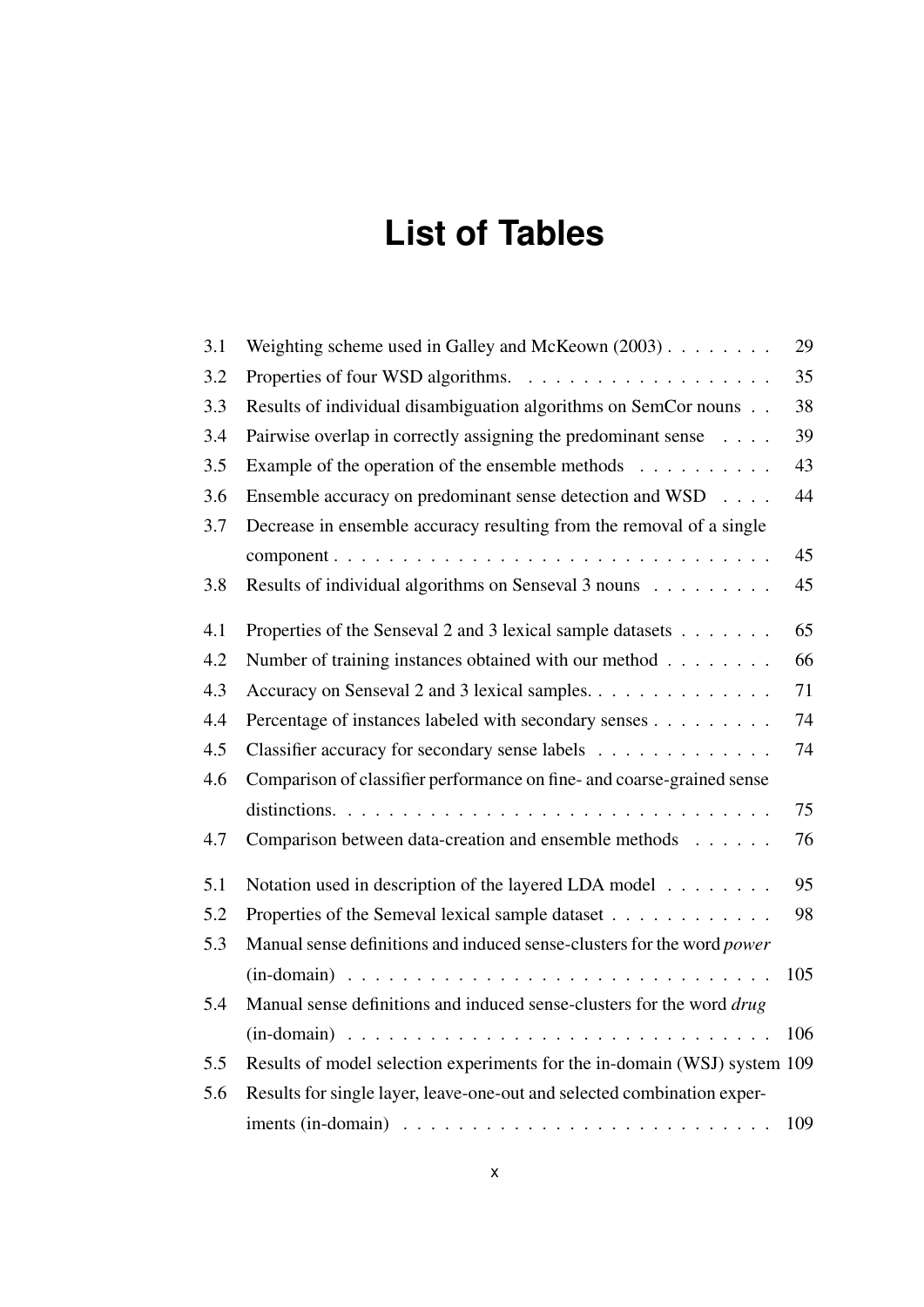| 5.7 Results of parameter-variation experiments out-of-domain (BNC) 111                             |  |
|----------------------------------------------------------------------------------------------------|--|
| 5.8 Induced sense-clusters for the word <i>drug</i> (out-of-domain) 113                            |  |
| 5.9 Results for single layer, leave-one-out and selected combination exper-                        |  |
| iments (out-of-domain) $\ldots \ldots \ldots \ldots \ldots \ldots \ldots \ldots \ldots \ldots 114$ |  |
| 5.10 F-score of best-performing Semeval-07 systems and our LDA models 115                          |  |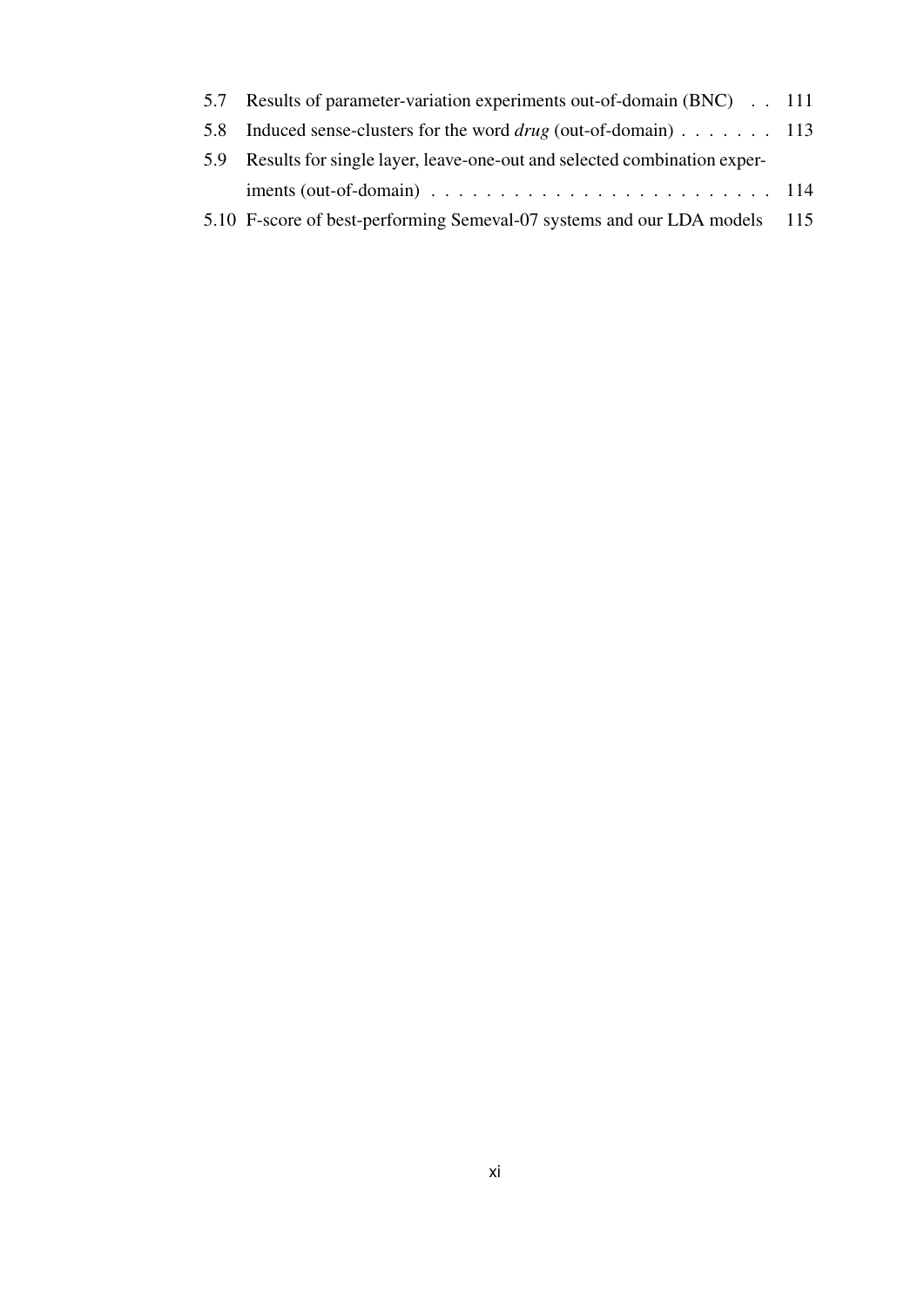## **Chapter 1**

## **Introduction**

Ford: "You'd better be prepared for the jump into hyperspace. It's unpleasantly like being drunk." Arthur: "What's so unpleasant about being drunk?" Ford: "You ask a glass of water."

> *Hitchhiker's Guide to the Galaxy* Douglas Adams

Ambiguity is a widespread phenomenon throughout human perception and language, and a fundamental issue when attempting to understand human cognition. It appears in various forms in natural language, and is at the root of many basic problems in the area of computational linguistics, such as anaphora resolution, prepositional attachment, part-of-speech tagging and more. In this thesis we focus on the problem of wordsense disambiguation (WSD), the task of identifying the intended meanings (senses) of words in context. WSD is one of the oldest problems in computational linguistics, first formulated as a computational task in the 1940s (Weaver, 1949/1955), and is still a very active field of research. The most recent workshop for evaluation of WSD (Agirre et al., 2007), was the biggest ever, containing eighteen tasks with over one hundred participating teams. A famous example of the difficulty of the task was given by Bar-Hillel (1960). He claimed that no existing or imaginable computer program would be able to determine that the correct meaning of the word *pen* in the passage below is *enclosure*, rather than *writing-implement*.

Little John was looking for his toy box. Finally he found it. The box was in the *pen*. John was very happy.

Ironically, as pointed out by Yarowsky (2000), this same example can be used to demonstrate the utility of automatic disambiguation methods using statistical mea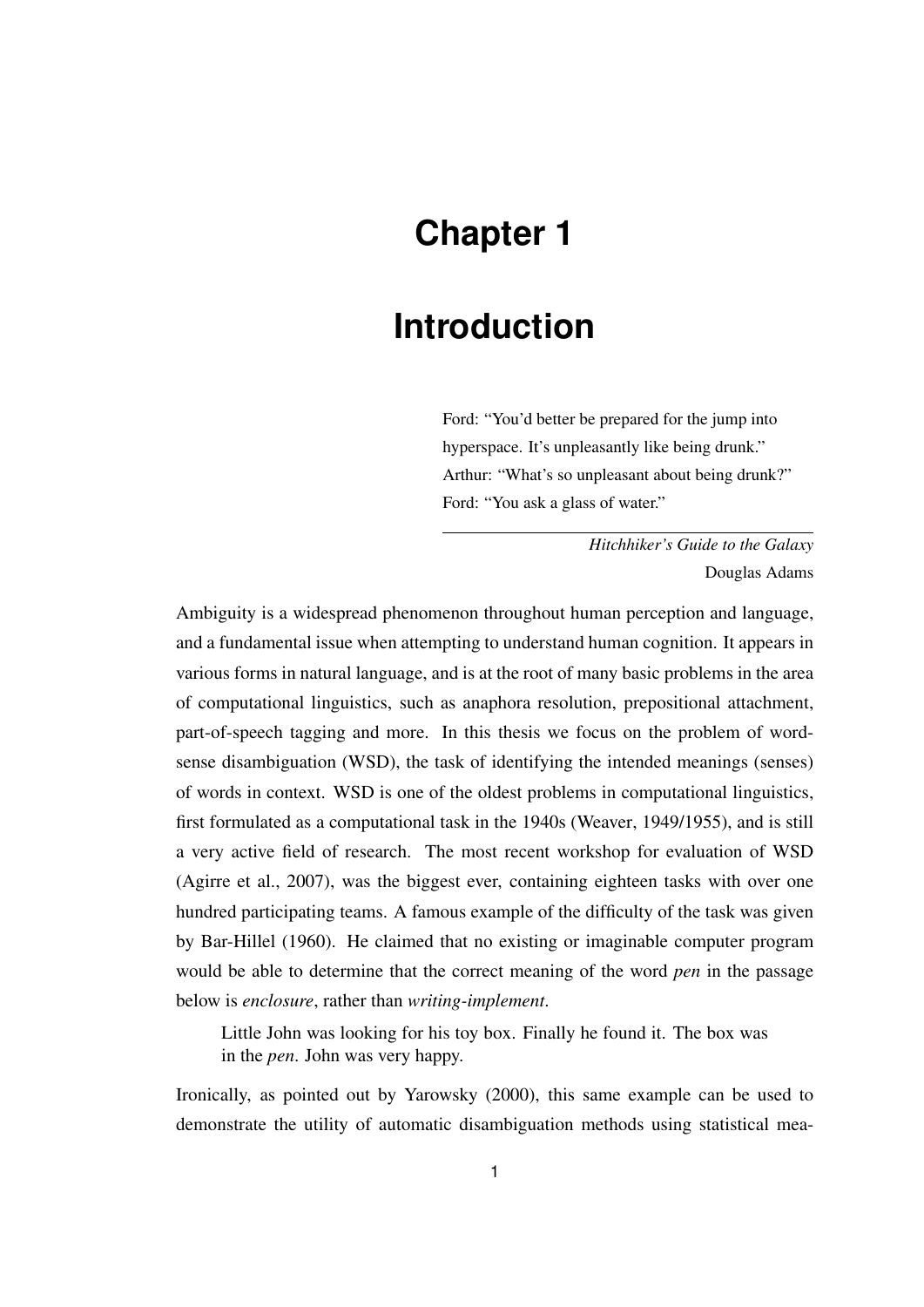sures, since it is very rare to refer to the contents of a writing implement, whereas this is much more common for an enclosure.

WSD is of interest and importance for several reasons. From a research perspective, it is an excellent representative case of ambiguity in language in general, embodying the correspondence between senses and meanings, while being self contained and well-defined. It is also of interest in its own right, since it has many unique characteristics, touching both semantics and syntax, and being strongly connected to many other areas of linguistic knowledge (as evidenced by the many and diverse approaches used to address the problem throughout the years, see Section 3.2). WSD has an additional layer of complexity, not found in other types of linguistic ambiguity, due to the fact that the list of potential senses varies from word to word and, in fact, may differ even for an individual word, as a result of change in domain or shifts in language usage over time. From a pragmatic perspective, WSD is important since it holds promise for many natural-language applications requiring broad-coverage language understanding. Examples include summarization, information retrieval and machine translation. For instance, when used as part of a machine translation system, WSD can greatly reduce the computational complexity and running time required to produce an accurate translation by detecting the correct sense of the source words, and removing from the search space translations pertaining to the other senses. For information retrieval, a more sophisticated indexing, where word-senses are used instead of ambiguous words, could make it easier for the user to find the information they wanted. Is would also reduce the number of entries for each key, thus making retrieval faster. To enable such an indexing, an accurate wide-coverage WSD method is necessary in order to disambiguate all the words in the document database. Recent studies show that correctly applied WSD benefits both machine translation (Vickrey et al., 2005) and information retrieval (Stokoe, 2005).

Given the potential of WSD for many NLP tasks, much work has focused on the computational treatment of sense ambiguity, primarily using data-driven methods. Most accurate WSD systems to date are supervised (see Pradhan et al. 2007). Such systems use classification algorithms trained on occurrences of ambiguous words which were manually annotated with the appropriate sense given the context. The classifiers automatically learn disambiguation cues from these hand-labeled examples.

Although supervised methods typically achieve better performance than their unsupervised alternatives, their applicability is limited to those words for which sense labeled data exists, and their accuracy is strongly correlated with the amount of labeled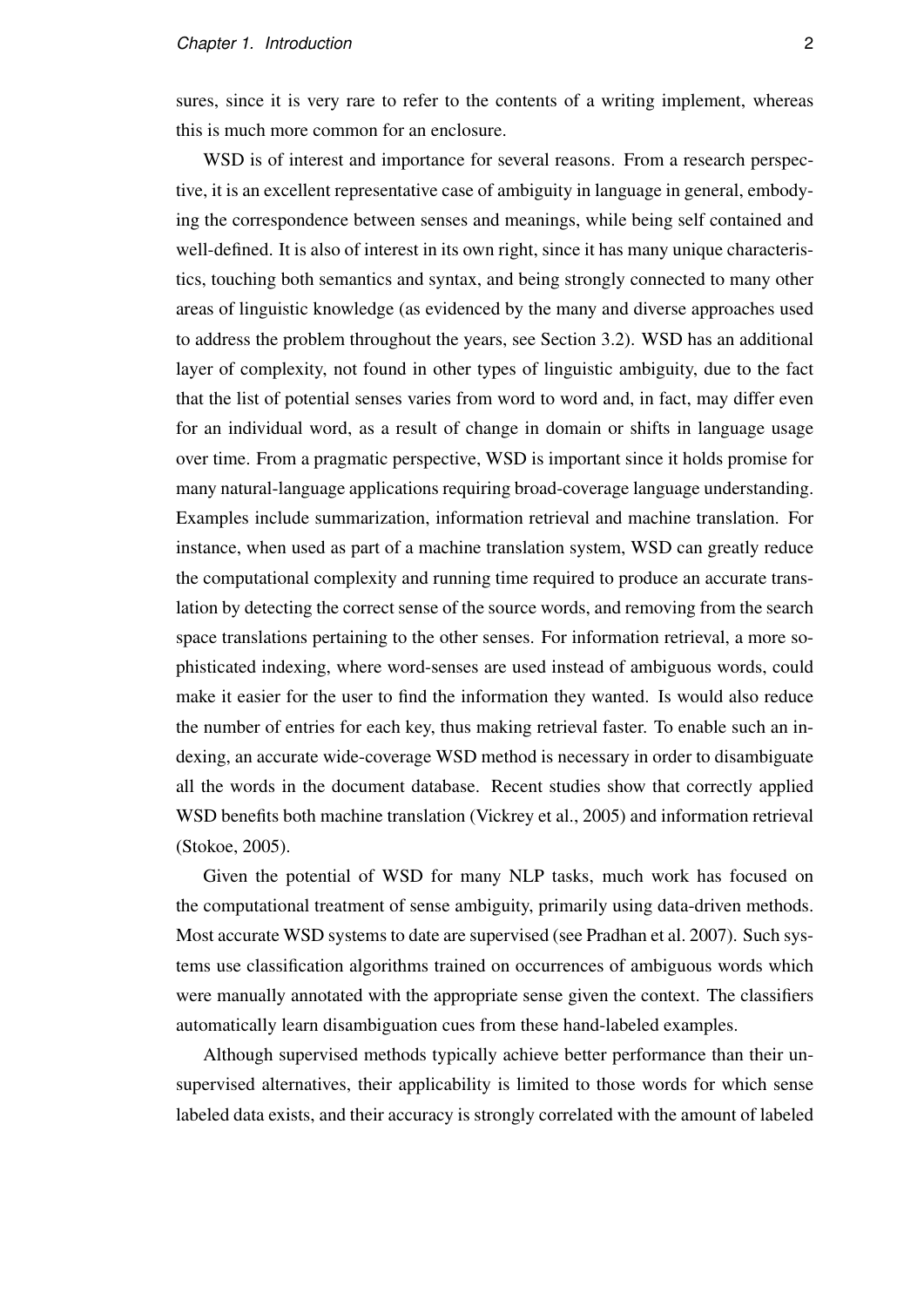#### *Chapter 1. Introduction* 3

data available (Yarowsky and Florian, 2002). Furthermore, obtaining manually labeled corpora with word senses is costly and the task must be repeated for new domains and languages. Ng (1997) estimates that a high accuracy domain independent system for WSD would probably need a corpus of about 3.2 million sense tagged words. At a throughput of one word per minute (Edmonds, 2000), this would require about 27 person-years of human annotation effort. Supervised methods are further restricted by their reliance on a predefined list of senses, which is likely to be inappropriate to a specific domain and task, leading to decreased performance, and necessitating the compilation of a new sense list, and the consequent relabeling of the training data.

Due to these fundamental shortcomings of supervised methods, considerable effort has been devoted to the development of unsupervised methods for WSD, which hold promise for large-scale disambiguation that is unrestricted in terms of language and domain. Unsupervised methods do not require labeled training data, and are therefore much less costly to use, and easier to transfer between domains. The unsupervised framework has the further advantage of allowing more room for the use of linguistic knowledge and resources, and for the application of linguistic theories. In cases where a suitable lexical resource is unavailable (e.g., a new domain with specific terminology that is not contained in standard dictionaries), unsupervised methods can induce the senses directly from the data, thus ensuring that they suit the task at hand. Because of these advantages, there have been many unsupervised WSD methods and approaches proposed in the literature (see Chapter2 for an overview). Despite all this, unsupervised methods have been largely unsuccessful in providing an effective solution to the problem. Their performance falls far below that of supervised methods and is not sufficient to make them useful for real-world applications. For example, in the Semeval English lexical sample task (Pradhan et al., 2007), the best performing unsupervised method achieved an F-Score of 53.8%, compared to 88.7% for the best supervised system. Supervised methods, therefore, are still the solution of choice, despite being unsatisfactory in term of cost and manual labor.

In this thesis we focus on the performance gap separating unsupervised WSD methods from supervised ones. We explore the causes for this gap, and provide solutions to some of the core problems which prevent unsupervised methods from reaching the level of performance and applicability achieved by supervised systems. We hypothesize that the performance gap is largely due to a lack of standardized representation and methodology, which prevents the use of powerful tools for learning, evaluation and combination, such as are common in the field of supervised learning. Another rea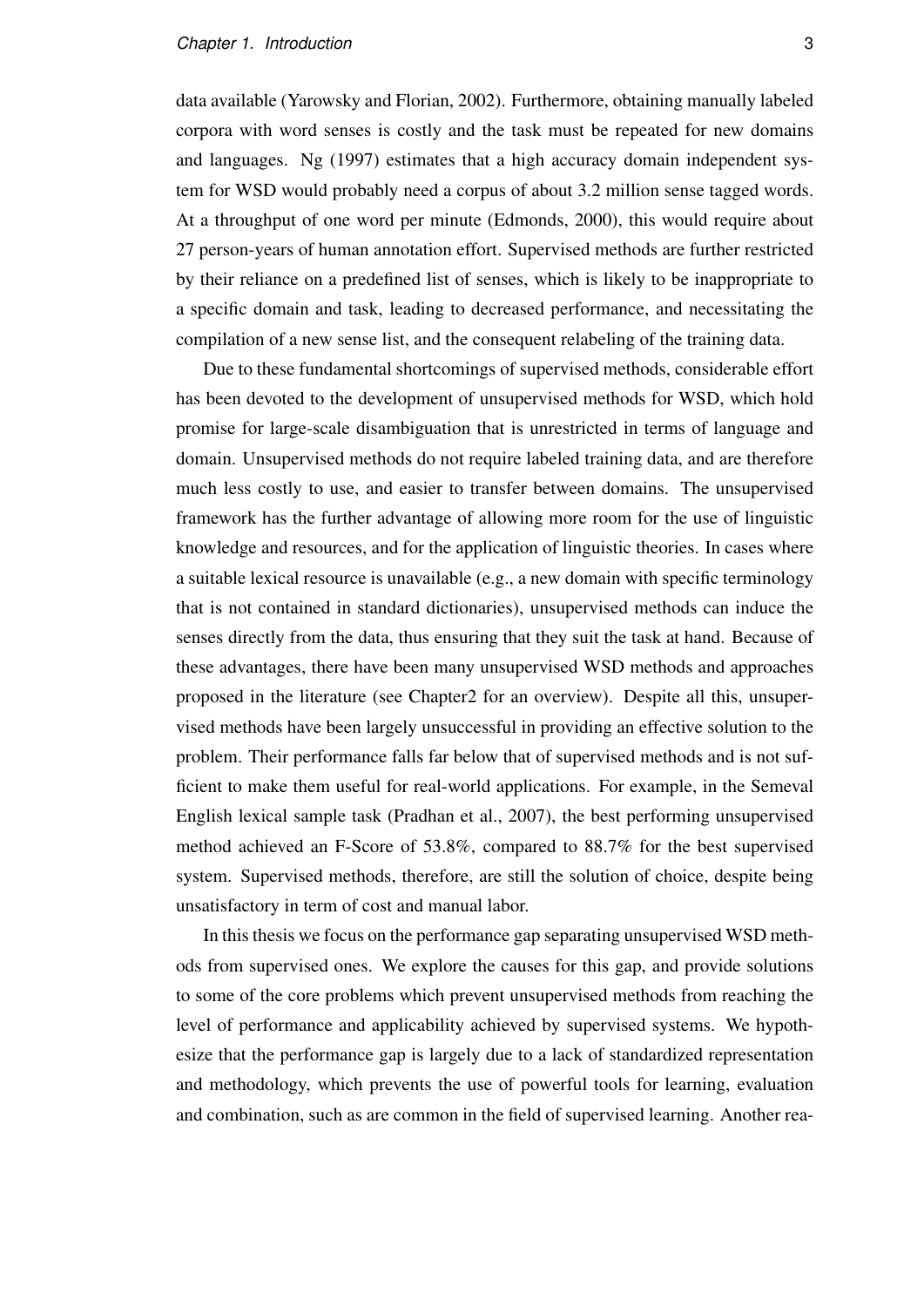son for the comparatively weak performance of unsupervised methods is the treatment and evaluation of WSD as a classification task. Under this setting, supervised methods have the advantage of being able to use a large collection of powerful general-purpose classifiers.

These observations guided us in our work to help unsupervised WSD overcome the performance gap. In this thesis, we address and provide solutions for several of the problems we mentioned. For cases where there are existing WSD methods in place, and designing a new WSD system is not feasible or cost-effective, we present a supervised methodology (ensembles) to help improve performance with little need for modification or re-design. In order to more fully exploit the potential of the supervised setting, and for use when suitable existing methods are not readily available, we propose a method for automatically creating sense-labeled training data. This allows the use of powerful supervised classifiers for the task of disambiguation, and greatly reduces the gap between the unsupervised and supervised settings. Finally, we address the issue of treating WSD as a classification task according to a fixed list of senses. We note that for many applications, a fixed dictionary is undesirable, and may not suit the task and domain. Instead, we can take advantage of the freedom offered by the unsupervised setting, which is not restricted by the list of senses used in training. We present a model based on a probabilistic generative formulation which induces the senses directly from the data, thus insuring their relevance to the task and domain at hand. The work presented in this thesis represents a major contribution in providing general-purpose, accurate, WSD methods which are unrestricted in terms of domain, language and application.

### **1.1 Contributions of the Thesis**

In this thesis we address the performance gap separating unsupervised and supervised WSD. As discussed above, this gap represents a major barrier preventing the widespread use and potential benefits of WSD in real-world applications. We take a deep look into the nature of this gap, explore its causes, and present solutions to help bridge it<sup>1</sup>. Our research also provides some important insights regarding the relative strengths and weaknesses of supervised and unsupervised methods in computational linguistics in general. Our individual contributions are detailed below.

<sup>&</sup>lt;sup>1</sup>Code developed in the process of our work has been made publically available at: http://homepages.inf.ed.ac.uk/s0570628/code.html.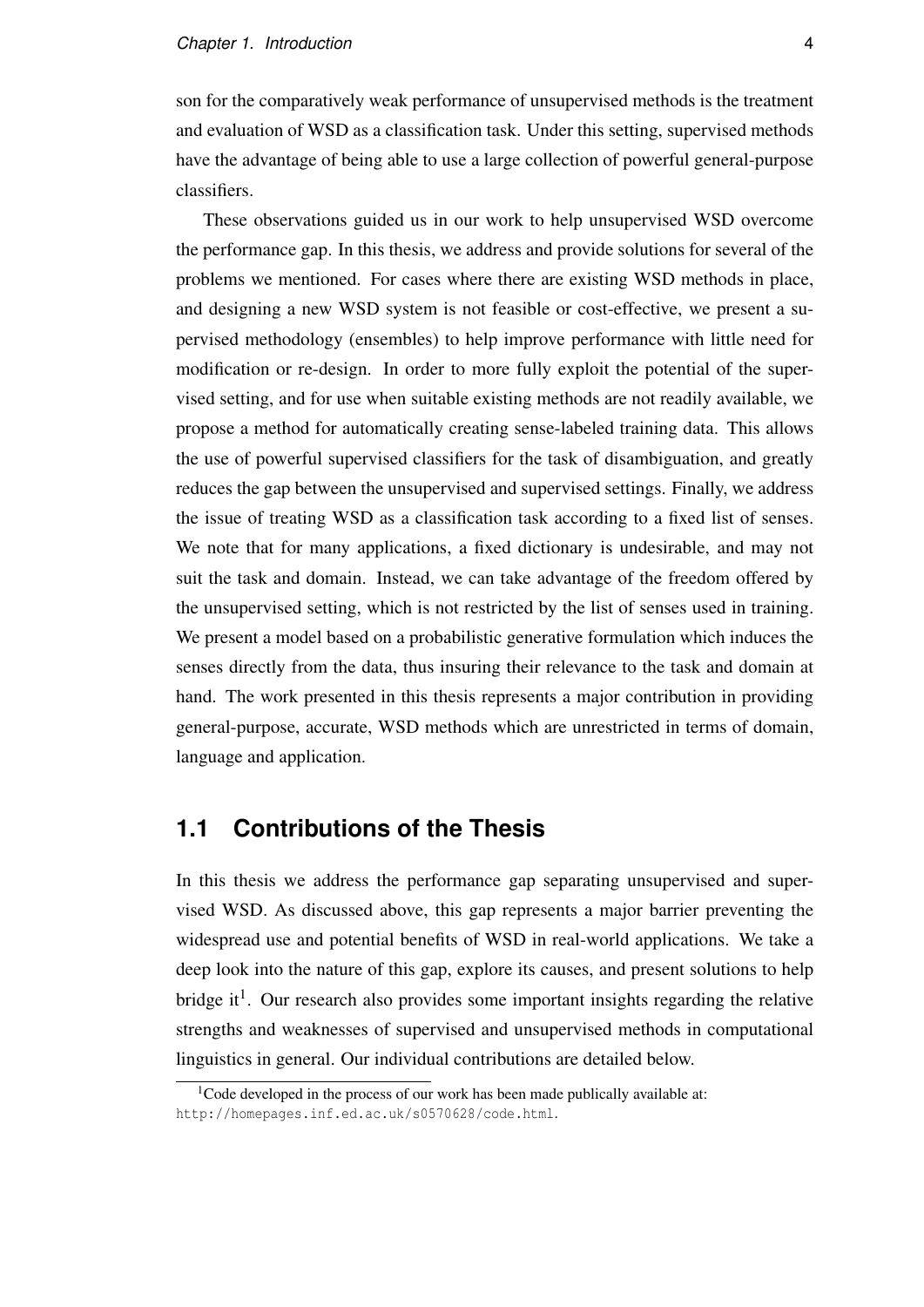**A standardized framework for comparison and analysis of unsupervised WSD methods.** We present a framework which allows the comparison, evaluation, and detailed analysis of existing unsupervised methods under uniform conditions. This consists of a re-implementation of some of the algorithms and the development of the necessary tools to enable all the component methods to make use of identical input, and produce a similar detailed output format. To our knowledge, this represents a novel setting, and no such detailed comparison has been performed previously. The framework enables an in-depth study of the strengths and weaknesses of individual algorithms, and helps determine important underlying principles which are not specific to a certain algorithm, and can therefore be used in a general setting.

**Ensemble combinations.** We propose a set of ensemble methods which harness the diversity of existing approaches to unsupervised WSD. These ensembles can be used to improve performance of existing methods with little additional effort. They can also provide a fall-back option in cases where contextual information is not sufficiently informative. We explore several ensembles and show that they can outperform state-of-the-art individual methods. Our work on ensemble methods also represents an important contribution to unsupervised learning in general, since it demonstrates the benefits that can be gained from employing simple methods drawn from supervised methodology in an unsupervised framework.

**Unsupervised creation of sense-labeled data.** Combination of existing methods provides a solution when a variety of such methods are available, and a quick and easy way of improving results is needed. However, designing a complete WSD method from the ground up offers the possibility of greater performance benefits. Therefore, we develop an unsupervised methodology for the automatic creation of sense-labeled training data. The system makes use of distributional and semantic similarity metrics, and the data it creates can be used to train any standard supervised classifier. We show that classifiers trained on our automatically-created data can surpass the performance achieved using previous methods for data-creation and outperform state-of-the-art unsupervised methods. Our method allows improvements to supervised methods to be easily transferred to the unsupervised setting, since it employs a completely supervised methodology for the actual learning and disambiguation. It therefore represents a significant step in bridging the performance gap between unsupervised and supervised methods. Our experiments also demonstrate the effectiveness of the unsupervised data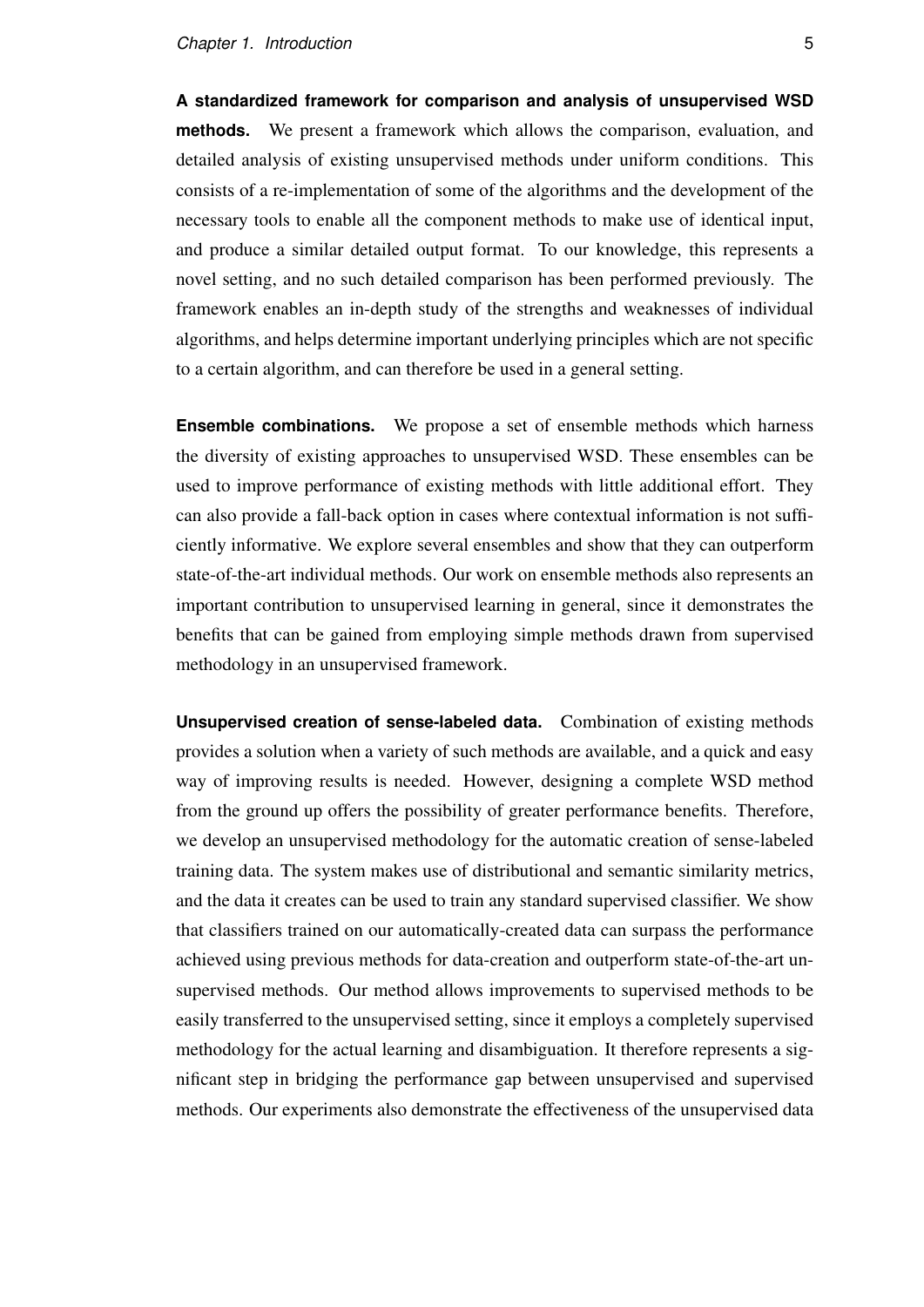creation methodology, and advocate the use of a similar approach for other tasks where manually-labeled data is commonly used.

**A Bayesian model for sense induction.** The use of a fixed list of senses by all supervised and most unsupervised WSD methods is a serious obstacle to applied WSD, since the predefined sense distinctions are often unsuitable or irrelevant to the task at hand. While supervised methods are naturally constrained to the sense labels used in the training data, unsupervised methods need not restrict themselves in this way. Instead, unsupervised methods can induce the relevant senses directly from the data at hand. We describe a sense induction system which represents an important contribution in this area of unsupervised WSD. We introduce a novel perspective on the sense induction task, which places it in a Bayesian generative context, as apposed to the common approach which treats it as a standard clustering problem. We develop a probabilistic model for the task which provides a principled way of taking into account a wide range of relevant contextual features, and perform an in-depth analysis of the model and its components. Our sense-induction method surpasses state-of-the-art performance on the task. The underlying model is not specific to sense-induction, and can therefore be employed for other tasks where several types of informative features are available.

To summarize, our work explores the nature of the performance gap separating unsupervised and supervised WSD. We address many of the fundamental issues contributing to this gap, and present our solutions to these problems. First, we address the lack of standardization of existing unsupervised WSD systems, and demonstrate how to leverage the diversity with the help of ensemble methods. As our next step, we present a WSD method based on the unsupervised creation of sense-labeled training data. Our system retains the freedom from manual annotation, while avoiding the choice of representation and approach which is a problematic and contentious issue in unsupervised WSD, by handling the disambiguation stage in the supervised setting. Finally, we address the restrictions imposed by a predefined sense inventory by proposing a probabilistic generative model for unsupervised sense induction. This allows unsupervised WSD to be easily integrated into natural-language applications, and tailored to a specific task and domain, without the need to define a new purpose-built sense inventory and corresponding training dataset. All our methods outperform current state-of-the-art unsupervised performance on their respective tasks. While still falling short of state-of-the-art *supervised* methods in cases where manually labeled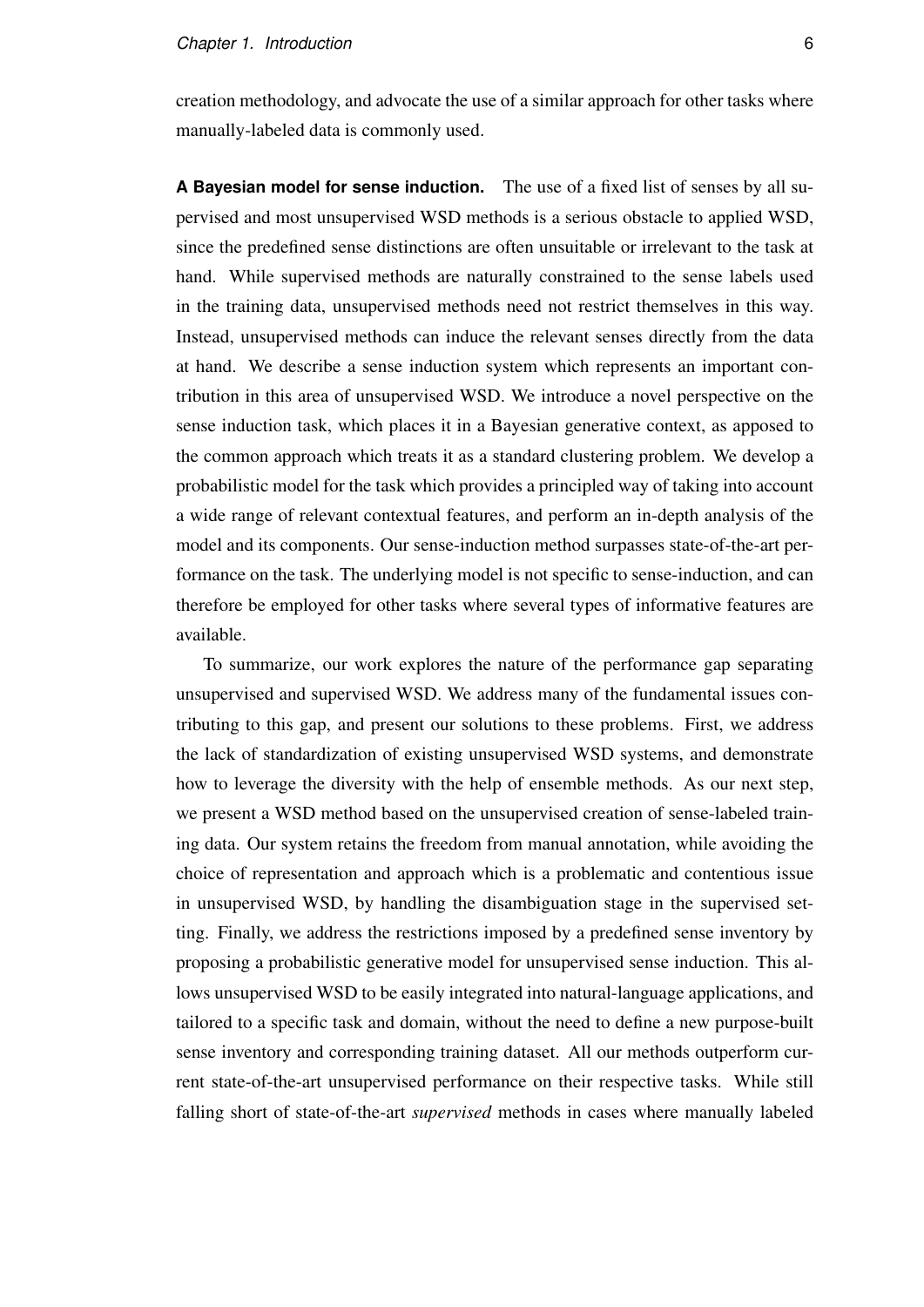training data can be used, they non-the-less represent a significant step in reducing the gap in WSD and enabling large-scale use of unsupervised WSD in real-world applications, where such data is usually unavailable.

### **1.2 Thesis Structure**

In Chapter 2 we familiarize the reader with the field of unsupervised WSD. First, we introduce relevant terminology and present some resources commonly used in the field and employed in this thesis. These include standard sense inventories, large scale corpora, and evaluation resources. We conclude the chapter with a high-level overview of previous work, with references to the appropriate sections in following chapters, each containing a more detailed overview of work directly relevant to that chapter.

In Chapter 3 we look into the reasons for the performance gap between supervised and unsupervised methods for WSD. We design a framework for standardized analysis and evaluation of unsupervised WSD systems. We select four methods representing different approaches to unsupervised disambiguation: a simple context-overlap approach, two methods employing different graph-based representations, and an algorithm which uses vector-based distributional and semantic similarity measures for determining the predominant sense of an ambiguous word in a corpus. We compare them in detail, examining their strengths and weaknesses and the differences between them. Our experiments reveal that there is only a small overlap between the methods in terms of correctly disambiguated words. We therefore, in the second part of the chapter, present a set of ensembles, an idea borrowed from supervised methodology, in order to leverage this complimentary nature. Our ensemble methods outperform the individual component methods, and produce state-of-the-art results on standard evaluation datasets.

In Chapter 4 we develop an automatic method for unsupervised creation of senselabeled training data. This approach provides the means of circumventing many of the problems leading to the performance gap between unsupervised and supervised WSD, such as lack of a standard representation or powerful, well-studied tools for classification. Our method, as opposed to previous methods of automatic data annotation, makes minimal use of linguistic resources, and is thus applicable to a wider range of domains and languages. In order to assess the usability of our automatically created data, we use it to train a selection of classifiers representing different machine-learning paradigms, and compare them on two standard evaluation datasets. We also compare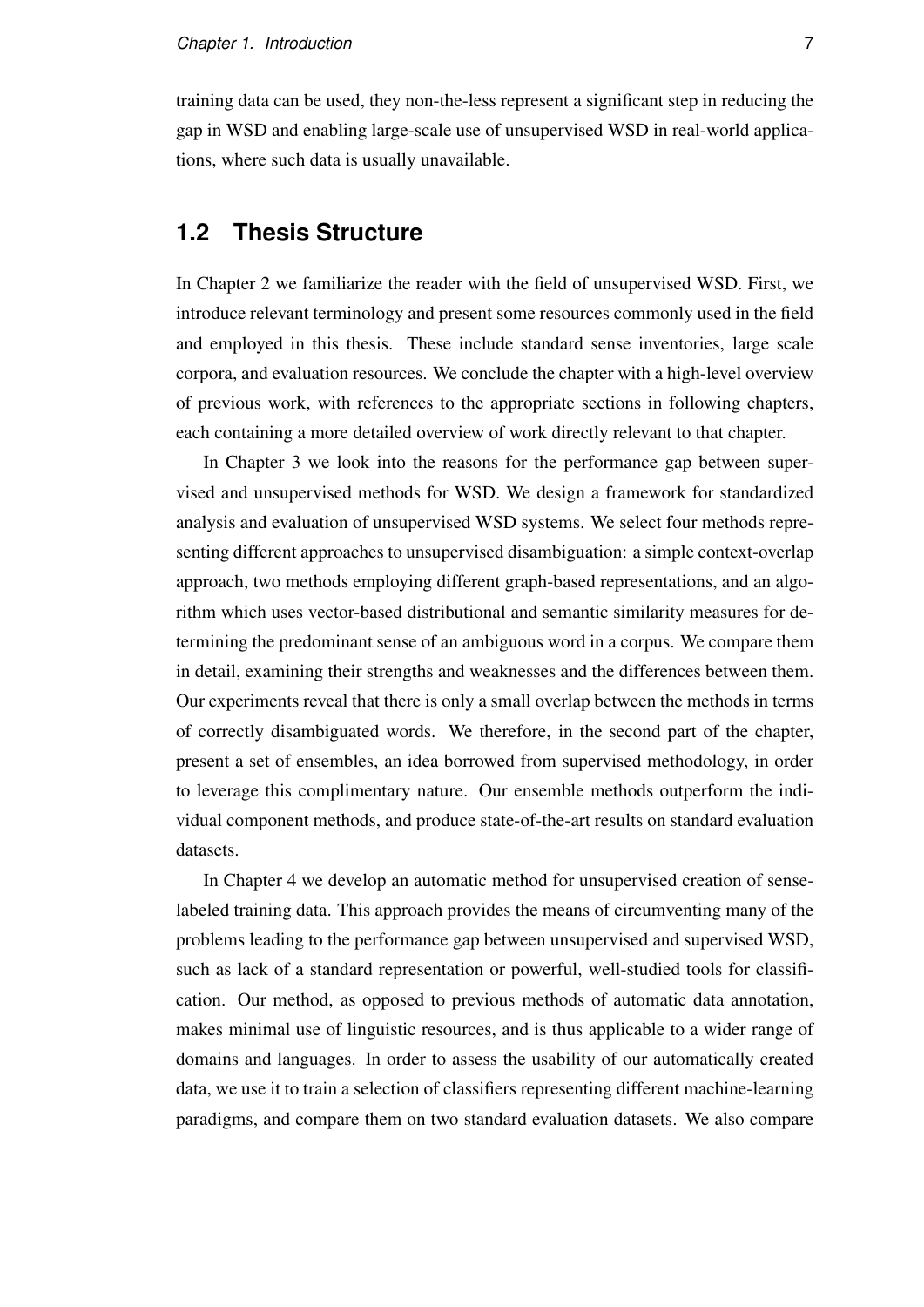to previously proposed methods for automatically creating sense-labeled data. The results achieved using our method are significantly better than those achieved when using previous ones, and approach the performance of training on manually annotated data.

In Chapter 5 we direct our efforts towards another fundamental drawback of supervised methods, namely their reliance on a predefined list of senses. We address the task of inducing senses from the data, independently of any dictionary, by developing a system based on a generative probabilistic model, Latent Dirichlet Allocation (LDA). We adapt the model (originally designed for modelling text generation) to the senseinduction problem, and extend it to take into account multiple sources of information relevant to the task. The new model represents a general extension of LDA, and can be used for a variety of tasks where multiple information sources are available. We explore the use of our model for sense induction, looking into several relevant issues, such as the nature of the learning corpus, the choice of information sources, and the importance of parameter tuning. Comparison on a standard evaluation dataset shows that our sense-induction system outperforms other state-of-the-art methods on this task.

We conclude in Chapter 6, with a summary of the main findings of this work. We also discuss possible applications for the methods presented in the thesis, and directions for further research.

### **1.3 Published Work**

Parts of the work presented in this thesis have been previously published. This applies to Chapter 3, portions of which have been published in ACL-COLING (Brody et al., 2006), and Chapter 4, in COLING (Brody and Lapata, 2008).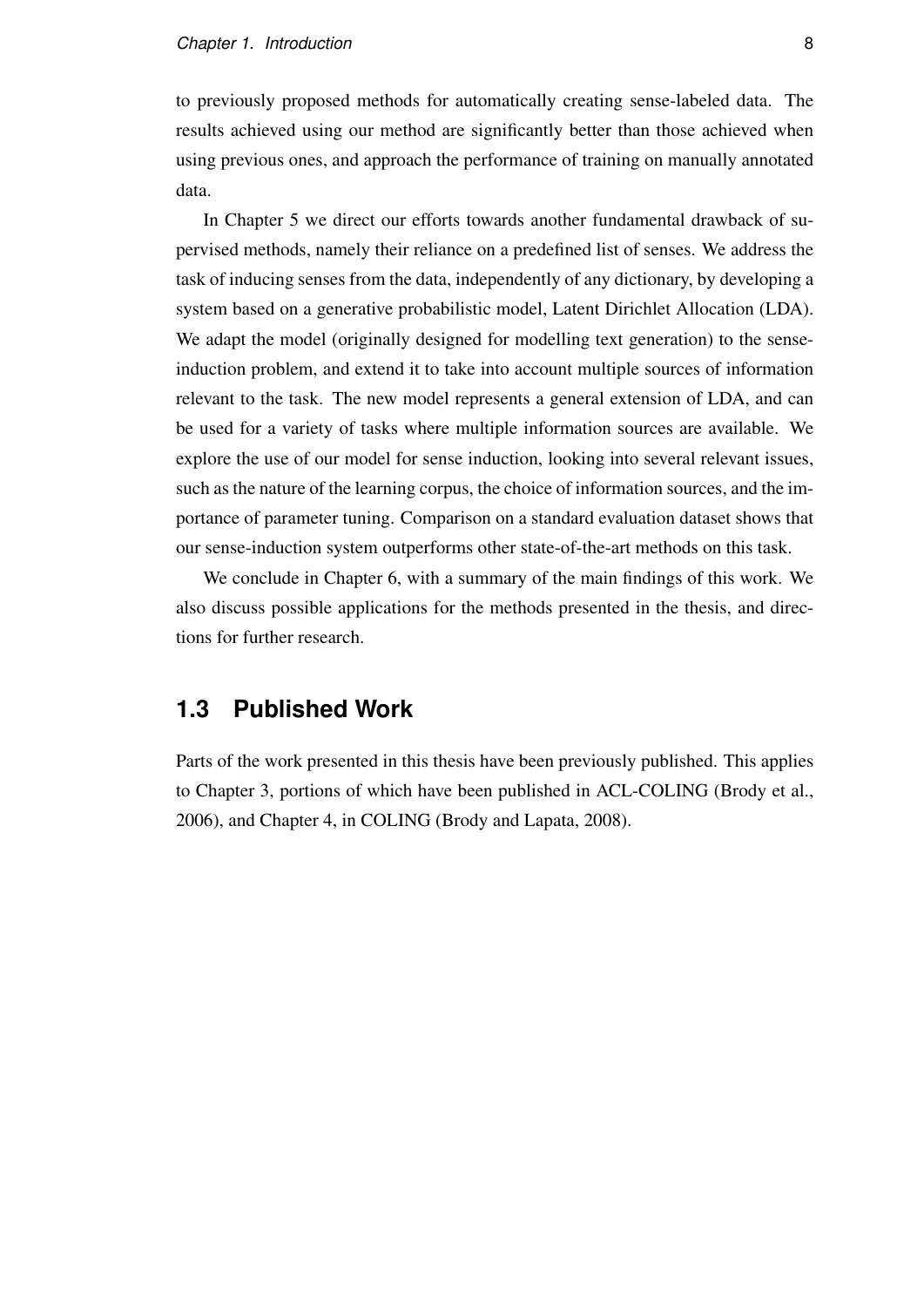## **Chapter 2**

## **Related Work**

I have read your book and much like it.

Moses Hadas

Before proceeding to the main body of the thesis, and presenting our methods and contributions to the problem of unsupervised WSD, it is necessary to familiarize the reader with the some background knowledge about the problem and the setting in which it is addressed. This chapter fulfills this function. We start with a general discussion regarding levels of supervision in machine learning in general, and WSD in particular (Section 2.1). We then introduce relevant terminology from the field of WSD that is used in this thesis (Section 2.2). In Section 2.3, we provide a description of data and evaluation resources commonly used in unsupervised WSD, and of which we make use in our work. Finally, in Section 2.4 we describe related previous work. Since the methods presented in this thesis fall naturally into three individual subsets of the field of unsupervised WSD, we chose to place each piece of work within the relevant context at the beginning of each chapter. However, Section 2.4 provides a general overview of the field, and indicates where each subset we address falls within the field as a whole. It thus links together our individual discussions of related work into a single unit.

### **2.1 Annotation and Supervision**

In many fields of computer science, it is customary to distinguish between three settings for machine learning: (1) supervised, (2) unsupervised and (3) semi-supervised. In the supervised setting, the computer program is provided with labeled training data before it receives the unlabeled test data. The program attempts to extract from the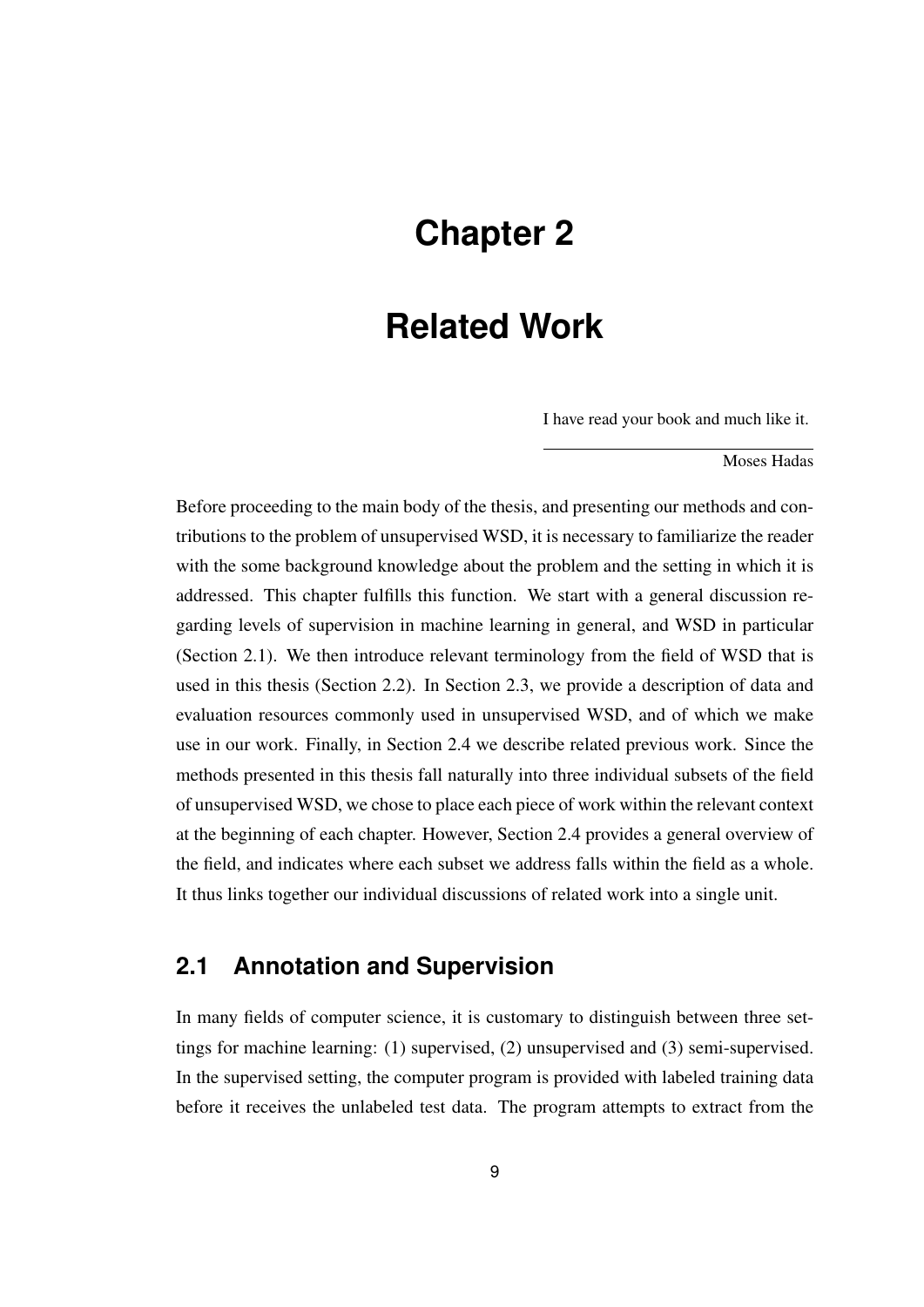labeled data information on how to provide the correct labels for the items in the test set. In the unsupervised setting, on the other hand, no labeled data is provided. The program is expected to detect *"natural"* distinctions in the test data which divide it in a significant fashion according to some criteria. The labels the program provides in the output have no meaning besides serving to distinguish between the classes that were detected. The semi-supervised setting is midway between the previous two. In this setting, a small amount of labeled data is provided, along with a large amount of unlabeled data. The quantity of the labeled portion of the data is usually not sufficient to permit reliable learning. A semi-supervised algorithm must make use of both the high accuracy information about the labels provided by the labeled data, and the information about the global structure of the data learned from the large unlabeled dataset. The algorithm combines all this information to try and match the distinctions represented by the provided labels with natural divisions it detects in the data.

#### **2.1.1 Supervision in WSD**

In the field of WSD, the same terms are often used, but with slightly different meaning. Since WSD is almost always evaluated with respect to a given sense inventory, there is effectively a small amount of labeled data inherent in the task. Even unsupervised methods for WSD are expected to produce output which is tagged with meaningful senses from the sense inventory. Unsupervised WSD methods using a specific sense inventory are therefore more similar to semi-supervised methods in other fields. The exception to this are sense induction methods where the sense-inventory is not predefined, and the output of the program is not expected to match a gold standard labeling. In this case, the labels themselves have no external meaning, matching only natural divisions in the data with respect to the task. These cases therefore conform to the classic definition of an unsupervised setting.

Since most unsupervised WSD methods *do* have a small amount of highly informative data (the sense inventory and sense definitions therein), many unsupervised methods tend to make heavy use of this data and knowledge of linguistic theory (see, for instance, Section 3.2) when attempting to solve the WSD problem.

Supervised WSD, on the other hand, is much more like the classic supervised setting – an amount of annotated text is provided as input to the algorithm, which is used to learn how to label new unlabeled data. The sense-inventory itself is usually only used to provide the set of valid labels, and then ignored by the algorithm. Supervised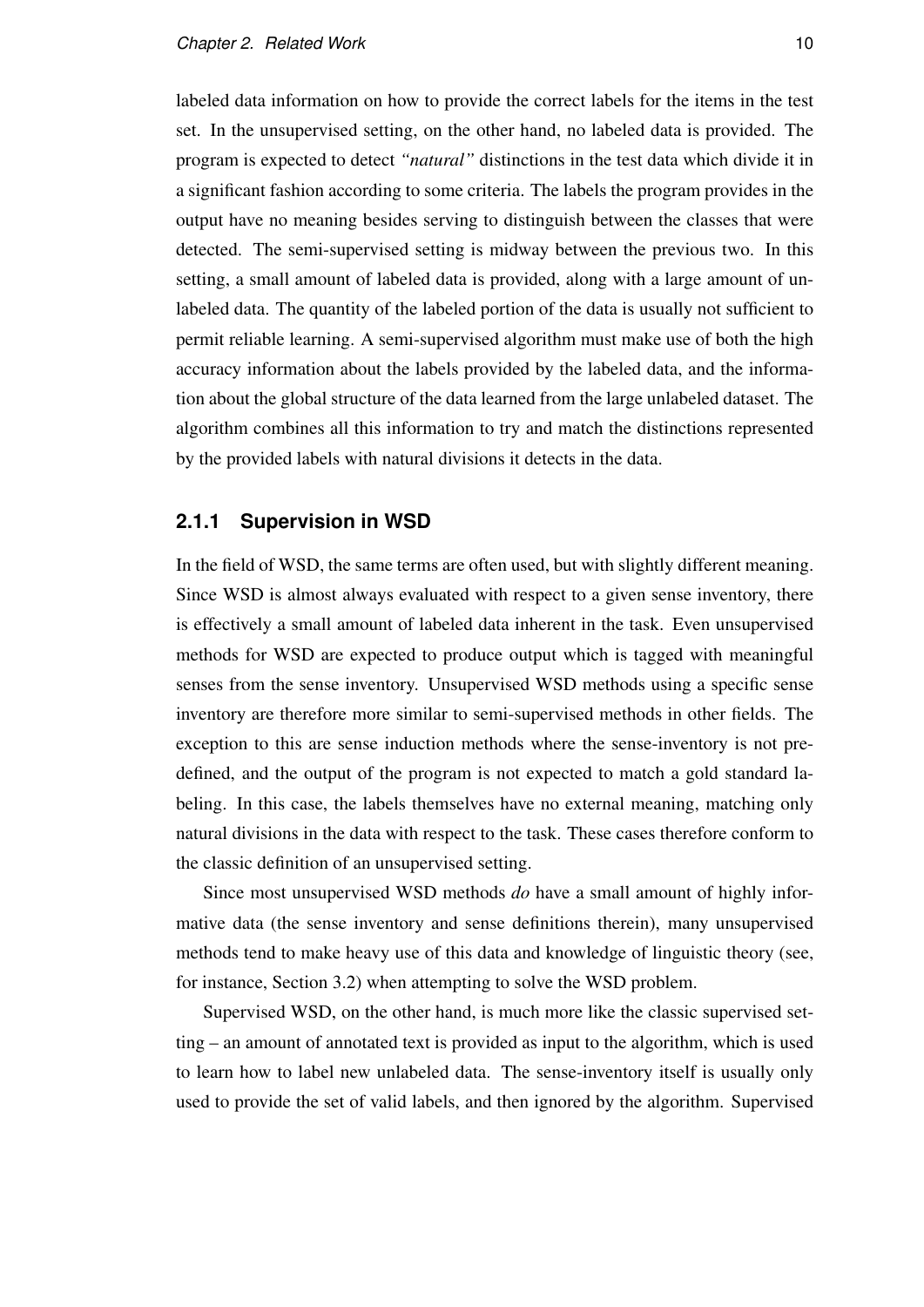techniques do not need to resort to semantic information to match meanings in the text to those in the sense inventory. Since the labels are provided by the annotated text, a simple vector representation, such as is used in many machine learning classification algorithms, is sufficient. As a result, the data representation is more-or-less identical between the different methods. Data instances are represented by a feature vector extracted from the context of the word, and the precise identity of the feature set is largely independent of the method employed. The main differences between approaches, and the points at which linguistic knowledge comes in, are (1) the choice of machine learning technique to employ to best capture the distinctions in the data, and (2) the choice of which feature space would be most informative for the task. Mooney (1996) discusses in detail the significance of these choices. He also provides a comparison of several machine learning methods applied to WSD. Yarowsky and Florian (2002) compare some more recent efforts to use machine learning techniques for WSD.

To summarize, there are three main settings in the field of WSD. In the *supervised* setting, machine-learning classifiers are trained on examples which are annotated with the correct sense in accordance to predefined list of senses (usually a dictionary). These methods are the most accurate, but require manual annotation which is very expensive in term time and effort. In the *unsupervised* WSD setting, the methods are required to label the instances with the correct sense from the dictionary. No labeled examples are given, but the algorithms can make use of the information contained in the dictionary, and other lexical resources, as well as unlabeled corpora. The third setting is *sense induction*, which is a special case of unsupervised WSD, where no dictionary is given (and, of course, no labeled examples). The methods is expected to induce the relevant sense distinctions from the data itself, and then label the instances accordingly. In this thesis we focus on the latter two settings: standard unsupervised WSD and (unsupervised) sense induction. Supervised methods provide an upper bound on expected performance.

### **2.2 Terminology**

**Sense Inventory** A resource containing a list of possible senses and their definition, for each word of interest. Sense inventories are often standard dictionaries, but can also be of other forms (e.g., thesauri, which list words with similar meaning for each entry). Sense inventories differ with regard to the amount and the nature of the information they provide.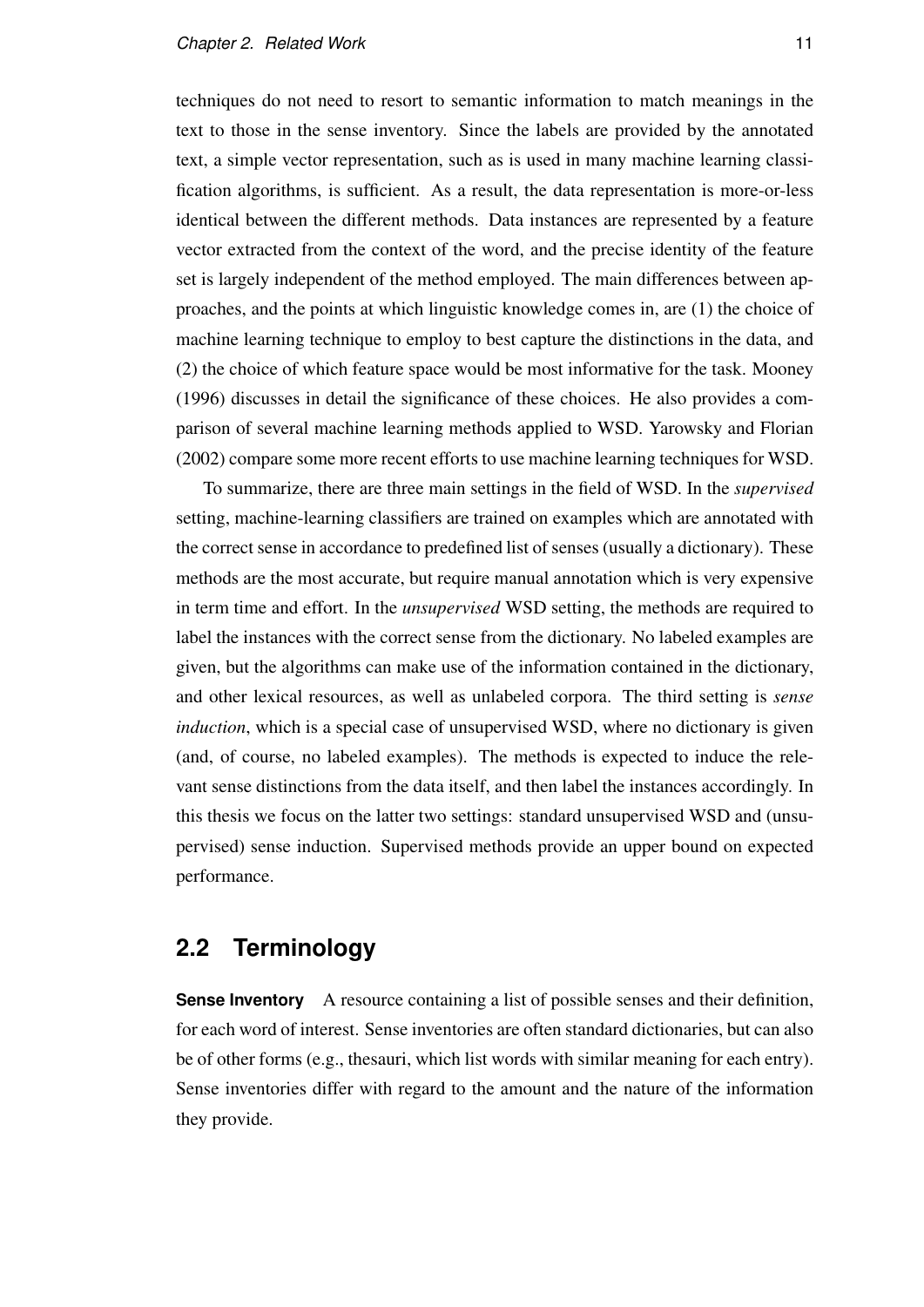**Word Sense Disambiguation** The task of assigning one of several possible senselabels to a word. The list of possible senses for each word is fixed, and contained in a pre-specified sense inventory, which also provides the definitions of the senses and possibly further information, such as examples or related words. The term *disambiguation* is sometimes used in a wider sense to include sense *discrimination*, where the senses are not pre-defined (see below). In this thesis, we will distinguish between the two.

**Supervised WSD** Disambiguation with the aid of labeled training examples. The sense labels conform to a predefined sense inventory.

**Unsupervised WSD** Disambiguation according to a predefined sense inventory, but without labeled training examples. Information from lexical resources (primarily the dictionary serving as the sense inventory) and additional corpora of unlabeled text are used.

**Sense Induction / Sense Discrimination** The task of separating the different occurrences of a given word into two or more groups (or *clusters*) representing different meanings. In this task, as opposed to word sense disambiguation, the number and identity of the possible senses is not pre-defined, and must be inferred by the algorithm. No dictionary or other description of the senses is provided.

**Knowledge-Rich Methods** WSD methods which make use of a pre-defined and fixed sense-inventory, and possibly other linguistic knowledge and resources. Most unsupervised WSD methods fall into this category, and the term is used to emphasize the fact that they are only *unsupervised* in not using labeled training data. However, they make use of other knowledge sources.

**Knowledge-Lean Methods** Typically sense-discrimination methods that do not make use of a sense inventory or other lexical resources. The term is used to distinguish these methods from the more common, knowledge-rich, unsupervised WSD methods.

**Word Tokens vs. Word Types** The distinction between a word *type* and a word *token* was first made by Peirce (1933). The type of a word is the abstract notion of that word, whereas a token is the representation of that word as used in a particular point in the text. The author further distinguishes between the a *token* and an *instance*, where the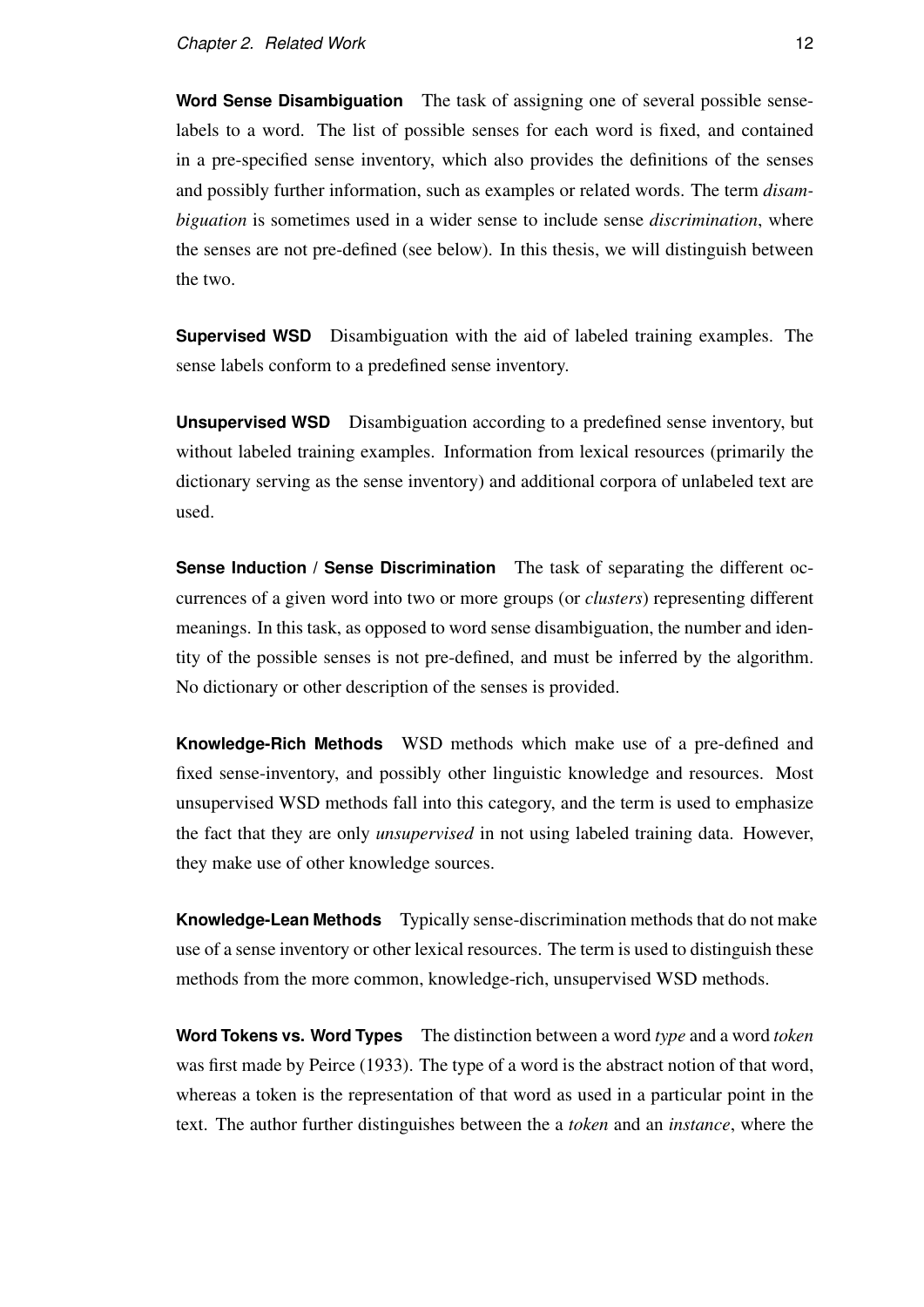token is the physical representation of the word type, and the instance represents the individual point at which it occurred. For example, in the sentence *"The quick brown fox jumped over the lazy dog"* there are two instances of the token *the* which embodies the type (abstract word) *the*. It is common practice (though slightly inaccurate), to use *token* to signify an *instance*. Our example, therefore, is said to contain two *tokens* of the single type *the*. Since this distinction is more relevant to our work, we will follow this practice throughout the thesis, and refer to instances as *tokens*, and to the abstract notion of the word as its *type*.

**Target Word** The word that is the current focus of the disambiguation (or discrimination) algorithm, as opposed to other words in the context or in the lexicon. For instance, in the sentence *"The quick brown fox jumped over the lazy dog"*, we may wish to determine whether the word *fox* refers to an animal or a person of shifty nature. In this case, our target word is *fox*, and the rest of the words in the sentence are merely helpful contextual clues for disambiguation of the target.

**Coarse-Grained vs. Fine-Grained WSD** Sense-inventories (see above) have differing opinions as to what constitutes a sufficient distinction between two senses, or conversely, when two shades of meaning are similar enough to fall into the same *sense*. Some sense inventories (e.g., Oxford Dictionary of English) employ a hierarchical structure, where the top level corresponds to coarse-grained distinctions, and lower levels distinguish between increasingly fine shades of meaning. It is widely recognized (see Edmonds and Kilgarriff 2002; Navigli 2006; Snow et al. 2007) that differing levels of granularity are suitable for different tasks. For many applications (e.g., information retrieval) coarsely defined senses may be more useful (see Snow et al. 2007 for discussion). For example, the word *sense* has five senses in WordNet, of which two were grouped together by the annotators in the Senseval 2 workshop (see Section 2.3.3.2), to form the following four coarse-grain senses.

- 1. a. A general conscious awareness. (e.g., *a sense of security*)
	- b. The faculty through which the external world is apprehended. (e.g., *a sense of smell*)
- 2. The meaning of a word.

(e.g., *The dictionary gave several senses for the word*)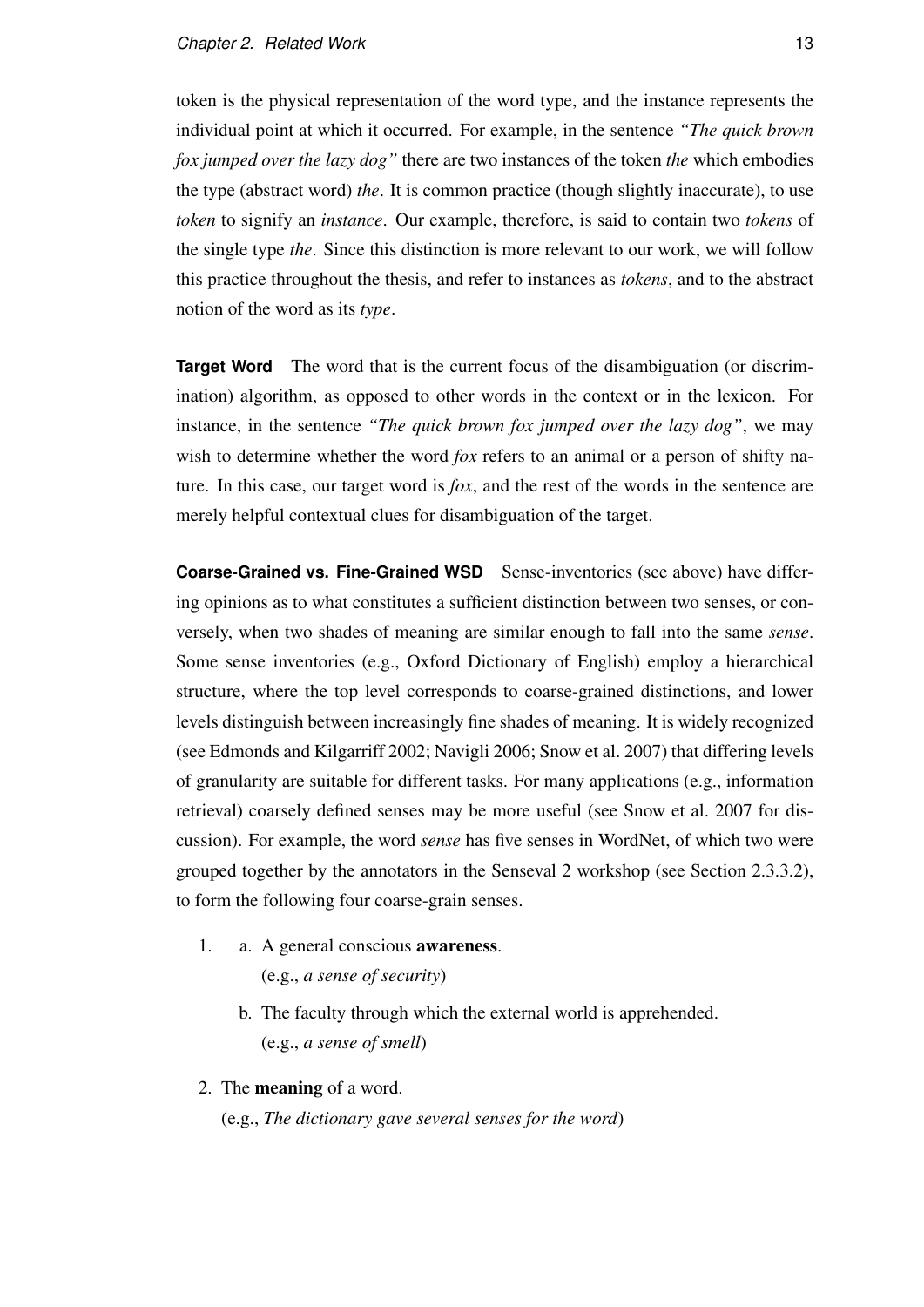- 3. Sound practical judgment. (e.g., *I can't see the sense in doing it now*)
- 4. A natural appreciation or ability. (e.g., *keen musical sense*).

Senses 1a and 1b represent different aspects of the same general meaning – that of feeling or perception.

**Co-occurrence** Two words are said to co-occur if they both appear within a specified distance (window) of one another. Distance can be measured in terms of words, sentences, paragraphs, etc. For instance, in the sentence *"The quick brown fox jumped over the lazy dog"*, the words *quick* and *fox* co-occur within a 3-word window, but *fox* and *lazy* do not, since they are more than three words apart. They do, however, cooccur within the same sentence. The *Distributional Hypothesis* (Harris, 1985) posits that words which tend to co-occur with a target word provide a strong indication of its meaning. Therefore, features based on co-occurrence counts are common in the field of WSD.

**Distributional Similarity** Based on the *Distributional Hypothesis* (see above), words which have similar patterns of co-occurrence (tend to co-occur with the same words) are expected to have similar meaning. Distributional similarity metrics are ways of quantifying this type of similarity. They assume a vector representation (see Section 3.2.3) based on some form of co-occurrence information, and provide the means of quantifying the similarity (or, conversely, the distance) between the two words, by comparing their vector representations.

**Semantic/Dictionary-Based Similarity** A method for measuring similarity between words (or between word-senses) using the information provided in a lexical resource, such as a dictionary. The WordNet Similarity package (Pedersen et al., 2004), is one of the most popular collections of such methods, providing implementations of several semantic similarity metrics for WordNet (see Section 2.3.1).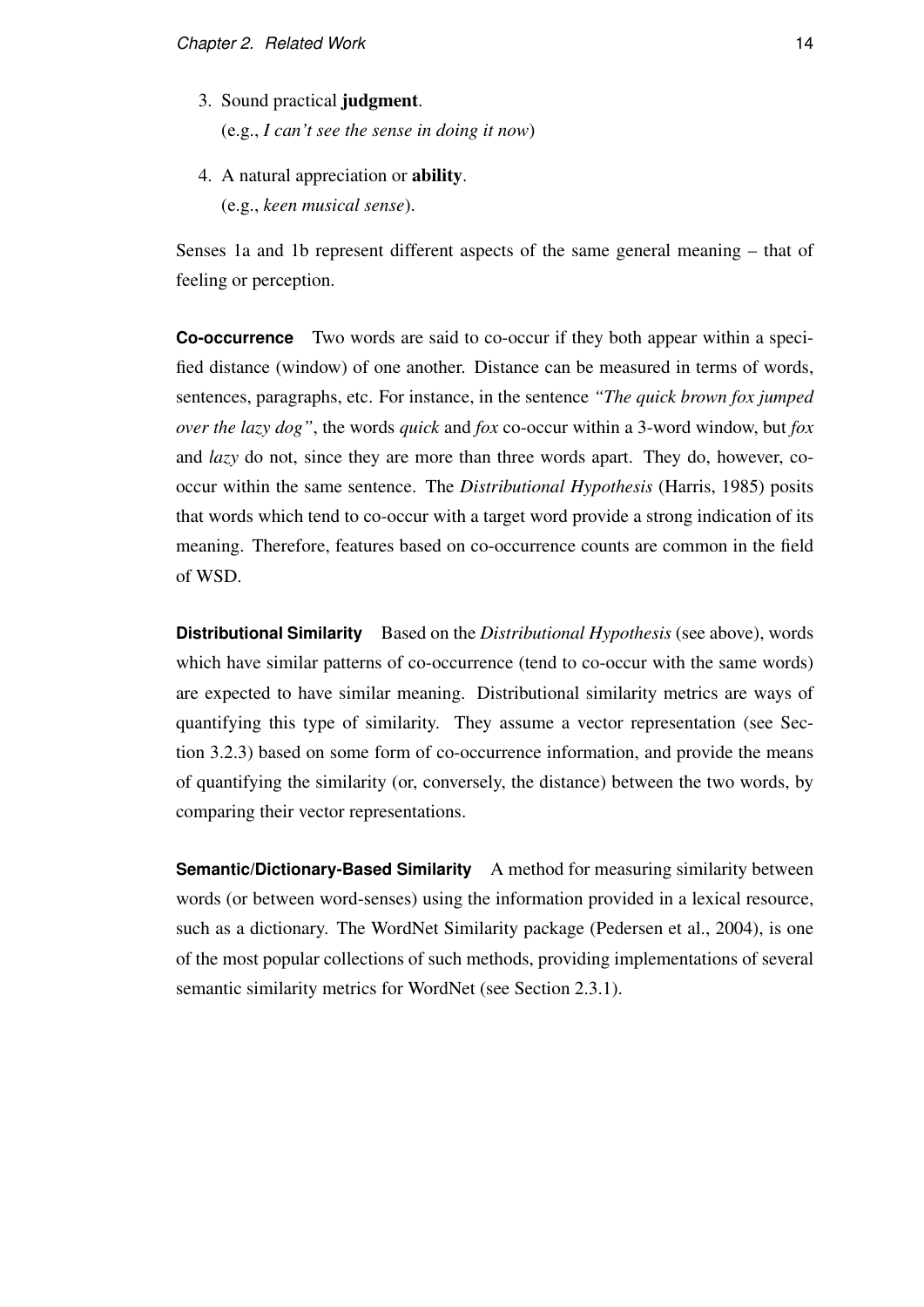#### **2.3 Resources**

#### **2.3.1 Sense Inventories**

In order to adequately define the task of disambiguation, an agreed-upon sense inventory must be established. Such an inventory provides the list of ambiguous words, and defines the possible senses for each word.

Traditionally these sense inventories have been well-known dictionaries, such as the Oxford Dictionary of English and Longman's Dictionary of Contemporary English. Several WSD methods (e.g., Yarowsky 1992; Mohammad and Hirst 2006) have also made use of Thesauri, such as Roget's Thesaurus and the Macquire Thesaurus. Dictionaries define the senses using glosses in natural language format, whereas thesauri define senses in terms of synonymous words. The latter format is easier to process computationally. Unfortunately, traditional thesauri were not designed as sense inventories to assist in language comprehension (this task was left to dictionaries), but rather to provide assistance for humans when writing. This fact affected the way the thesauri were constructed, which senses were considered and included, and what information was provided in the entries.

With the advances of computational linguistics, many well established sense inventories have been converted to machine readable form. There have also been new resources designed from the start with the aim of providing data for computational processing of language. One of the most widely-used resources in the NLP community is WordNet (Fellbaum, 1998). This resource is essentially a dictionary and thesaurus combined, represented in a graph-like structure. English nouns, verbs, adjectives and adverbs are organized into synonym sets (graph nodes), each representing one underlying lexical concept. These *synsets* are linked together by labeled edges representing different linguistic relations. These relations are primarily hypernymy/hyponymy (superordinate/subordinate), antonymy, entailment, and meronymy/holonymy. There are also links representing derivationally related forms, attributes and "see-also" relations. The noun *brother* has the following entries in WordNet:

- Sense 1: brother, blood brother (a male with the same parents as someone else) "my brother still lives with our parents"
- Sense 2: brother (a male person who is a fellow member (of a fraternity or religion or other group)) "none of his brothers would betray him"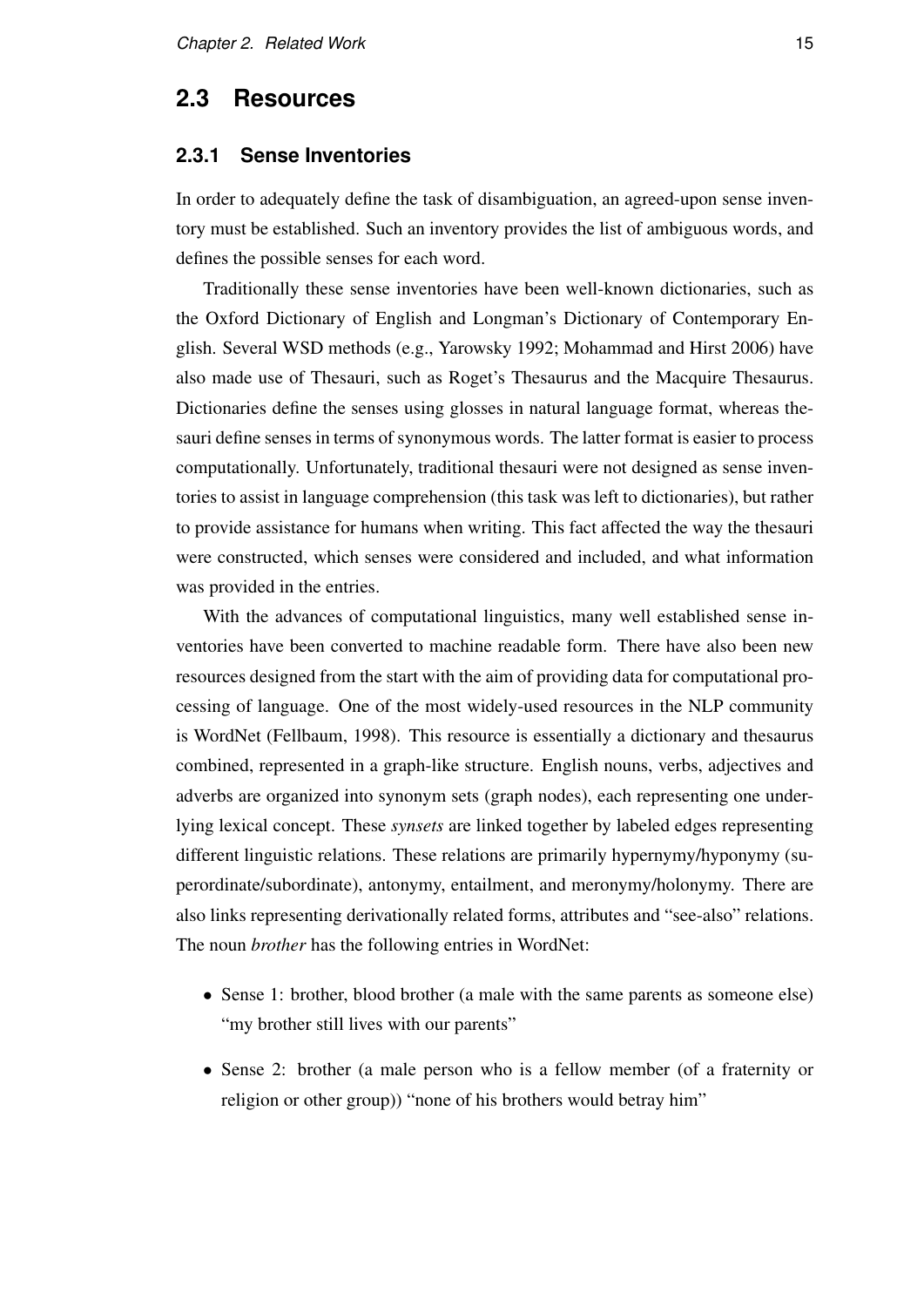- Sense 3: buddy, brother, chum, crony, pal, sidekick (a close friend who accompanies his buddies in their activities)
- Sense 4: brother, comrade (used as a term of address for those male persons engaged in the same movement) "Greetings, comrade!"
- Sense 5: Brother ((Roman Catholic Church) a title given to a monk and used as form of address) "a Benedictine Brother"

Each entry contains a list of synonymous words and a gloss (in parenthesis) describing the meaning shared by the members of the synset. Many synsets also give one of more examples of usage (in quotation marks). Each synset also lists the relations in which it takes part. Nouns and verbs are organized into hierarchies based on the hypernymy/hyponymy relation between synsets. An example of a portion of the noun hierarchy is shown in Figure 2.1. The synsets representing the first sense of *brother* are linked through the antonymy relation to the synset of (the first sense of) *sister* . The synset for *bone* is linked to *arm* and *leg* through the meronymy (part-of) relation, and to *organic substance* through the hyponymy (is-a) relation.

Adjectives are arranged in clusters containing head synsets (an antonymous pair, or occasionally a triplet) and satellite synsets, representing concepts that are similar in meaning to the concept represented by a head synset. Adverbs are often derived from adjectives, and sometimes have antonyms. Therefore the synset for an adverb usually contains a lexical pointer to the adjective from which it is derived.

The first publicly-available version of WordNet was 1.5 (released in 1995). This was created by a team of lexicographers, basing themselves primarily on words and senses found in the SemCor corpus (see Section 2.3.3.1). Over the years, there have been several versions of WordNet, as more lexical items were added and changes and revisions were made. The latest version (WordNet 3.0) contains a total of 155,287 unique strings, divided into 117,659 synsets. These are composed of four part-ofspeech portions. The noun portion contains 117,798 words and 82,115 synsets. The verb portion has 11,529 words and 13,767 synsets. The adjective portion has 21,479 words and 18,156 synsets, and the adverb portion 4,481 words and 3,621 synsets.

WordNet has been widely used in WSD research, both as a sense inventory (see discussion in Kilgarriff and Palmer 2000), and as a knowledge resource in WSD algorithms (for examples, see Section 3.2).

WordNet enjoys widespread popularity, and many tools have been designed which make use of its data. One such resource is the WordNet Similarity package (Pedersen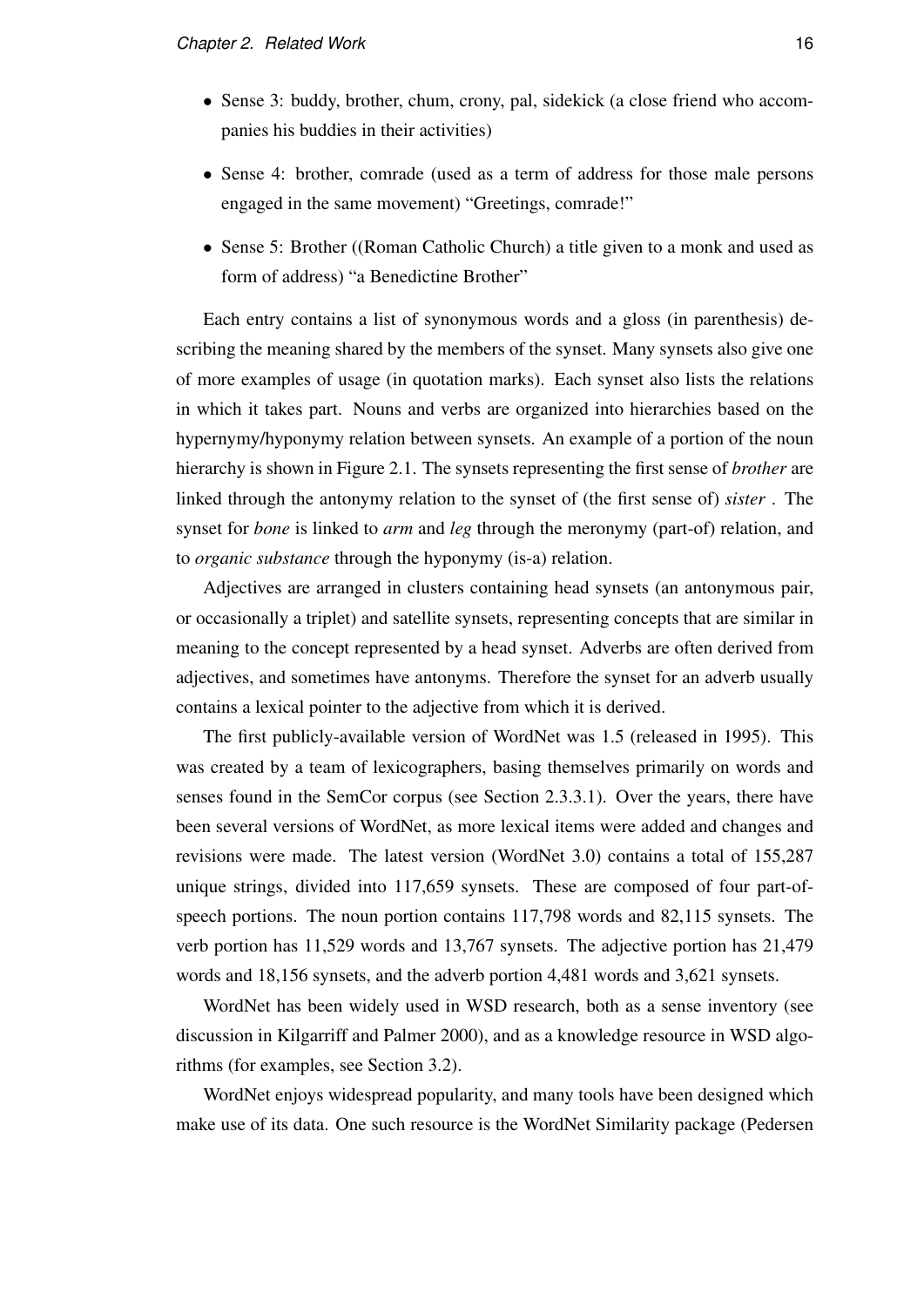

Figure 2.1: An example of three semantic relations (hyponymy, antonymy and meronymy) in a portion of the WordNet noun hierarchy. From Miller et al. (1990).

et al., 2004). This resource contains implementations of different methods which have been proposed for automatically measuring the semantic similarity between synsets in WordNet. These include methods which rely on the WordNet graph structure, corpus statistics, the WordNet glosses and usage examples, and on combinations thereof. For a good overview of the different methods, see Pedersen et al. (2004), and for an in-depth comparison see Budanitsky and Hirst (2004).

Despite the widespread use of WordNet, and the enormous amount of information contained therein, there are several problems with its use for WSD. One problem is the absence of a similar resource in other languages. Though there are attempts to create WordNets in other languages (e.g., Vossen 1998), the effort involved is enormous, and for many less widely-spoken languages there is little hope of a similar resource in the near future. Another criticism is that the division of senses in WordNet is often extremely fine-grained (Edmonds and Kilgarriff, 2002), and therefore can be more of a hindrance than an assistance in many real-world applications. Often the disadvantage of the increase in data sparseness and the difficulty in automatically detecting fine distinctions outweigh the small benefit these distinctions provide to the application (see Snow et al. 2007).

There have been several attempts (e.g., Agirre and de Lacalle 2003; Navigli 2006) to provide a coarser-grained division of WordNet synsets, by unifying groups of synsets which are only marginally distinct. Ideally, such groupings should be done when creating the sense inventory. When this was not done, producing such a grouping manually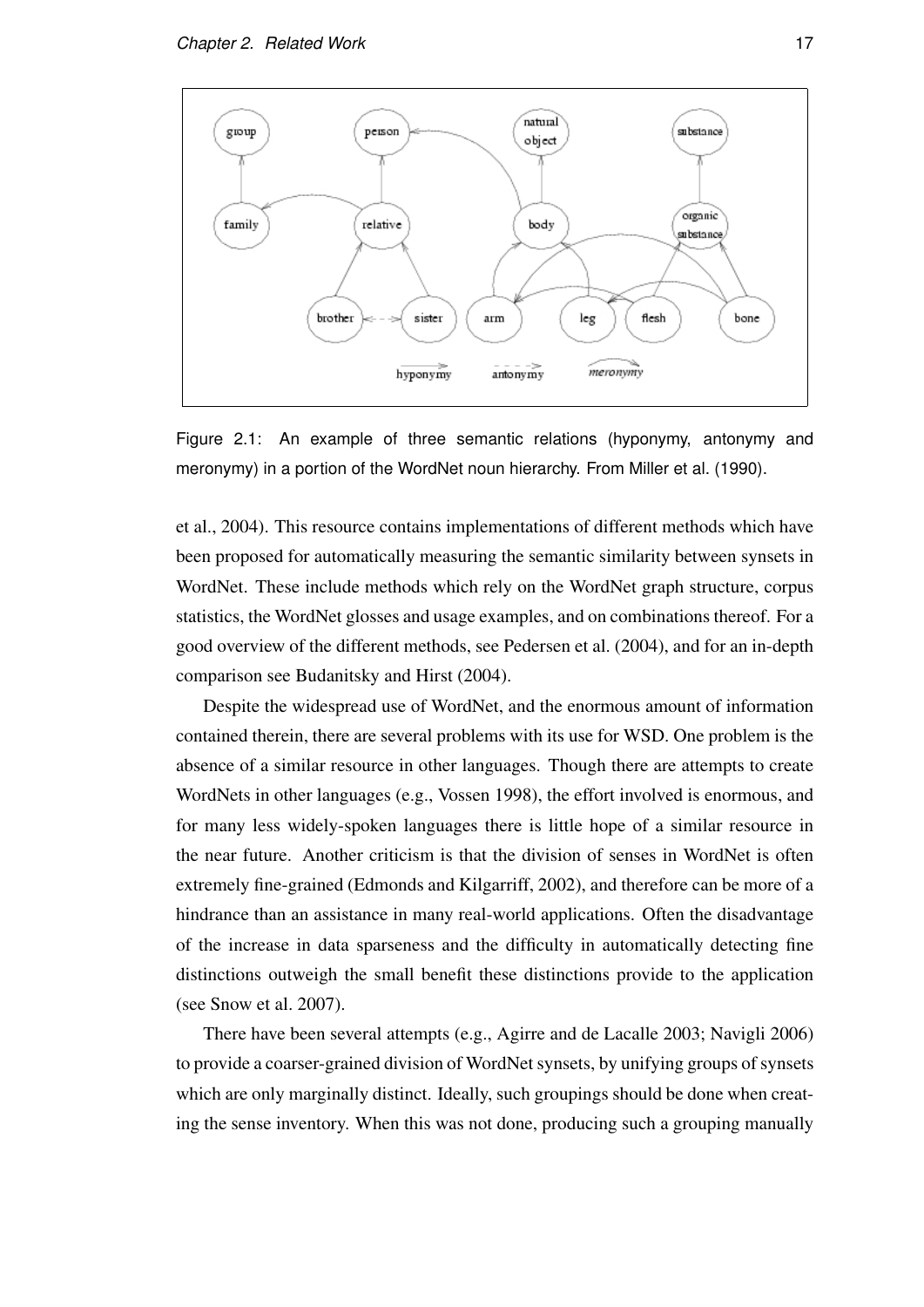

Figure 2.2: An example of an annotated sentence and related structure from OntoNotes. The sentence structure is represented with a syntactic tree (upper-left). The argument structure of the verbs in the sentence is indicated (upper-right), co-referring entities are resolved (lower-left), and the portions of the concept hierarchy relevant to the sentence are shown (lower-right). Corresponding elements between these structures are linked.

is usually infeasible, considering the size of a wide coverage sense-inventory. Instead, it is necessary to rely on automatic methods, at the cost of reduced accuracy.

The OntoNotes project<sup>1</sup> (Hovy et al., 2006) is a collaboration between several universities and companies. It aims to provide a publicly available annotated corpus comprised of various genres of text (news, conversational telephone speech, weblogs, use net, broadcast, talk shows) in three languages (English, Chinese, and Arabic). The text is annotated with structural information (syntax and predicate argument structure) and shallow semantic information (i.e., word senses linked to an ontology and co-reference). These layers of annotation, all making use of a common ontology and indexing system, provide a level of semantic representation far beyond the entity and relation types annotation presently in use in many tasks. An example of an annotated sentence, along with the relevant structure, is shown in Figure 2.2. The creators put a strong emphasis on the quality of annotation, realizing the importance this has when used to train machine learning algorithms. Therefore, they aim to ensure that every layer of annotation has at least 90% inter-annotator agreement. Pilot studies they performed have shown that predicate structure, word sense, ontology linking, and coreference can all be annotated rapidly and with better than 90% consistency. The creators

<sup>1</sup>http://www.bbn.com/ontonotes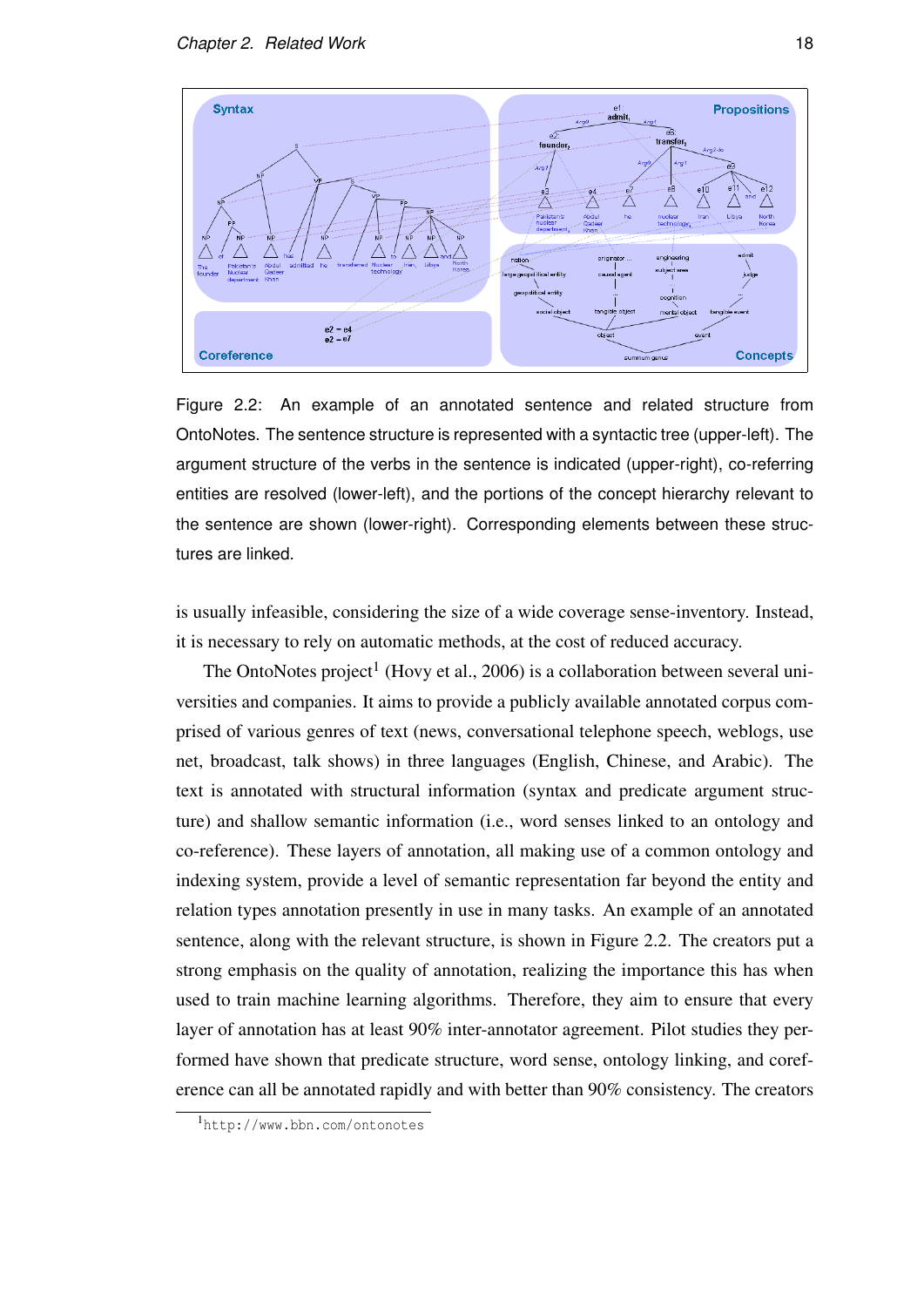of OntoNotes hope it will fundamentally change the field of natural language processing, similarly to the Penn TreeBank and WordNet, and enable applications to break the current accuracy barriers in transcription, translation and question answering.

#### **2.3.2 Corpora**

Large-scale machine readable corpora provide an important resource in unsupervised WSD. Since unsupervised algorithms are not provided with labeled training examples, they must learn as much as possible from other sources. Large-scale corpora can provide important information about the characteristics of the data on which the algorithms will be evaluated, as well as statistical properties of the words (e.g., frequency, common usage patterns). In this section we present the corpora we used in our work.

#### **2.3.2.1 British National Corpus (BNC)**

The British National Corpus (Clear, 1993) is a 100 million word collection composed of 4049 samples of written and spoken language from a wide range of sources, designed to represent a wide cross-section of British English from the later part of the 20th century, both spoken and written. The written part (90%) contains a wide variety of text from different domains. It includes, among other sources, newspaper articles, journals, academic literature and fiction, letters, and school and university essays. The spoken part (10%) consists of transcription of informal conversation (selected in a demographically balanced way to represent different ages, regions and social classes), and spoken language from a range of contexts, from formal meetings to radio shows. The BNC is a widely used resource for natural language processing.

#### **2.3.2.2 Wall Street Journal (WSJ)**

The Wall Street Journal<sup>2</sup>, is a business publication providing news with a strong financial and business aspect. As a publicly available corpus, the Wall Street Journal comes in two parts. The first, containing approximately 30 million words and composed of articles from 1987-1989, has been widely used in NLP. It is the base of the manually annotated DSO (Ng and Lee, 1997) , Penn Treebank (Marcus et al., 1993), and PropBank (Palmer et al., 2005) corpora. The second part, containing articles from the years 1994-1996, approximately 40 million words, is available as part of the North American News Text Corpus (Graff, 1995).

<sup>2</sup>http://online.wsj.com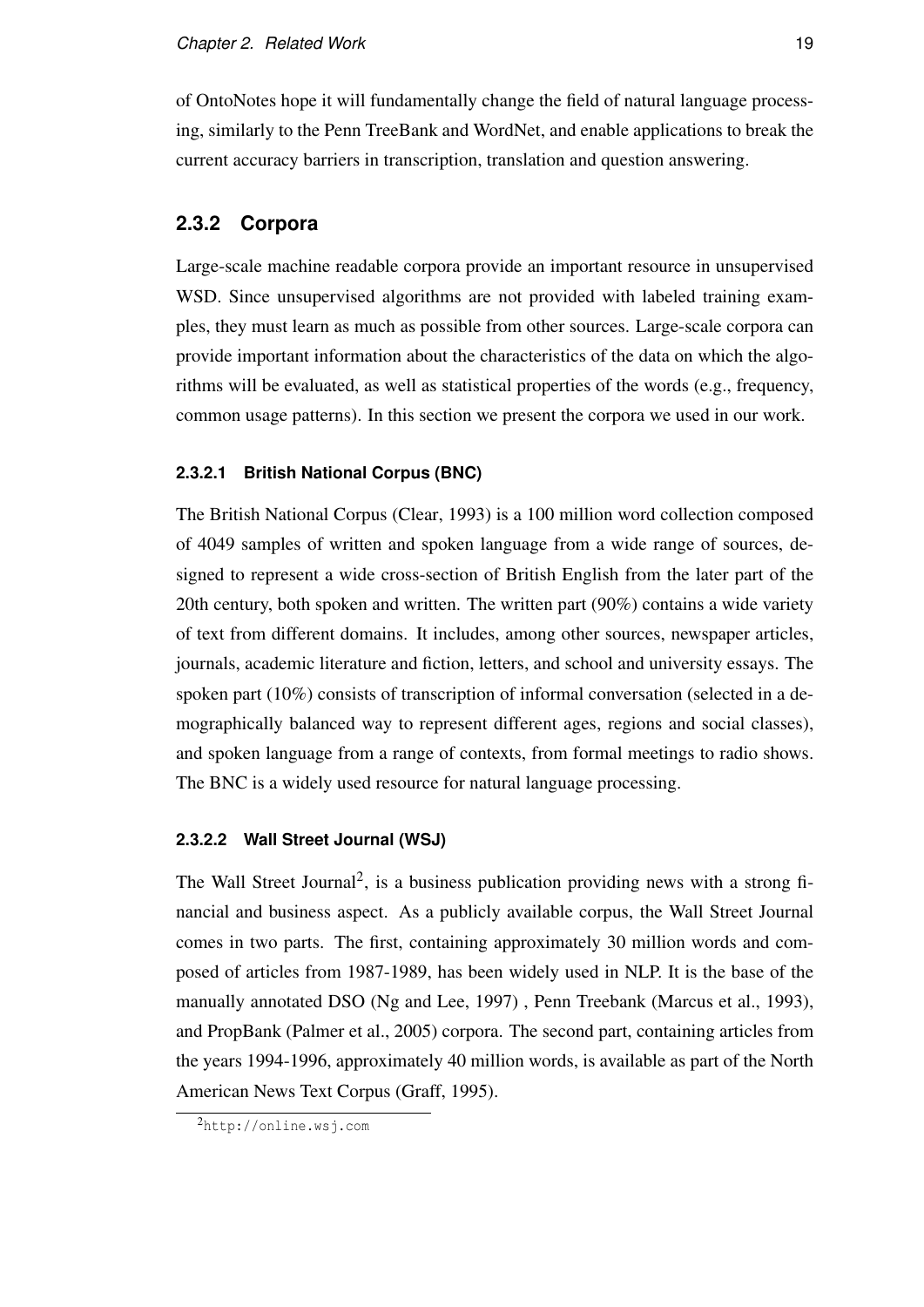#### **2.3.3 Evaluation Datasets**

An important part of the study of word sense disambiguation is the availability of standard evaluation datasets and metrics. These allow reliable quantification of performance and accurate comparison between methods under identical conditions. It is therefore important to present the evaluation resources we used in our work.

#### **2.3.3.1 SemCor**

The SemCor corpus<sup>3</sup> (Landes et al., 1998), created by the Princeton University, is a subset of the English Brown corpus (Kucera and Francis, 1967). It is composed of 352 texts, and contains approximately 700,000 running words. For 186 texts (more than 200,000 content words), all open class words (nouns, verbs, adjectives, and adverbs) are annotated with part-of-speech, lemma and sense information, while in the remaining 166 texts only verbs are annotated with lemmas and senses. In total, the "all-words" component of SemCor has 359,732 tokens among which 192,639 are semantically annotated, while the "only-verbs" component has 316,814 tokens, among which 41,497 verb occurrences are semantically annotated. WordNet version 1.6 was used as the sense inventory, but the annotation has been automatically mapped to all later versions of WordNet.

The corpus was created to guide the WordNet annotators with regard to the possible senses in context, discover words and senses missing from WordNet, and provide examples of the senses in context. The order of senses in WordNet is according to their frequency in SemCor. Senses that do not appear in the corpus are ordered arbitrarily, after those which are attested (McCarthy et al., 2004). Information about the sense frequencies of a word, and particularly the identity of the first sense in WordNet (i.e., the most frequent sense in SemCor), has been used extensively in both supervised (e.g., Hoste et al. 2001) and unsupervised (e.g., Galley and McKeown 2003) WSD algorithms, as a fallback in cases where local contextual information is insufficient.

SemCor is one of the largest corpora which is sense-annotated for all words, and along with its matching sense-inventory, WordNet, provides a standard evaluation resource for WSD algorithms.

<sup>3</sup>SemCor is publically available at http://www.cs.unt.edu/rada/downloads.html.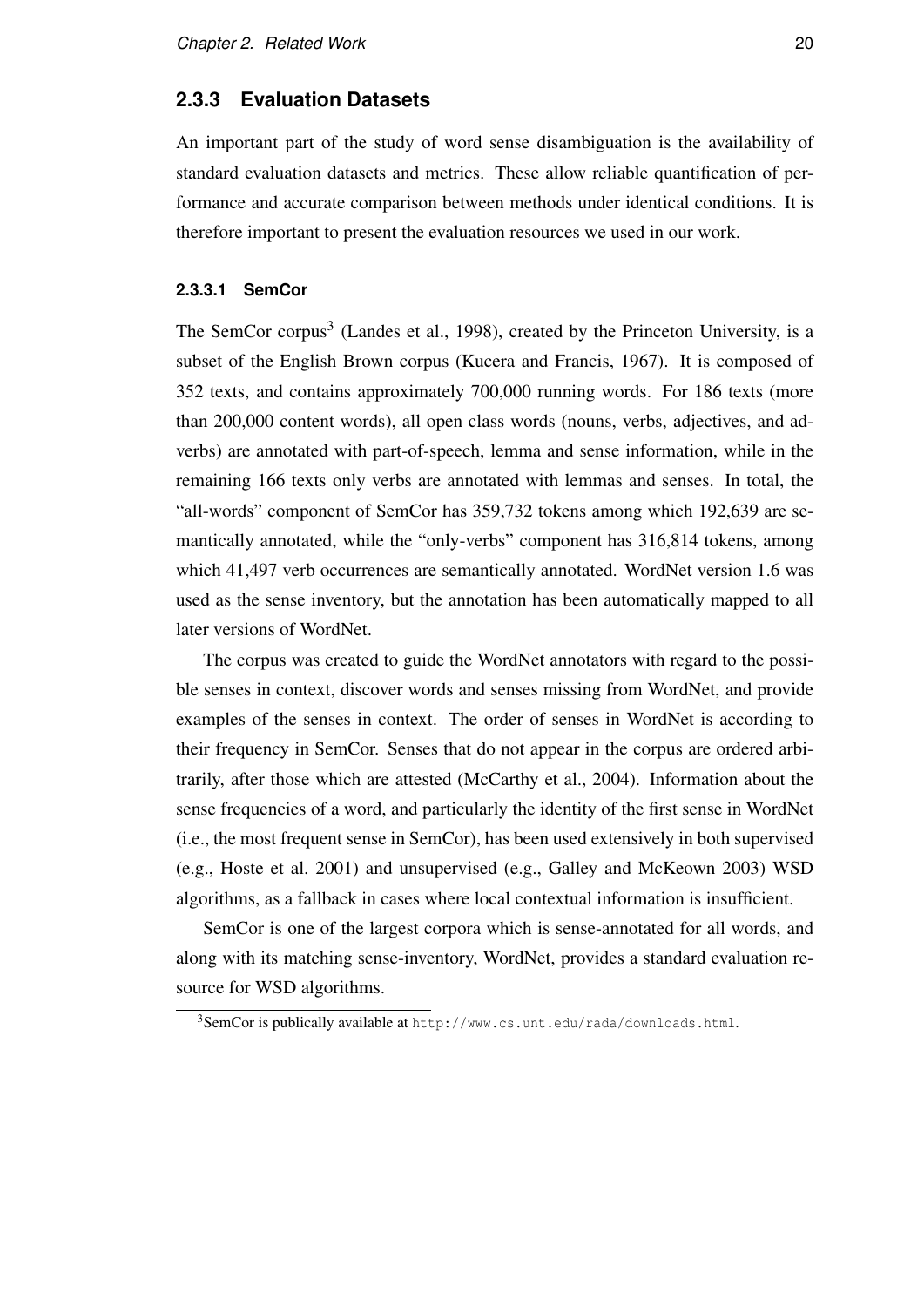#### **2.3.3.2 Senseval and Semeval**

Much of the progress in WSD is due to workshops and evaluation exercises organized by Senseval, an international organization devoted to the evaluation of word sense disambiguation systems. Its purpose is stated in the *Constitution of Senseval*<sup>4</sup> :

- To organise activities for the evaluation of word sense disambiguation programs.
- To promote interest in the Lexicon and Word Sense Disambiguation (WSD).
- To provide members of the ACL and ACL-SIGLEX having a special interest in WSD with a means of exchanging news of recent research developments and other matters of interest.
- To sponsor meetings and workshops on WSD and related themes that appear to be timely and worthwhile.

The constitution of Senseval also states that along with understanding of the importance of WSD in application of language technology, the organization's underlying goal is to the further the understanding of lexical semantics and polysemy. In order to study and evaluate WSD, Senseval has primarily focused on stand-alone WSD, despite acknowledging that WSD, in many applications, is an inseparable part of a complex system. The SENSEVAL organization was started in 1997, following a workshop, *"Tagging with Lexical Semantics: Why, What, and How?"*, held at the conference on Applied Natural Language Processing.

Senseval-1<sup>5</sup> (Kilgarriff and Palmer, 2000) was held in the summer of 1998, culminating in a workshop at Herstmonceux Castle, England. Following the success of the first workshop, Senseval-2<sup>6</sup> (Preiss and Yarowsky, 2001) was held in 2001, in conjunction with ACL in Toulouse. Senseval-2 included tasks for twelve languages, including Chinese, Dutch, Estonian and Korean. Senseval- $3^7$  (Mihalcea and Edmonds, 2004) took place in 2004, followed by a workshop held later that year in Barcelona, in conjunction with ACL. Senseval-3 included 14 different tasks for core word sense disambiguation, as well as identification of semantic roles, multilingual annotations, logic forms and subcategorization acquisition. Semeval-1/Senseval-4<sup>8</sup> (Agirre et al., 2007) took place in Prague in June 2007, in conjunction with ACL. There were 19 tasks,

<sup>4</sup>http://www.senseval.org/overview.html

<sup>5</sup>http://www.itri.brighton.ac.uk/events/senseval/ARCHIVE/index.html

<sup>6</sup>http://www.sle.sharp.co.uk/senseval2

<sup>7</sup>http://www.senseval.org/senseval3

<sup>8</sup>http://nlp.cs.swarthmore.edu/semeval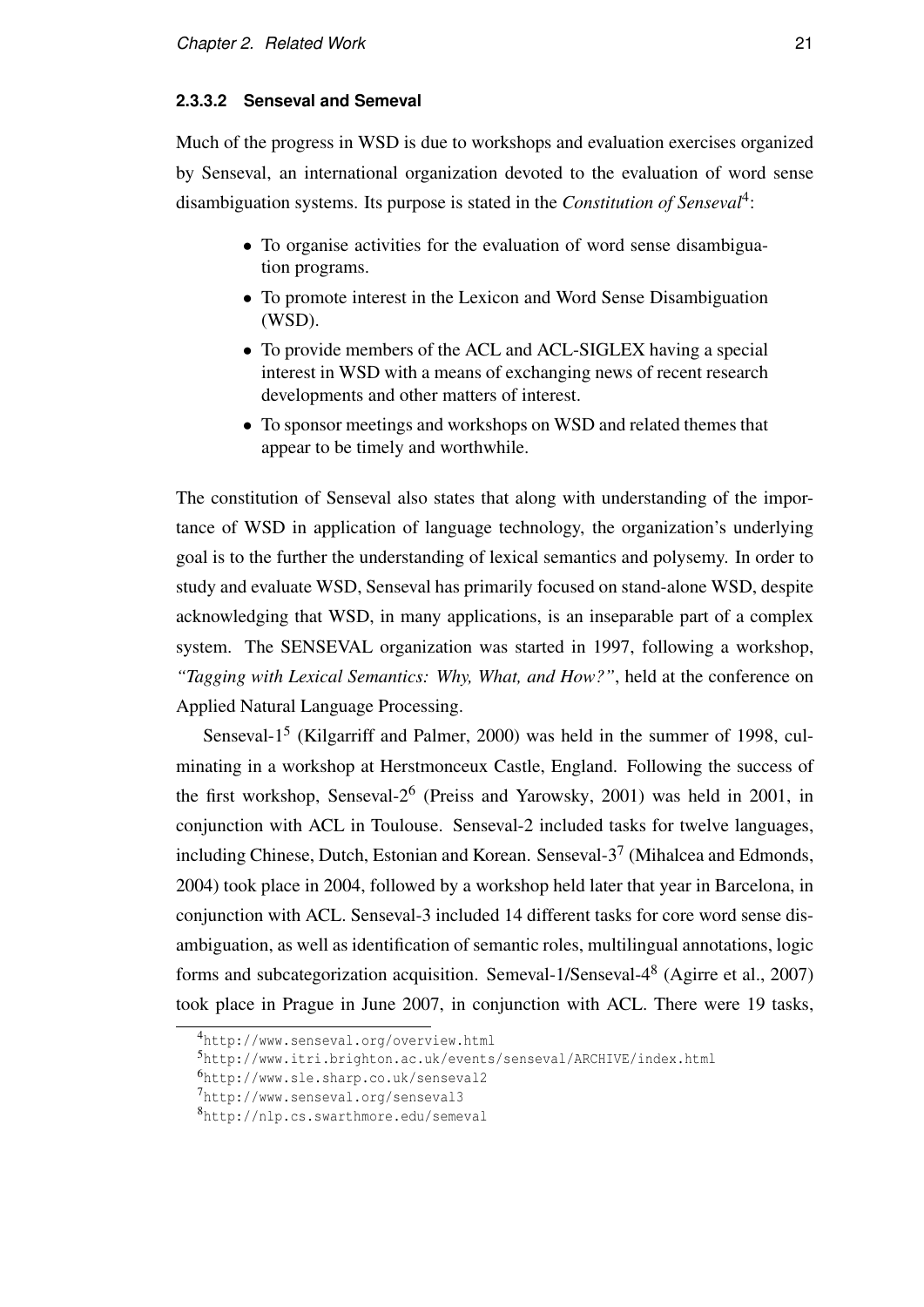including one on cross-language information retrieval and one on the evaluation of sense-discrimination, as well as the standard stand-alone all-words and lexical-sample evaluation tasks. All Senseval workshops have made their datasets available in the public domain.

#### **2.3.3.3 All-Words vs. Lexical Sample**

WSD algorithms are commonly evaluated on two tasks: all-words and lexical-sample. In the all-words setting, the systems being evaluated must disambiguate all the (content) words in a given piece of text, according to a sense-inventory containing a list of possible senses for each word. In the lexical sample setting, a list of words is selected by the task designers, and the systems are evaluated according to their performance on (only) these words. While the all-words task is a more representative of overall WSD performance, it has several problems. From a pragmatic perspective, creating an all-words sense-labeled corpus is very labour-intensive, and even large quantities of text contain only few instances of low-to-medium frequency words, making accurate evaluation difficult. Also, it is not clear that all-words is the task for which a WSD system would be applied in a real-world application. For purposes of information extraction and question answering, for instance, it might be more practical to focus on a few words whose variation in meaning strongly influences the results.

### **2.4 Related Work Overview**

A detailed overview of the entire field of WSD is unfeasible in this context. We chose instead, at the beginning of each chapter, to provide detailed descriptions of previous work that is directly related to that presented in the chapter. This provides a natural division of related work in the field into three main categories. In Chapter 3 we give an overview of classic unsupervised WSD methods, which make use of a standard sense inventory and lexical knowledge in a variety of approaches. In Chapter 4, we address methods for unsupervised creation of labeled data and semi-supervised bootstrapping techniques which lie on the boundary between supervised and unsupervised methods. Finally, in Chapter 5, we describe methods for sense-induction, which is a completely unsupervised setting and does not make use of a predefined sense inventory or lexical resources. Examples for each setting are provided in each case. Together, the relatedwork sections of each chapter provide the background for the issues which are the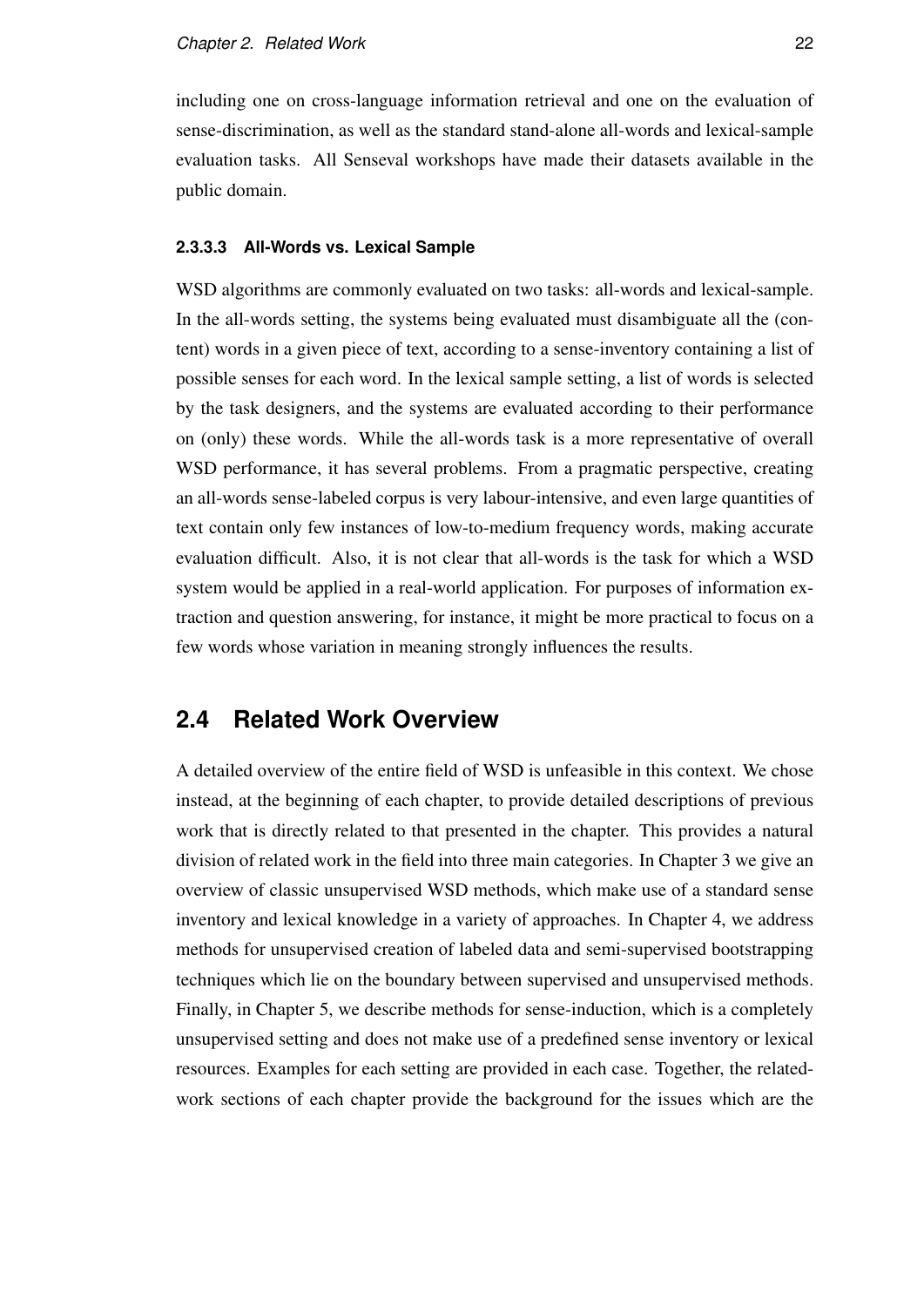focus of this thesis – the nature of the gap between supervised and unsupervised WSD techniques, and the steps that can be taken to diminish it.

## **2.5 Summary**

In this chapter, we provided some necessary background regarding the problem of word sense disambiguation, and its research. We introduced relevant terminology and described data and evaluation resources from the field which we use in this thesis. We concluded with an overview of related previous work, which links together the specific areas of the field discussed in later chapters, and places them in a global context.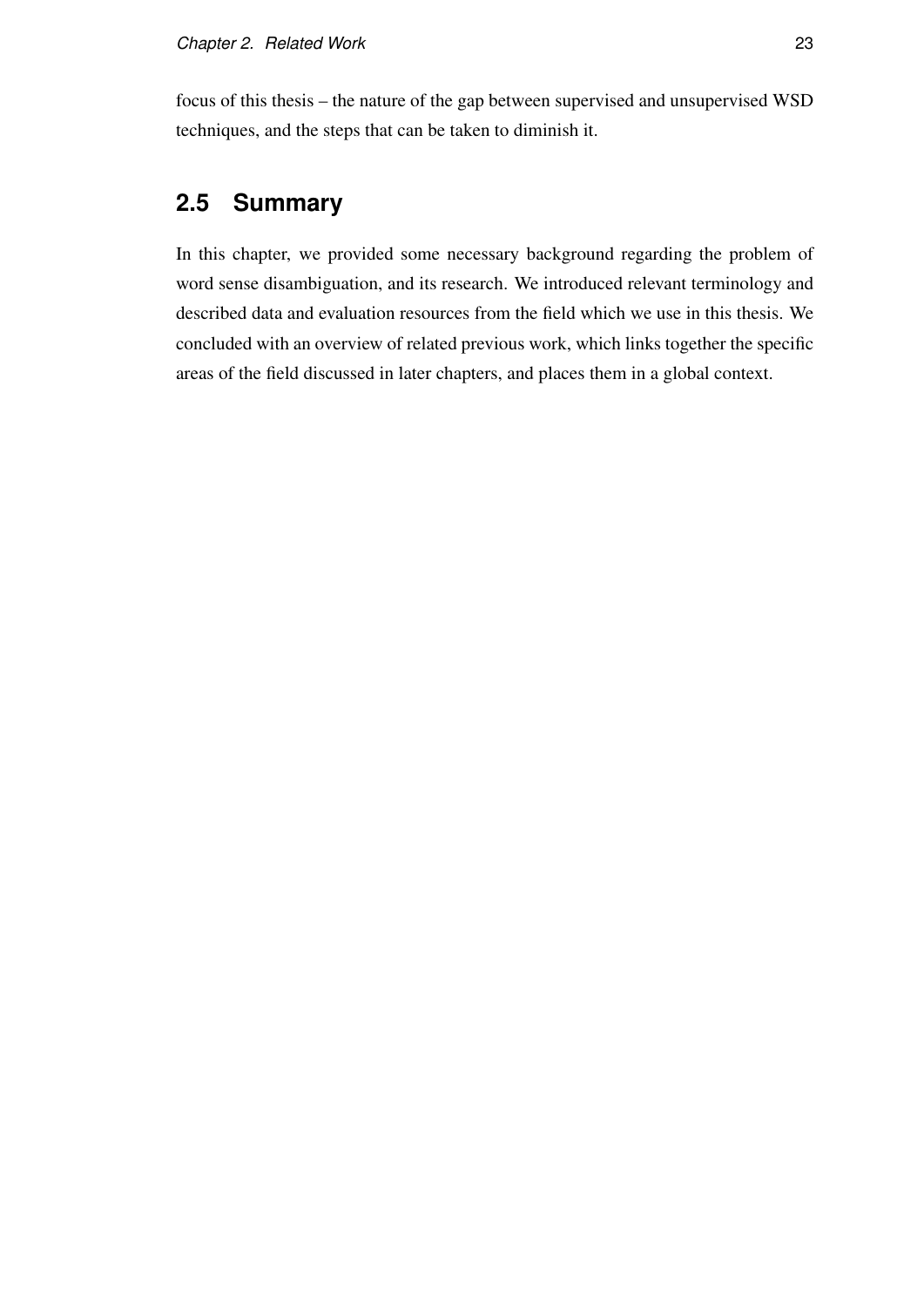## **Chapter 3**

# **Ensemble Methods for Unsupervised WSD**

### **3.1 Introduction**

As stated in the introduction to this thesis, unsupervised methods hold the key to enable wide-scale WSD for real world applications, since they are not restricted by the need for sense-labeled data. However, unsupervised methods fall far behind supervised ones in accuracy. Our goal in this thesis is to make use of methods and ideas from the supervised learning framework to close the gap and help bring unsupervised WSD closer to the accuracy achieved by supervised methods. In order to address this issue, we must ask ourselves: what is the source of the accuracy gap? Is the problem in the algorithms, in the choice of inventory, the data, or all of the above? In this chapter, as a first step, we examine the issue of formulation and algorithms (leaving the issues of data and sense-inventory for Chapters 4 and 5, respectively). We compare and contrast existing methods for unsupervised WSD in order to answer the following questions: (1) Do existing methods yield similar results? (2) Are they complementary and, if so, how can they be combined? (3) What are the key elements in successful methods?

Methods for unsupervised WSD vary greatly in approach (e.g., type vs. token approaches, see next section), formulation of the problem (e.g., graphical vs. vector space representation), and type of knowledge used (e.g., semantic relatedness vs. distributional similarity). In Section 3.2 we provide a detailed discussion of these issues along with examples. These differences result in a lack of standardization and compatibility between different WSD algorithms which makes comparison and integration between different algorithms very difficult. On the other hand, the variety of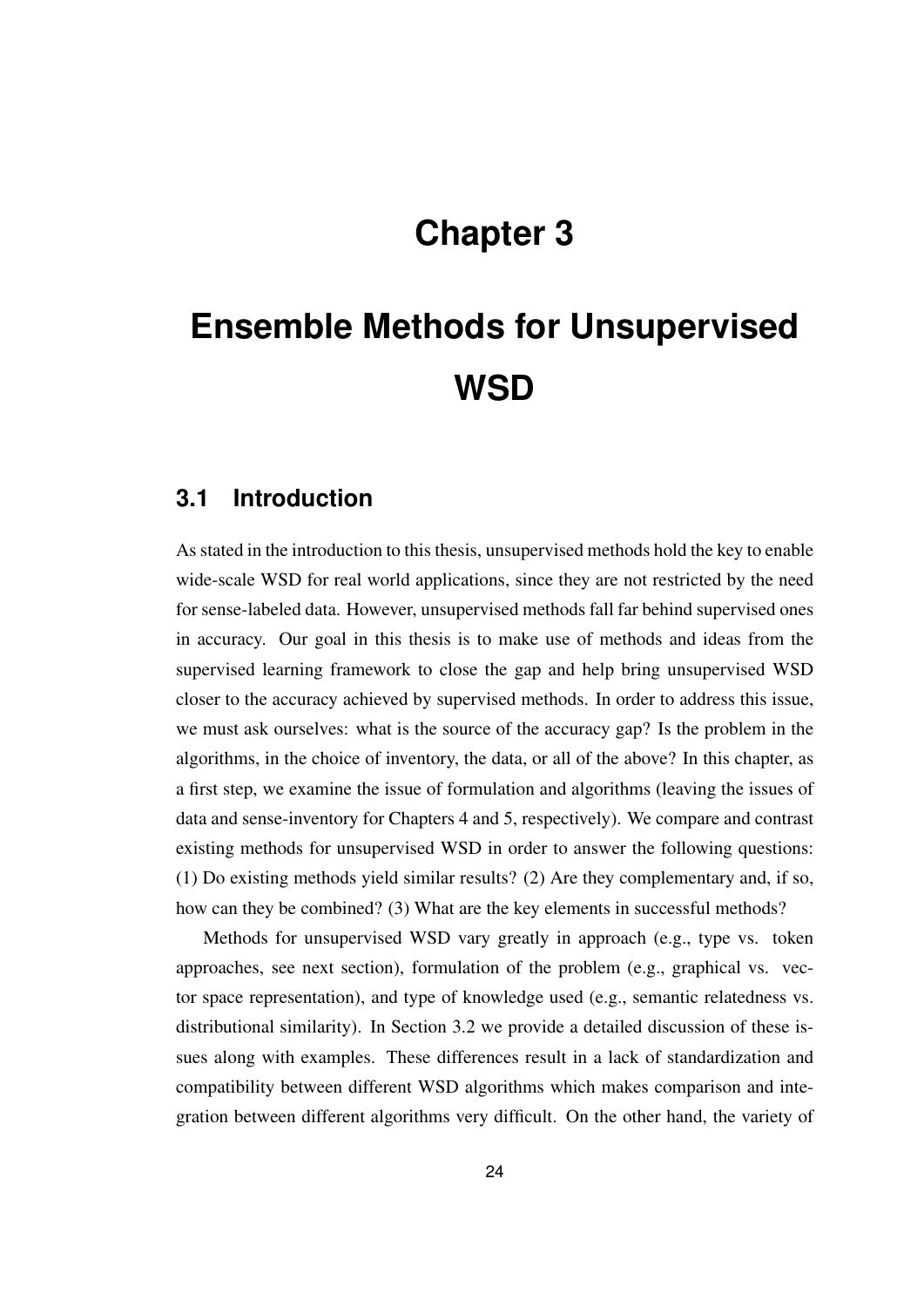approaches presents a wide spectrum of unsupervised WSD algorithms, with possible complementary aspects. Our comparison shows that the algorithms we examine yield sufficiently diverse outputs, thus motivating the use of combination methods for improving WSD performance. We present a method for leveraging this diversity by combining the outputs as an ensemble in an unsupervised fashion. We thus take advantage of currently existing methods and resources without resorting to difficult modifications of the algorithms themselves. Combination approaches are a common tool in the supervised framework, and have been studied previously for supervised WSD (Florian et al., 2002). However, their use in an unsupervised setting is, to our knowledge, novel. We examine several existing and new unsupervised combination methods and demonstrate that our combined systems consistently outperform the state-of-the-art (e.g., McCarthy et al. 2004). Importantly, our WSD algorithms and combination methods are completely unsupervised, and do not make use of training material in any way, nor do they use the first sense information available in WordNet.

This chapter consists of two main parts. In the first part, we provide an overview of existing approaches to unsupervised WSD, and describe in detail the main algorithms from each approach. Next, we present a detailed comparison of the performance of a representative group of methods on SemCor (Miller et al., 1993). In the second part, we motivate the use of combination methods to harness the diversity of existing approaches in order to improve unsupervised WSD accuracy. We evaluate our unsupervised ensemble methods, and show that they outperform state-of-the-art individual methods. We conclude with a discussion of our results and findings, and directions for future research.

#### **3.1.1 Types vs. Tokens**

An important issue in the task of WSD is that of type- versus token-based approaches. Token-based approaches consider each occurrence of an ambiguous word independently, and use its immediate context for disambiguation. However, it has been observed that, in many cases, texts tend to follow the 'one-sense-per-discourse' rule (Gale et al., 1992b). Human writers tend to restrict themselves to a specific sense of a word they use throughout a piece of text, since switching senses in the middle of a discourse creates confusion for the reader and hinders comprehension. This tendency can be exploited to help resolve ambiguity, and provides the foundation for the type-based approach. If a certain instance of a word has highly ambiguous context, other instances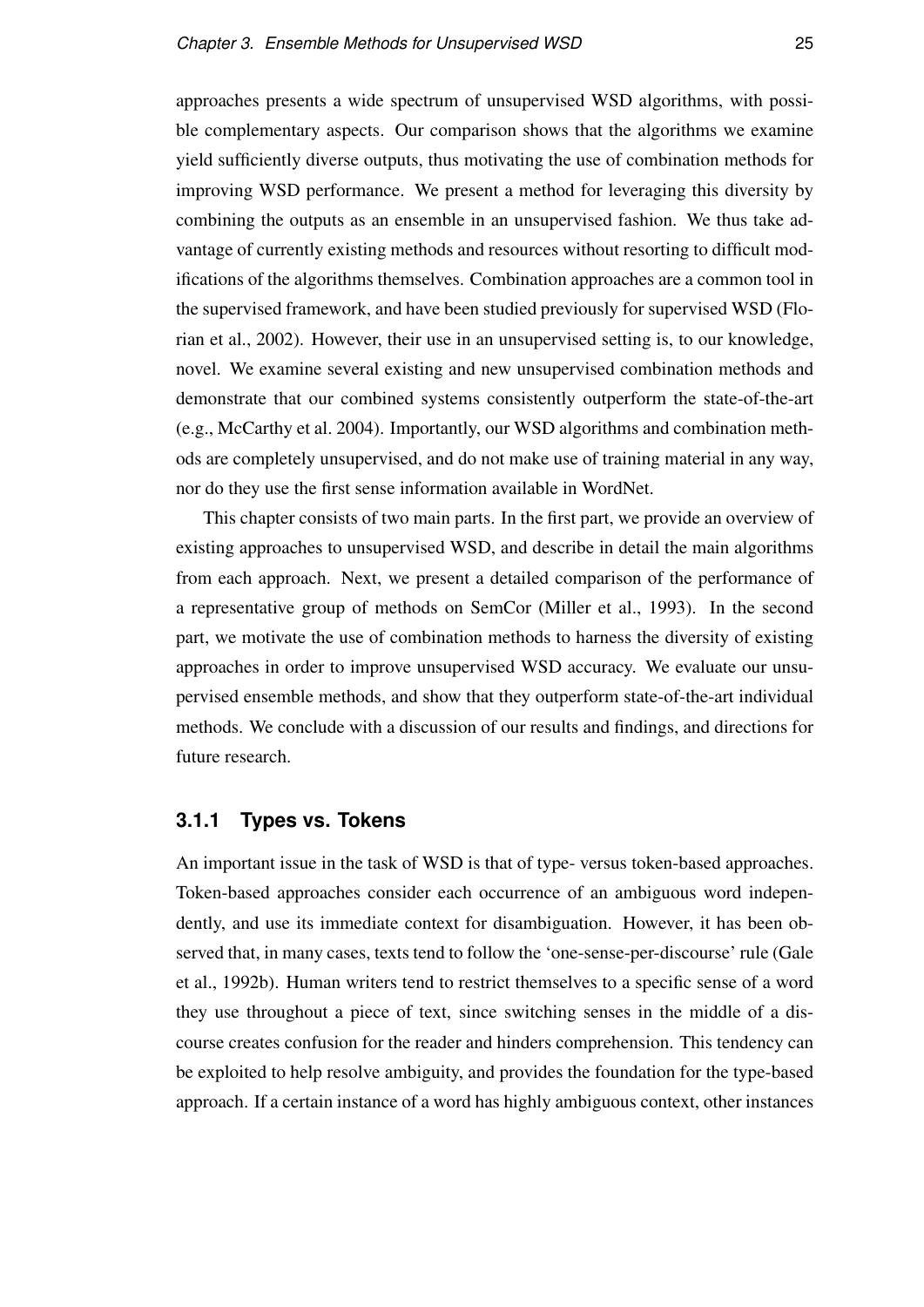of the same word (the same *type*) in the document can be used to infer the most probable sense, since they are likely to share it. Therefore, if we know that most of the other occurrences of the word in the document have sense *s*, we can assign that sense to instances were we are less certain. Type-based methods go even further, and use this as the main strategy for disambiguation. They consider all occurrences of a word (all tokens of a single type) in the document as one unit, and determine a single sense for it. The 'one-sense-per-discourse' approach assumes a single most probable sense in a given discourse or document. The 'predominant-sense' approach (McCarthy et al., 2004), takes this assumption a step further. It assumes a single, most frequent, sense for each ambiguous word in a given corpus or domain. Many WSD algorithms use the first sense from WordNet (which is the most frequent sense in the SemCor corpus) as a fallback option when the method encounters an instance where the correct sense cannot be reliably estimated (e.g., Galley and McKeown 2003, Hoste et al. 2001). This fallback method has been shown to be very effective and in many cases outperforms unsupervised WSD methods (McCarthy et al., 2004). However, the predominant sense of a word can change from domain to domain. For example, the predominant sense of the word *bill* depends on whether we are in the legal domain (where *bill* is likely to be a statute in draft) or financial domain (where the *bank-note* sense is prominent), and the most frequent sense of *strike* may differ when we move from a sports domain (a term from baseball) to an employment/labor domain (the *refusal-to-work* sense). Estimating the predominant sense in a given domain has been shown to be a difficult but worthwhile task with regard to WSD (Koeling et al., 2005).

# **3.2 Unsupervised Approaches**

This section provides a brief survey of a variety of approaches to unsupervised WSD, with the intent of familiarizing the reader with the diversity of existing methods addressing the task. We chose to divide the approaches by the way they represent the WSD problem. We describe three main categories: (1) Direct Context, (2) Graphbased, and (3) Vector-based. The Direct Context approach is the most simple, and does not make use of underlying structure. It works purely at the word level, and makes only minimal assumptions about the connection between context and meaning. Graph-based approaches, on the other hand, make strong structural assumptions. They try to model the underlying semantic connection between words in the context, and make heavy used of linguistic knowledge for this purpose. The methods then lever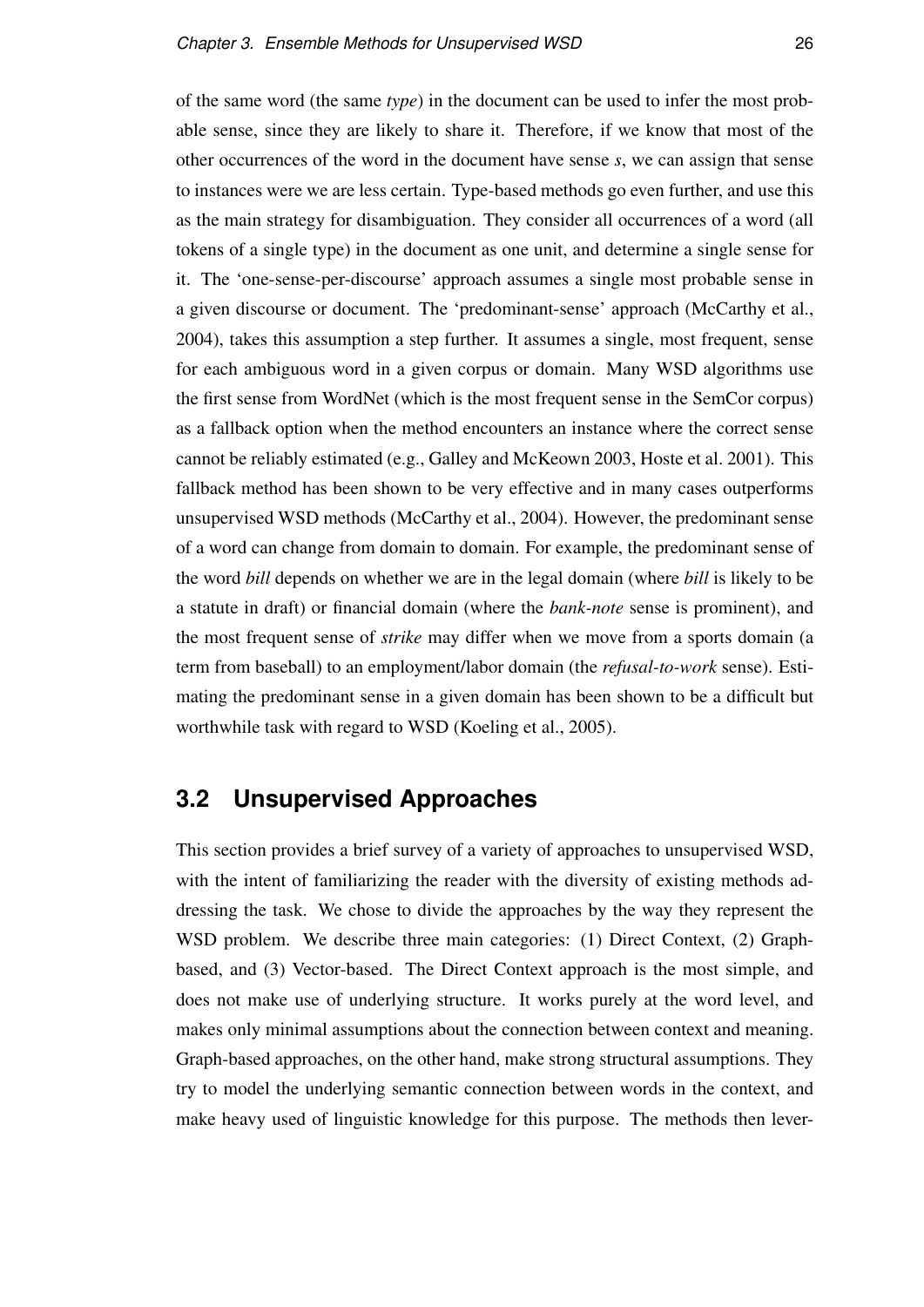age this structure to disambiguate and infer meaning. Finally, vector-based methods approach the problem from a statistical, mathematical view. They posit that mathematical similarity/distance metrics in an appropriate vector space can by used to infer similarity in meaning, and help to resolve ambiguous cases. While this approach also makes heavy use of the connection between context and meaning, it does so implicitly, in the design of the vector-space, and makes fewer assumptions as to semantic structure. We present a detailed description of a few disambiguation methods demonstrating the implementation of each approach.

#### **3.2.1 Direct-Context Approach**

#### **3.2.1.1 Extended Gloss Overlap**

Gloss Overlap was originally introduced by Lesk (1986) for performing token-based WSD. It is one of the earliest and most basic methods proposed for unsupervised WSD, and the foundation of many WSD algorithms. The method assigns a sense to a target word by comparing the dictionary definitions of each of its senses with the words in the surrounding context. The sense whose definition has the highest overlap (i.e., words in common) with the context is assumed to be the correct one.

Banerjee and Pedersen (2003) present the concept of "extended glosses". They augment the dictionary definition (gloss) of each sense with the glosses of related words and senses. These *extended glosses* increase the information available in estimating the amount of overlap. The original Extended Gloss Overlap measure presented in the article compares the extended glosses of two senses. The authors present a WSD algorithm which uses this measure for disambiguation of a word in context by calculating the extended-gloss overlap between each sense of the target word and the extended glosses of all the senses of all words in the context. The sense of the target which has the highest overall overlap is chosen as the correct one.

Due to the large amount of relations considered by the algorithm, it is computationally complex, and expensive in terms of running time and computational resources. A much simpler algorithm, based on the same idea, but closer to the original method proposed by Lesk (1986), compares the extended gloss of each sense of the target word directly to the surrounding context, rather than using the glosses of the individual context words. In this work, we focus on our simpler version of the Extended Gloss Overlap algorithm.

As an example, consider the word *arrow* for which WordNet contains two senses: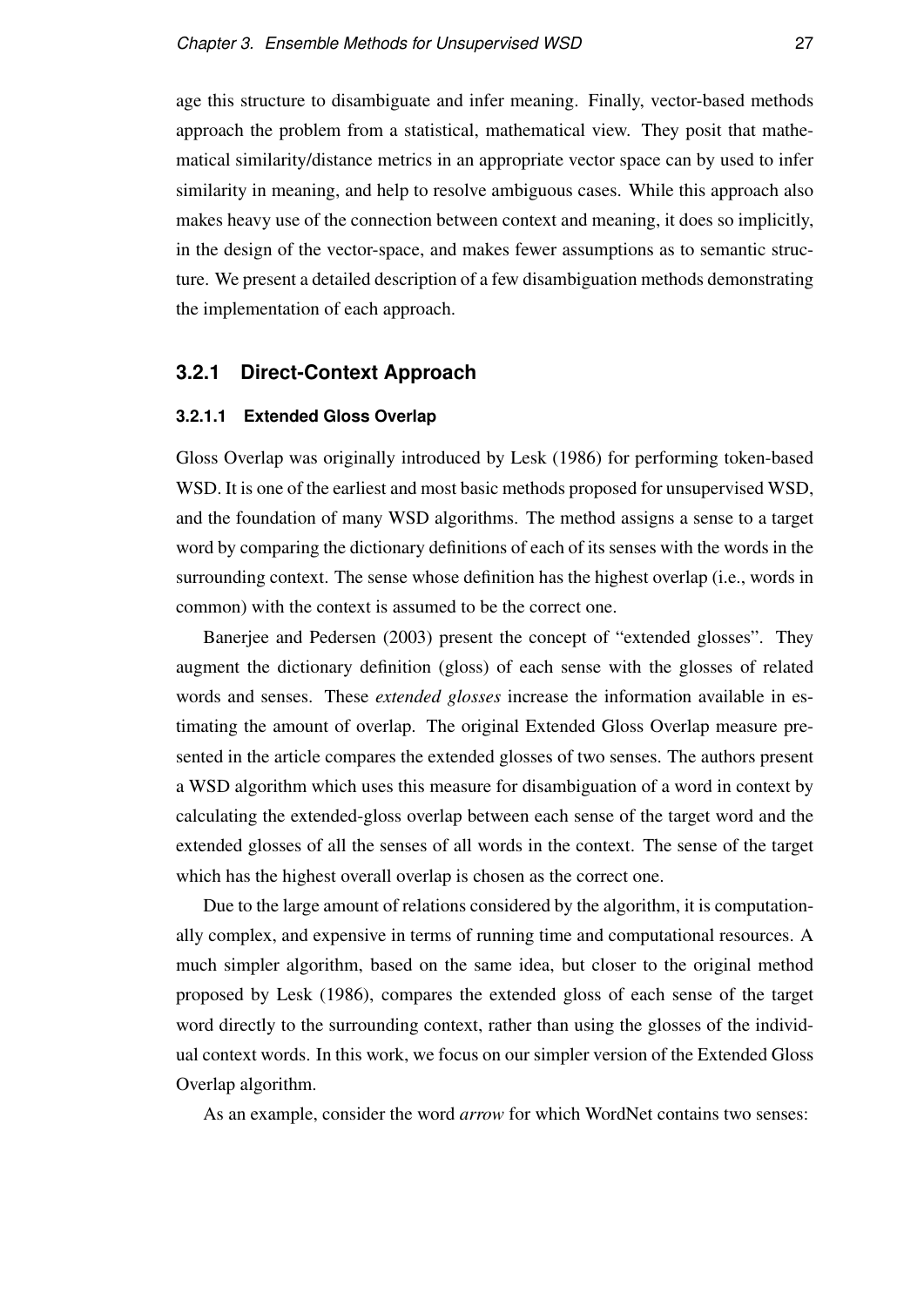- 1. a mark to indicate a direction or relation.
- 2. a projectile with a straight thin shaft and an arrowhead on one end and stabilizing vanes on the other; intended to be shot from a bow.

In the sentence "*He shot the arrow, scoring ten points.*" the original overlap method would detect the overlapping word *shot* occurring in both the sentence and the gloss of the second sense, allowing the algorithm to correctly label the word with that sense. However, in the sentence "*He fired the arrow at the target.*", no overlap (disregarding function words) exists between the sentence and either of the glosses. However, if we consider the extended gloss of the second sense, containing the gloss of its hypernym *projectile*: *"A weapon that is forcibly thrown or projected at a target but is not self-propelled"*, the overlap with the word *target* in the above sentence gives us the correct sense.

The range of relationships used to extend the glosses is a parameter, and can be chosen from any combination of WordNet relations. In their implementation, Banerjee and Pedersen (2003) make use of all first-order WordNet relations, considering hypernyms, hyponyms, holonyms, meronyms and words related through the 'attribute', 'see-also', 'similar-to', 'entailed-by' and 'cause' relation indicators. For every sense *s<sup>k</sup>* of the target word, the following score is calculated:

$$
SenseScore(s_k) = \sum_{Rel \in Relations} Overlap(context, Rel(s_k))
$$
\n(3.1)

where *context* is a simple (space separated) concatenation of all words in a context window of length  $\pm n$  around the target word  $w_0$  (i.e., all  $w_i$  for  $-n \le i \le n, i \ne 0$ ), and  $Rel(s_k)$  is the gloss (or glosses) of the synset(s) related to  $s_k$  through relation-type *Rel*. The overlap scoring mechanism is also parametrized and can be adjusted to normalize the length of the glosses, to exclude examples from the glosses, or to ignore function words.

#### **3.2.2 Graph-Based Methods**

Graph-based methods share some common elements. They all represent the context as a graph where the nodes are word-senses and the edges represent semantic connections between them. They then use different characteristics of the graph to determine the sense of the target word that is in some way "optimal". The methods differ mainly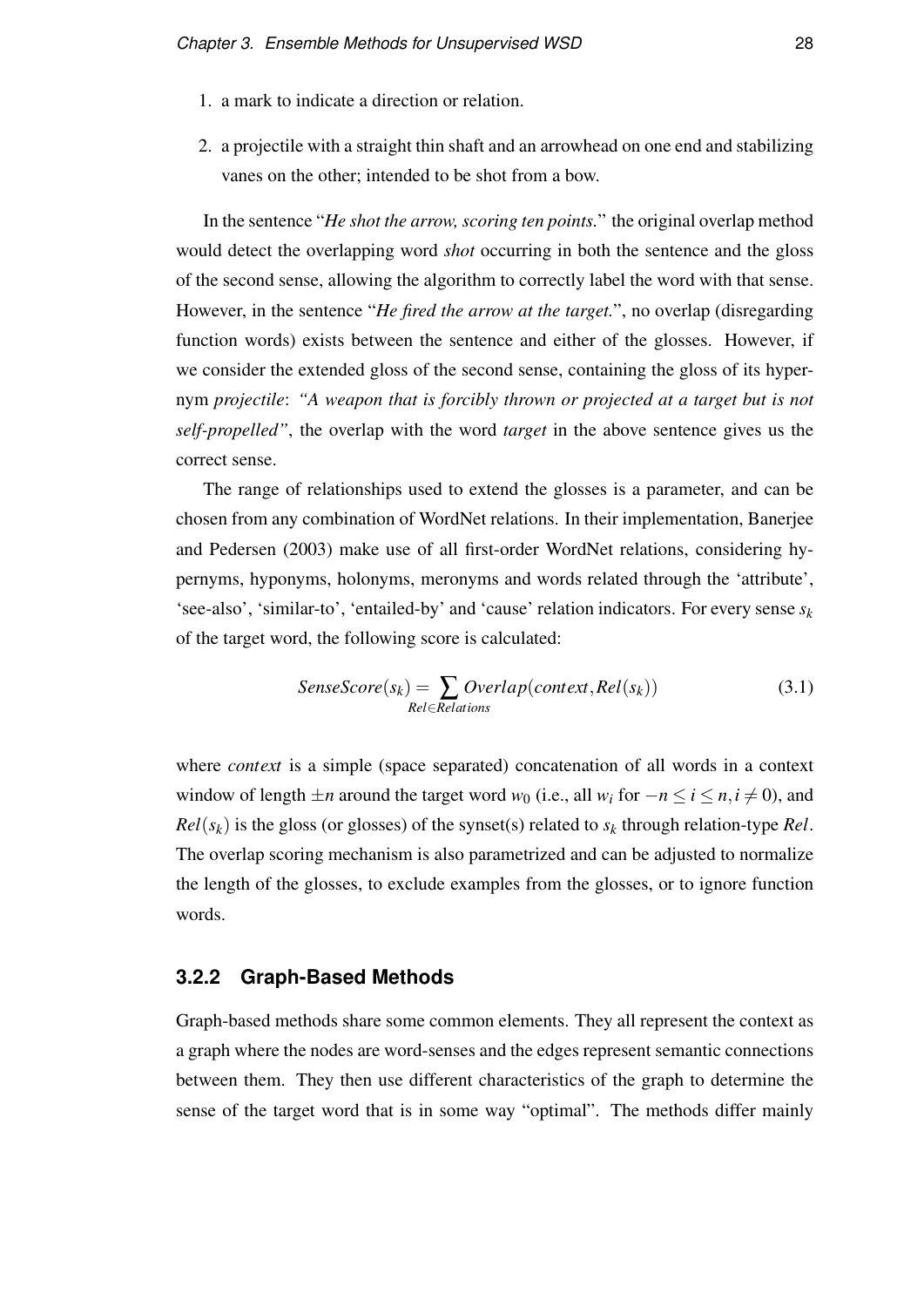| Distance       | Synonyms | Siblings | Other   |
|----------------|----------|----------|---------|
| same sentence  | 1.0      | 1.0      | 1.0     |
| 1 sentence     | 1.0      | 1.0      | 1.0     |
| 2 sentences    | 1.0      | 0.5      | 0.3     |
| 3 sentences    | 1.0      | 0.5      | 0.3     |
| next paragraph | 0.5      | 0.3      | 0.2     |
| farther        | 0.5      | 0.3      | $0.0\,$ |

Table 3.1: Weighting scheme used in Galley and McKeown (2003). Weights are based on distance between the word instances in the text and on the type of relation: synonym, sibling (hyponyms of the same hypernym), or other (hypernym, hyponym, antonym, holonym and meronym).

in the amount of context they use (sentence or whole document), type of semantic relationships considered, and in their measure of "optimality".

#### **3.2.2.1 Lexical Chains**

Lexical cohesion is often represented via lexical chains, i.e., sequences of related words spanning a topical text unit (Morris and Hirst, 1991). Algorithms for computing lexical chains often perform WSD before inferring which words are semantically related. Here we describe one such disambiguation algorithm, proposed by Galley and McKeown (2003), while omitting the details of creating the lexical chains themselves.

Galley and McKeown's (2003) method consists of two stages. First, for each document, a graph is built representing all possible interpretations (senses) of the target words in question. Word-senses are nodes in the graph, and semantic relations are weighted edges. The text is processed sequentially, comparing each word against all words previously read. If a relation exists between the senses of the current word and any possible sense of a previous word, a connection (edge) is formed between the appropriate words and senses. The strength of the connection is a function of the type of relationship and of the distance between the words in the text (in terms of words, sentences and paragraphs). The set of relations being considered is a parameter that can be tuned experimentally. The original algorithm used the heuristic weighting scheme shown in Table 3.1, which is based on the type of WordNet relation between the wordsenses, and the distance between them in the text.

In the disambiguation stage, all occurrences of a given word are collected together.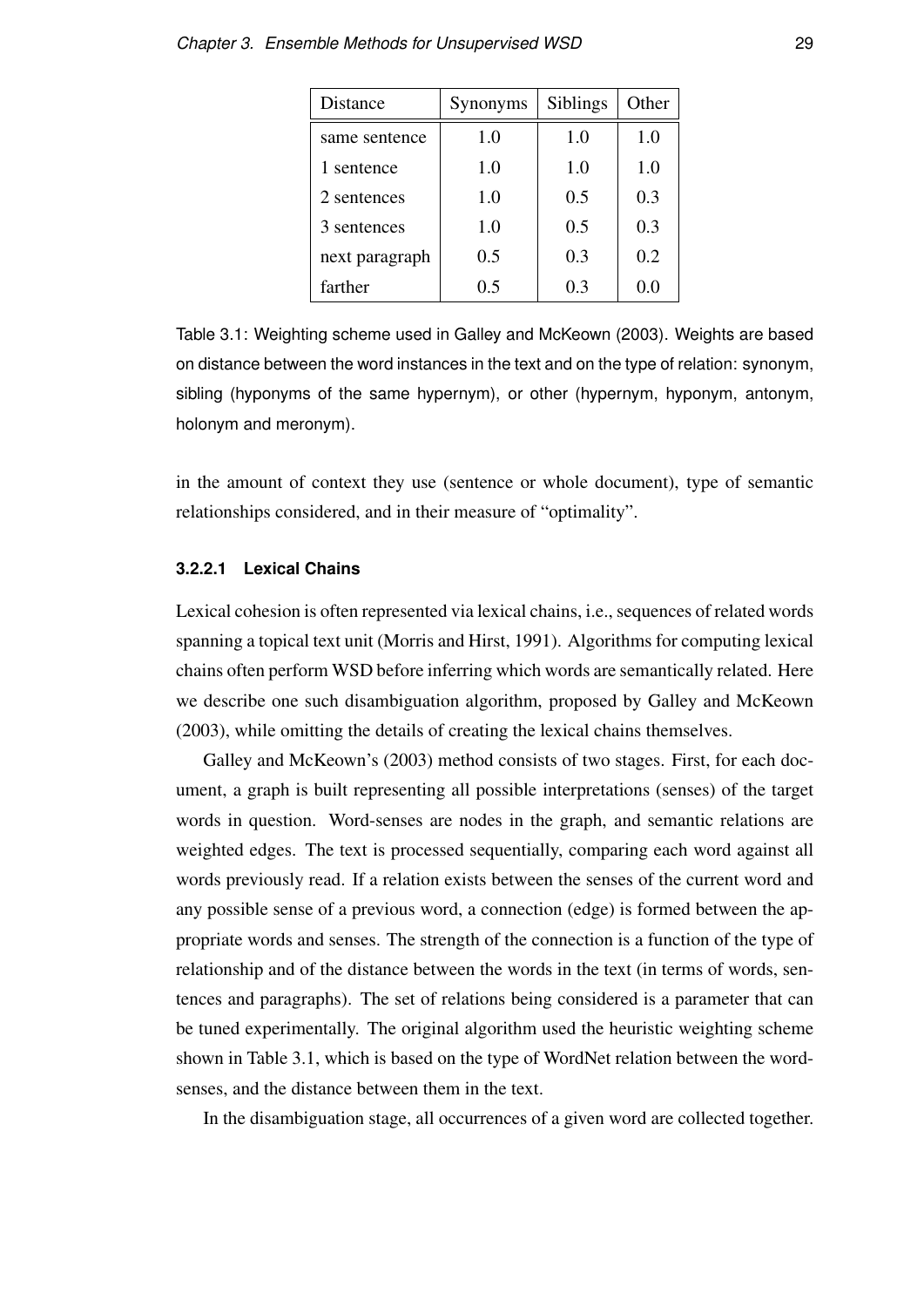For each sense of a target word, the strength of all connections involving that sense are summed, giving that sense a unified score. The sense with the highest unified score is chosen as the correct sense for the target word. In subsequent stages the actual connections comprising the highest unified score are used as a basis for computing the lexical chains.

The algorithm is based on the 'one sense per discourse' hypothesis and groups together the information from every occurrence of the ambiguous target word in the document, in order to decide the appropriate sense. It is therefore a type-based algorithm, since it tries to determine the sense of the word in the entire document at once, and not separately for each instance.

#### **3.2.2.2 Structural Semantic Interconnections**

Inspired by lexical chains, Navigli and Velardi (2005) developed Structural Semantic Interconnections (SSI), a WSD algorithm which makes use of an extensive lexical knowledge base. This knowledge base is primarily based on WordNet and its standard relation set (i.e., hypernymy, meronymy, antonymy, similarity, nominalization and pertainymy) but is also enriched with collocation information representing semantic relatedness between sense pairs. Collocations are gathered from existing resources (such as the Oxford Collocations, the Longman Language Activator, and collocation web sites). Each collocation is mapped to the WordNet sense inventory in a semi-automatic manner (Navigli, 2005) and transformed into a *relatedness* edge.

Given a local word context  $C = \{w_1, \ldots, w_n\}$  (the sentence containing the target word), SSI builds a graph  $G = (V, E)$  such that  $V = \bigcup_{n=1}^{n}$ *i*=1 *senses*( $w_i$ ) and an edge ( $s, s'$ )  $\in$ E exists if there is at least one interconnection between *s* (a sense of the word) and *s'* (a sense of its context) in the lexical knowledge base. The set of valid interconnections is determined by a manually-created context-free grammar consisting of a small number of rules. In effect, interconnections are paths comprised of one or more relations, connecting the two senses. Disambiguation is performed in an iterative fashion. First, a set *I* is created, containing the senses of words yet to be disambiguated. Initially, this set contains all senses of all words in the context. In each step, for each sense *s* of a word in *I*, SSI determines the degree of connectivity between *s* and the other senses in *I*: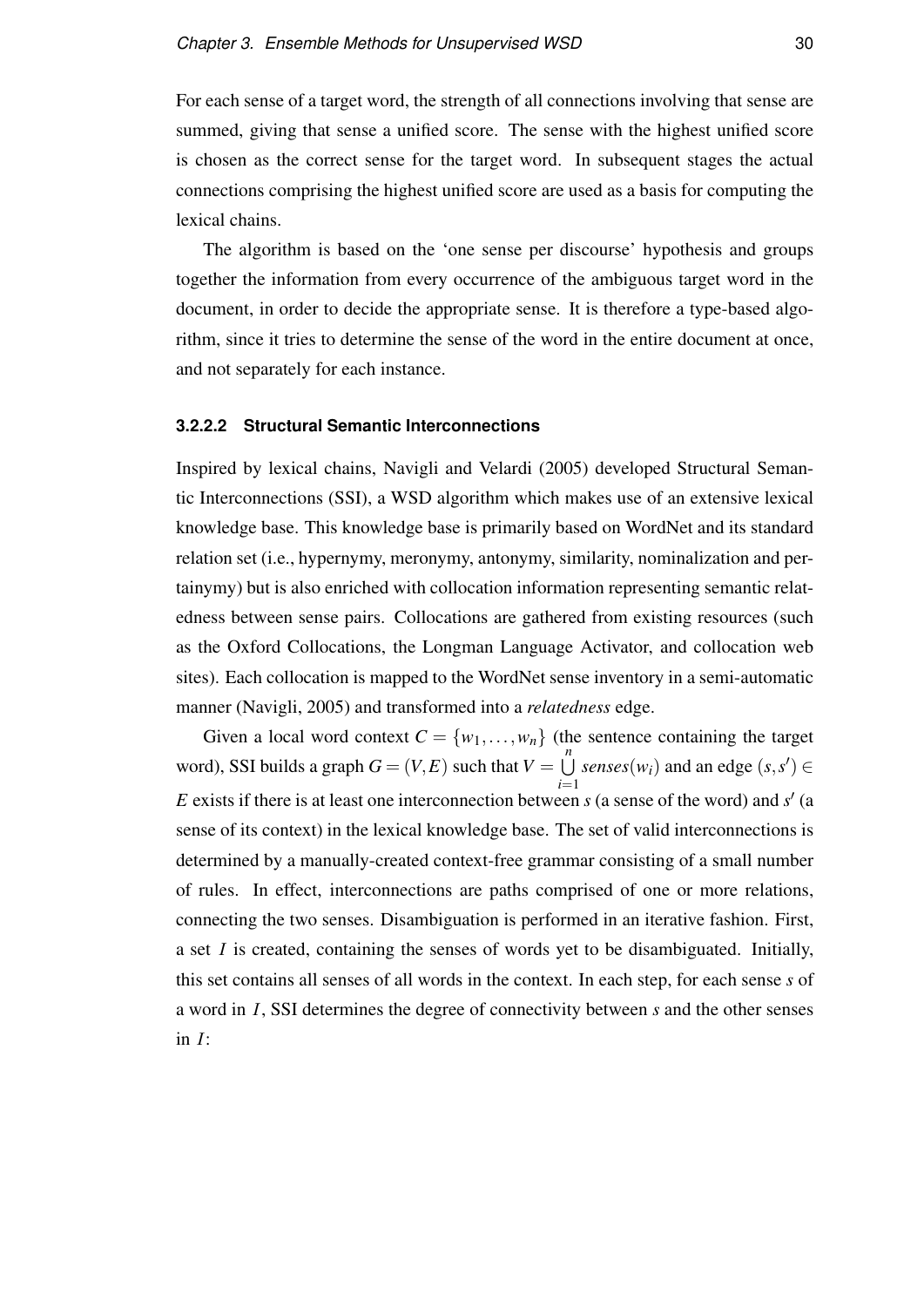$$
SSIScore(s) = \frac{\sum\limits_{s' \in I \setminus \{s\}} \sum\limits_{j \in Internonn(s,s')} \frac{1}{length(j)}}{\sum\limits_{s' \in I \setminus \{s\}} |Interconn(s,s')|}
$$
(3.2)

where *Interconn*( $s$ , $s'$ ) is the set of interconnections between senses *s* and  $s'$ . The contribution of a single interconnection is given by the reciprocal of its length, calculated as the number of edges connecting its ends. The overall connectivity score is then normalized by the number of contributing interconnections. The highest ranking sense *s* of word  $w_i$  is chosen and the senses of  $w_i$  are removed from the context *I*. The procedure terminates when either *I* is the empty set or there is no sense such that its *SSIScore* exceeds a fixed threshold.

#### **3.2.2.3 Sequence Data Labeling**

Mihalcea (2005a) uses a graph over word sequences, where the vertices are the different senses of each word, and are connected by edges to senses of the *k* previous words in the sequence (in the article,  $k = 3$ ), in a fashion similar to Markov chains. The algorithm consists of two stages. In the first stage, the graph is created. A Lesk-like algorithm (see Section 3.2.1.1) over dictionary definitions is used in order to determine the weight of the edges between senses. In principle, the strength of the edges could be determined by any measure of sense similarity (for example, WordNet-based). The authors chose to use a dictionary-gloss-based similarity measure in order not to rely on the existence of a graph structure such as WordNet.

In the second stage, a score is associated with each node (word-sense). Starting with uniform scores for the nodes, an iterative procedure is applied to the graph, propagating the scores from each node to the next, based on the score itself, and on the weight of the connecting edge. For this purpose, the PageRank algorithm (Brin and Page, 1998) is used. Under certain conditions, which are fulfilled in this model, the algorithm is guaranteed to converge to a stationary state. The procedure concludes when convergence is reached. For each word, the sense with the highest score can then be determined.

#### **3.2.2.4 Summary**

As mentioned at the beginning of Section 3.2.2, all graph-based methods share a similar representation. However, they differ in several respects. The amount of context used varies from a single sentence (SSI) to the whole document (Lexical Chains), with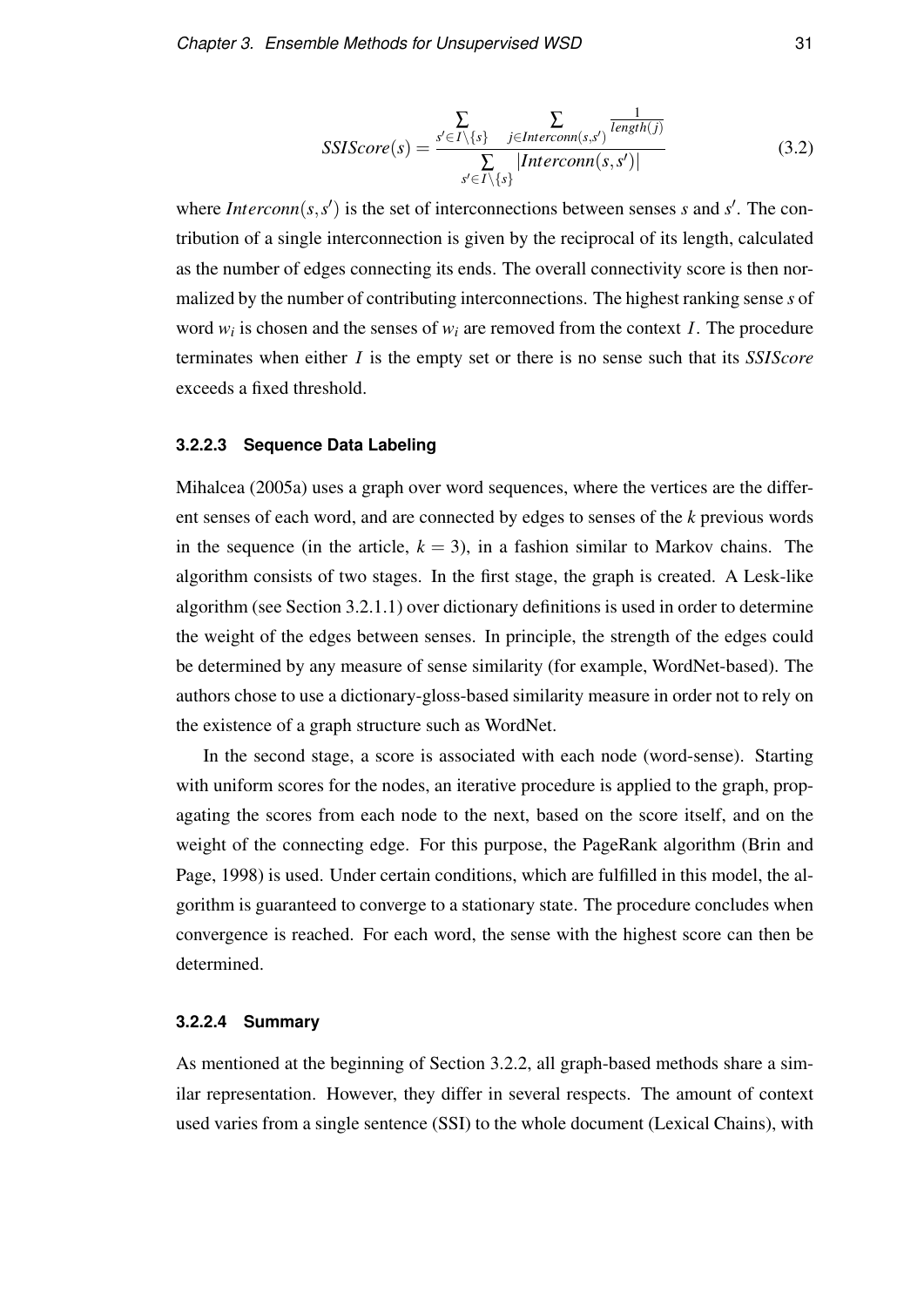the sequence-labeling method falling somewhere between, since it considers the entire document as a sequence, but only uses relations (edges) between words that are close together in the text. The algorithms also differ with regard to whether they take a type- (Lexical Chains) or token-based approach (SSI and Sequence Labeling), and to the type of relations and weighting schemes they use. Finally, these different algorithms employ very different scoring methods to determine the "optimal" senses, ranging from a simple summation of edge weights (Lexical Chains), to an more complex scoring scheme with an iterative factor (SSI), to a sophisticated random-walk algorithm borrowed from the field of network analysis.

#### **3.2.3 Vector-Based Models**

#### **3.2.3.1 Topic Tagging**

Hearst and Schütze (1993) were among the first to consider a vector-based representation of word meaning. This representation was used to augment and rearrange an existing structured lexicon (WordNet), and to classify new words into existing categories. It is the latter task that is of interest here. It is not, strictly speaking, a WSD task, since words are assigned to general topics, rather than specific senses. However, the method presented in the paper was the foundation of many later vector-based WSD algorithms. In addition, topic-tags can be considered a form of coarse-grained sense inventory. In fact, the Macquire Thesaurus annotates word senses with similar category labels, and has been used as a sense inventory for WSD (e.g., Mohammad and Hirst 2006).

Hearst and Schütze's (1993) procedure works in two stages. In the first stage, WordNet is divided into sections representing topics. The second stage assigns proper names and new words (not in the existing lexicon) to one of these topics. Every word in the target corpus (five months of articles from the New York Times) is represented by a vector of co-occurrence counts. The cosine of the angle between the vectors of two words in this space is taken as a measure of the semantic similarity between the words. For each new word, the twenty nearest neighbors (most similar known words) are found. The target word is assigned to the category to which the largest number of neighbors belong. The algorithm was tested on proper nouns with a strong connection to a specific category, and was largely successful (only one clear error) in assigning them to their correct category. It was also evaluated on the 27 words from the test-set document that did not have an entry in WordNet. On these words, the results were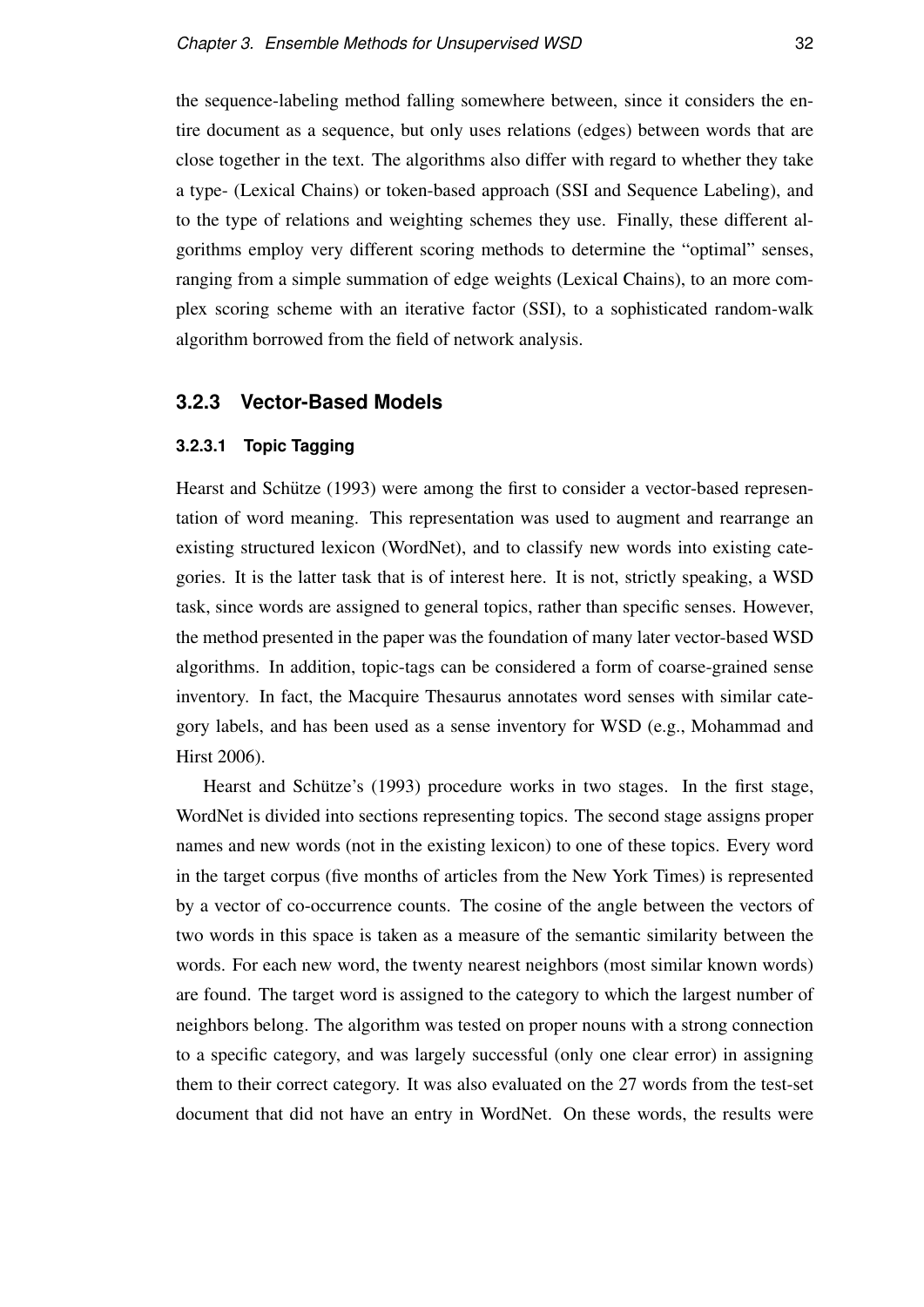mixed, with 63% assigned to their correct category, 19% to related categories, and 19% incorrectly assigned.

#### **3.2.3.2 Distributional and WordNet Similarity**

McCarthy et al. (2004) propose a method for automatically ranking the senses of ambiguous words from raw text. Their approach is based on the methodology presented in Hearst and Schütze (1993), and stated more explicitly in Widdows (2003):

- For a unknown word, find 'corpus-derived neighbors' words in the corpus whose occurrences are similar to the target.
- Map the target word to the place in the taxonomy where these neighbors are most concentrated.

In order to adapt this methodology to the task of sense ranking, some modification must be made. Instead of placing a new word in the taxonomy, we wish to determine which among the existing senses of the word is most appropriate to its use in the corpus. Therefore, sense ranking is equivalent to quantifying the degree of similarity among the neighbors and the different sense descriptions of the polysemous target word. Semantic similarity between words and senses within the taxonomy can be calculated using one of the many available WordNet similarity measures (see Section 2.3.1).

Let  $N(w) = \{n_1, n_2, \ldots, n_k\}$  be the *k* most (distributionally) similar words to an ambiguous target word *w*, and *senses*(*w*) = { $s_1, s_2, \ldots s_n$ } the set of senses for *w*. For each sense  $s_i$  and for each neighbor  $n_j$ , the algorithm selects the neighbor's sense which has the highest WordNet similarity score (*wnss*) with regard to *s<sup>i</sup>* .

$$
wnss(s_i, n_j) = \max_{ns_x \in senses(n_j)} wnss(s_i, ns_x)
$$
\n(3.3)

The ranking score of sense  $s_i$  is then increased as a function of this WordNet similarity score and the distributional similarity score (*dss*) between the target word and the neighbor:

$$
RankScore(s_i) = \sum_{n_j \in N_w} dss(w, n_j) \frac{wnss(s_i, n_j)}{\sum_{s'_i \in senses(w)} wnss(s'_i, n_j)}
$$
(3.4)

The predominant sense is simply the sense with the highest ranking score (*RankScore*) and can be consequently used to perform type-based disambiguation. The method presented above has four parameters: (a) the semantic space model representing the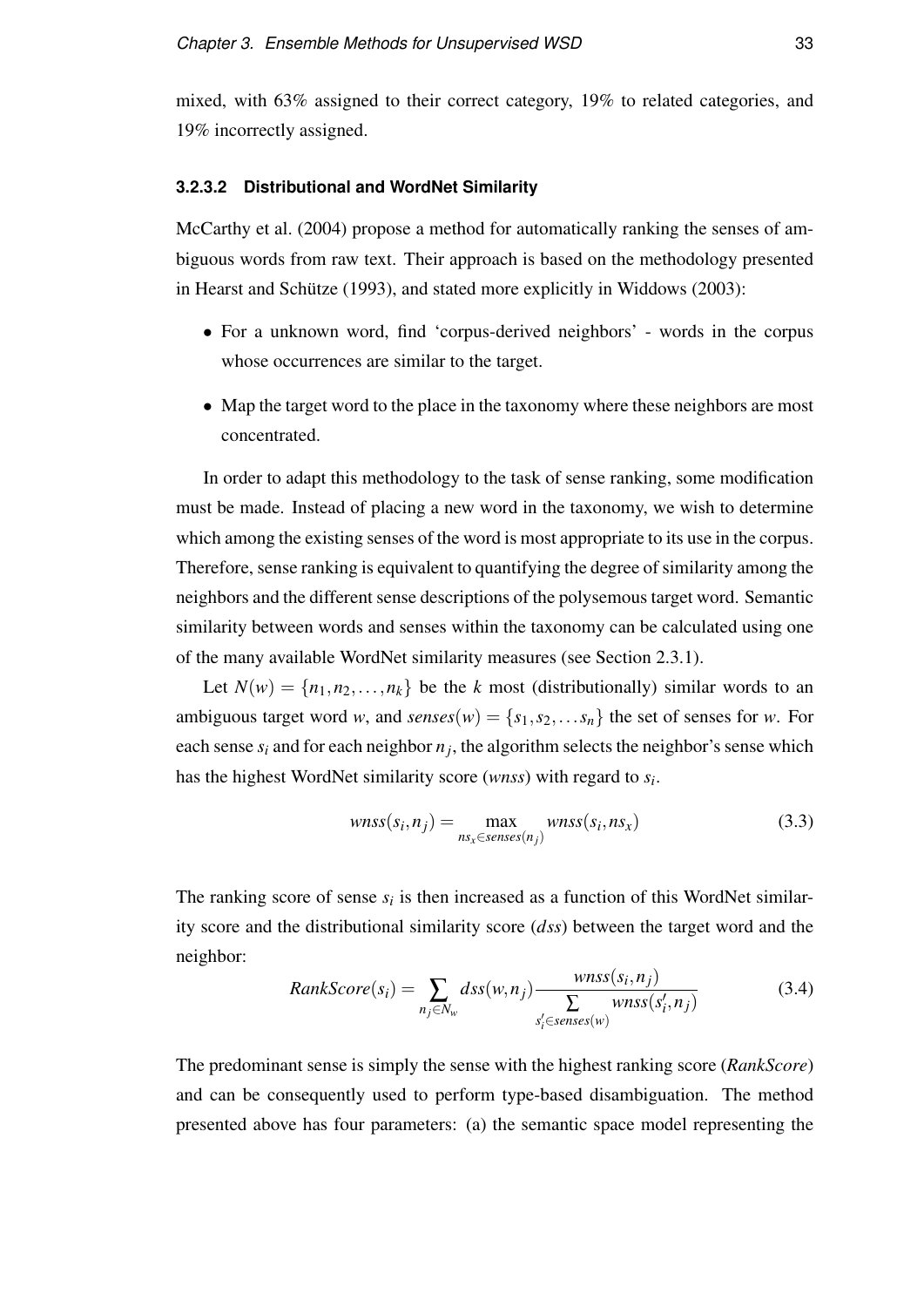distributional properties of the target words (it is acquired from a large corpus representative of the domain at hand and can be augmented with syntactic relations such as subject or object), (b) the measure of distributional similarity for discovering neighbors (see Lee 1999 for an overview), (c) the number of neighbors that the ranking score takes into account, and (d) the measure of sense similarity (see Budanitsky and Hirst 2001 for an overview of WordNet-based similarity measures).

# **3.3 Comparison of Unsupervised WSD Algorithms**

#### **3.3.1 Selection of Representative Algorithms**

For our experiments, we chose four of the algorithms described in the previous section: Extended Gloss Overlap (Overlap), Lexical Chains (LexChains), Distributional and WordNet Similarity (Similarity) and Structural Semantic Interconnections (SSI). These were selected to represent the wide variety of approaches to unsupervised WSD. The methods differ in the type of representation they use, ranging from simple bag-ofwords to various graph representations to statistical vector models. The methods can also be divided along other lines. The type of features and relations that they employ vary, from simple first order relations (word-overlap or first-order WordNet relations) to more complex statistical similarity and complex relationship paths in a graph. Another important issue is the division between type- and token-based approaches. Some of the methods described (Lexical Chains and Similarity) require the 'one-senseper-discourse' assumption in order to obtain enough information about the ambiguous word. In fact, the Similarity approach makes an even greater simplification and uses one sense of each word for the entire corpus. The methods vary in the amount of data they employ for disambiguation. SSI and Overlap rely on sentence-level information for disambiguation, whereas Similarity and LexChains utilize the entire document or corpus. This enables the accumulation of large amounts of data regarding the ambiguous word, but does not allow separate consideration of each individual occurrence of that word. LexChains and Overlap take into account a restricted set of semantic relations (paths of length one) between any two words in the whole document, whereas SSI and Similarity use a wider set of relations.

To summarize, we selected representative models from the categories described in Section 3.2, which vary along the following dimensions: (a) the type of WSD performed (i.e., token-based vs. type-based), (b) the representation and size of the context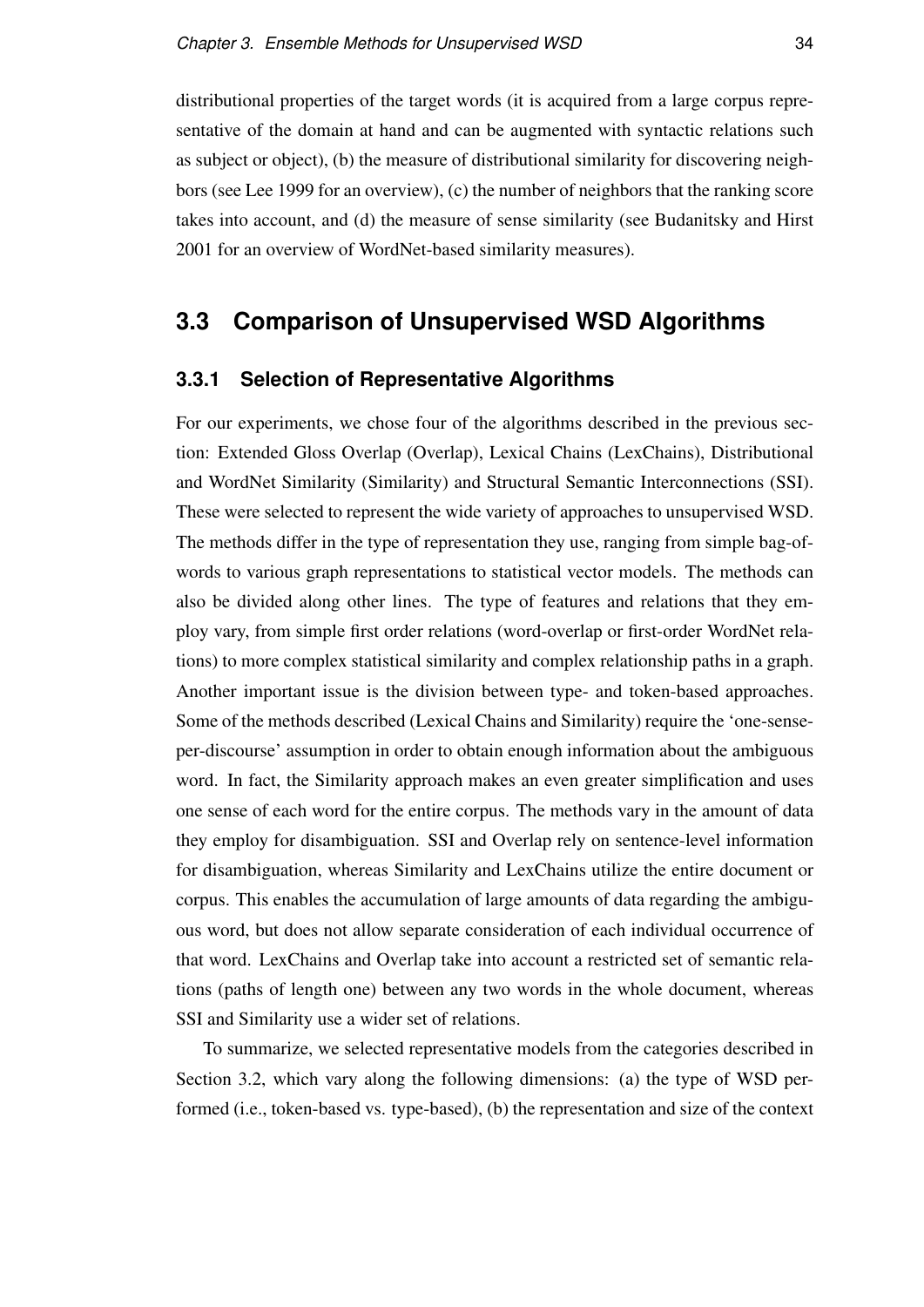| Method     | <b>WSD</b> | Context  | Relations    |
|------------|------------|----------|--------------|
| LexChains  | types      | document | first-order  |
| Overlap    | tokens     | sentence | first-order  |
| Similarity | types      | corpus   | higher-order |
| <b>SSI</b> | tokens     | sentence | higher-order |

Table 3.2: Properties of four WSD algorithms.

surrounding an ambiguous word (i.e., graph-based vs. word-based, document vs. sentence), and (c) the number and type of semantic relations considered for disambiguation. The properties of the selected WSD algorithms are shown in Table 3.2.

#### **3.3.2 Experimental Setup**

We compared the results of the four selected methods on two different, though closely related, tasks. The first task is finding the predominant sense of a polysemous word in the text. Both the similarity-based method and the lexical chains method were initially designed for this task. The Gloss Overlap and SSI methods were designed for the more specific WSD task, and need to be modified to the task of predominant sense detection. This adaptation was done by simply having the method find the correct sense of every occurrence of the target word in the text, and selecting the sense which was chosen most frequently.

The second task we addressed was the disambiguation of individual instances (tokens) in context, which is the most relevant in terms of application. This task is also more precise, and therefore the accuracy on this task is expected to be much lower than in the predominant sense detection task. In addition, only the Gloss Overlap and SSI algorithms are designed for this task. For the other algorithms, the only option is to tag all occurrences of each word with the predominant sense found for that word, and hope that this sense is strongly predominant, and covers a large portion of the individual instances. This technique of using the estimated predominant sense to label all instances, disregarding context, can also be applied to Gloss Overlap and SSI algorithms, in the following manner. First, token-based disambiguation is performed on all the ambiguous instances. Then, the most frequently chosen sense-label for each word type is determined, and used to re-label all the instances of that word. For Gloss Overlap and SSI, both the direct labeling and the predominant-sense technique were tested.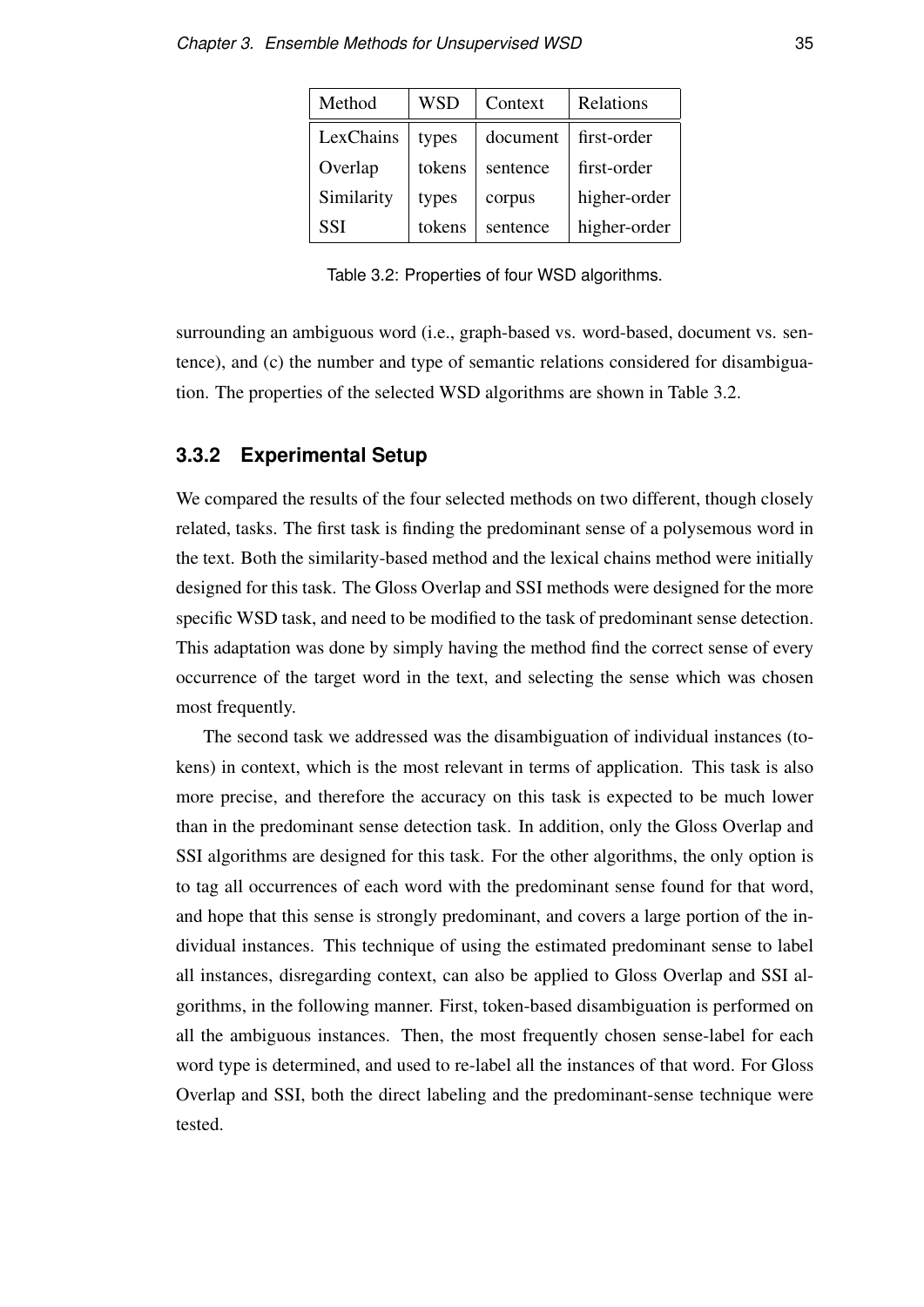Our experiments were conducted on the SemCor corpus, on the same 2,595 polysemous nouns (53,674 tokens) used as a test set by McCarthy et al. (2004). These nouns were those which occurred more than twice in SemCor and more than ten times in the British National Corpus (BNC). Our experiments use the WordNet (version 1.7.1) sense inventory. However, the approaches are not limited to this particular lexicon and can be adapted for use with other resources with traditional dictionary-like sense definitions and alternative structure.

The following notation describes our evaluation measures: *W* is the set of all ambiguous noun types in the SemCor corpus ( $|W| = 2,595$ ). *Senses*(*w*) is the set of senses for noun type *w*, while  $f_g(w)$  and  $f_m(w)$  refer to *w*'s most frequent (predominant) sense according to the SemCor gold standard and our algorithms, respectively. Finally,  $T(w)$ is the set of tokens of *w* and  $sense<sub>g</sub>(t)$  denotes the sense assigned to token *t* according to SemCor.

We first measure how well our algorithms can identify the predominant sense, if one exists:

$$
Acc_{ps} = \frac{|\{w \in W \mid f_m(w) = f_g(w)\}|}{|W|}
$$
(3.5)

A baseline for this task can be easily defined for each word type by selecting a sense at random from its sense inventory and assuming that this is the predominant sense:

$$
Baseline_{sr} = \frac{1}{|W|} \sum_{w \in W} \frac{1}{|senses(w)|}
$$
(3.6)

We evaluate the algorithms' token-based disambiguation performance, using the detected predominant sense  $f_m(w)$  to label all tokens, by measuring the ratio of tokens for which our models choose the right sense:

$$
Acc_{wsd/ps} = \frac{\sum_{w \in W} |\{t \in T(w)| f_m(w) = sense_g(t)\}|}{\sum_{w \in W} |T(w)|}
$$
(3.7)

In the predominant sense detection task, in case of ties in SemCor, any one of the predominant senses was considered correct. Also, all algorithms were designed to randomly choose from among the top scoring options in case of a tie in the calculated scores. This introduces a small amount of randomness (less than 0.5%) in the accuracy calculation, and was done to avoid the pitfall of defaulting to the first sense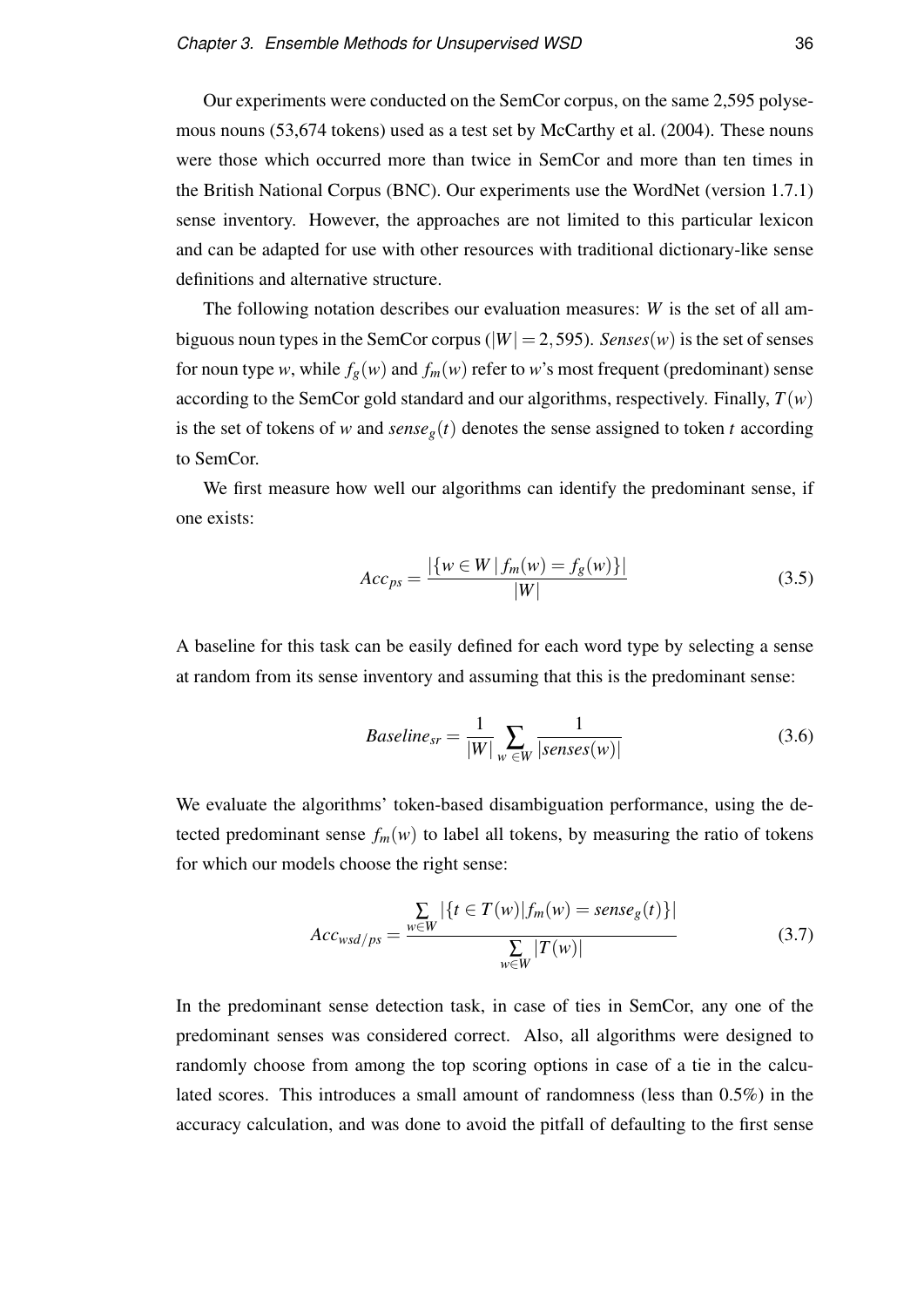listed in WordNet, which is usually the actual predominant sense in SemCor (the order of senses in WordNet is based primarily on the SemCor sense distribution) and thus overestimating accuracy.

In all the experiments in this chapter, we used the  $\chi^2$ -test to evaluate statistical significance. Unless otherwise stated, we took  $p < 0.01$  to indicate a statistically significant difference.

#### **3.3.3 Parameter Settings**

We did not specifically tune the parameters of our WSD algorithms on the SemCor corpus, as our goal was to use hand labeled data solely for testing purposes. We selected parameters that have been considered "optimal" in the literature, although admittedly some performance gains could be expected had parameter optimization taken place.

For Overlap, we used the semantic relations proposed by Banerjee and Pedersen (2003), namely hypernyms, hyponyms, meronyms, holonyms, and troponym synsets. We also adopted their overlap scoring mechanism which treats each gloss as a string of words and assigns an *n*-word overlap the score of *n* 2 . Function words were not considered in the overlap computation. For LexChains, we used the relations reported in Galley and McKeown (2003). These are all first-order WordNet relations, with the addition of the *siblings* – two words are considered siblings if they are both hyponyms of the same hypernym. The relations have different weights, depending on their type and the distance between the words in the text (see Table 3.1). These weights were imported from Galley and McKeown (2003) into our implementation without modification.

Because the SemCor corpus is relatively small (less than 700,00 words), it is not ideal for constructing a neighbor thesaurus appropriate for McCarthy et al.'s (2004) method. This method requires each word to participate in a large number of cooccurring contexts in order to obtain reliable distributional information. To overcome this problem, we followed McCarthy et al. and extracted the neighbor thesaurus from the entire BNC. We also recreated their semantic space, using a RASPparsed (Briscoe and Carroll, 2002) version of the BNC and their set of dependencies (i.e., Verb-Object, Verb-Subject, Noun-Noun and Adjective-Noun relations). Similarly to McCarthy et al., we used Lin's (1998b) measure of distributional similarity, and considered only the 50 highest ranked neighbors for a given target word. Sense similarity was computed using the Lesk's (Banerjee and Pedersen, 2003) WordNet similarity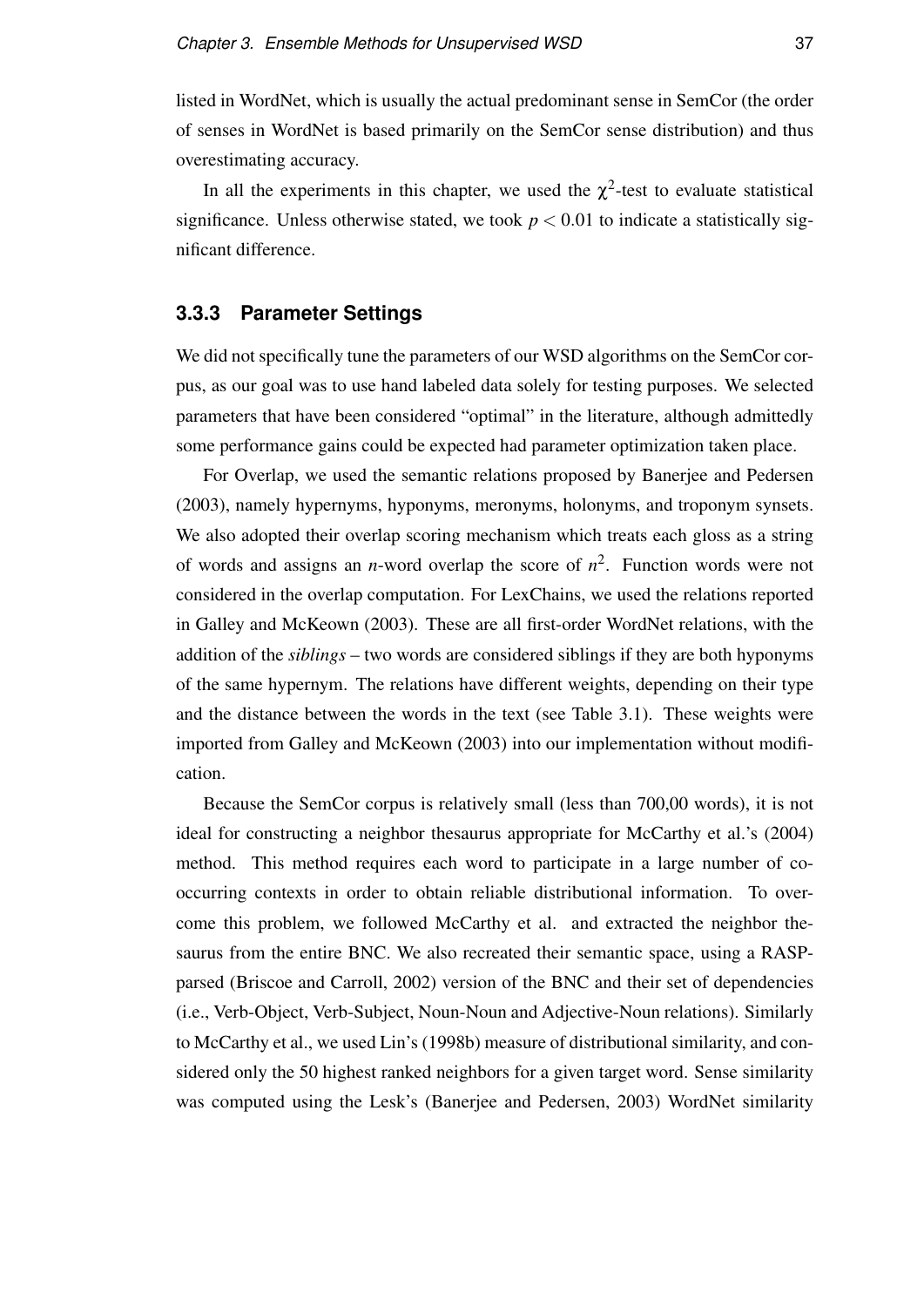| Method          | $Acc_{ps}$ | $Acc_{wsd/dir}$ | $Acc_{wsd/ps}$ |
|-----------------|------------|-----------------|----------------|
| UpperBnd        | 100%       |                 | 68.4%          |
| <b>SSI</b>      | 53.7%      | 42.7%           | 47.9%          |
| Similarity      | 54.9%      |                 | 46.5%          |
| Overlap         | 49.4%      | 36.5%           | 42.5%          |
| LexChains       | 48.3%      |                 | 40.7%          |
| <b>Baseline</b> | 34.5%      |                 | 23.0%          |

Table 3.3: Results of individual disambiguation algorithms on SemCor nouns<sup>2</sup>. Scores represent accuracy on three tasks: predominant sense detection (Acc<sub>*ps*</sub>), contextspecific WSD (Acc*wsd*/*dir*), and WSD using the automatically acquired predominant sense to label all instances (Acc*wsd*/*ps*).

measure<sup>1</sup>.

#### **3.3.4 Results**

The performance of the individual algorithms is shown in Table 3.3. We also include the random-sense baseline discussed in Section 3.3 and the upper bound of defaulting to the actual first (i.e., most frequent) sense provided by the manually annotated Sem-Cor. We report predominant sense accuracy (Acc*ps*), and WSD accuracy when using the automatically acquired predominant sense (Acc*wsd*/*ps*) to label all instances of the word. For token-based algorithms, we also report their WSD performance in context, i.e., without use of the predominant sense (Acc*wsd*/*dir*).

As expected, the accuracy scores in the WSD task are lower than the respective scores in the predominant sense task, since detecting the predominant sense correctly only insures the correct tagging of the instances of the word with that first sense. All methods perform better than the baseline in the predominant sense detection task, and the difference is statistically significant. LexChains and Overlap perform significantly worse than Similarity and SSI, whereas LexChains is not significantly different from

<sup>&</sup>lt;sup>1</sup>This measure is identical to our Extended Gloss Overlap from Section 3.2.1.1, but instead of searching for overlap between an extended gloss and a word's context, the comparison is done between the two extended glosses of two synsets.

<sup>&</sup>lt;sup>2</sup>The LexChains results presented here are not directly comparable to those reported by Galley and McKeown (2003), since they tested on a subset of SemCor, and included monosemous nouns. They also used the first sense in SemCor in case of ties. The results for the Similarity method are slightly better than those reported by McCarthy et al. (2004) due to minor improvements in implementation.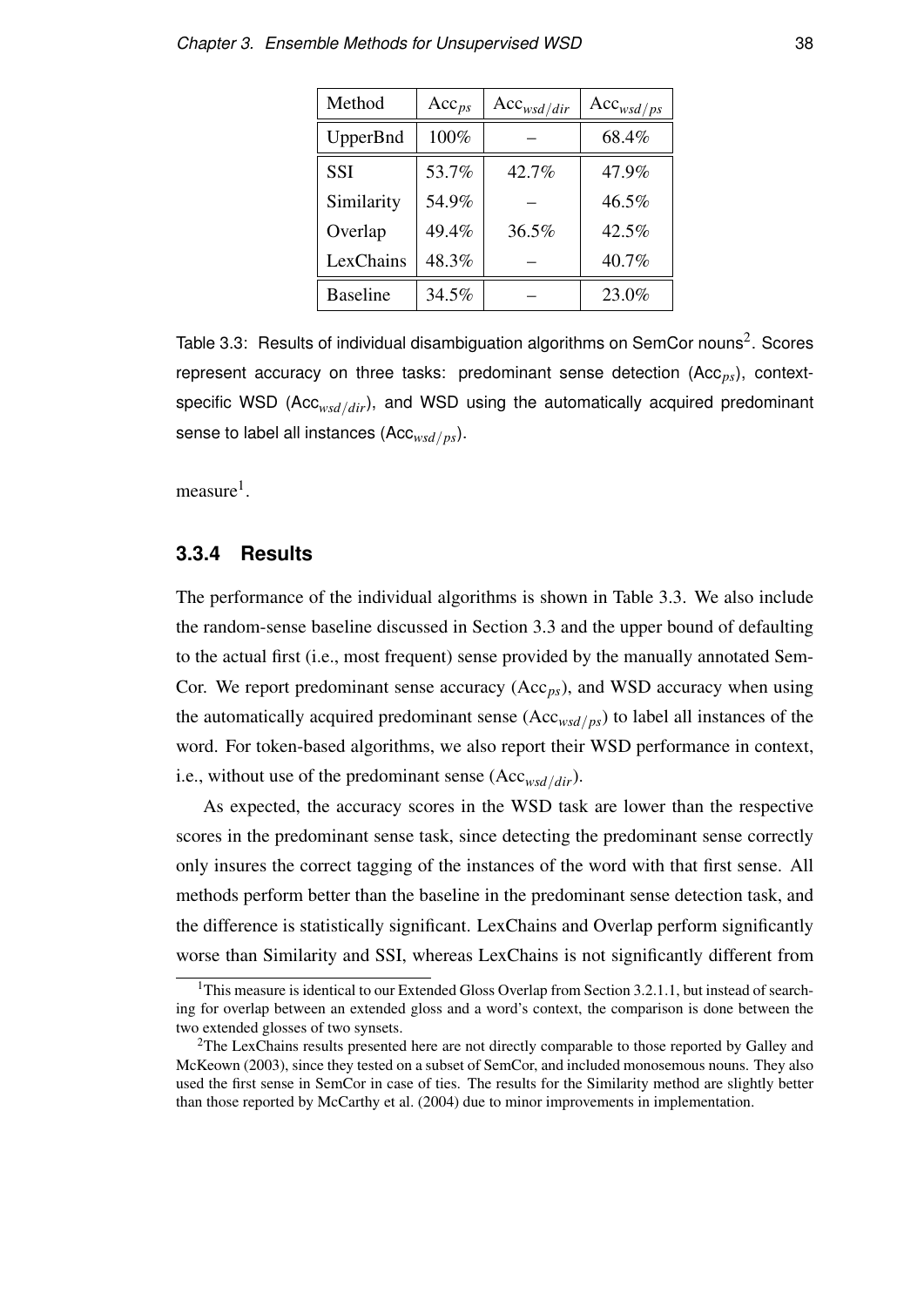|            | Overlap | LexChains | Similarity |
|------------|---------|-----------|------------|
| <b>SSI</b> | 30.48%  | 31.67%    | 37.14%     |
| Similarity | 35.87%  | 33.10%    |            |
| LexChains  | 28.05%  |           |            |

Table 3.4: Portion of words for which each pair of algorithms correctly assigned the predominant sense (as % of all words).

Overlap. Likewise, the difference in performance between SSI and Similarity is not significant. With respect to WSD, all the differences in performance are statistically significant.

Interestingly, for the Overlap and the SSI algorithms, using the detected predominant sense to tag all instances is preferable to tagging each instance individually (compare Acc*wsd*/*dir* and Acc*wsd*/*ps* for these algorithms in Table 3.3). This means that a large part of the instances which were not tagged individually with the predominant sense were actually that sense.

As we can see from the last line of Table 3.3, on average, the most frequent sense accounts for 68% of word occurrences. It is interesting to note that for all three methods, the disambiguation score using the calculated first sense is approximately 85% of the predominant sense accuracy. This implies that the methods are more successful on more frequent words or on those with a strong skew to the predominant sense (leading to higher ratio than the expected 68%).

# **3.4 Ensembles for WSD**

#### **3.4.1 Motivation**

A close examination of the performance of the individual methods in the predominant sense detection task shows that while the accuracy of all the methods is within a range of 7%, the actual words for which each algorithm gives the correct predominant sense are very different. Table 3.4 shows the degree of overlap in assigning the appropriate predominant sense among the four methods. As can be seen, the largest amount of overlap is between Similarity and SSI, and this corresponds to approximately two thirds the words they correctly label. This means that each of these two methods correctly assigns the predominant sense to more than 350 words which the other labels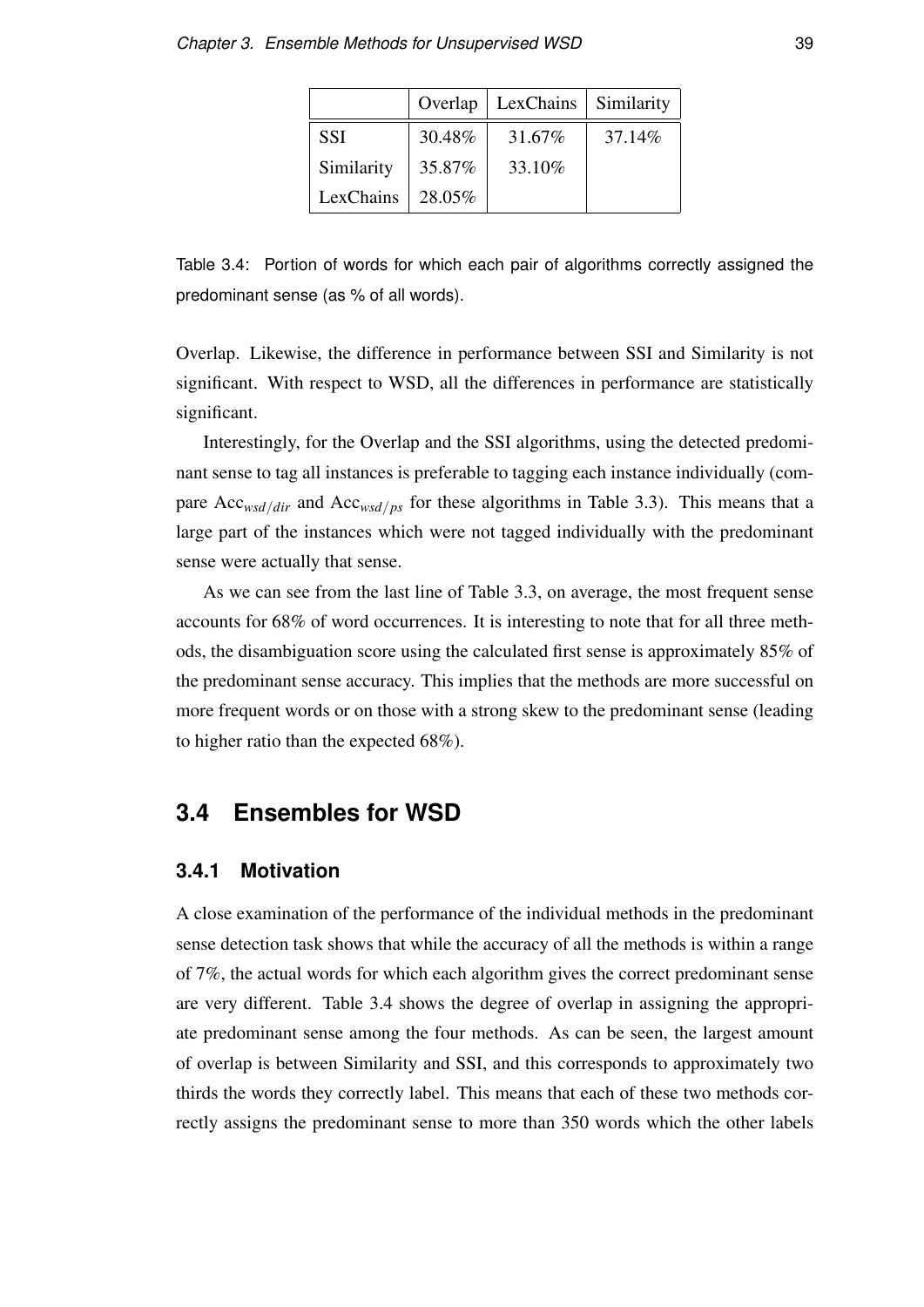incorrectly.

If we had an "oracle" which would tell us which method to choose for each word, we would achieve approximately 82.4% in the predominant sense task, giving us 58% in the WSD task. We see that there is a large amount of complementation between the algorithms, where the successes of one make up for the failures of the others. This suggests that the errors of the individual methods are sufficiently uncorrelated, and that some advantage can be gained by combining their predictions. These observations, along with the differences between the methods and the variety of the information sources and interactions they use (as described in Section 3.3.1 and summarized in Table 3.2), lead us to the next set of experiments, which investigate the unsupervised combination of WSD algorithms.

#### **3.4.2 Ensemble Methods**

An important finding in machine learning is that a set of classifiers whose individual decisions are combined in some way (an *ensemble*) can be more accurate than any of its component classifiers, provided that the individual components are relatively accurate and diverse (Dietterich, 1997). This simple idea has been applied to a variety of classification problems, ranging from optical character recognition to medical diagnosis, part-of-speech tagging (see Dietterich 1997 and van Halteren et al. 2001 for overviews), and notably supervised WSD (Florian et al., 2002).

Since our effort is focused exclusively on unsupervised methods, we cannot use most machine learning approaches for creating an ensemble (e.g., stacking), as they require a labeled training set. We therefore examined several basic ensemble combination approaches that do not require training data for parameter estimation.

#### **3.4.3 Formulation**

We define  $Score(M_i, s_j)$  as the (normalized) score which a method  $M_i$  gives to word sense  $s_j$ . The predominant sense calculated by method  $M_i$  for word  $w$  is then determined by:

$$
PS(M_i, w) = \underset{s_j \in senses(w)}{\operatorname{argmax}} Score(M_i, s_j)
$$
\n(3.8)

All ensemble methods receive a set  $\{M_i\}_{i=1}^k$  of individual methods to combine, so we denote each ensemble method by  $MethodName({M_i}_{i=1}^k)$ .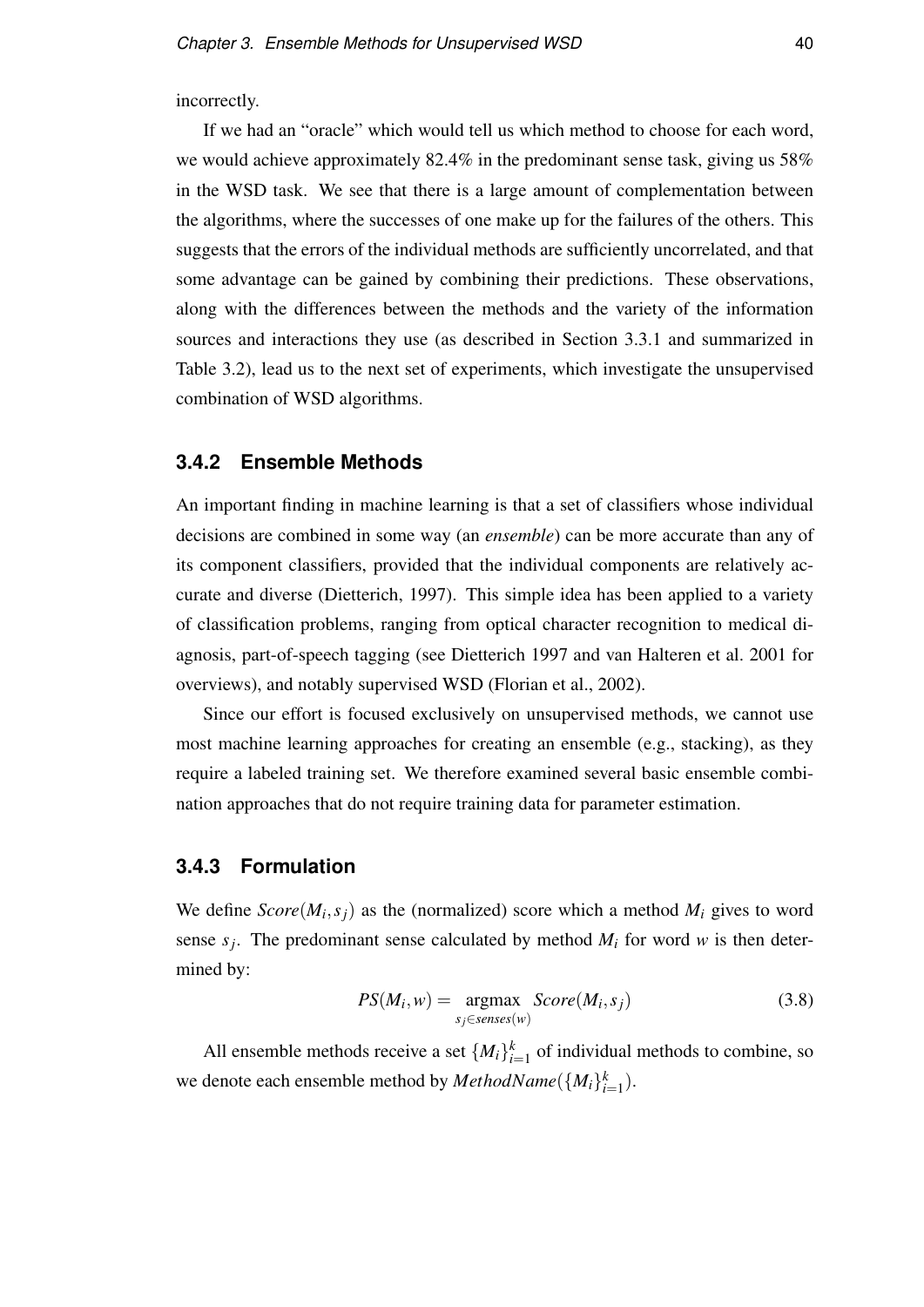**Direct Voting** Each ensemble component has one vote for the predominant sense, and the sense with the most votes is chosen. The scoring function for the voting ensemble is defined as:

$$
Score(Voting({Mi}ki=1), s)) = \sum_{i=1}^{k} eq[s, PS(Mi, w)]
$$
\n
$$
where eq[s, PS(Mi, w)] = \begin{cases} 1 & \text{if } s = PS(Mi, w) \\ 0 & \text{otherwise} \end{cases}
$$
\n(3.9)

**Probability Mixture** Each method provides a probability distribution over the senses. These probabilities (normalized scores) are summed, and the sense with the highest score is chosen:

$$
Score(ProbMix(\{M_i\}_{i=1}^k), s)) = \sum_{i=1}^k Score(M_i, s)
$$
\n(3.10)

**Rank-Based Combination** Each method provides a ranking of the senses for a given target word. For each sense, its placements according to each of the methods are summed and the sense with the lowest total placement (closest to first place) wins.

$$
Score(Ranking(\{M_i\}_{i=1}^k), s)) = \sum_{i=1}^k (-1) \cdot Place_i(s)
$$
\n(3.11)

where  $Place_i(s)$  is the number of distinct scores that are larger or equal to  $Score(M_i, s)$ .

**Arbiter-based Combination** An alternative to ensemble methods where each member plays an equal part is arbiter-base combination. One WSD method can act as an arbiter for adjudicating disagreements among component systems. It makes sense for the adjudicator to have reasonable performance on its own. We therefore selected SSI as the arbiter since it had the best accuracy on the WSD task (see Table 3.3).

For each disagreed word *w*, and for each sense *s* of *w* assigned by any of the systems in the ensemble  $\{M_i\}_{i=1}^k$ , we calculate the following score:

$$
Score(Arbiter(\{M_i\}_{i=1}^k), s) = SSIScore^*(s)
$$
\n(3.12)

where *SSIScore*<sup>\*</sup>(s) is a modified version of the score introduced in Section 3.2.2.2 which excludes from the context used by SSI the senses of *w* which were not chosen by any of the systems in the ensemble. Therefore, the context used for *w* is the set of agreed senses and the remaining words of each sentence. This effectively reduces the number of possibilities considered by the arbiter and can positively influence the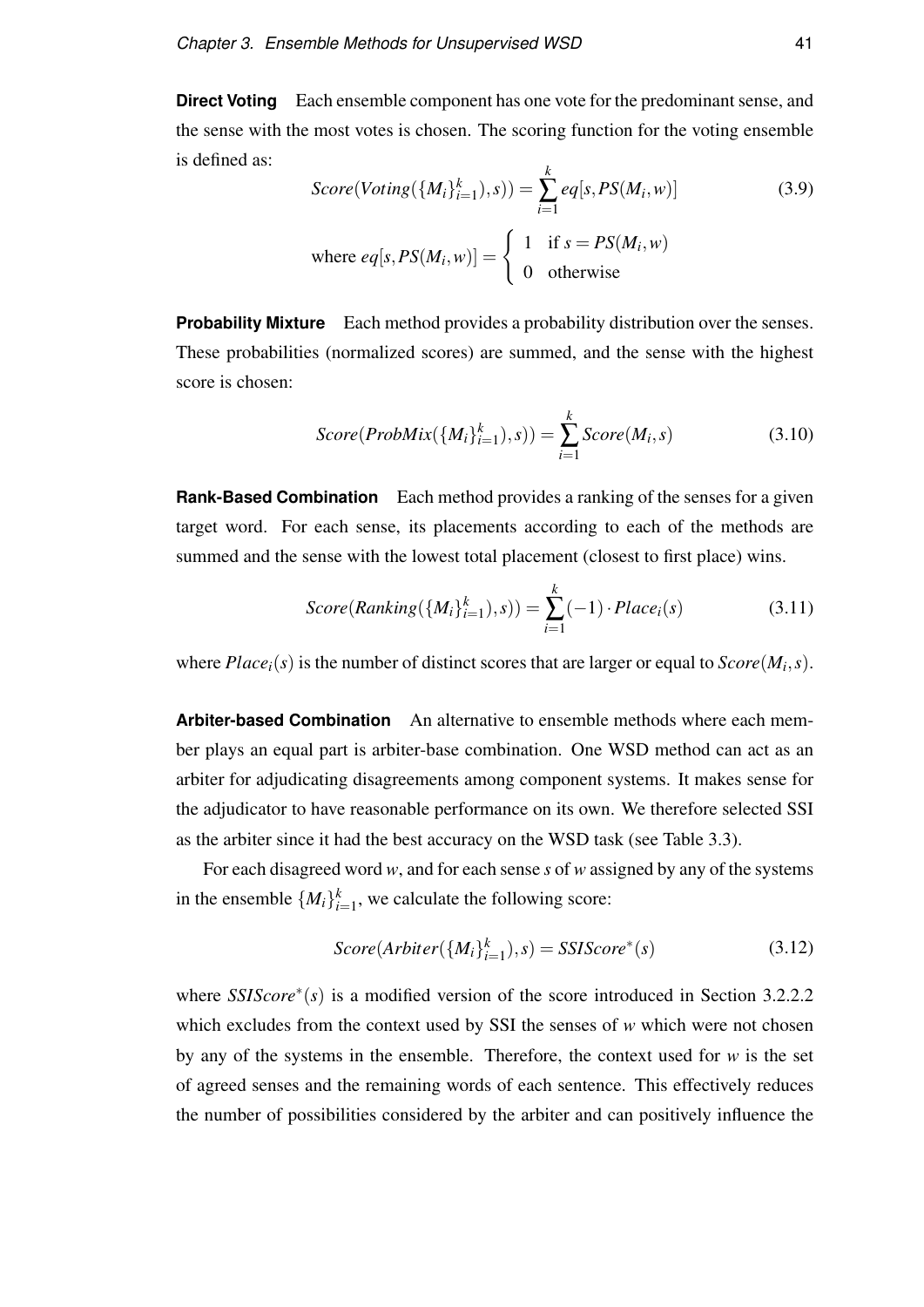algorithm's performance, since it eliminates noise coming from senses which are likely to be wrong.

An example of the way the various ensembles work is given in Table 3.5. For this example we chose the the word *'sense'*, which has five senses in WordNet (for definitions of the senses and further details, see Section 4.3.2). The top portion of the table gives the original scores assigned by each of the members in our ensemble to each of the senses. As can be seen, the scoring systems vary considerably between the different algorithms, and therefore can not be compared directly. The Probability Mixture method partially addresses this problem by normalizing the scores to create probability distributions. These can be summed to determine the most probable sense taking into consideration the scores given by all the ensemble members. The Voting ensemble uses only one piece of information from each member - the identity of the most likely sense according to that algorithm. It does not take into consideration the scores for the other senses. This approach has several advantages. Firstly, because there is no standardized scoring system, the meaning of the scores is unclear. By only considering the highest-scoring sense, this ensemble method is, in a sense, leveling the field, and forcing all the members to use the same criterion. Secondly, the Voting ensemble is the only one that can be used naturally with WSD methods that do not use a scoring system, but only give the estimated correct sense. On the other hand, when scores are available, the Voting ensemble throws away a lot of potentially useful information. The Ranking ensemble tries to get the best of both worlds. It asks the methods to rank the various senses, and in this way transforms the different scoring mechanisms to a standard ranking system. It retains a large part of the information implicit in the scores, although it dispenses with the exact score values. It can, therefore, take into account the opinion of each ensemble method on all of the senses, not just the highest-scoring one. It can also be used with WSD methods that do not provide scores, under the assumption that the sense estimated as correct by the algorithm is ranked first, and all the rest share second place.

#### **3.4.4 Method and Parameter Settings**

We assess the performance of the different ensemble systems on the same set of Sem-Cor nouns on which the individual methods were tested. For the best ensemble, we also report results for disambiguating all-nouns in the Senseval-3 all-words task, in order to compare with state-of-the-art WSD algorithms. The parameter settings for the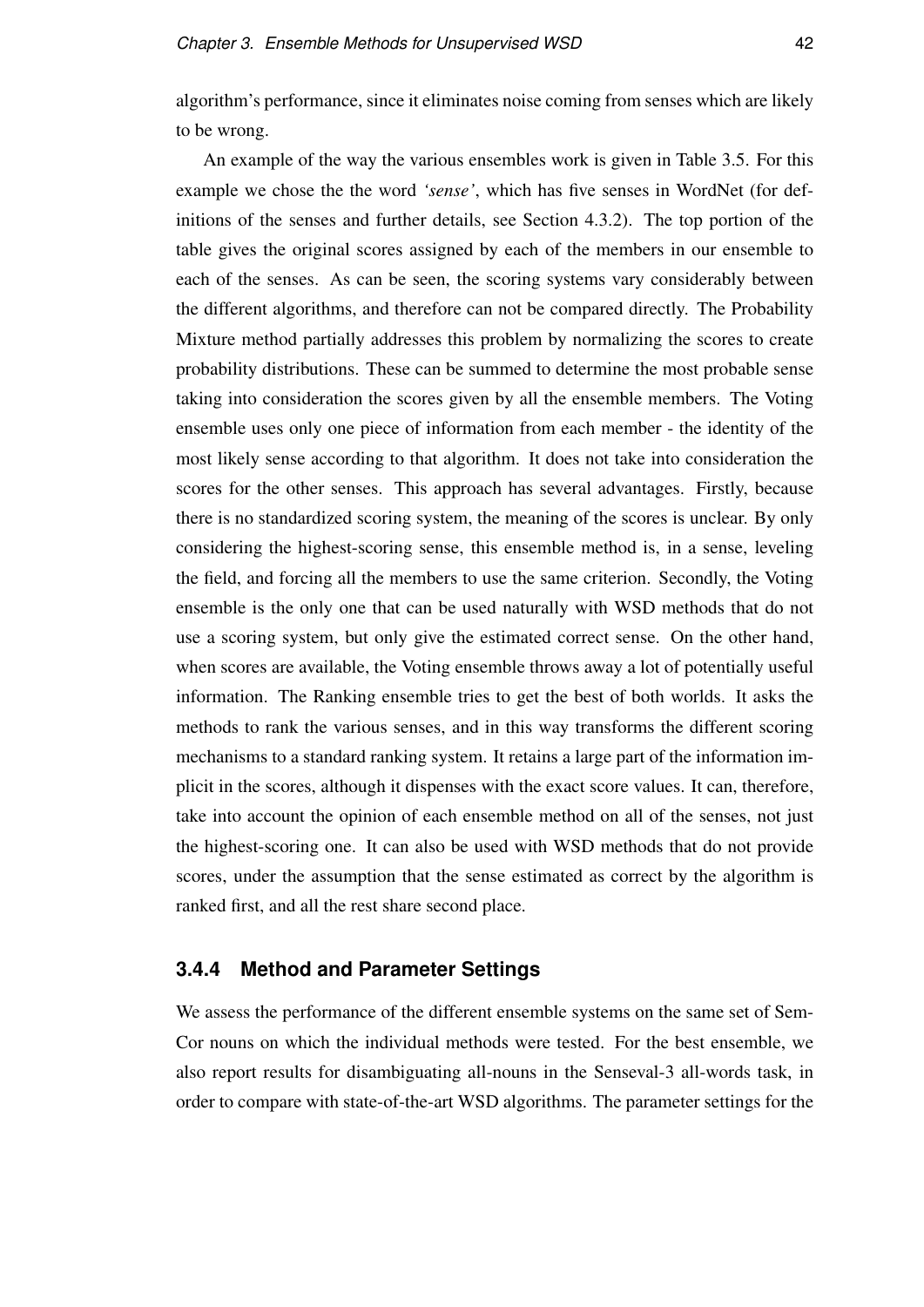|                           |            | Sense 1        | Sense 2        | Sense 3        | Sense 4        | Sense 5        |
|---------------------------|------------|----------------|----------------|----------------|----------------|----------------|
|                           | <b>SSI</b> | 16             | 41             | 30             | $\overline{0}$ | 3              |
|                           | Similarity | 0.175          | 0.473          | 0.303          | 0.174          | 0.226          |
| Original<br><b>Scores</b> | Overlap    | 22             | 179            | 32             | 61             | 19             |
|                           | LexChains  | 458.6          | 514.5          | 571.7          | 444.9          | 417.2          |
|                           |            |                |                |                |                |                |
|                           | <b>SSI</b> | 0.18           | 0.46           | 0.33           | 0.00           | 0.03           |
|                           | Similarity | 0.13           | 0.35           | 0.22           | 0.13           | 0.17           |
| ProbMix                   | Overlap    | 0.07           | 0.57           | 0.10           | 0.20           | 0.06           |
|                           | LexChains  | 0.19           | 0.21           | 0.24           | 0.19           | 0.17           |
|                           | Ensemble   | 0.57           | 1.59           | 0.89           | 0.52           | 0.43           |
|                           |            |                |                |                |                |                |
|                           | <b>SSI</b> |                | vote           |                |                |                |
|                           | Similarity |                | vote           |                |                |                |
| Voting                    | Overlap    |                | vote           |                |                |                |
|                           | LexChains  |                |                | vote           |                |                |
|                           | Ensemble   | $\overline{0}$ | $\mathbf{3}$   | $\mathbf{1}$   | $\overline{0}$ | $\overline{0}$ |
|                           |            |                |                |                |                |                |
|                           | <b>SSI</b> | 3              | $\mathbf{1}$   | $\overline{2}$ | 5              | $\overline{4}$ |
|                           | Similarity | $\overline{4}$ | $\mathbf{1}$   | $\overline{2}$ | 5              | 3              |
| Ranking                   | Overlap    | $\overline{4}$ | $\mathbf{1}$   | 3              | $\overline{2}$ | 5              |
|                           | LexChains  | 3              | $\overline{2}$ | $\mathbf{1}$   | $\overline{4}$ | 5              |
|                           | Ensemble   | 14             | 5              | 8              | 16             | 17             |

Table 3.5: Example of the operation of the different ensemble methods on the word *sense*. Tables show the contribution of each component in the ensemble to each sense under the different ensemble setups, and the resulting scores for the ensemble as a whole. Winning scores are denoted in **bold**.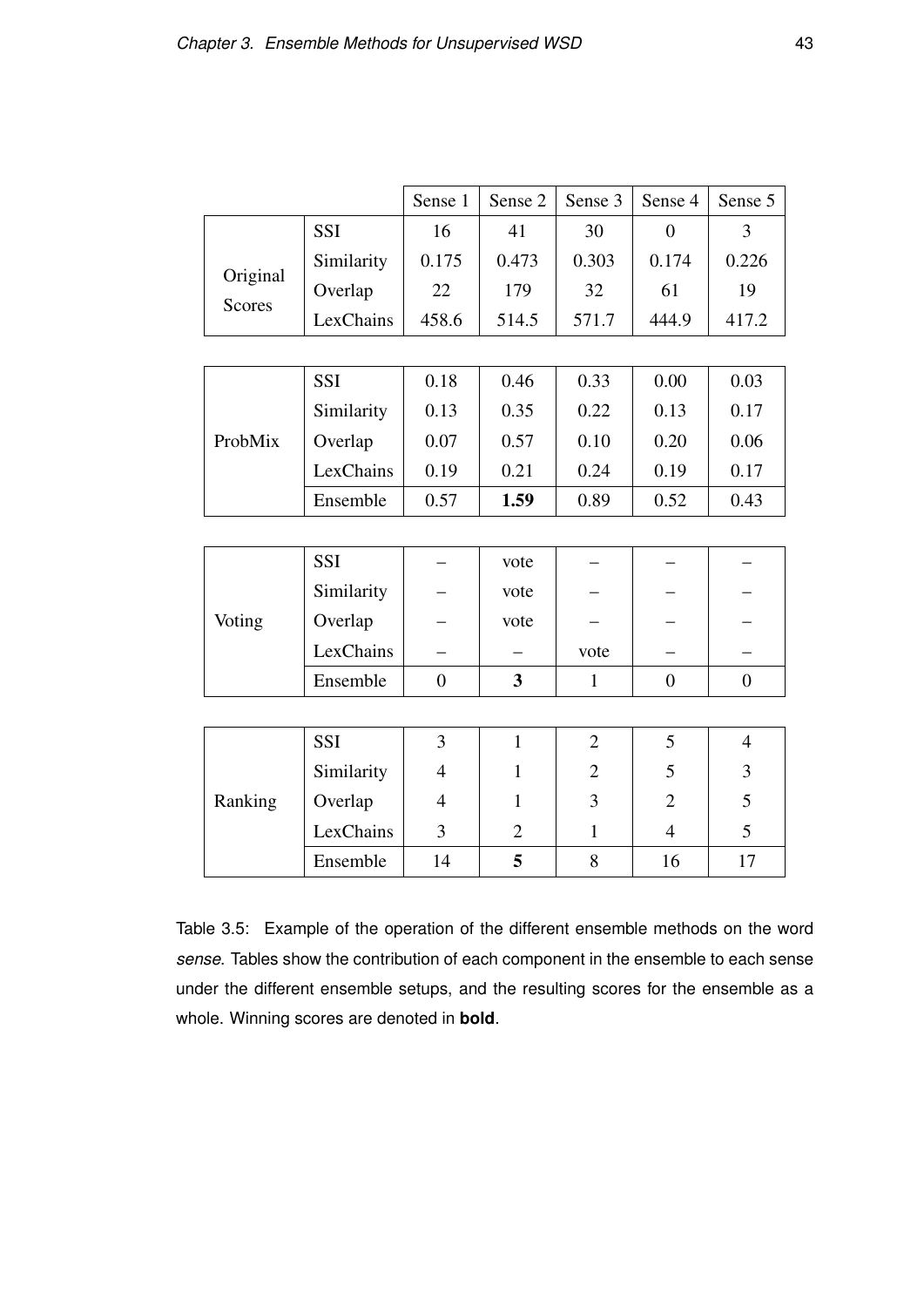| Method          | $Acc_{ps}$ | $Acc_{wsd/ps}$ |
|-----------------|------------|----------------|
| <b>UpperBnd</b> | 100%       | 68.4%          |
| Rank-based      | 58.1%      | 50.3%          |
| Voting          | 57.3%      | 49.8%          |
| PrMixture       | 57.2%      | 50.4%          |
| Arbiter-based   | 56.3%      | 48.7%          |
| Similarity      | 54.9%      | $46.5\%$       |
| <b>SSI</b>      | 53.5%      | 47.9%          |

Table 3.6: Accuracy for ensemble combinations on predominant sense detection (*Accps*) and WSD using the detected predominant sense (*Accwsd*/*ps*).

individual members of our ensembles are the same as described in Section 3.3.3.

#### **3.4.5 Results**

Our results are summarized in Table 3.6. All ensemble methods perform significantly better than the best individual methods, i.e., Similarity and SSI. On the WSD task, the voting, probability mixture and rank-based ensembles significantly outperform the arbiter-based one. The performances of the probability mixture and rank-based combinations do not differ significantly, but both ensembles are significantly better than voting. One of the factors contributing to the arbiter's worse performance (compared to the other ensembles) is the fact that in many cases (almost 30%), none of the senses suggested by the other methods was correct. In these cases, there is no way for the arbiter to select the correct sense.

We also examined the relative contribution of each component to overall performance. Table 3.7 displays the drop in performance by eliminating any single component from the rank-based ensemble (indicated by −). The system that contributes the most to the ensemble is SSI, which is also the best performing individual system, for context-specific WSD (see Table 3.3). Interestingly, the removal of Overlap and Similarity cause a similar decrease in WSD accuracy (0.6 and 0.9, respectively), despite the difference between them in individual performance. However, the effect of their removal on the predominant sense accuracy, is very different (0.5 for Overlap, compared to 1.8 for Similarity). This seems to indicate that the decrease in WSD accuracy stems from different sources in the two algorithms. The Similarity method performs weakly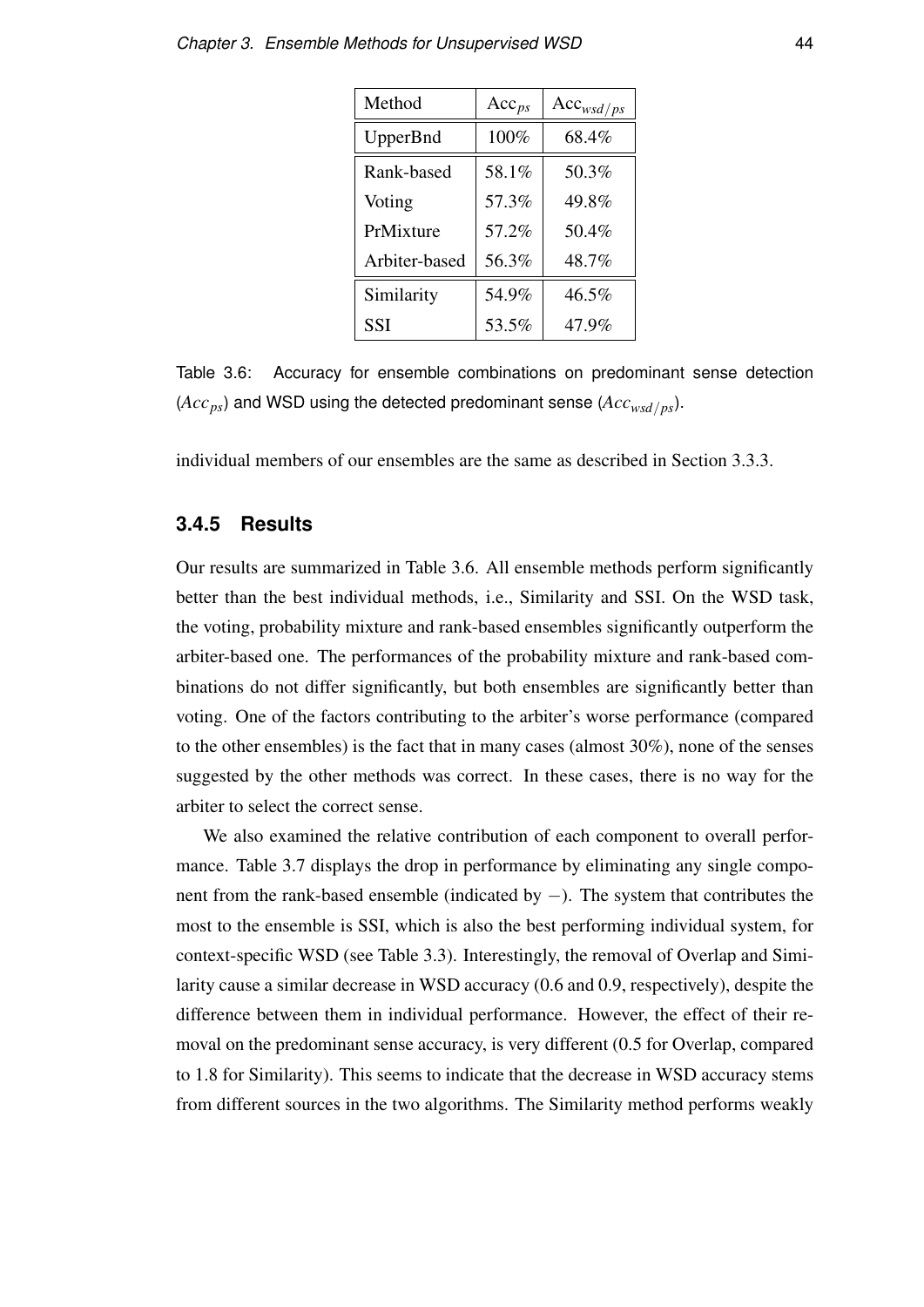| Ensemble     | $Acc_{ps}$ |                                         | $Acc_{wsd/ps}$ |                  |
|--------------|------------|-----------------------------------------|----------------|------------------|
| -Rank-based  | 58.1%      |                                         | 50.3%          |                  |
| $-Overlap$   |            | 57.6% $(-0.5\%)$ 49.7% $(-0.6\%)$       |                |                  |
| $-LexChains$ |            | $57.2\%$ $(-0.7\%)$ $50.2\%$ $(-0.1\%)$ |                |                  |
| -Similarity  |            | 56.3% $(-1.8\%)$                        |                | 49.4% $(-0.9\%)$ |
| $-$ SSI      |            | 56.3% $(-1.8\%)$ 48.2% $(-2.1\%)$       |                |                  |

Table 3.7: Decrease in accuracy as a result of removal of each method from the rankbased ensemble.

| Method          | $Acc_{ps}$ | $Acc_{wsd/dir}$       | $Acc_{wsd/ps}$        |  |
|-----------------|------------|-----------------------|-----------------------|--|
| UpperBnd        | 63.10%     |                       | 61.10%<br>$(68.72\%)$ |  |
| Rank-Based      | 56.56%     |                       | $(63.89\%)$<br>55.01% |  |
| <b>SSI</b>      | 55.76%     | 50.26%<br>$(59.97\%)$ | 53.39%<br>$(62.52\%)$ |  |
| Similarity      | 45.84%     |                       | 46.88%<br>(57.28%)    |  |
| <b>Baseline</b> | 29.50%     |                       | 21.50%<br>$(36.80\%)$ |  |

Table 3.8: Results of individual disambiguation algorithms on Senseval 3 nouns. Results in parentheses include monosemous nouns.

on frequent words, and strongly on rarer ones (as shown in Figure 3.1 and discussed below). Its removal would therefore effect the ensemble's accuracy mostly on infrequent words, which translates to a smaller effect when counting actual instances. Overlap, on the other hand, has similar performance in all frequency bands, and therefore a similar effect on both predominant-sense accuracy, and per-instance WSD.

Figure 3.1 shows the WSD accuracy of the best single methods and the ensembles as a function of the noun frequency in SemCor. We can see that there is at least one ensemble outperforming any single method in every frequency band, and that the rank-based ensemble consistently outperforms Similarity and SSI in all bands. Although Similarity has an advantage over SSI for low and medium frequency words, it delivers worse performance for high frequency words. This is possibly due to the quality of neighbors obtained for very frequent words, which are not semantically distinct enough to reliably discriminate between different senses. This factor also strongly affects the results of the voting combination, though it has less impact on the ranking and probability mixture combination, which take into account the scores of all the senses.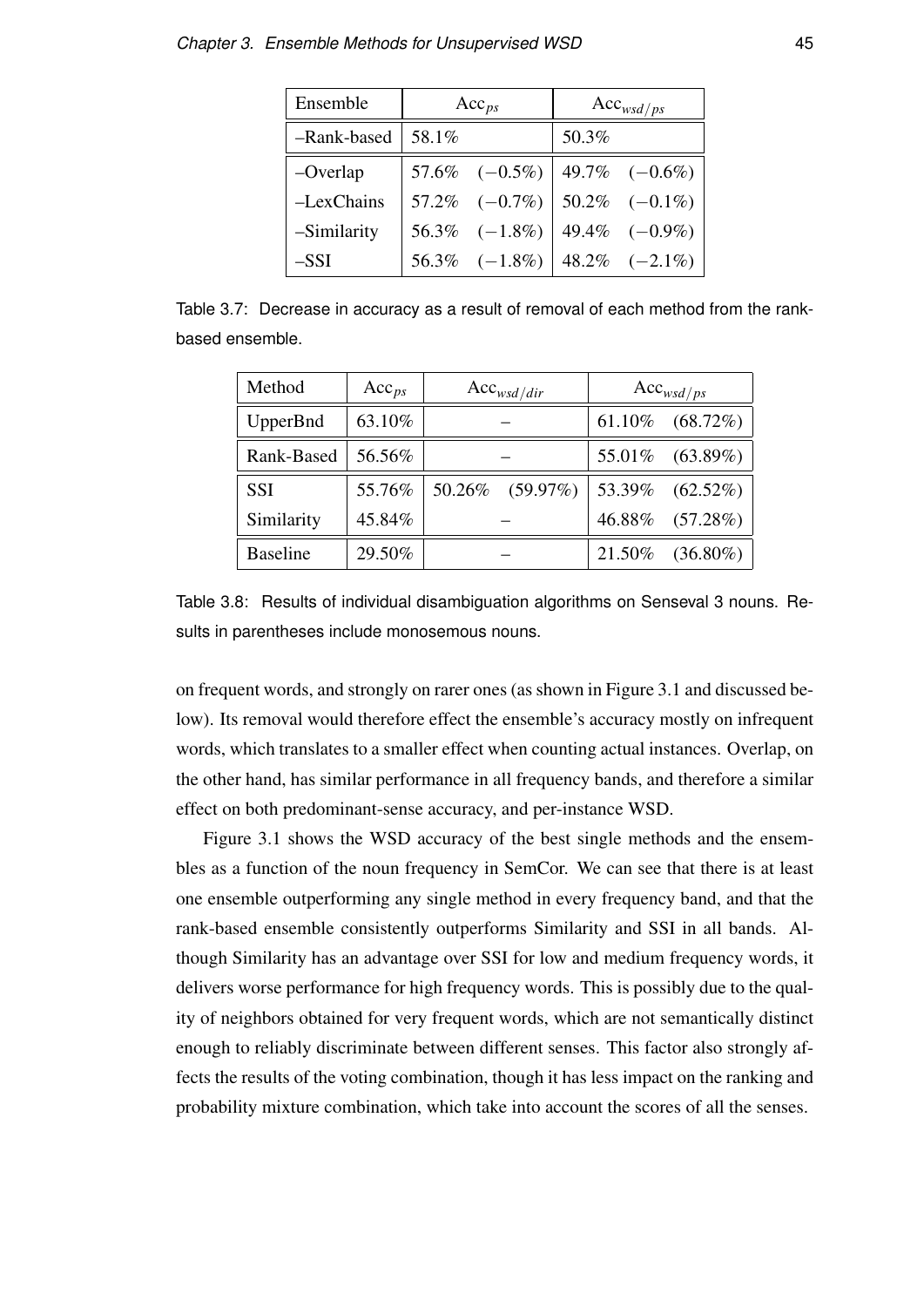

Figure 3.1: WSD accuracy as a function of noun frequency in SemCor, for Similarity, SSI, and four ensembles.

Table 3.8 lists the performance of the rank-based ensemble on the Senseval 3 corpus. We also report results for the best individual methods, namely SSI and Similarity. Our baseline selects the first sense randomly and uses it to disambiguate all instances of a target word. Our upper bound defaults to the first sense from SemCor (UpperBnd). For the WSD task, aside from the accuracy on polysemous nouns, which is comparable to our evaluation and results on SemCor, we also report in parentheses the overall accuracy on nouns, including monosemous ones. These numbers are comparable to the official scores reported for the Senseval 3 task. The best unsupervised system that participated in Senseval 3 was IRST-DDD, and achieved 61.2% F-Score. This system was developed by Strapparava et al. (2004) and performs domain driven disambiguation (IRST-DDD). Specifically, the approach compares the domain of the context surrounding the target word with the domains of its senses and uses a version of WordNet augmented with domain labels (e.g., economy, geography).

Our rank-based ensemble outperforms Similarity and SSI as well as the IRST-DDD system. This is an encouraging result, suggesting that there may be advantages in developing diverse classes of unsupervised WSD algorithms for system combination. We further note that not all of the components in our ensemble are optimal. Predominant senses for Lesk and LexChains were estimated from the Senseval 3 data, however, a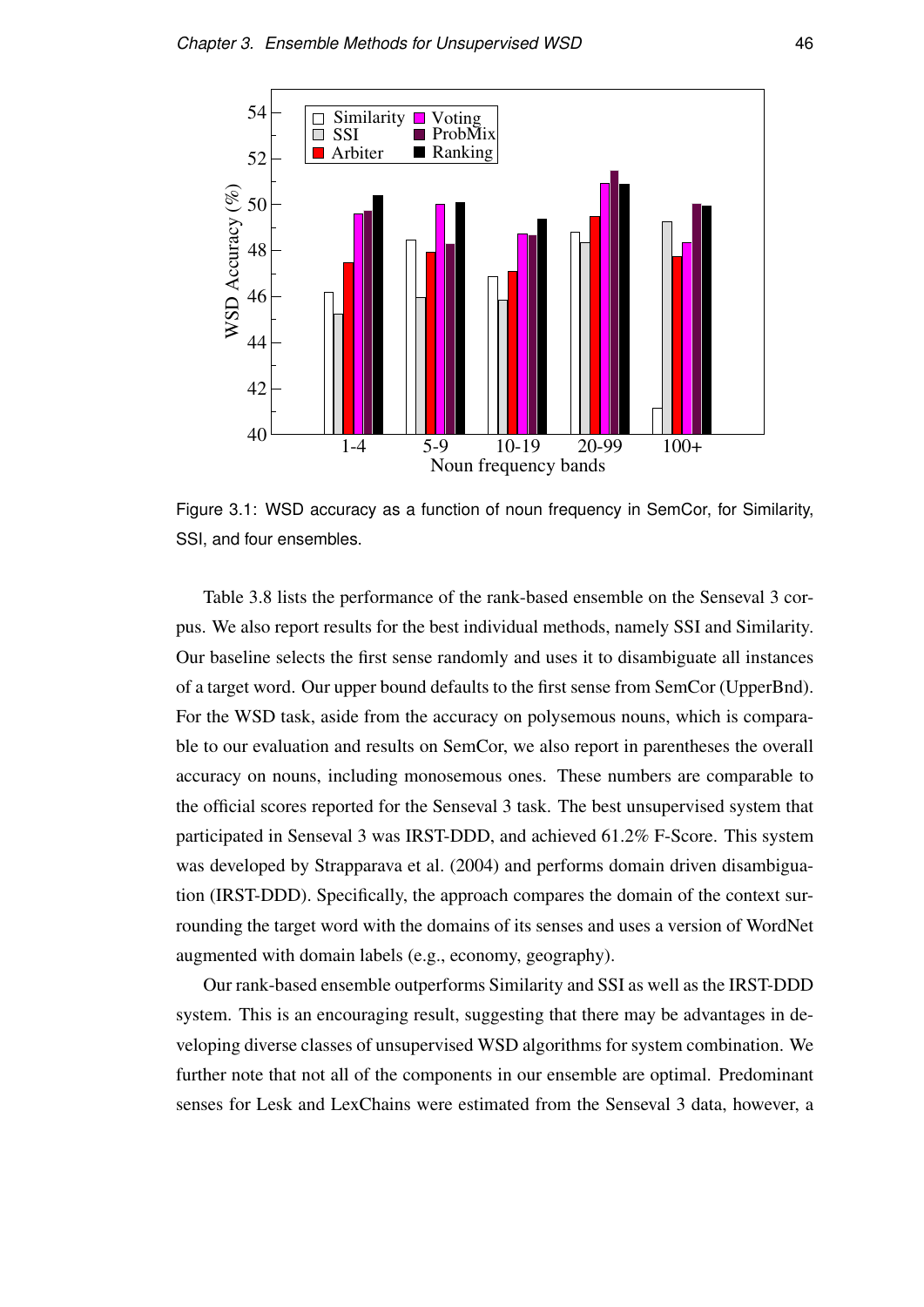larger corpus would probably yield more reliable estimates. Also, one would expect better performance with better disambiguators (e.g., by substituting Lesk or LexChains with IRST-DDD).

# **3.5 Discussion**

**Comparison of Existing Approaches** As stated in the beginning of this chapter, one of our goals was to perform a detailed comparison of existing WSD approaches under a common framework. Our experiments revealed some important insights. The Overlap and LexChains methods, which employed relatively simple representation and scoring schemes, perform poorly compared to the other methods, and do not come close to state-of-the-art results. Though simplicity is desirable, it can not come at the expense of performance. SSI has the best performance among the methods we compared. However, it makes use of extensive lexical knowledge, much of which was laboriously collected from various linguistic resources. It also uses a complex representation, which relies heavily on the structure of WordNet. These resources do not exist in most other languages, and are difficult to adapt and extend to new domains. This makes SSI problematic as a basis for a wide-coverage, general purpose, WSD algorithm. The last of the algorithms we examined, Similarity, achieves good performance while requiring only a small amount of lexical knowledge. Its vector-based representation is relatively simple, and has the added advantage of being a standard representation employed by many supervised algorithms. This means that tools or ideas borrowed from the supervised framework (like the ensemble idea used in this chapter) are more likely to work well with this representation. The dependence of the method on corpus statistics rather than lexical knowledge makes it easy to port to new domains and other languages, provided sufficient (unannotated) text is available.

**Predominant Sense** One of the insights gained from our comparison has to do with the usefulness and strength of using the automatically estimated predominant sense. Our experiments have shown that using the predominant sense to tag all instances can often outperform true token-based WSD methods. However, such an approach is not a feasible disambiguation technique, since completely ignoring secondary senses is unacceptable in most real-world situations where WSD is required. Nonetheless, there is much to be gained from the strength of the predominant-sense. We now know that the automatically-estimated predominant sense can be used as a fallback option in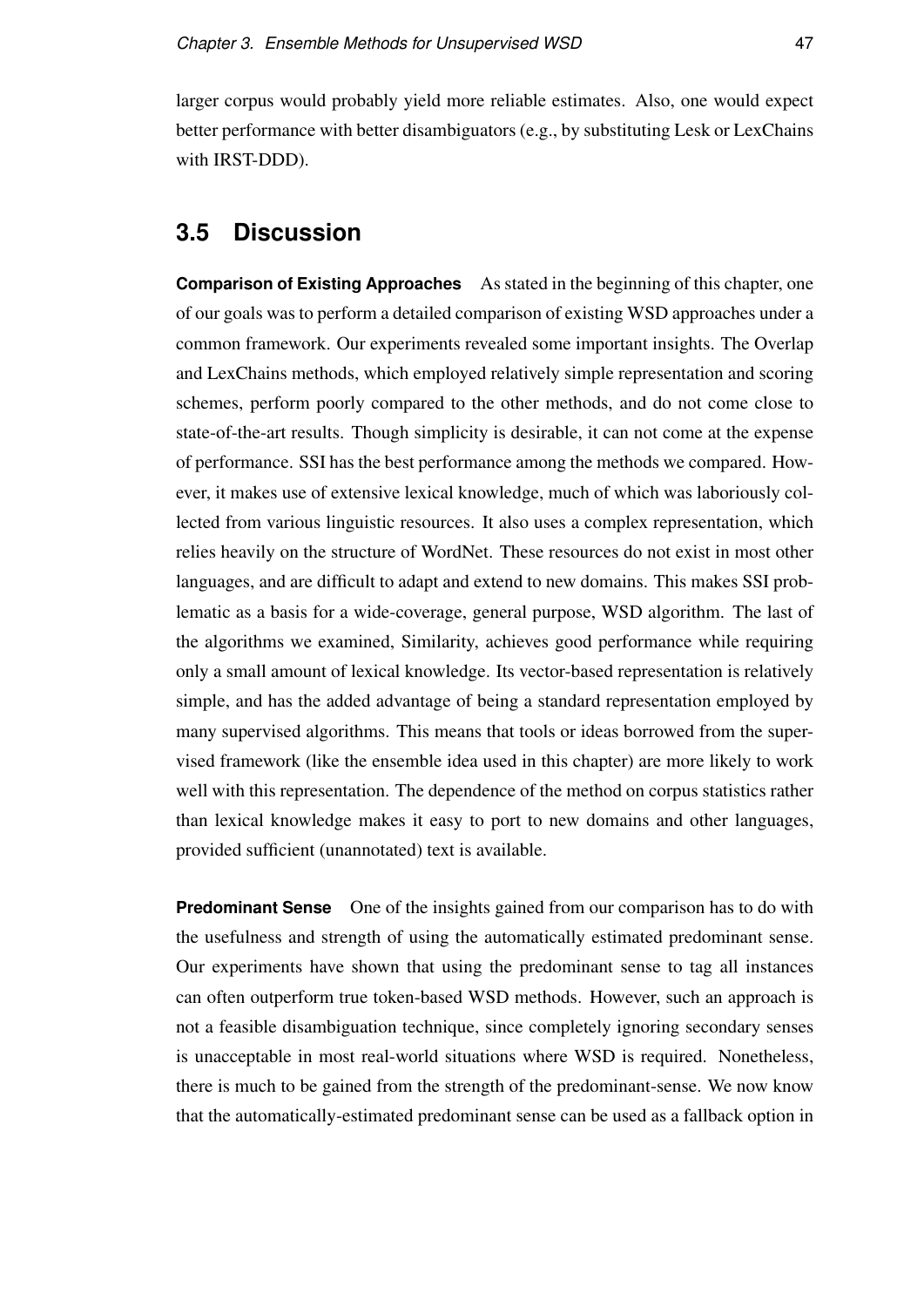cases of uncertainty or insufficient contextual information, thus increasing recall with little chance of losing precision.

**Choice of Ensembles** As stated in Section 3.4.2, our choice of ensembles was motivated by the need for simple methods which have minimal requirements from the underlying WSD algorithms. This was desirable in order to make the ensembles as widely applicable as possible. For this reason we chose ensembles which require only that a score be assigned to each possible sense by each of the component WSD algorithms. Our ensembles present several simple ways of making the most of these raw numbers. Using more sophisticated methods, we can expect better results, but at the cost of imposing restrictions on the underlying WSD algorithms, or requiring additional data (e.g., a small amount of manually annotated data in order to learn an optimal weighting of the component algorithms). In Section 6.3 we discuss possible improvements and modifications that can be made to the simple ensembles presented in this chapter.

**Pros and Cons of Ensembles** In this chapter we showed that simple ensemble techniques borrowed from the supervised framework can improve the results of existing unsupervised WSD methods without the extensive labor and system design needed for building an algorithm from scratch. Ensemble methods are especially suited for use with existing unsupervised WSD methods, since they turn one of the main disadvantages of existing methods – their lack of a standard representation, formulation and approach to the problem – into an advantage. They leverage the diversity and complementary nature of the different algorithms to help compensate for each other's weaknesses. In Section 6.2, we expand further on the type of scenario in which ensembles are most useful. Combination approaches have several drawbacks, however. They depend on the existence of a number of sufficiently diverse WSD systems, that can be run on similar input, and provide output according to a single inventory. Unless this setting already exists, it is doubtful whether creating it is worthwhile if the only aim is to increase accuracy, since the improvements resulting from the ensemble methods are relatively small. It is likely that, in such cases, investing the required time and effort in building a system from scratch would be a better choice.

**All-Words vs. Representative Samples** Some classic unsupervised WSD algorithms take the *all-words* approach, making use of linguistic connections between all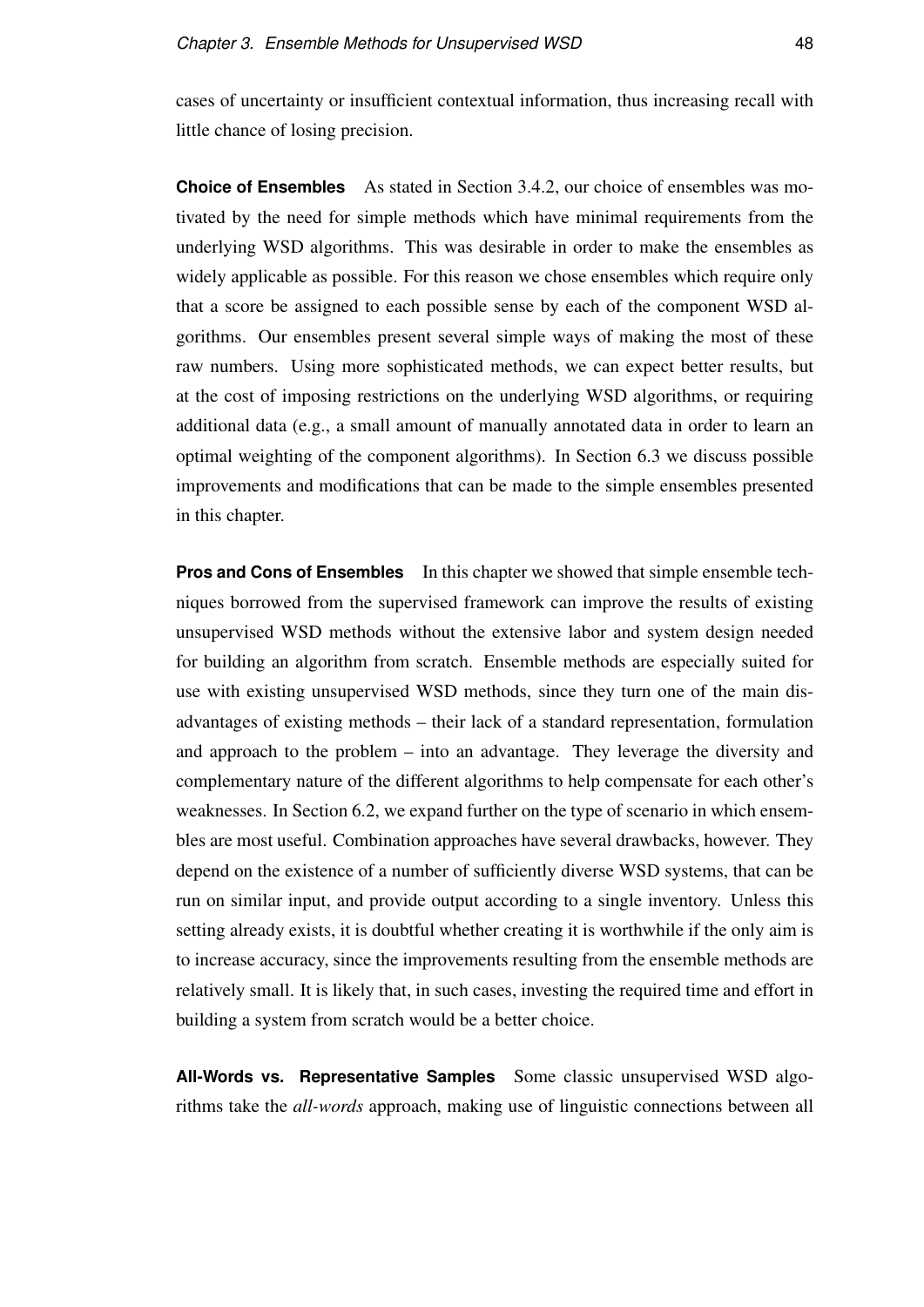the words in the document. For instance, as described in Section 3.2.2, the Lexical Chains approach makes use of discourse connections, while the Sequence-Labelling approach makes use of both semantic connections and contextual connection between the words in a graphical model. Most of these approaches assume a lexical resource that provides information about every word and its relations to every other one.

On the other hand, the *lexical-sample* approach (so called because of the means by which it is evaluated, see Section 2.3.3.3), addresses each word individually as a separate disambiguation problem. From a machine learning perspective, this approach better suits the supervised setup we are trying to emulate. In the supervised setting, the common methodology is to train a classifier on each word individually, given the labeled data for that word. This breaks the problem down into a collection of standalone classification tasks, for which there exist many well-known machine learning solutions. From a pragmatic perspective, taking into account the type of applications and tasks for which unsupervised WSD is most useful, i.e., new domains, the singleword approach has a further advantage. It is more adaptable, and allows the extension and modification of a small part of the lexicon while leaving the rest intact. This means that new words, or new senses of existing words, that are specific to the new domain can be augmented to an existing WSD system with little cost. It also allows different techniques to be used for some of the words. For instance, supervised methods can be used for words for which much labeled data is available, or for word classes where unsupervised methods show a weakness, such as highly polysemous or very infrequent words, while unsupervised methods address the rest of the words. For these reasons, the individual-word approach is most suited for our purposes in this thesis.

#### **3.5.1 Summary**

In this chapter we presented an evaluation study of four algorithms, representing four well-known approaches to unsupervised WSD. Our comparison involved type- and token-based disambiguation algorithms relying on different kinds of WordNet relations and different amounts of corpus data. Our experiments revealed two important findings. First, type-based disambiguation can yield results superior to a token-based approach. In other words, using the predominant sense is more accurate than disambiguating instances individually, even for token-based algorithms. Second, the outputs of the different approaches we examined are sufficiently diverse to motivate combination methods for unsupervised WSD. We defined several unsupervised ensembles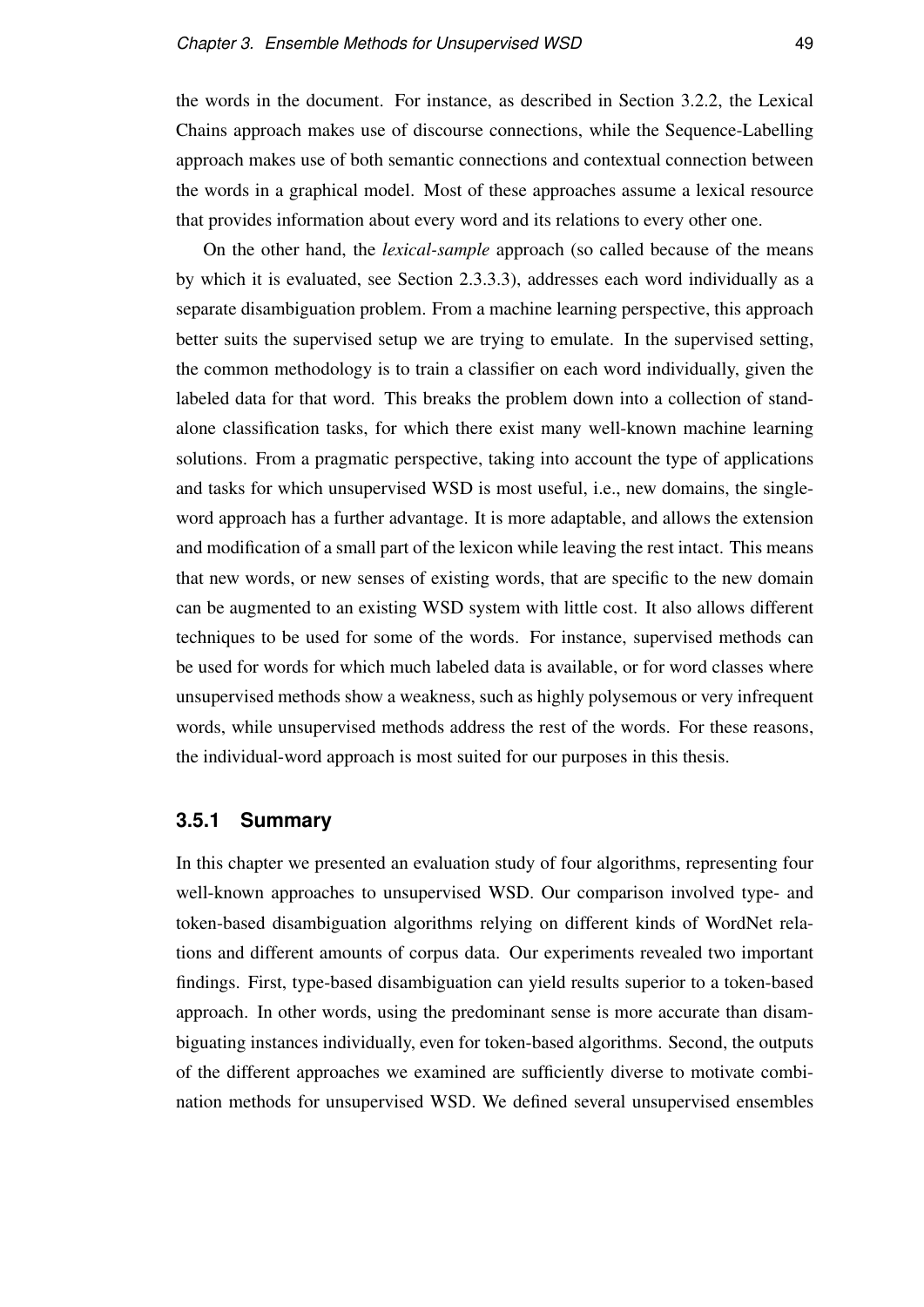which combine the predominant sense outputs of individual methods, and showed that the combined systems outperformed their best component algorithms both on the Sem-Cor and Senseval 3 data sets.

The issues discussed above point the way to our next step. In order to provide an accurate, reliable WSD system which can be adapted to new domains and other languages, we can not rely on existing methods, but must develop our own. Our approach should use a vector-based representation, and preferably employ corpus-based distributional similarity metrics. It should make use of ideas from supervised methods, and treat each word on an individual basis. Our method should be simple, and rely as little as possible on lexical resources. Finally, it should make use of the estimated predominant sense in cases of uncertainty, since our experiments have shown this to be a low-risk strategy for increasing recall.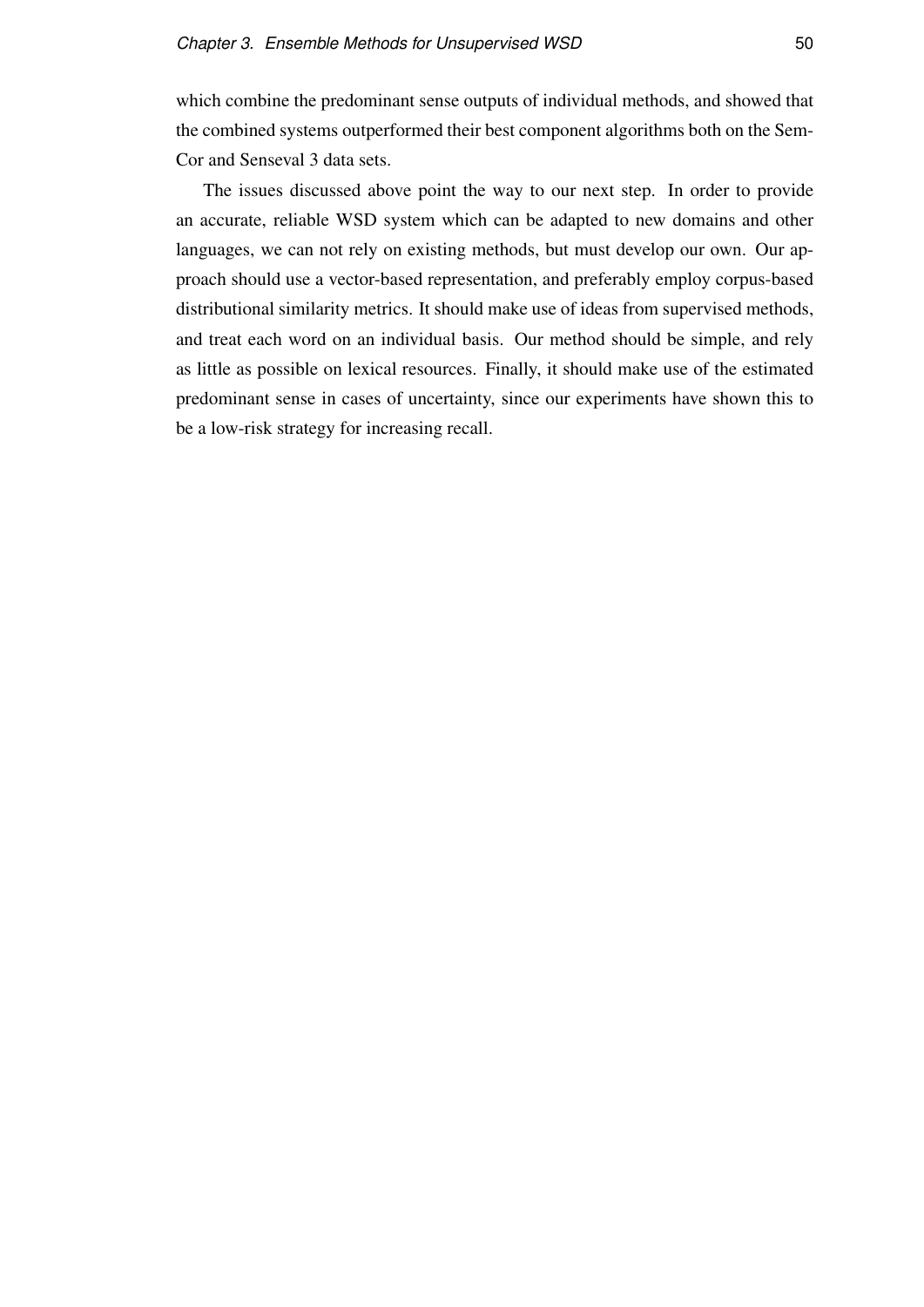# **Chapter 4**

# **Automatic Creation of Sense-Labeled Training Data**

### **4.1 Introduction**

In the previous chapter we examined and compared a variety of existing unsupervised methods representing different approaches to the WSD problem. We noted the lack of a standard methodology and representation such as is common in the supervised framework, and suggested that this contributes to the accuracy gap between unsupervised and supervised methods. We presented ways to leverage the diversity of existing approaches to improve WSD results, using ensemble methods borrowed from the supervised learning setup. Our detailed examination of WSD approaches highlighted the importance of defaulting to the predominant sense in case of uncertainty, and the effectiveness of the distributional similarity approach to WSD. Our experiments also showed the potential benefits in borrowing ideas from the supervised methodology. However, they also served to emphasize the disadvantages inherent in having to rely on existing methods. Since these methods were designed independently of each other, and without regard for a wider learning framework, using them as the core of a WSD system does not result in an optimal setting. Our goal is to create a WSD system which will be free of human annotation, but can provide accuracy at a level comparable to state-of-the-art supervised methods. Our system should take into consideration the lessons we learned in the previous chapter, regarding the importance of the predominant sense and the potential of distributional similarity metrics. In order to accomplish this goal, it is necessary to design a system from the ground up, taking these factors into account from beginning to end.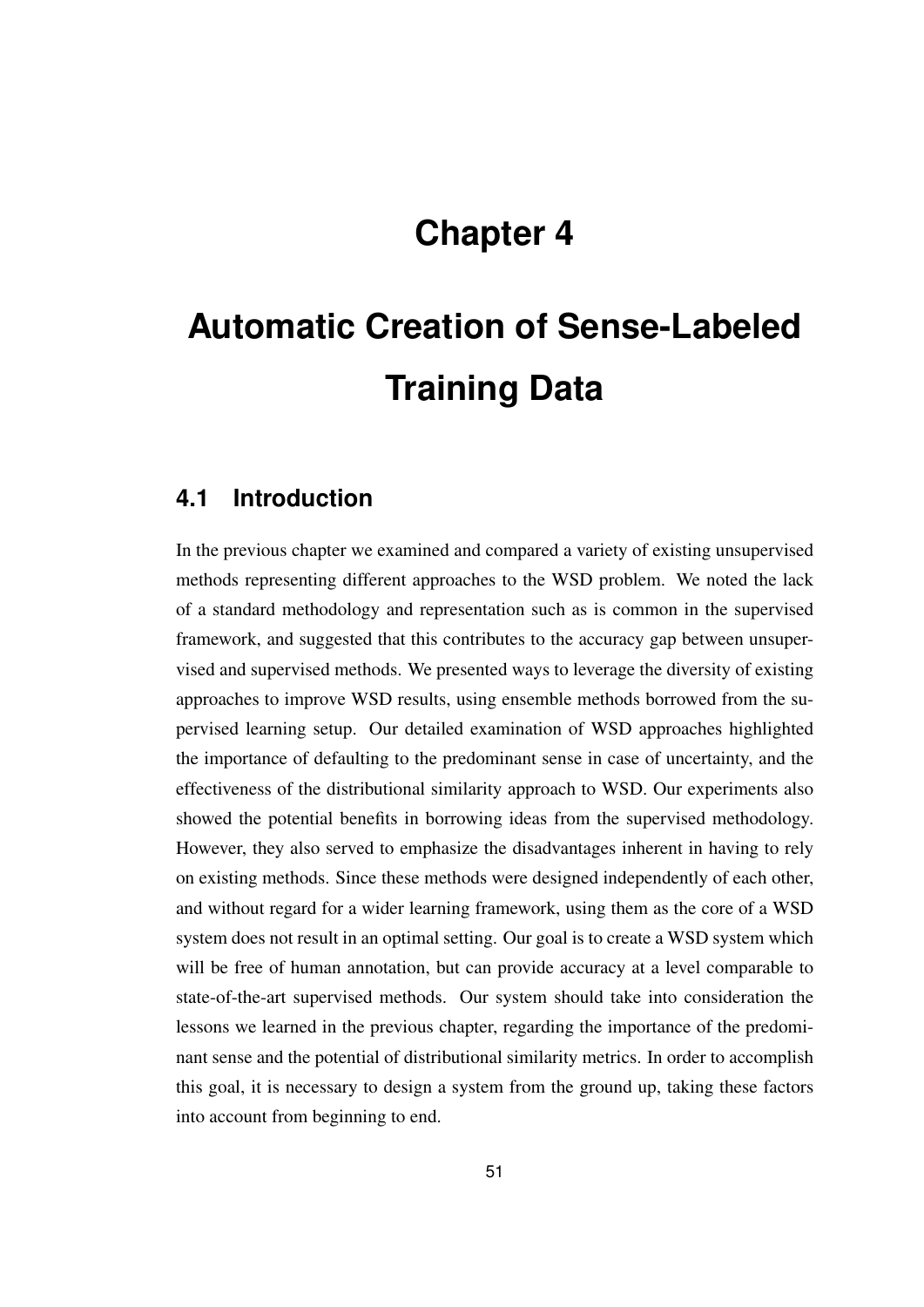We therefore developed an unsupervised WSD method which circumvents the question of actual disambiguation method, which is the main source of discrepancy in unsupervised WSD, and deals directly with the data. It automatically creates labeled training data, suitable for use with standard supervised classifiers. Our approach uses distributional similarity to find words which are similar to the target ambiguous word (distributional neighbors). It then associates each neighbor with a sense, through a semantic similarity measure. Sentences containing the neighbors are extracted from a large corpus, and the neighbors are replaced with instances of the target word, labeled with the sense associated with that neighbor. This procedure produces a labeled training dataset in a completely unsupervised fashion. The dataset can be used to train any standard supervised classifier which in turn can be used for disambiguation of the test data. Our approach shifts to the supervised setting before the disambiguation stage, thereby taking better advantage of the benefits supervised learning presents, such as a standard representation, and a selection of powerful, well studied, classifiers. We train several classifiers, based on a variety of learning paradigms, on our automaticallyconstructed dataset, and use them for disambiguation. The results are compared to those of the same classifiers, trained on manually-labeled data, and to other unsupervised WSD algorithms. Classifiers trained with our method significantly outperform those using other methods of data generation, and represent a big step in bridging the accuracy gap between supervised and unsupervised methods.

# **4.2 Related Work**

As mentioned in the thesis introduction (Chapter 1), the problem of obtaining sufficient labeled data for supervised methods (the *data acquisition bottleneck*) is a major setback to useful and accurate word-sense disambiguation. Classical approaches to unsupervised WSD usually deal with the lack of labeled data by using other sources of information, such as lexical resources and linguistic knowledge. Some methods (e.g., the Lexical Chains algorithm, see Section 3.2.2) rely on semantic relations between words, provided by linguistic resources such as WordNet. Others make use of manually provided linguistic data (e.g., the collocation information used in the SSI algorithm described there). In the previous chapter we mentioned some of the problems with such approaches, notably the lack of a standardized formulation of the problem, and incompatibility of difference approaches. There are few methods which address the lack of labeled data directly, and these fall into two main categories: (1) extending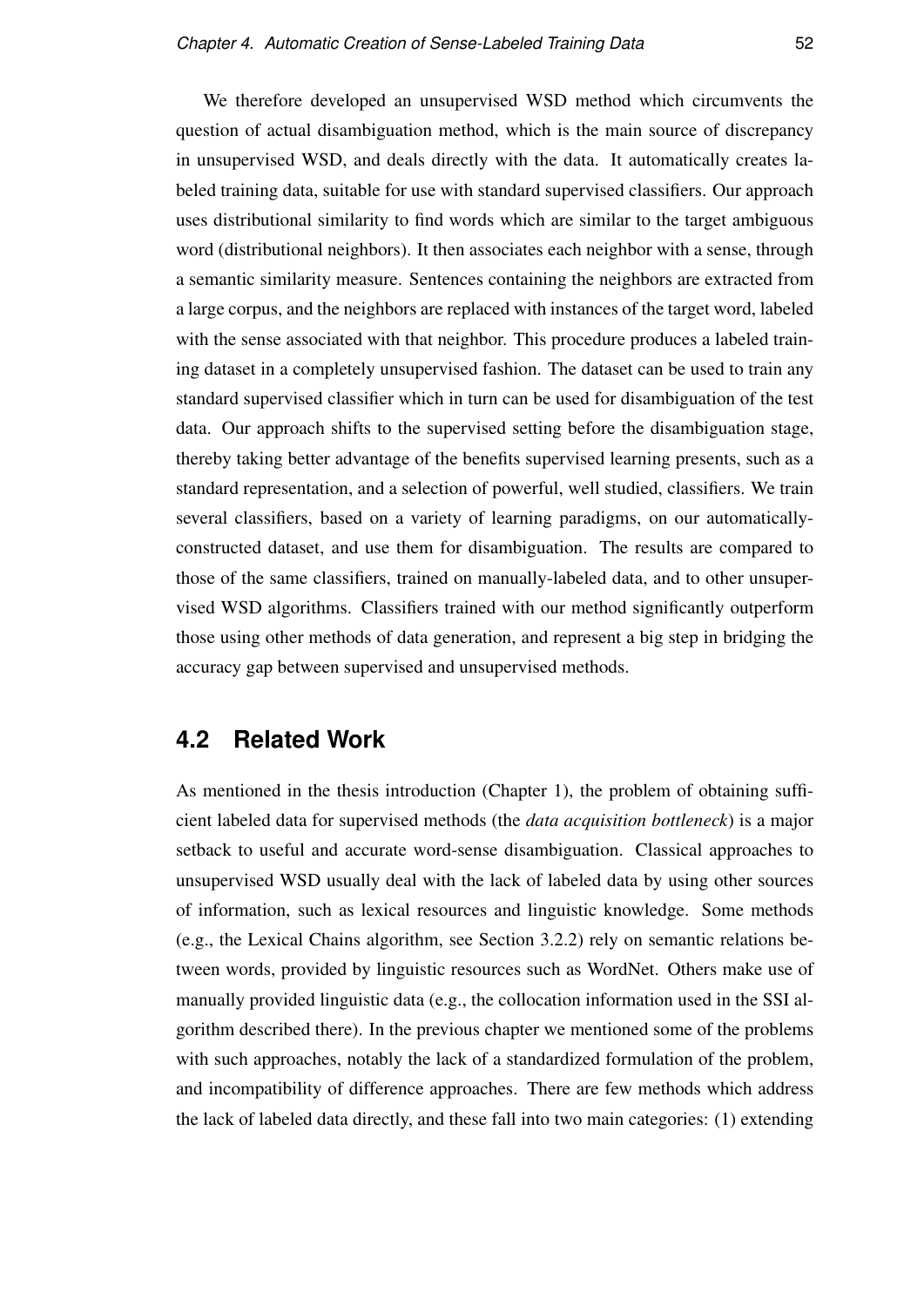or expanding a small existing dataset, using bootstrapping techniques, and (2) automatically creating labeled data.

#### **4.2.1 Bootstrapping Approaches**

Yarowsky (1995) introduced one of the earliest semi-supervised algorithms for WSD. The algorithm uses a small seed group of hand-labeled instances or collocation features as a starting point in an iterative procedure. In each iteration, a classifier is trained on the labeled data, and used to tag the unlabeled data. Instances which are tagged with high confidence (scored above a certain threshold), are added to the labeled data. The algorithm also makes use of the *one-sense-per-discourse* heuristic. That is, if several instances in a single discourse are tagged with a single sense, the algorithm tags the rest of the instances with the same sense. This procedure is repeated, and in each stage, only tags scoring above the confidence threshold are retained. This allows the algorithm to overcome misclassifications that occur in previous stages. The algorithm makes use of the *supervised* Decision List method for WSD. The Decision List method takes into account a wide range of potential evidence sources (lemmas, parts-of-speech, inflected forms etc.) that co-occur with the ambiguous word (local or distant co-occurrences, or dependency relations) and may provide information about the word sense. These indicative features are ranked by their log-likelihood ratio score:  $log \frac{p(sense A|feature)}{p(sense B|feature)}$  according to the training data (the algorithm considers only two main senses for each word). In the end, the algorithm creates a decision list based on the features, starting from the highest rank. The decision list is simply a set of *if-else* rules, stating that *"if feature X occurs, label with sense A, otherwise, proceed to next rule"*.

This procedure was applied to a small set of twelve nouns (due to the effort required to hand-label the seed group). For each word, distinctions were made between only two frequent but highly distinct senses, such as the *living-organism* and *factory* senses of *plant*, and the *bird* and *machine* senses of *crane*. In this restricted setting, the algorithm achieved high accuracy (96.1% average accuracy, with a most-frequent-sense baseline of 63.9%).

This method is of interest because of the way it essentially creates a labeled dataset which did not exist previously. It then makes use of the strengths of supervised methods to take advantage of this new data in a robust way. This bears some resemblance to the method we propose in this work.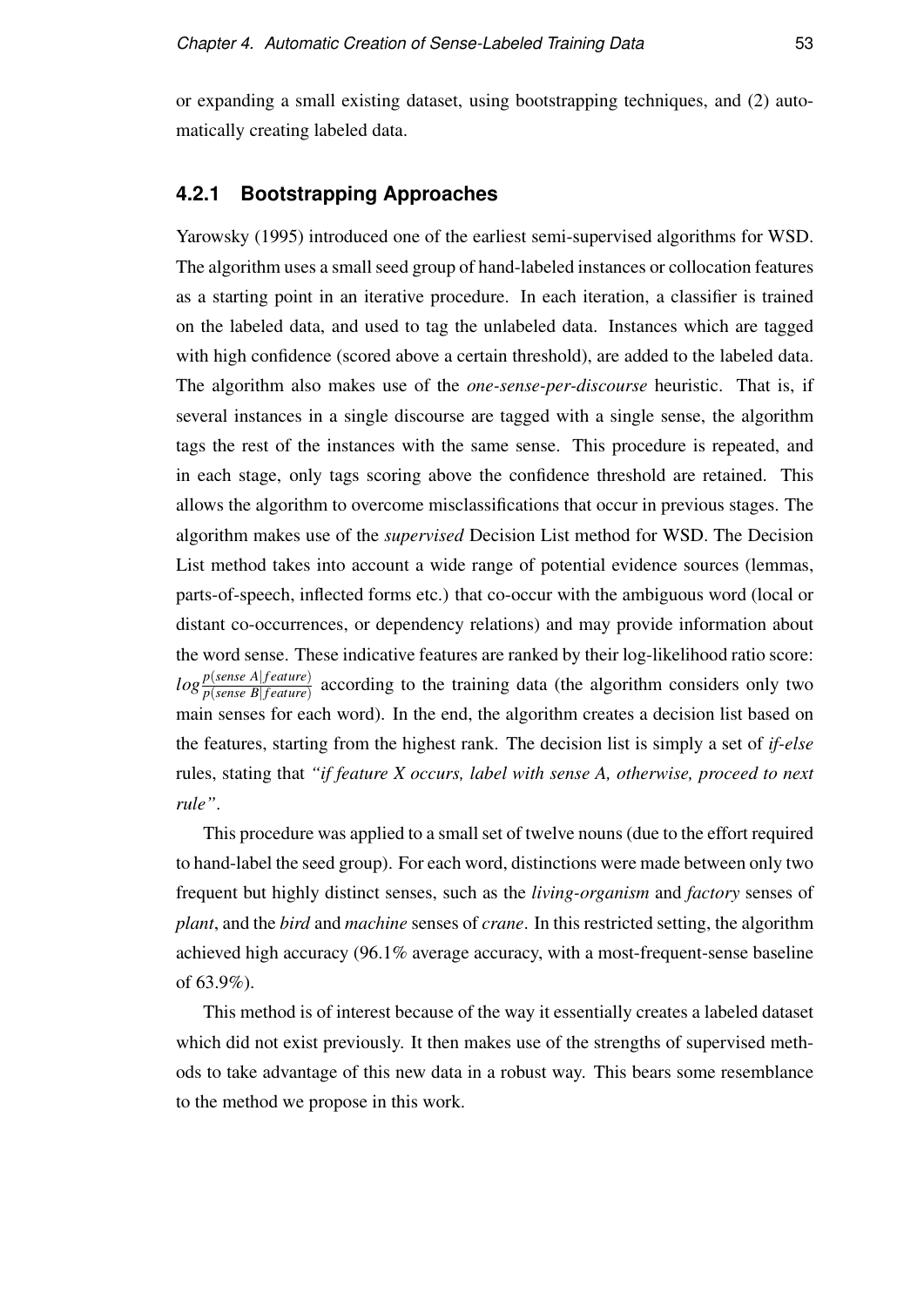Karov and Edelman (1996) describe an iterative method for WSD using a corpus and a machine-readable dictionary. They create a seed set of tagged examples by using words that appear uniquely in the definition of each of the senses. For each such related word, all sentences in the corpus which contain that word are labeled with the associated sense. The algorithm then proceeds in an iterative fashion - each instance (sentence containing the target word) in the corpus is labeled with the sense of the most similar sentence in the seed set. Similarity between sentences is measured by similarity of the words comprising them, and this, in turn, is measured by similarity of the sentences in which the words appear throughout the corpus. The circularity of the definitions is part of the iterative convergeant nature of the algorithm. In each iteration, the results of the previous iteration are used to calculate the two similarities (between sentences and between words), until the process converges. The algorithm was tested on a set of four nouns (*drug, sentence, suit,* and *player*), to disambiguate between two quite distinct senses. It achieved results similar to those of Yarowsky (1995), with accuracy ranging from 90.5% to 94.8%, while using a much smaller, automatically created, seed group.

This approach contains some elements similar to Yarowsky's (1995) work and our own. Both Yarowsky (1995) and Karov and Edelman (1996) use seeds, although the latter construct the seed set automatically, using the semantic resource (the dictionary), thereby making the method completely unsupervised. The method we present in this chapter also makes use of an automatically constructed dataset, but the method of construction is very different, and our procedure is not an iterative, bootstrapping, one. We create the dataset as a whole, rather than "growing" is from a seed set. Also, the notion of similarity discussed in the article is quite different from the one we employ. Karov and Edelman (1996) measure similarity between sentences, and use the sentence information to compare words. Our method makes use of distributional and semantic similarity at the individual words level, and does not consider sentences at all.

#### **4.2.2 Unsupervised Creation of Labeled Data**

Gale et al. (1992a) pioneered the use of parallel corpora as a source of sense-tagged data. Their key insight is that different translations of an ambiguous word can serve to distinguish its senses. Ng et al. (2003) extend this approach further and demonstrate that it is feasible for large scale WSD, and can achieve results comparable to those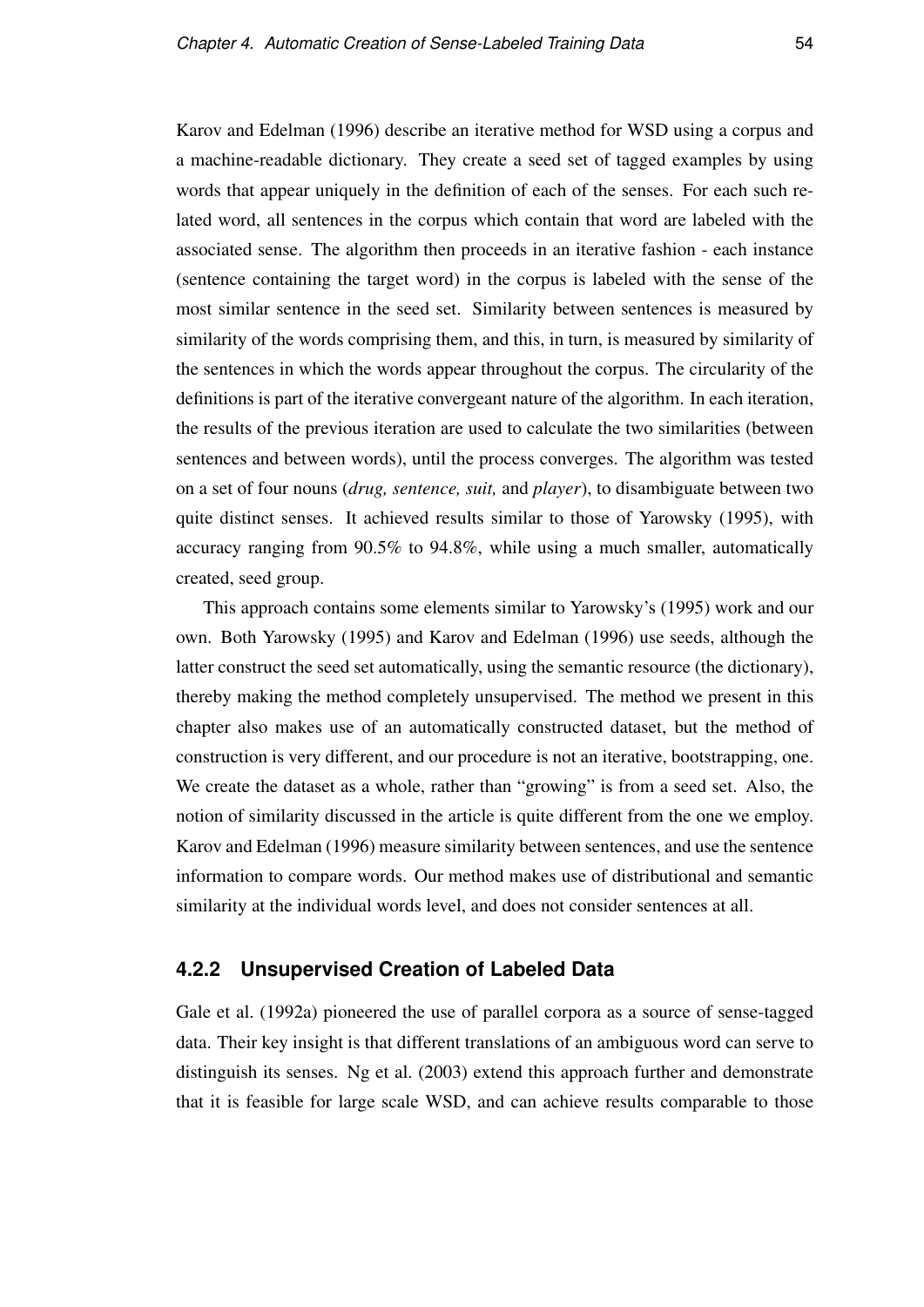of the systems that participated in Senseval 2. They gather examples from English-Chinese parallel corpora and use automatic word alignment as a means of obtaining a translation dictionary. Translations are next assigned to senses of English ambiguous words. English instances corresponding to these translations serve as training data. This approach provides a useful method for automatically creating training data for WSD, and is especially suited for disambiguation as part of a translation system. However, there are several drawbacks with this approach. First and foremost, it relies on multi-lingual parallel corpora, which have limited availability. While more easily obtained than manual sense-labeled data, they are still relatively rare, and there is no guarantee that one will be available in the domain of interest. The approach also depends on automatic word alignment methods, and therefore suffers if these methods are inaccurate. The translation-based approach is restricted in terms of the senses it can learn to distinguish, since only senses with different translations can be disambiguated. Finally, it is not entirely free from manual intervention. In order to be used as a general WSD system, a manual mapping must be performed between translations and senses.

Another way to automatically obtain sense-labeled data is to use related words from a dictionary to learn contextual cues for WSD (Mihalcea, 2002). Perhaps the first incarnation of this idea is found in Leacock et al. (1998), who describe a system for acquiring topical contexts that can be used to distinguish between senses of an ambiguous word. For each sense, related monosemous words are extracted from WordNet by making use of the various relationship connections between sense entries (i.e., hyponymy, hypernymy etc.). The system then queries the Web using these related words. The contexts retrieved for the monosemous words related to a specific sense are presumed to be indicators of that sense, and are used as training examples. A probabilistic Bayesian classifier, which takes into account both topical and local features, is trained on the retrieved examples. It is then used to disambiguate occurrences of the target word.

The authors evaluated the effectiveness of their method on a manually annotated corpus comprised of instances of one noun (*line*), one verb (*serve*) and one adjective (*hard*). They examined and tried to draw conclusions regarding the effects of using topical vs. local features for each of these words, as representatives of their respective parts-of-speech. A similar idea, proposed by Yarowsky (1992), is to use a thesaurus and acquire informative contexts from words in the same category as the target.

Such methods do not rely on parallel corpora, and obtain information about the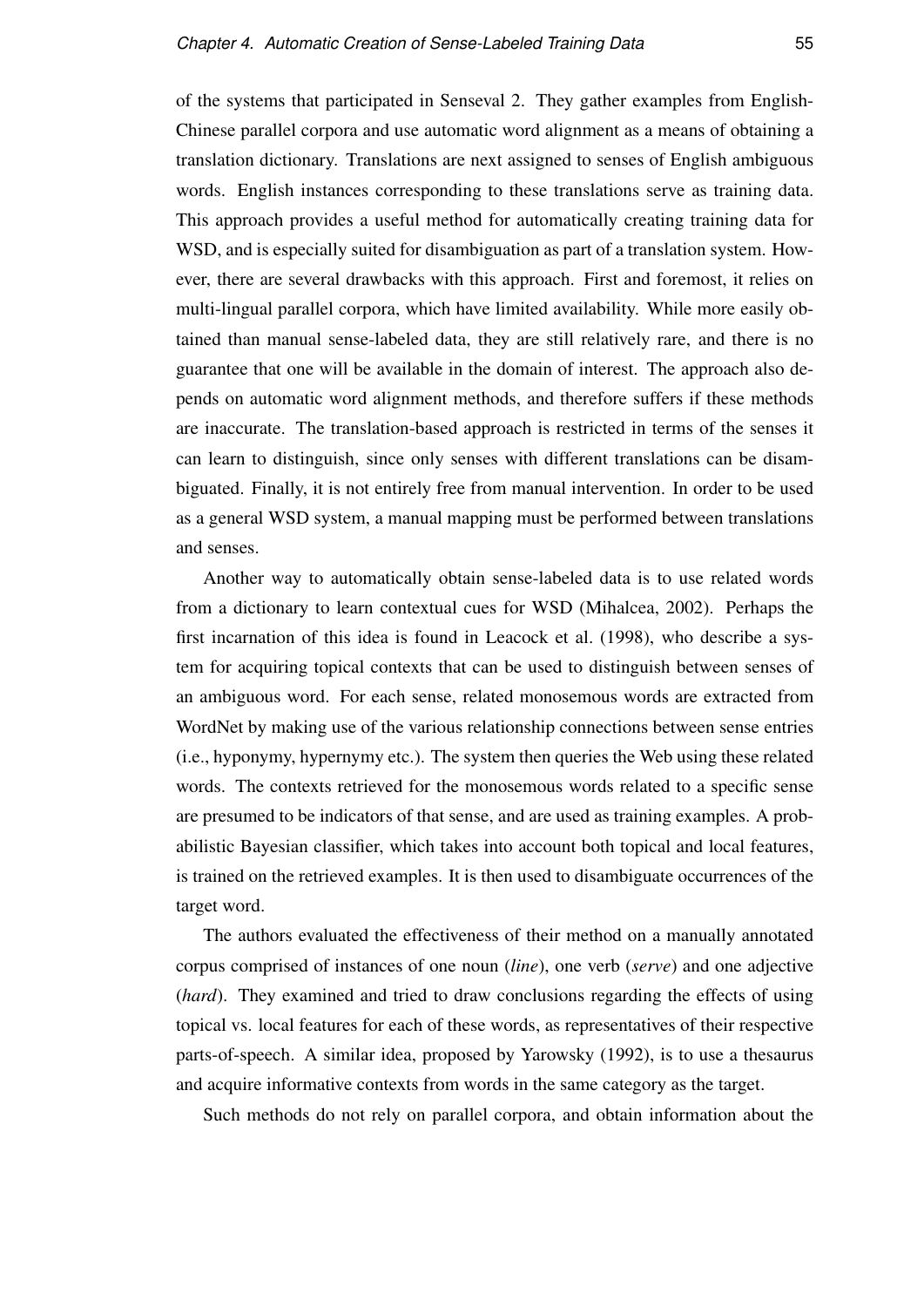senses from lexical resources. They are less restricted in terms of data, while offering wider coverage. They still suffer from several problems, however, largely as a result of the fact that the lexical resources are not anchored in the target domain. A detailed examination of these issues, along with examples, is presented in Section 4.3.2.

Our own work uses insights gained from unsupervised methods with the aim of creating large datasets of sense-labeled instances without explicit manual coding. Similarly to McCarthy et al. (2004), we assume that words related to the target word are useful indicators of its senses. Unlike McCarthy et al. (2004), however, our method disambiguates words in context and is able to assign additional senses, besides the first one. Our approach leverages the information provided by a lexical resource, but unlike the lexical methods mentioned previously, is grounded in the domain of interest through our use of distributional similarity. It does not require parallel corpora, and is free of the restrictions of the translation-based approaches.

# **4.3 Methodology**

#### **4.3.1 Overview**

We start off with the observation that different senses of a word tend to occur with different contextual features, which can be used for disambiguation. This assumption is the basis for most word-sense disambiguation algorithms, both supervised and unsupervised, and dates back to Weaver (1949/1955). As an example, if we were given the ambiguous word *bat*, and told that the playing-stick sense of *bat* tends to occur near the word *ball*, whereas the animal sense tends to be the subject of the verb  $f(y)$ , we can use these contextual features to disambiguate instances where one of these features is present.

Standard supervised approaches to WSD use a variety of machine learning methods to learn such contextual sense-cues from a large training set containing many examples of the target ambiguous word, each provided with a portion of local context and annotated with the correct sense. In order to alleviate the need for manually annotated data, the approach proposed here makes use of some of the principles first presented in McCarthy et al. (2004). They made use of a combination of distributional and semantic similarity measures in order to infer the predominant sense of a word in the corpus in an unsupervised fashion (see Section 3.2.3.2). In our work, we take this approach several steps forward, and use the combination of similarity methods in order to produce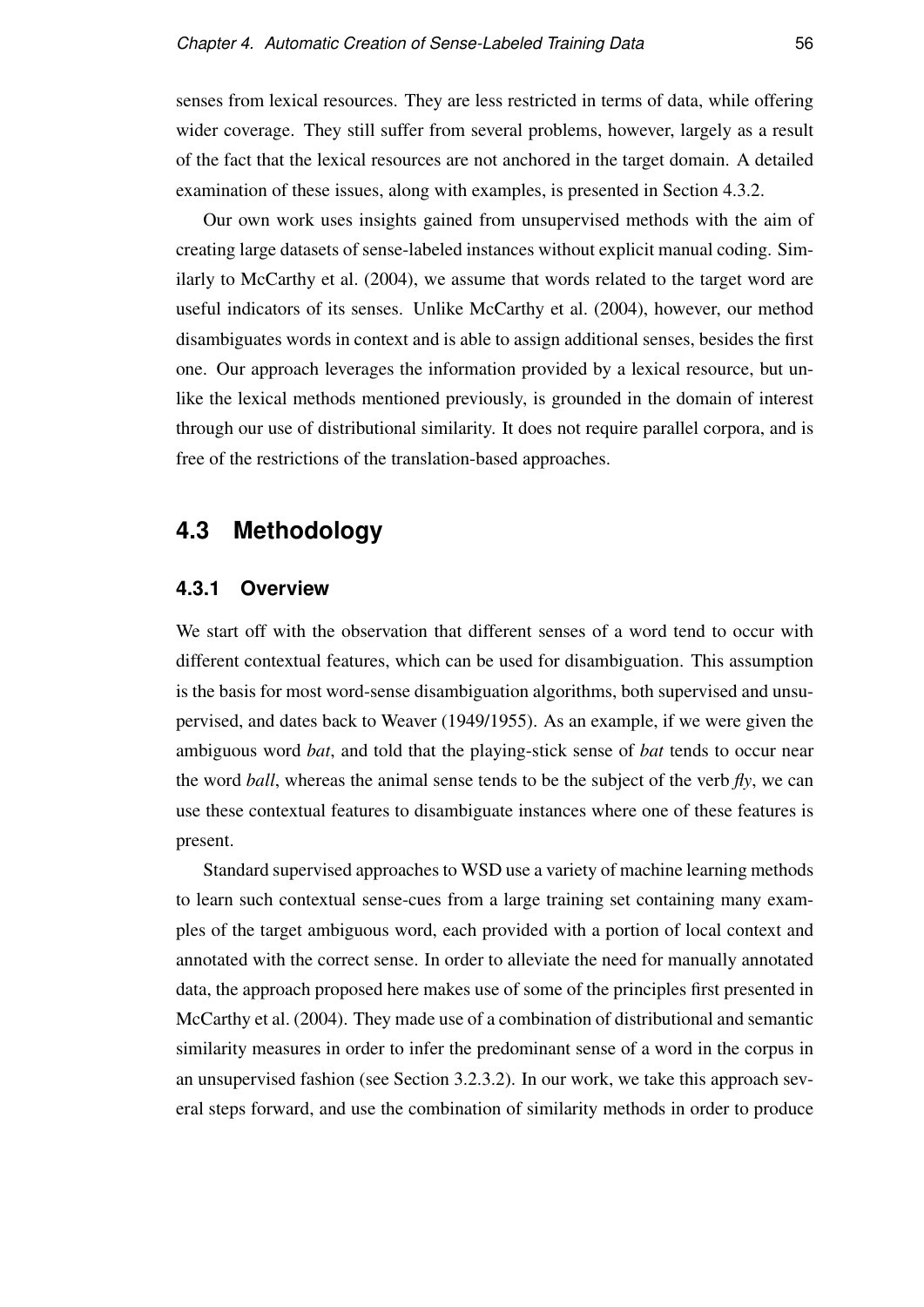For each ambiguous word:

- 1. acquire neighbors of the target word (i.e., words which are likely to share context features with certain senses of the target).
- 2. associate each neighbor with the relevant sense(s).
- 3. replace instances of neighbors in the corpus with sense-labelled instances of the target word.
- 4. train a supervised classifier for senses using the generated data.

#### Figure 4.1: Outline of method for producing pseudo-labeled training data

a sense-labeled training set, without resorting to human intervention. This dataset can be used by any supervised classifier to preform WSD.

Figure 4.3.1 summarizes our method. Similarly to McCarthy et al. (2004), we first use a distributional similarity measure to obtain a list of words (distributional neighbors) similar to the word we wish to disambiguate. The distributional information is gathered from a large corpus of (un-annotated) text, in the domain of interest. After acquiring the neighbors, our method diverges from that of McCarthy et al. (2004). Whereas they use a semantic similarity metric to score the senses of the target word and select the predominant one, we employ the semantic measure to separate the neighbors into sense-specific groups. Once each neighbor is associated with a target sense, we proceed with the creation of labeled data. We extract occurrences of each of the neighbors in our corpus, and transform them into an instance of the target word, labeled with the matching sense for that neighbor. The important steps, from an unsupervised perspective are: (1) acquiring neighbors, and (2) associating neighbors with senses. Each step can be implemented in several ways. We describe in more detail our choice of implementation for each of these stages below.

Despite the simplicity of the method, we demonstrate that the resulting labelled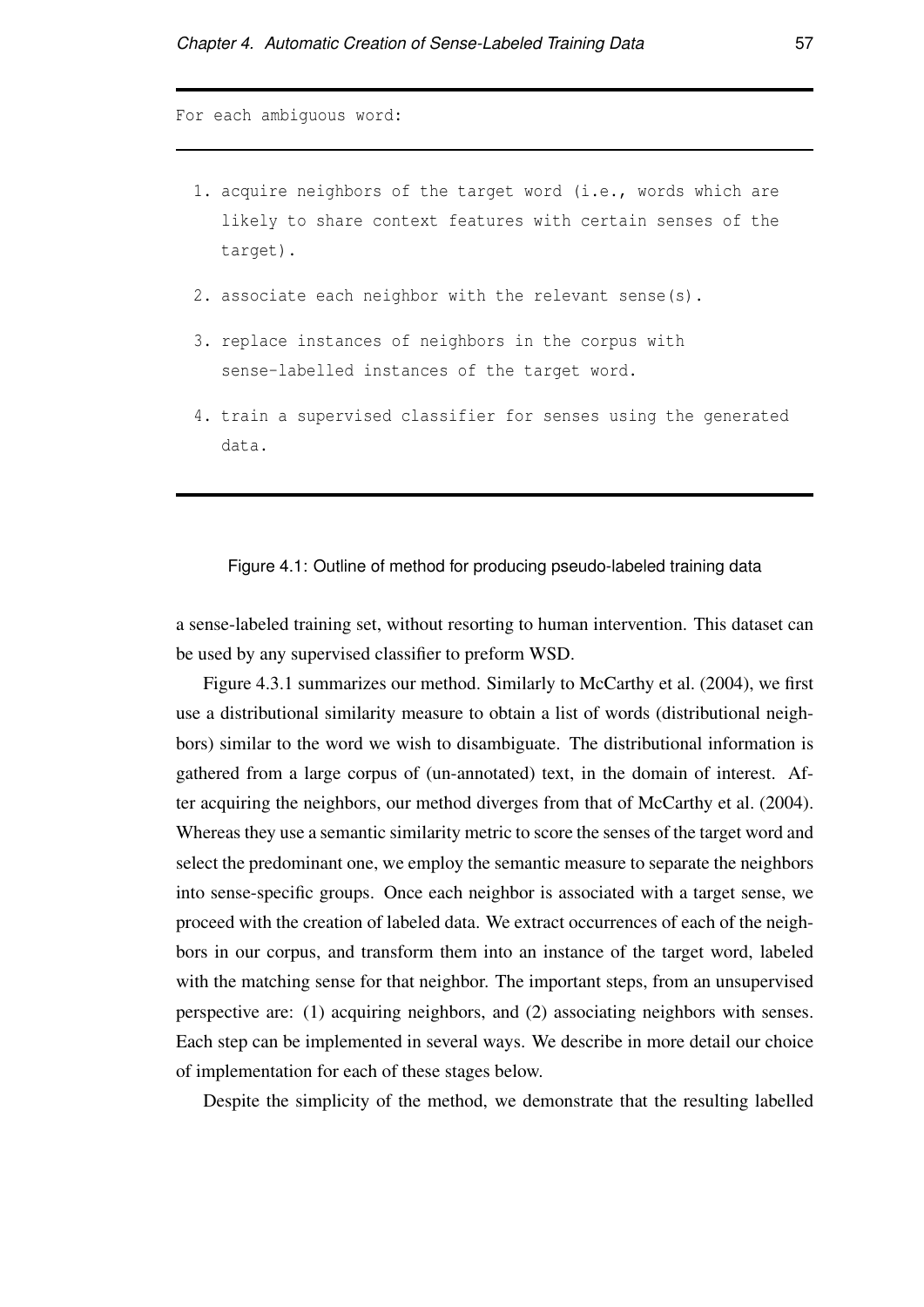training set can be successfully used for training supervised classifiers for WSD, which outperform other state-of-the-art unsupervised methods and are only slightly inferior to the performance of the same classifiers using expensive manually-annotated data.

**Neighbor Acquisition** There are many means of obtaining appropriate neighbors for the target word. Broadly speaking, these fall into two categories: the neighbors can be extracted from a corpus (distributional neighbors) or from a semantic resource, for example the dictionary providing the sense inventory (semantic neighbors). A wealth of algorithms have been proposed in the literature for acquiring distributional neighbors from a corpus (see Weeds 2003 for an overview). They differ as to which features they consider and how they use the distributional statistics to calculate similarity.

Lin's (1998a) information-theoretic similarity measure is commonly used in lexicon acquisition tasks and has demonstrated good performance in unsupervised WSD (McCarthy et al., 2004). It operates over dependency relations pertaining to the target word. For example, in the sentence *"The big bat flew into the cave"*, the word *bat* participates in two dependency relations – it is the subject of the verb *flew*, and is modified by the adjective *big*.

In Lin's (1998a) similarity measure, a word *w* is described by a set  $T(w)$  of cooccurrence triplets  $\langle w, r, w' \rangle$ , where *r* represents the type of relation (e.g., *object-of*, subject-of, modified-by) between *w* and its dependent *w*<sup>'</sup>. A word's triplet set can be viewed as a sparsely represented feature vector for that word. The similarity between  $w_1$  and  $w_2$  is then defined as:

$$
S(w_1, w_2) = \frac{\sum\limits_{(r,w) \in T(w_1) \cap T(w_2)} I(w_1, r, w) + I(w_2, r, w)}{\sum\limits_{(r,w) \in T(w_1)} I(w_1, r, w) + \sum\limits_{(r,w) \in T(w_2)} I(w_2, r, w)}
$$
(4.1)

where  $I(w, r, w')$  is the *information value* of *w* with regard to  $(r, w')$ , defined as:

$$
I(w,r,w') = \log \frac{count(w,r,w') \cdot count(r)}{count(*,r,w') \cdot count(w,r,*)}
$$
(4.2)

The measure is used to estimate the pairwise similarity between the target word and all other words in the corpus (with the same part of speech); the *k* words most similar to the target are selected as its neighbors.

A potential caveat with Lin's (1998a) distributional similarity measure is its reliance on syntactic information in the form of dependency relations. An accurate dependency parser may not be available for all languages or domains, thereby restricting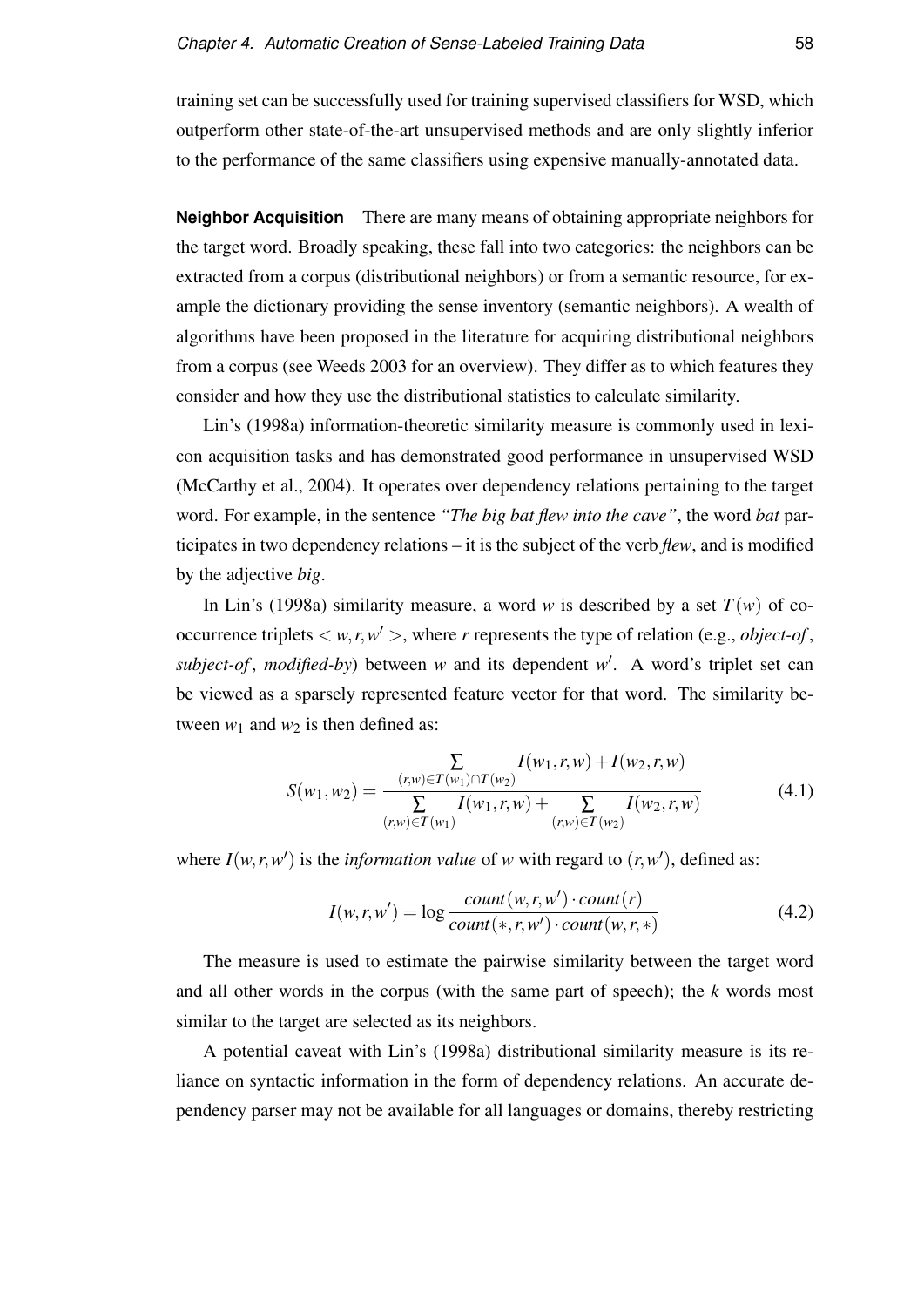the use of this measure. An alternative is to use a measure of distributional similarity which does not use syntactic information. One such measure is InfoMap<sup>1</sup>, which considers only word co-occurrence statistics and therefore does not require a syntactic parser. In InfoMap, each word is represented by a vector which records how many times it co-occurs with other words. The similarity between any two words can then be measured using a vector-distance measure such as cosine. Syntax-free distributional neighbors have been previously used in word sense discrimination and disambiguation (Schütze, 1998; Dagan et al., 1997). Syntax-free measures, such as InfoMap, have the advantage of usability in cases where accurate dependency parsers are unavailable. However, dependency information is often less noisy, since it pertains directly to the word of interest, whereas co-occurring words may be not be directly related. This makes dependency-based measures more accurate, and a preferred choice when syntactic information can be obtained.

As mentioned earlier, it is also possible to obtain neighbors simply by consulting a semantic dictionary. In WordNet, for example, we can assume that WordNet relations, (e.g., hypernymy, hyponymy, synonymy) indicate words which are semantic neighbors. An advantage of using distributional neighbors is that they reflect the characteristics of the corpus we wish to disambiguate and are potentially better suited for capturing sense differences across genres and domains, whereas dictionary-based neighbors ignore the corpus and domain. These issues, and their effects on WSD performance, are further discussed in Section 4.6.

**Associating Neighbors with Senses** If the neighbors are extracted from WordNet, it is not necessary to associate them with their senses as they are already assigned a specific sense. Distributional similarity methods, however, do not provide a way to distinguish which neighbors pertain to each sense of the target. For that purpose, we adapt a method proposed by McCarthy et al. (2004). Specifically, for each acquired neighbor, we choose the sense of the target which gives the highest semantic similarity score to *any* sense of the neighbor. There are a large number of semantic similarity measures to choose from (see Budanitsky and Hirst 2001 for an overview). We use Lesk's measure as modified by Banerjee and Pedersen (2003) for two reasons. First, it has been shown to perform well in the related task of predominant sense detection (McCarthy et al., 2004). Second, it has the advantage of relying only upon the sense definitions, rather than the complex graph structure which is unique to WordNet. This

<sup>1</sup>http://infomap.stanford.edu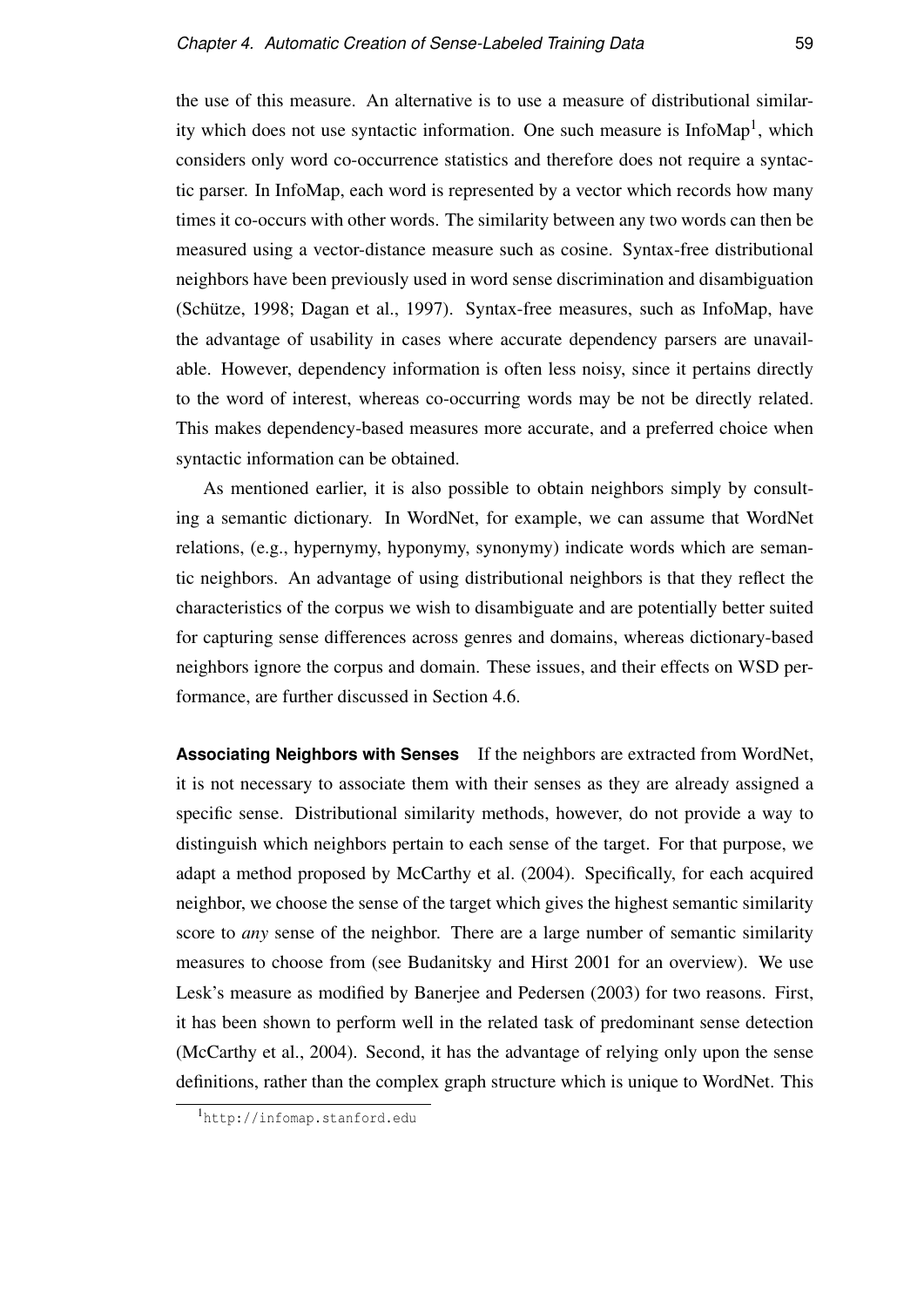makes the method more suitable for use with other sense inventories.

Note that unlike McCarthy et al. (2004), we are associating neighbors with senses, rather than merely trying to detect the predominant sense, and therefore require more precision in our selection. When it is unclear which sense of the target word is most similar to a given neighbor (i.e., when the scores of two or more senses are close together), that neighbor is discarded. The degree of 'closeness' is a parameter which depends on the data at hand and is tuned experimentally (in our experiment, we discarded neighbors where the two most similar senses were within 20% of each other).

#### **4.3.2 Example**

As an example, we will show the complete process for disambiguating a word, using the two neighbor types described above: distributional neighbors, using a large corpus (BNC), and semantic neighbors from a lexical resource (WordNet). This choice of corpus and lexical resource are natural ones, since our test data (from Senseval 2) is composed of instances from the BNC, and uses WordNet as the sense inventory. The word *sense* has five senses in WordNet, of which two were grouped together by the Senseval 2 annotators, to form the following four coarse-grained senses.

- 1. a. A general conscious awareness. (e.g., *a sense of security*)
	- b. The faculty through which the external world is apprehended. (e.g., *a sense of smell*)
- 2. The meaning of a word.

(e.g., *The dictionary gave several senses for the word*)

- 3. Sound practical judgment. (e.g., *I can't see the sense in doing it now*)
- 4. A natural appreciation or ability. (e.g., *keen musical sense*).

The first stage in the process involves the acquisition of sense-specific neighbors. Using the Lin (1998a) distributional method described above on the BNC corpus, the following neighbors were retrieved and associated with the relevant senses: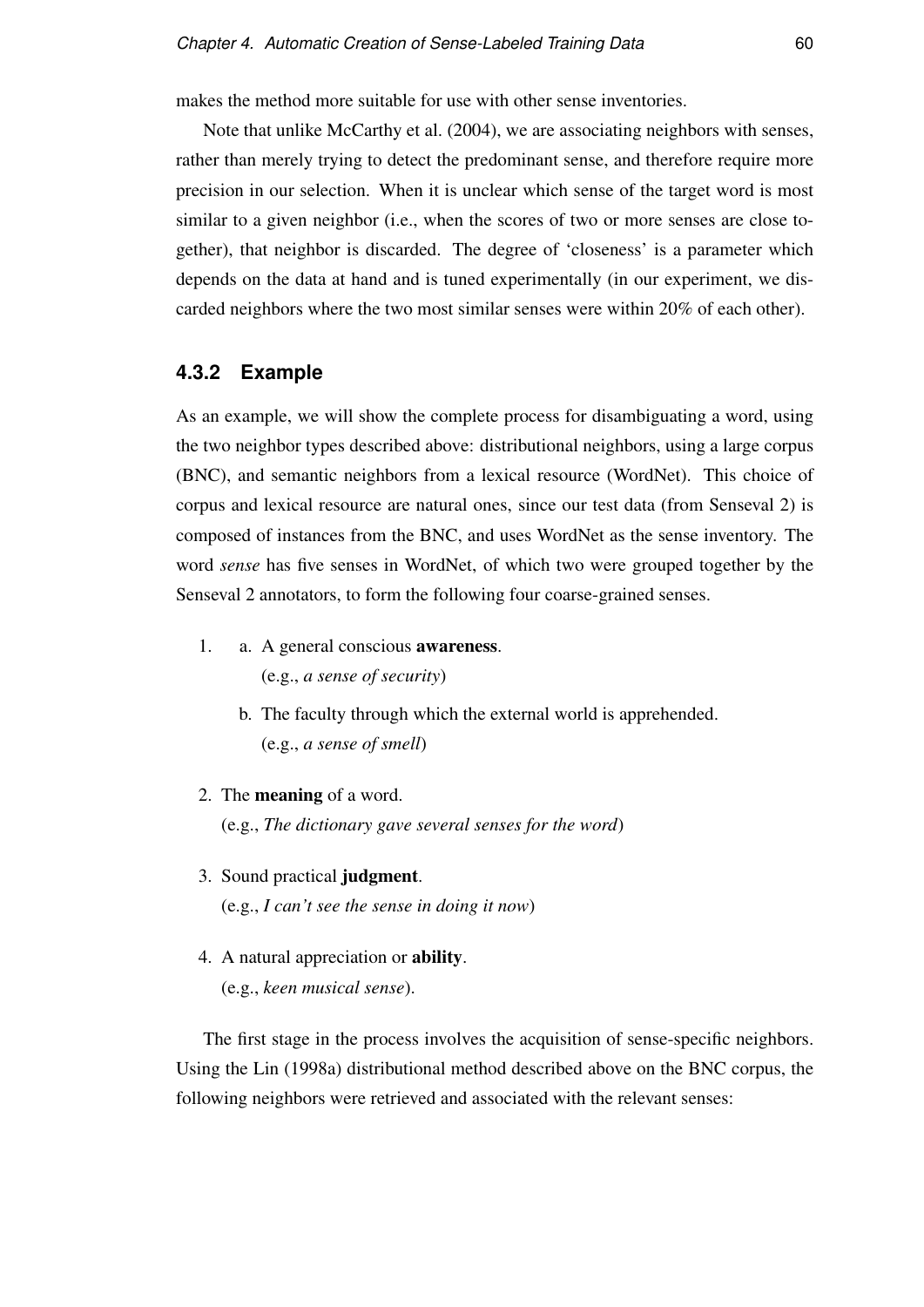- Neighbors of sense 1: awareness, feeling, instinct, enthusiasm, sensation, vision, tradition, consciousness, anger, panic, loyalty
- Neighbors of sense 2: emotion, belief, meaning, manner, necessity, tension, motivation

No neighbors are associated with the last two senses, indicating that they are not prevalent enough in the corpus to be detected through the distributional similarity method. This is borne-out by the sense frequencies in the test data, where the first two senses comprise 38% and 39% of the instances respectively, and the third and fourth senses account for only 19% and 4%.

Using semantic neighbors from WordNet, as described above, results in the following sense-specific neighbors (excluding words not present in our corpus):

- Neighbors of sense 1: sentience, sensation, sensitivity, sensitiveness, sensibility, modality, module, knowingness, faculty, consciousness, cognizance, cognisance, awareness, will, volition, understanding, speech, self-awareness, retentiveness, retention, reason, memory, language, intellect, feel, attention
- Neighbors of sense 2: signified, acceptation, signification, significance, meaning, import, symbolization, symbolisation, subtlety, spirit, shade, refinement, referent, purport, point, overtone, nuance, nicety, moral, lesson, intent, intention, gist, essence, effect, core, connotation, burden
- Neighbors of sense 3: gumption, logic, sagacity, judgment, judgement, discernment, prudence, judiciousness, eye, discretion, circumspection
- Neighbors of sense 4: hold, grasp, appreciation

Wordnet, of course, contains information about all the senses it lists. We see, however, that rarer, more specific, senses have fewer neighbors in WordNet (which are attested in our corpus). We can also see one of the main problems with acquiring neighbors from a semantic resource. Many of the neighbors are themselves ambiguous, and only one of their senses (often a rare one) is related to our target sense. This is the case, for example, with the words *modality* and *faculty* associated with sense 1, the word *shade* associated with sense 2, and many more. Such neighbors may provide noisy and misleading information.

A common approach to rectifying this problem is to select only monosemous related words. However, this approach tends to have the unwanted effect of removing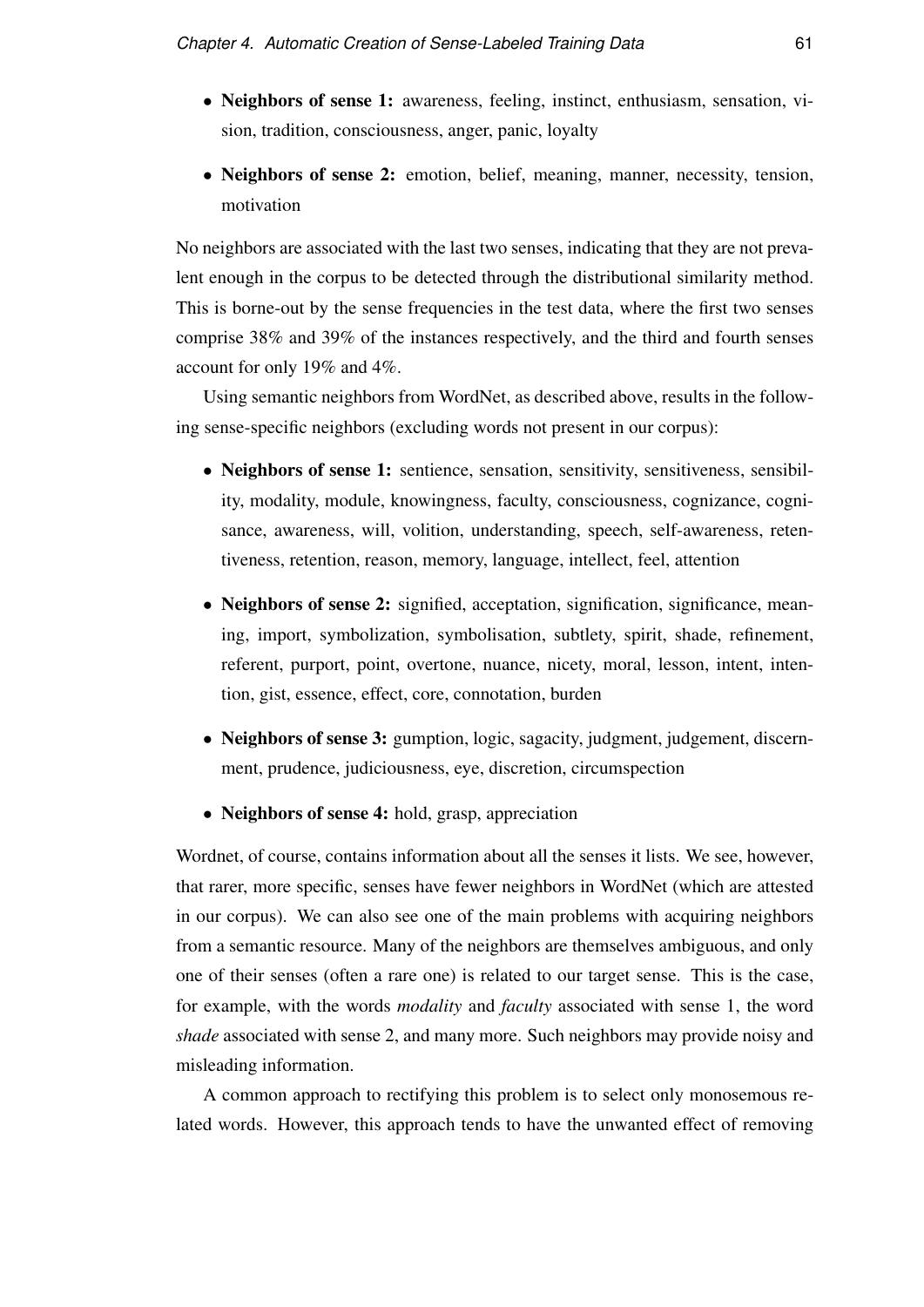many informative neighbors along with the noisy ones. These are the monosemous neighbors from the previous list:

- Neighbors of sense 1: cognisance, self-awareness
- Neighbors of sense 2: signified, signification, nuance, moral, intention

All neighbors of the two rarer senses were eliminated, since they are ambiguous. Unlike the distributional neighbors, where the absence of neighbors for the last two senses was an indication of their rarity, here this represents a limitation of the resource and method used. However, the neighbors that remain are arguably less noisy and more specific to the associated sense.

The advantages and disadvantages of both neighbor-acquisition methods can be seen in the example above. While WordNet provides neighbors for all senses, they are not necessarily relevant to the specific corpus, and do not exhibit the "replaceability" that the distributional neighbors do. In other words, they may have similar meanings, but are not usually used in the same type of context, so are less useful for extracting helpful contextual cues. The WordNet hierarchy is abstract, and often the categories don't fit the common usage or distinctions made in the text. In addition, WordNet is primarily a dictionary, not a thesaurus, and so lists only words which are strongly synonymous as synonyms. Words that are related less directly (e.g., hypernyms, hyponyms) vary in their degree of synonymy, and are sometimes semantically quite different, which again poses an obstacle when trying to learn contextual cues.

Once sense-specific neighbors are acquired, by one of the methods described above, the next stage is to replace instances of the neighbors in our corpus with the target ambiguous word labeled with the appropriate sense. For example, when encountering the sentence *"The philosophical explanation of authority is not an attempt to state the meaning of a word"* in the corpus, our method would automatically transform this to *"The philosophical explanation of authority is not an attempt to state the sense (s#2) of a word."* This is done for every sentence in the corpus containing a neighbor. These modified sentences, or *pseudo-instances*, comprise the training corpus we provide to each of our machine learning algorithms. The classifier trained on these instances is then used for disambiguating genuine instances of the ambiguous target word. Note that if we were using only monosemous semantic neighbors, which do not include the neighbor *meaning*, our method would ignore this sentence in the corpus, and we would have less training examples. This means that different lists of neighbors lead to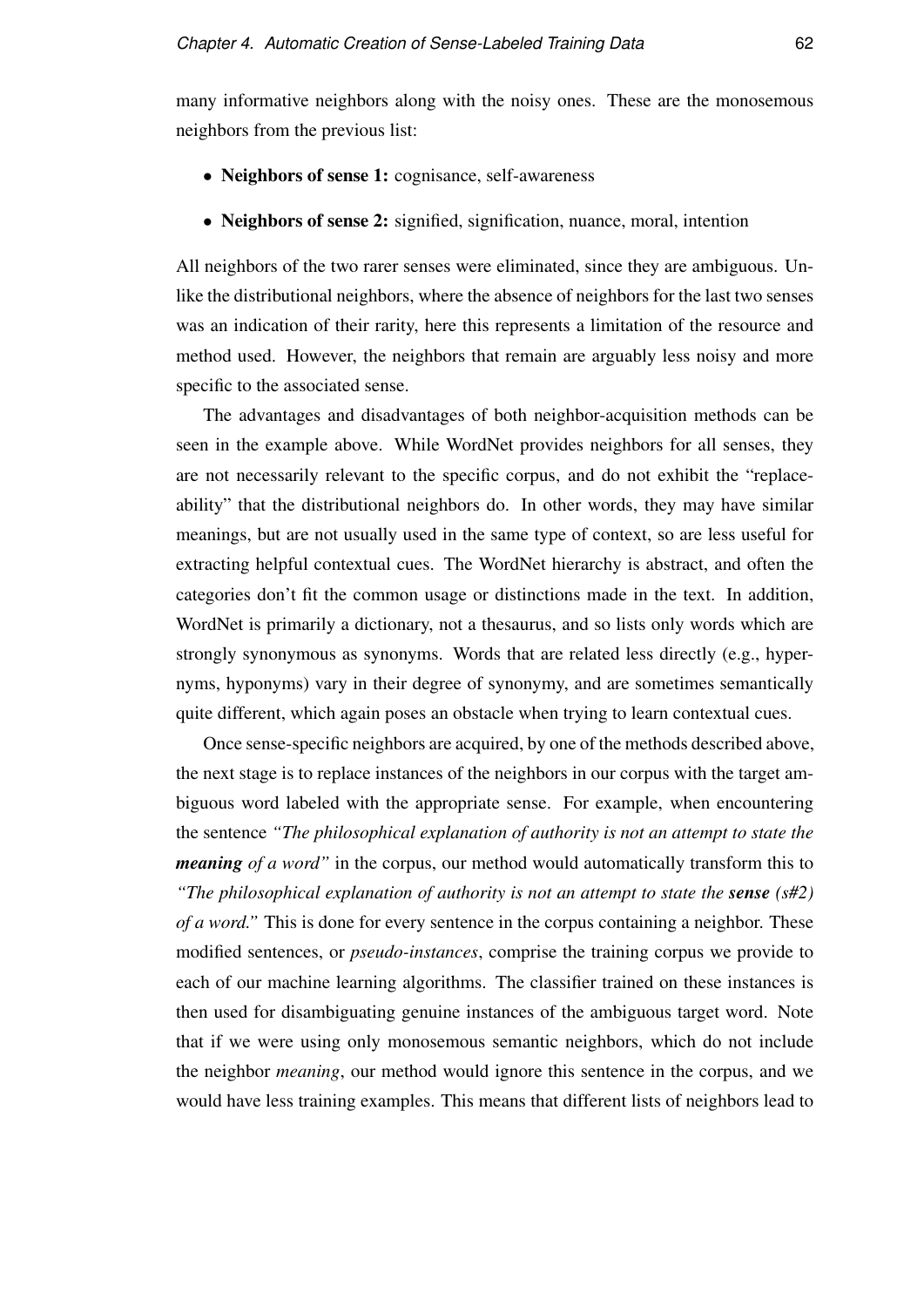completely different training datasets, which may also vary considerable in size (see Table 4.2)

# **4.4 Experimental Setup**

### **4.4.1 Test Data**

For the purpose of our experiments, we made use of the data provided for the English lexical sample task in Senseval 2 (Preiss and Yarowsky, 2001) and Senseval 3 (Mihalcea and Edmonds, 2004) workshops. Since our methods are unsupervised, and therefore do not make use of the labels in the training data, we were able to merge the training and test data for use in our evaluations.

Since our method does not require sense-tagged data, it could be applied to the disambiguation of any word in the lexicon. This means it could be used for disambiguation in the all-words task. However, our approach is not strictly an online method, since the procedure requires the unsupervised construction of a separate training set for each word we wish to disambiguate, and training a machine-learning classifier for that word using the dataset, before proceeding with the actual disambiguation. We chose the lexical sample task as a proof of concept, to demonstrate that the method is feasible and successful.

In our experiments, we made use of the coarse-grained sense grouping provided for both Senseval datasets. It is widely recognized (see Edmonds and Kilgarriff 2002, Navigli 2006, Snow et al. 2007) that differing levels of granularity are suitable for different tasks. For many NLP applications, coarse grained differences are more suitable (see, for example, Moldovan and Mihalcea 2000), and finer distinctions may cause more harm than good. In order to assess the effect of granularity on our method, we also performed an experiment comparing the results on coarse- and fine-grained sense distinctions.

The workshop organizers provided a small amount of surrounding context for each instance (usually a sentence or two surrounding the sentence containing the target word). This context was parsed using RASP (Briscoe and Carroll, 2002), to extract part-of-speech tags, lemmatized forms of the words, and dependency information, from which we extracted the feature representation of our instances (see Section 4.4.3). We filtered the data by removing all instances for which the annotators disagreed on the correct tagging. We also removed instances which were not correctly recognized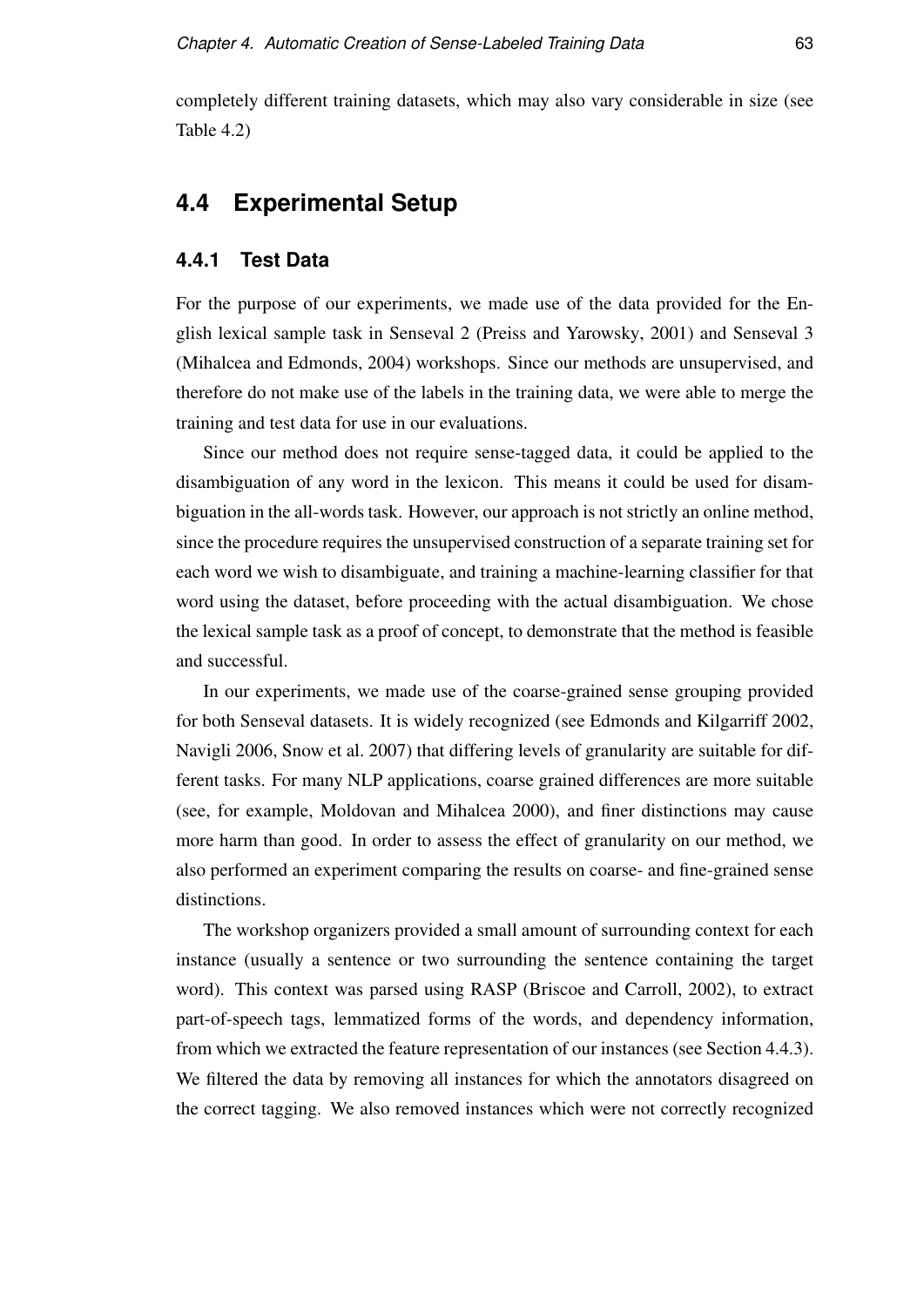by the parser (a target word tagged with the wrong part-of-speech, for example). These comprised only 1.6% for the Senseval 3 data, but almost 18% of the Senseval 2 data. The reason for this is the large number of multi-word expressions in Senseval 2, and the inclusion of words that are more commonly verbs than nouns (such as *grip*), which confused the parser. This was done to isolate the results of our system from the effects of external processes, such as the accuracy of the parser. In cases where more than one instance of the target word existed in the provided context, we disambiguated the first mention, in order to eliminate the problems of identifying the correct instance of the word. The original data consisted of 4835 training and test instances for Senseval 2, and 4997 for Senseval 3. After filtering we retained 2985 instances for Senseval 2, and 4652 for Senseval 3.

As can be observed in Table 4.1, the two Senseval datasets differ considerably. The Senseval 3 data has a higher level of ambiguity, and is therefore a more difficult dataset. In addition, although Senseval 3 has a slightly lower percentage of first sense instances, the higher ambiguity means that the skew is, in fact, much greater than in Senseval 2. A large skew towards the predominant sense means there are less instances from which we can learn about the rarer senses, and that we run a higher risk when labeling an instance as one of the rarer senses (instead of defaulting to the predominant one).

If we had access to an oracle, and labeled each word in our test data with its true predominant sense, we would achieve 66.96% accuracy on the Senseval 2 dataset, and 62.15% accuracy on Senseval 3.

### **4.4.2 Automatically Created Training Data**

As mentioned in Section 4.3 we retrieved neighbors using Lin's (1998a) similarity measure on a RASP parsed (Briscoe and Carroll, 2002) version of the BNC. We used subject and object dependencies, as well as adjective and noun modifier dependencies. We also created training data sets using collocational neighbors. Specifically, using the InfoMap toolkit<sup>2</sup>, we constructed vector-based representations for individual words from the BNC using a term-document matrix and the cosine similarity measure. Vectors were initially constructed with 1,000 dimensions, the most frequent content words. The space was reduced to 100 dimensions with singular value decomposition (Berry et al., 1994). From the neighbors returned by the system, we selected only those

<sup>2</sup>http://infomap.stanford.edu/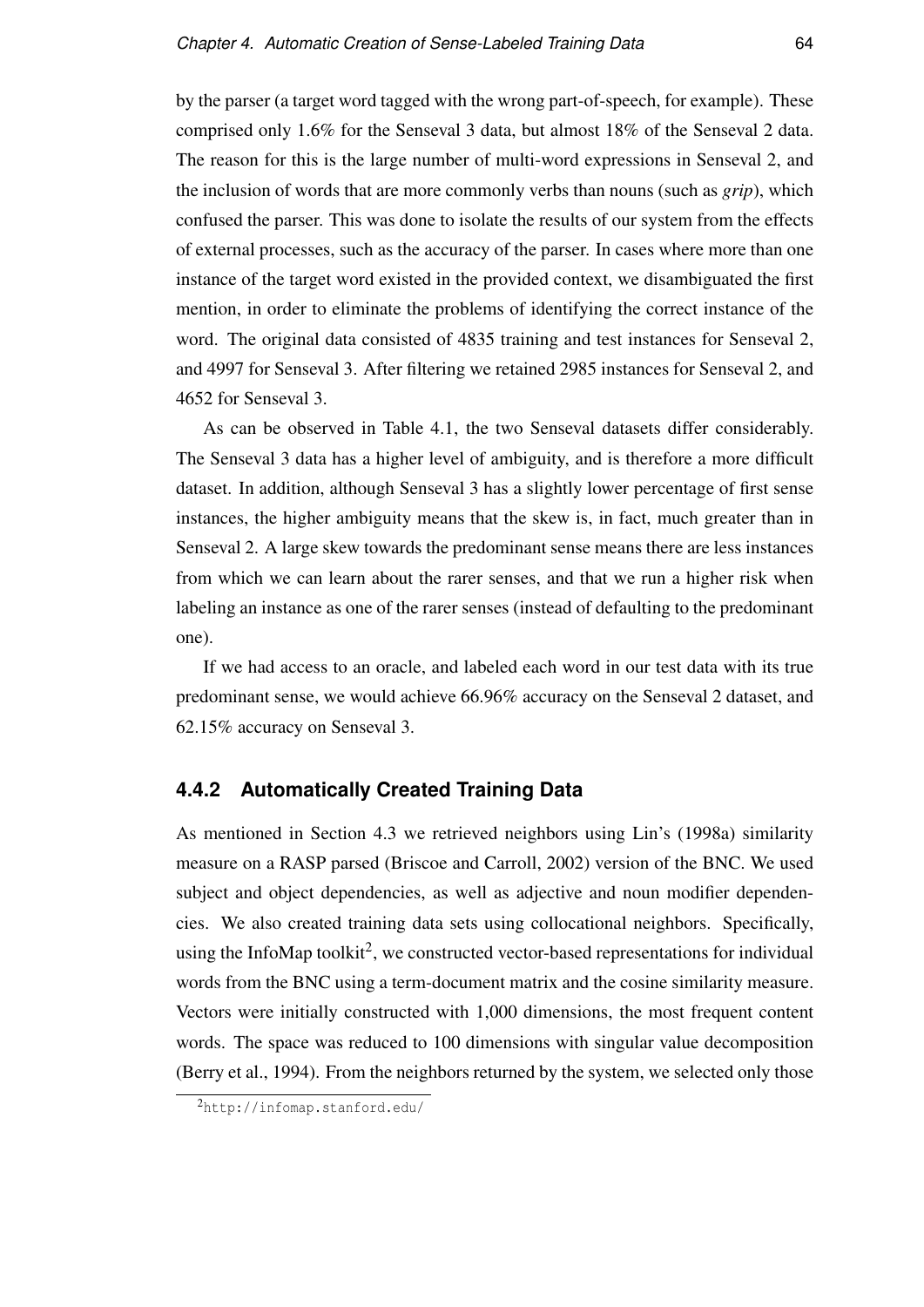| Senseval <sub>2</sub> | # tags | amb.           | 1st sense   | Senseval 3   | # tags | amb.           | 1st sense   |
|-----------------------|--------|----------------|-------------|--------------|--------|----------------|-------------|
| art                   | 84     | $\overline{2}$ | 48 (57%)    | argument     | 259    | $\overline{4}$ | 149 (57%)   |
| authority             | 113    | $\overline{4}$ | 60(53%)     | arm          | 387    | 5              | 308 (79%)   |
| bar                   | 267    | $\overline{7}$ | 176 (65%)   | atmosphere   | 173    | 5              | 112 (64%)   |
| bum                   | 94     | $\overline{2}$ | 80 (85%)    | audience     | 259    | $\overline{2}$ | 244 (94%)   |
| chair                 | 184    | $\overline{2}$ | 163 (88%)   | bank         | 371    | 8              | 278 (74%)   |
| channel               | 57     | $\overline{4}$ | 29 (50%)    | degree       | 340    | 5              | 231 (67%)   |
| child                 | 165    | $\overline{2}$ | 104 (63%)   | difference   | 297    | $\overline{4}$ | 179 (60%)   |
| church                | 145    | 3              | 76 (52%)    | difficulty   | 64     | $\overline{2}$ | 59 (92%)    |
| circuit               | 97     | $\overline{4}$ | 44 (45%)    | disc         | 262    | $\overline{4}$ | $110(41\%)$ |
| day                   | 331    | 5              | 206 (62%)   | image        | 208    | 6              | 86 (41%)    |
| dyke                  | 47     | $\overline{2}$ | 35 (74%)    | interest     | 270    | 6              | 116 (42%)   |
| facility              | 148    | $\overline{2}$ | 146 (98%)   | judgment     | 94     | 5              | 29 (30%)    |
| fatigue               | 61     | 3              | 54 (88%)    | organization | 164    | $\overline{4}$ | 136 (82%)   |
| feeling               | 132    | $\overline{4}$ | 81 $(61\%)$ | paper        | 206    | $\overline{4}$ | 104 (50%)   |
| grip                  | 31     | 5              | 21(67%)     | party        | 309    | $\overline{4}$ | 216 (69%)   |
| hearth                | 51     | $\overline{2}$ | 45 (88%)    | performance  | 234    | 3              | 105 (44%)   |
| material              | 155    | $\mathfrak{Z}$ | 81 (52%)    | plan         | 207    | $\mathfrak{2}$ | 157 (75%)   |
| mouth                 | 128    | 3              | 113 (88%)   | shelter      | 240    | $\overline{4}$ | 113 $(47%)$ |
| nation                | 75     | $\overline{2}$ | 60 $(80\%)$ | sort         | 226    | 3              | 184 (81%)   |
| nature                | 116    | 3              | 72 (62%)    | source       | 82     | $\overline{7}$ | 45 (54%)    |
| post                  | 148    | $\overline{4}$ | 86 (58%)    |              |        |                |             |
| restraint             | 63     | $\overline{4}$ | 29 (46%)    |              |        |                |             |
| sense                 | 122    | $\overline{4}$ | 51 $(41\%)$ |              |        |                |             |
| spade                 | 80     | 3              | 60 (75%)    |              |        |                |             |
| stress                | 91     | 3              | 70 (76%)    |              |        |                |             |
| total                 | 2,985  | 3.28           | 66.96%      | total        | 4,652  | 4.35           | 62.15%      |

Table 4.1: Properties of the Senseval 2 and 3 lexical sample datasets used as test data. For each word, we give the total number of labeled examples we used (#tags), the ambiguity, or number of (coarse-grained) senses (amb.), and the number (and percentage) of instances labeled with the most frequent sense (1st sense).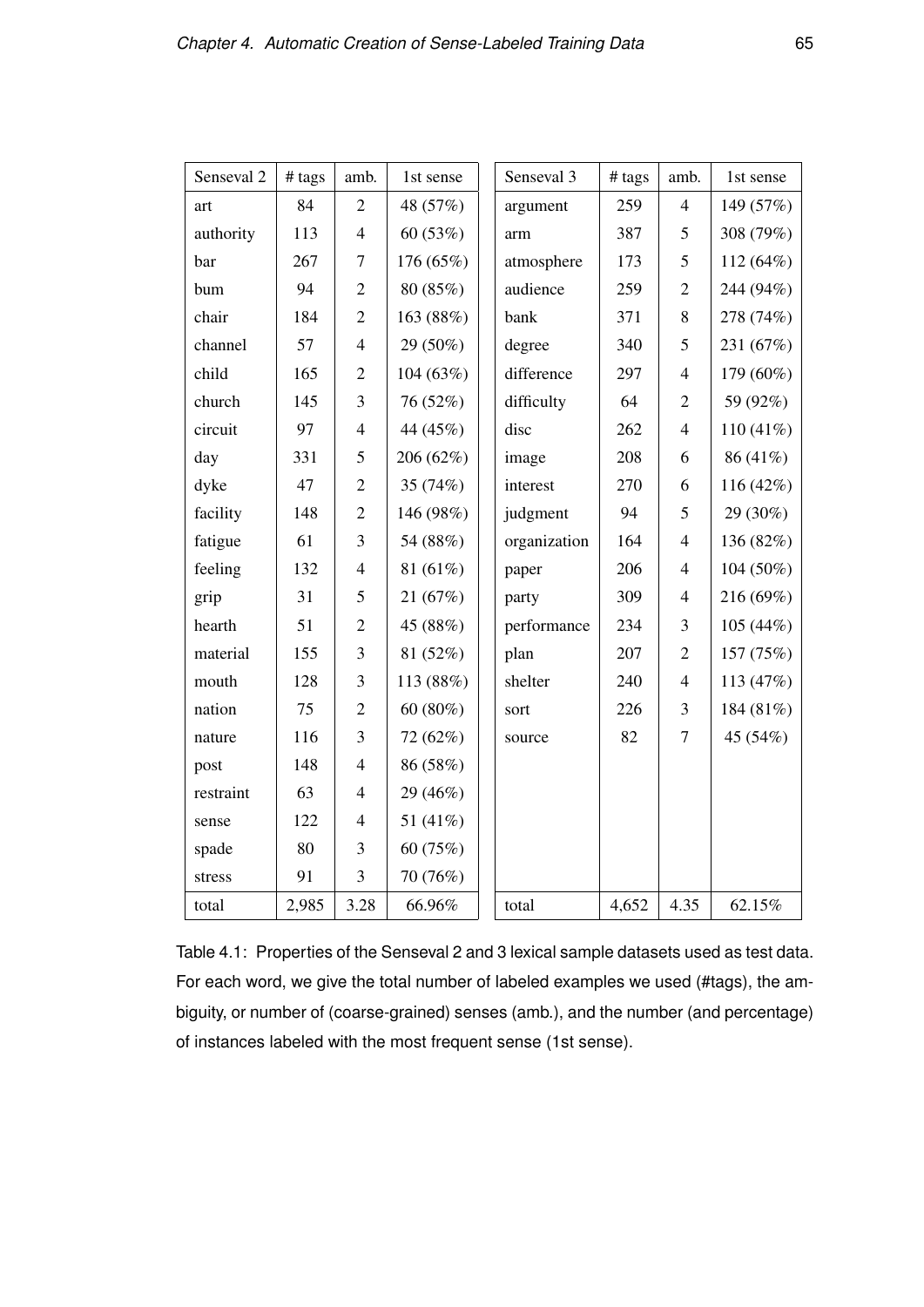| Dataset    |      | Depend   Co-Occur |      | AllWN   MonoWN |
|------------|------|-------------------|------|----------------|
| Senseval 2 | 172K | 110K              | 246K | 12.8K          |
| Senseval 3 | 168K | 135K              | 412K | 14.5K          |

Table 4.2: Number of training instances obtained with our method when using dependency-based (Depend) and co-occurrence based (Co-Occur) distributional neighbors, unfiltered WordNet neighbors (AllWN), and monosomous WordNet neighbors (MonoWN).

which were nouns. Since the algorithm relies only on co-occurrence statistics, it returns relevant words of any part-of-speech. However, our experiments focus solely on nouns. Furthermore, using neighbors from other parts-of-speech as pseudo-instances of our target ambiguous noun would introduce noise, and be likely to confuse the machine learning classifiers.

Finally, we also extracted neighbors from WordNet by selecting synonyms, antonyms, hyponyms, hypernyms and siblings (i.e., hyponyms of the same hypernym) of the target word, in that order. A problem often encountered when using dictionarybased neighbors is that they are themselves polysemous, and the related sense is often not the most prominent one in the corpus, which leads to noisy data. We therefore experimented with using *all* neighbors for a given word or only those which are *monosemous* and hopefully less noisy. In all cases we used 50 neighbors, the most similar nouns to the target. Table 4.2 shows the number of training data instances we obtained according to the different neighbor selection methods.

### **4.4.3 Feature Space**

In order to represent the training and test instances in our supervised learning setup, we used a feature set designed to capture both immediate local context, wider context and syntactic context. We used six feature categories:  $\pm 10$ -word window,  $\pm 5$ -word window, collocations, word n-grams, part-of-speech n-grams and dependency relations (including verb-object, verb-subject, adjective-noun modifiers, and noun-noun modifiers). These feature types have been widely used in various WSD algorithms (see Lee and Ng 2002 for a detailed evaluation). An example instance with its feature vector (containing features from all the categories we used) is presented in Figure 4.2. These feature types have been widely used in various WSD algorithms (see, for instance, Florian et al. 2002 and see Lee and Ng 2002 for an evaluation of the effectiveness of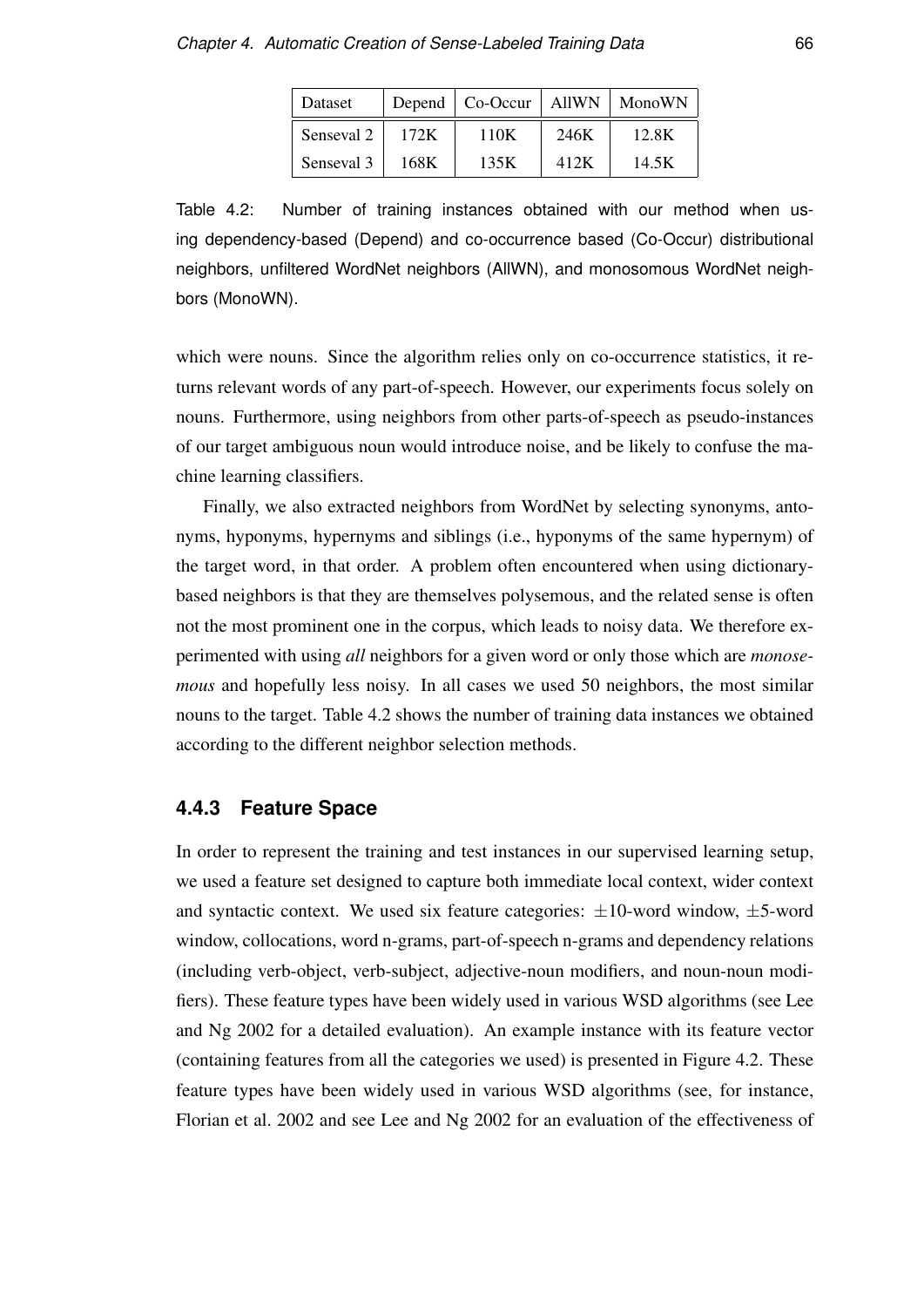each of these feature categories to WSD). Our feature space is of high dimensionality, containing every possible feature in the categories listed, but is very sparse, since only a small number actually occur in the data. In all cases, we use the lemmatized version of the word(s).

### **4.4.4 Supervised Classifiers**

We experimented with three supervised classifiers, which are based on different learning paradigms. This allows us to examine the effect of our training-data creation procedure on different kinds of classifiers in order to judge which are most suited for use with our method. All these classifiers have been previously used for the purpose of WSD, and have shown competitive performance (see Niu et al. 2005b, Preiss and Yarowsky 2001 and Mihalcea and Edmonds 2004).

**Support Vector Machine (SVM)** SVMs model classification as the problem of finding a separating hyperplane in a high dimensional vector space. SVM classifiers focus on differentiating between the most problematic cases - instances which are close to one another in the high dimensional feature space, but have different labels. The SVM classifier is discriminative, rather than generative, and does not explicitly model the classes. SVMs have been used very successfully in many NLP tasks. We used the multi-class bound-constrained support vector classification (SVC) version of SVM described in Hsu and Lin  $(2001)$  and implemented in the BSVM package<sup>3</sup>. The only parameter we provided was the misclassification penalty. We set this to a high value (1000), in order to avoid labeling all instances with the most frequent sense.

**Maximum Entropy** Maximum Entropy based classifiers are a common alternative to other probabilistic classifiers, such as Baysian classifiers, and have received much interest in various NLP tasks, such as part-of-speech tagging (Ratnaparkhi, 1996)and text classification (Nigam et al., 1999). Maximum Entropy classifiers represent a probabilistic, model-based, global constrained approach. They assume a uniform, zeroknowledge (maximal entropy) model, under the constraints of the training dataset. The classifier finds the (unique) maximal-entropy model which comforms to the expected feature distribution of the training data. Maximum Entropy classifiers tend to overfit when provided with only small amounts of training data. In our case, where there is an

<sup>3</sup>http://www.csie.ntu.edu.tw/∼cjlin/bsvm/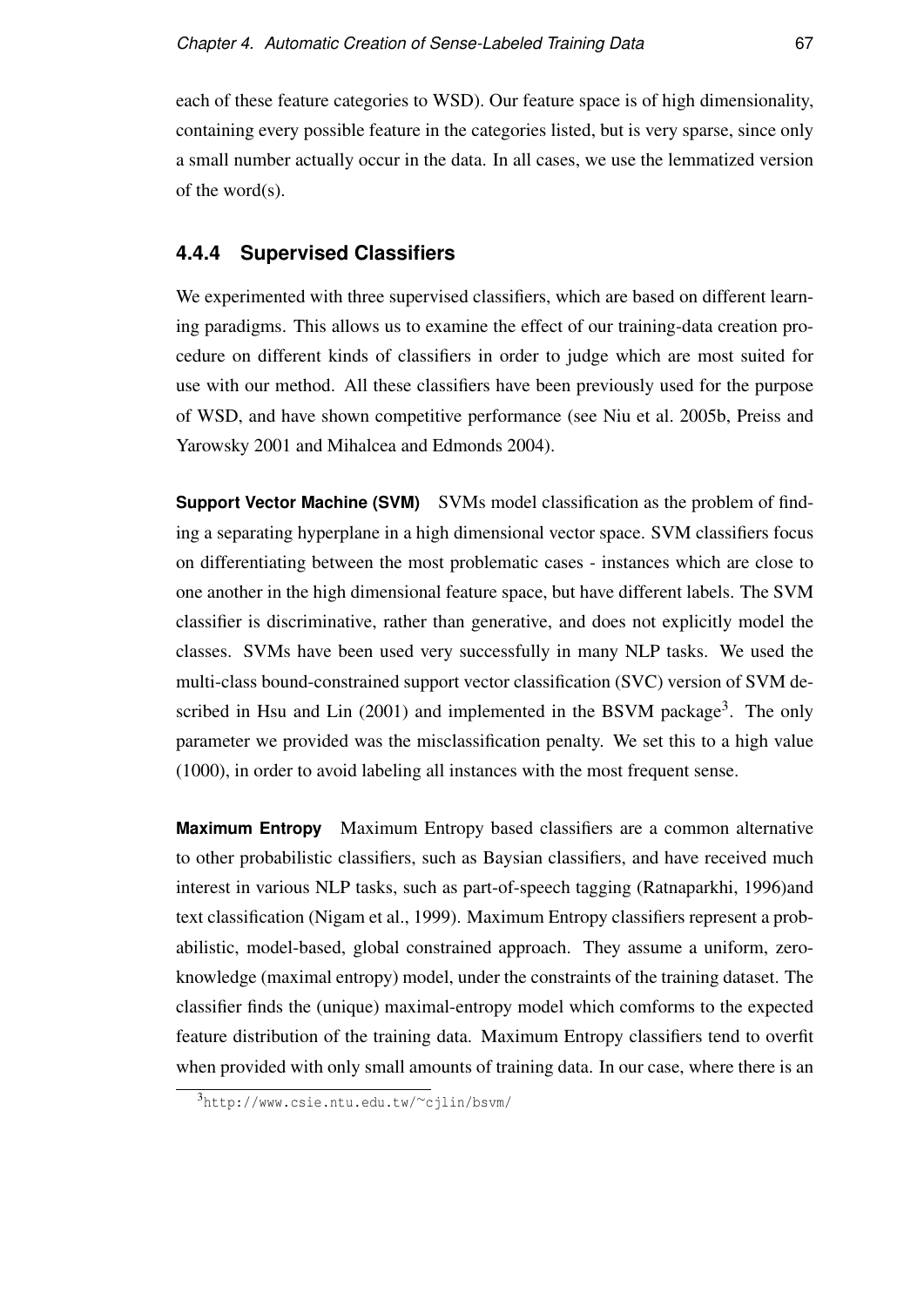*"The philosophical explanation of authority is not an attempt to state the sense of a word."*

| <b>Topical Features</b>                                              |                                             |  |  |
|----------------------------------------------------------------------|---------------------------------------------|--|--|
| <b>General Context</b><br>(ten preceding and<br>ten following words) | explanation<br>of<br>authority<br>is<br>not |  |  |
| <b>Local Context</b><br>(five preceding and<br>five following words) | an<br>attempt<br>to<br>state<br>.           |  |  |
| <b>Collocation Features</b>                                          |                                             |  |  |
| Preceding Word<br>Next Word                                          | the<br>of                                   |  |  |
| Word N-Grams                                                         |                                             |  |  |
| Preceding Bigram<br><b>Flanking Bigram</b><br>Following Bigram       | state the X<br>the X of<br>X of a           |  |  |
| Part-of-Speech N-Grams                                               |                                             |  |  |
| Preceding Bigram<br><b>Flanking Bigram</b><br>Following Bigram       | Verb Det. X<br>Adj. X Prep.<br>X Prep. Det. |  |  |
| Dependencies                                                         |                                             |  |  |
| Verb-Object Dependency                                               | object of verb state                        |  |  |

Figure 4.2: Example sentence representing an instance of the target word *sense*. The table lists the feature types (left) and their associated values (right).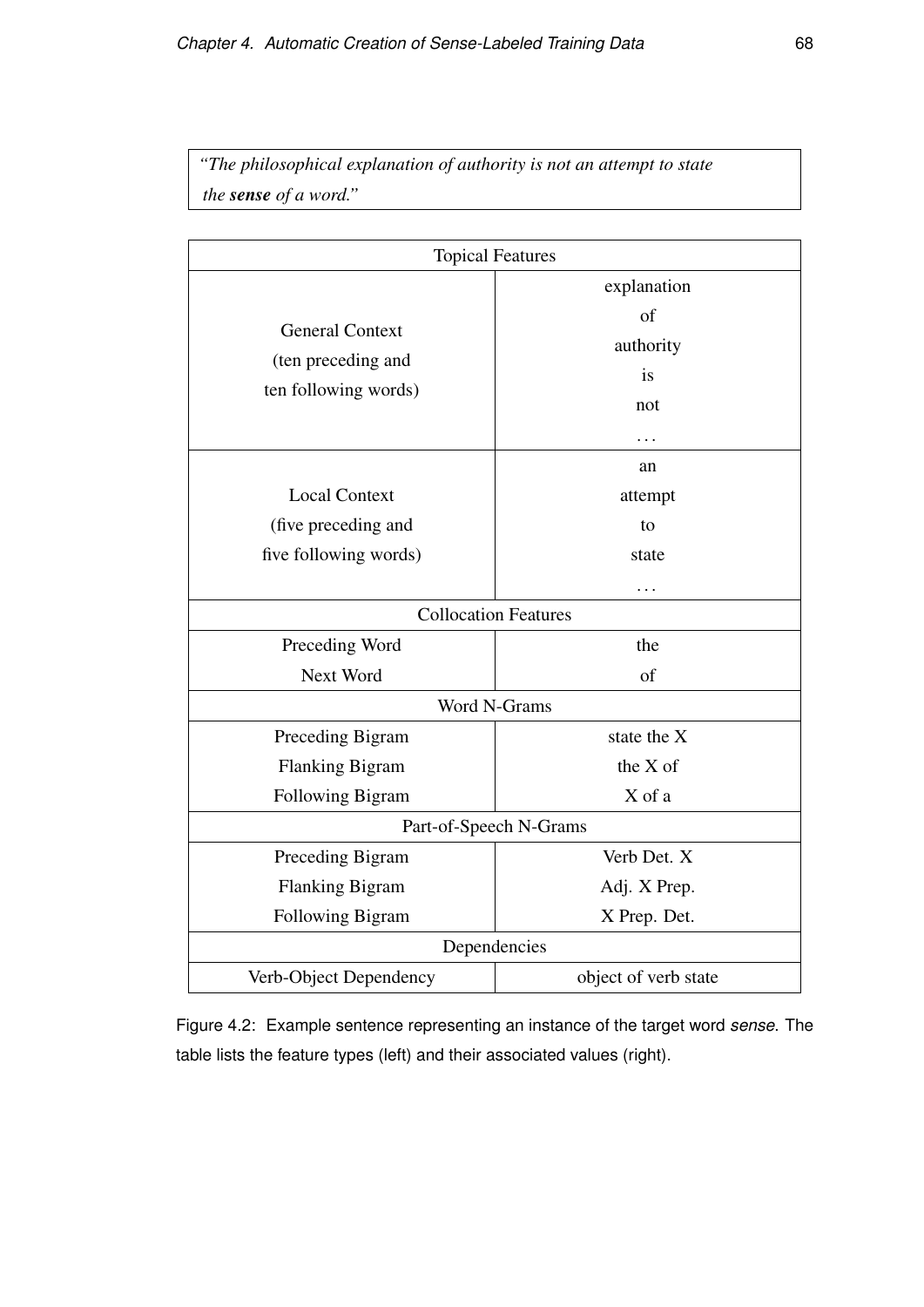abundance of (automatically) labeled data, we are more concerned with how well the classifier handles the noise introduced by our automatic labeling scheme. We used the optimized Megam implementation (Daumé III, 2004)<sup>4</sup>.

**Label Propagation** The basic Label Propagation algorithm (Zhu and Ghahramani, 2002) represents labeled and unlabeled instances as nodes in an undirected graph with weighted edges. Initially only the known data nodes are labeled. The goal is to propagate labels from labeled to unlabeled points along the weighted edges. The weights are based on distance in a high-dimensional space. At each iteration, only the original labels are fixed, whereas the propagated labels are "soft", and may change in subsequent iterations. This property allows the final labeling to be affected by more distant labels, that have propagated further, and gives the algorithm a global aspect. We used Semi $L<sup>5</sup>$ , a publicly available implementation of the label propagation algorithm (and set all the parameters to the default values).

The purpose of this work is not to determine the best settings and parameters for each of these classifiers, but rather to determine which classifier(s) work best with our method of label generation, and how each is affected by use of labeled pseudoinstances, rather than real human-annotated ones. For this reason, we made no attempt to optimize the parameters of any of these classifiers, and tried to use the basic, out-ofthe-box settings. These settings are used for all our experiments. In addition, we use the same feature space, throughout. This is a simple agglomeration of features commonly used for WSD, as described in Section 4.4.3. We did not attempt to manually optimize the feature space to the task in any way.

### **4.4.5 Baselines and Comparisons**

As an upper bound on expected accuracy, we compare to the results of the same classifiers when using manually-labeled data (under the same experimental settings). This provides an estimate of the expected decrease in accuracy caused solely by the use of our automatic data-labelling method. Given a more successful classifier, or a better set of parameters for this task, which increases the accuracy on hand-labelled data, we can expect a similar increase when using our automatically-labelled data.

<sup>4</sup>http://www.cs.utah.edu/∼hal/megam/

<sup>5</sup>http://www.engineers.auckland.ac.nz/∼vkec001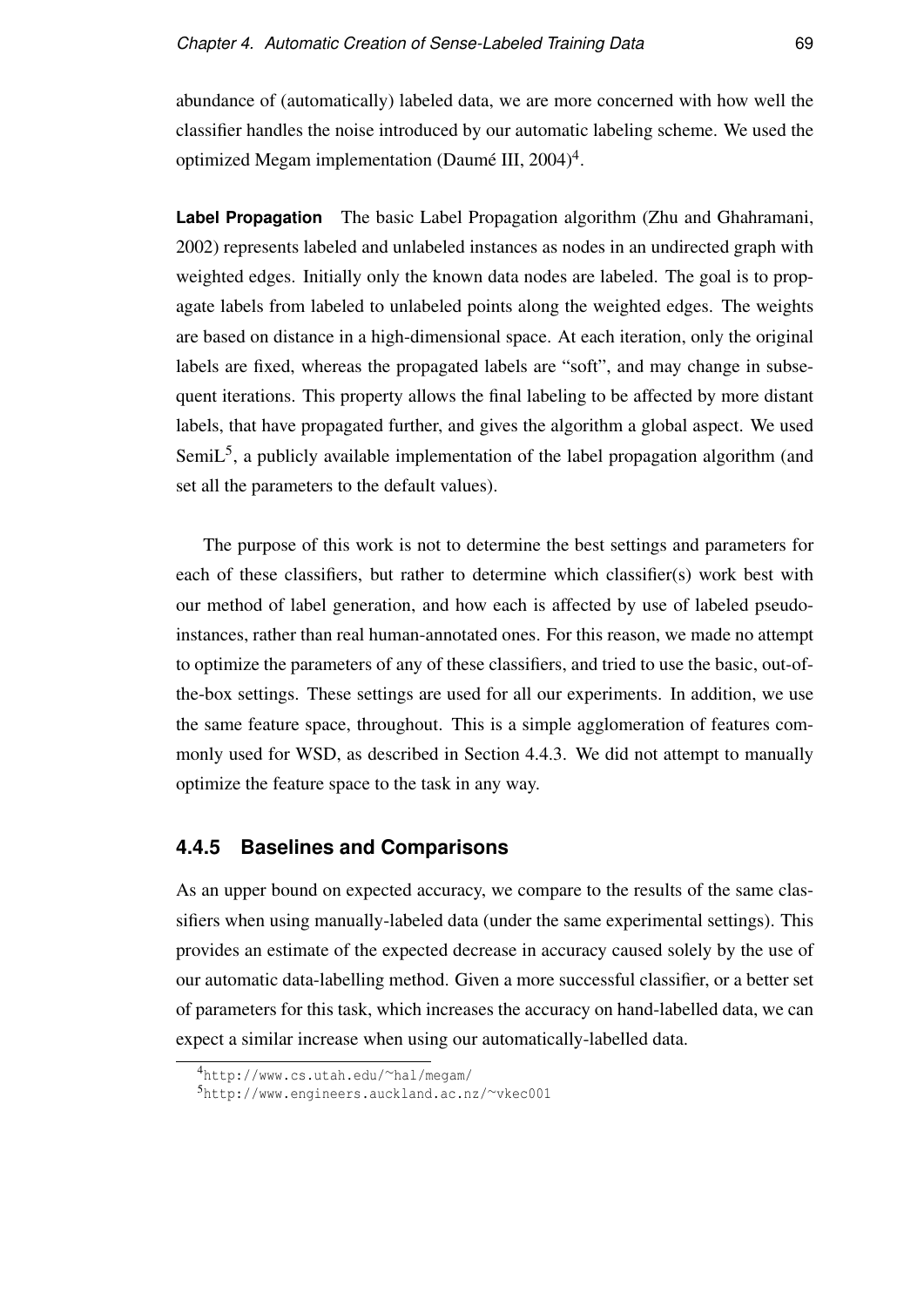We also compare our method to two other unsupervised ones. The first of these is the Lesk algorithm, which is completely local, and uses only immediate context and dictionary definitions for token disambiguation. The second is the unsupervised predominant-sense algorithm of McCarthy et al. (2004), which is type-based and global, and ignores local context. A more detailed description of both these algorithms can be found in Section 3.2. We used an augmented version of the Lesk algorithm, where unknown instances (where no overlap was found) are tagged using an automaticallyderived predominant sense (via the method of McCarthy et al. 2004).

Throughout our experiments, we use the  $\chi^2$  test to determine the statistical significance of performance differences. When stating that the results of two systems are significantly different, we mean  $p < 0.01$ , unless otherwise noted.

# **4.5 Results**

#### **4.5.1 System Performance**

Table 4.3 presents the results of the various algorithms trained on automatically generated (four center columns) and the manually tagged data (rightmost column). We report the percentage of correctly labeled instances (since all algorithms labeled all instances, accuracy, precision, recall and F-score are all equivalent).<sup>6</sup>

**Manually Labeled Data** In order to obtain an upper bound and measure of comparison for our experiments, we performed a 5-fold cross-validation test using the human annotation provided with the Senseval dataset. For this purpose, we randomly divided the Senseval data (the combined testing and training, as mentioned in Section 4.4.1) into five portions. We then performed five experiments, in each one we used a single 20% portion as test data, and the remaining 80% for training. We ran each of our supervised classifiers on the data, and averaged the results of the five experiments. The rightmost column of the table shows the resulting average accuracy scores. As previously stated (Section 4.4.4), these scores do not represent the highest achievable performance in a supervised setting, but rather those obtained using the various algorithms in their most basic, 'out-of-the-box' setting.

<sup>&</sup>lt;sup>6</sup>As mentioned in the previous section, the results in the table represent an augmented version of the Lesk algorithm. For the unaugmented Lesk algorithm, the results are: For Senseval 2, F-score = 36.93% (*precision* = 41.78%,*recall* = 33.10%). For Senseval 3, F-score = 37.00% (*precision* = 41.67%,*recall* = 33.28%)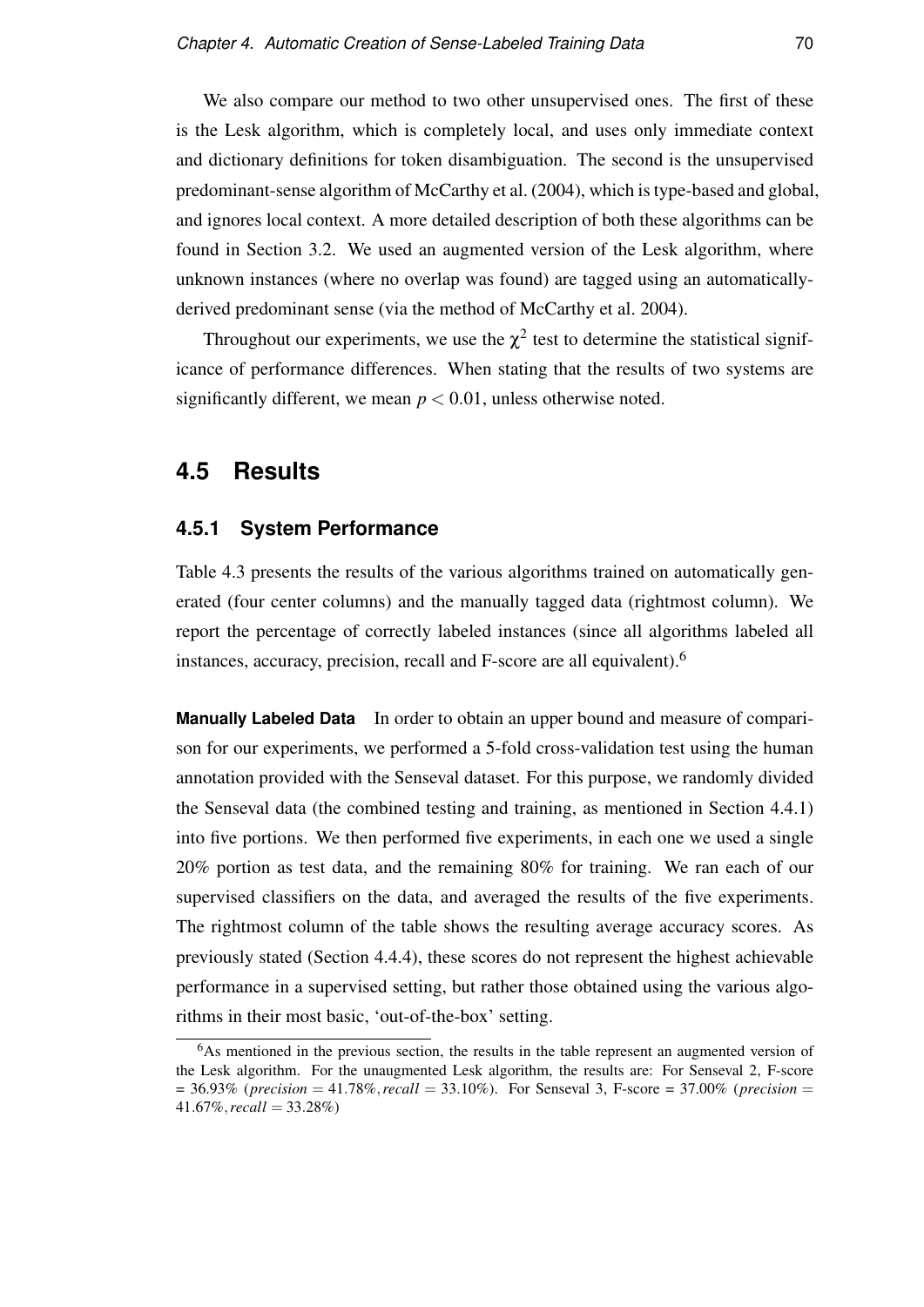| Senseval 2 | <b>AllWN</b> | MonoWN | Co-Occur | Depend | Manual |  |
|------------|--------------|--------|----------|--------|--------|--|
| <b>SVM</b> | 49.45%       | 51.62% | 60.57%   | 63.72% | 72.63% |  |
| MaxEnt     | 41.34%       | 49.28% | 60.23%   | 61.91% | 72.70% |  |
| LP         | 41.27%       | 47.91% | 59.20%   | 63.42% | 69.65% |  |
| McCarthy   | 60.64%       |        |          |        |        |  |
| Lesk       |              | 45.43% |          |        |        |  |

| Senseval <sub>3</sub> | <b>AllWN</b> | MonoWN | Co-Occur | Depend | Manual |
|-----------------------|--------------|--------|----------|--------|--------|
| <b>SVM</b>            | 51.46%       | 44.73% | 55.98%   | 58.60% | 74.91% |
| MaxEnt                | 47.89%       | 43.10% | 54.88%   | 57.93% | 74.83% |
| LP                    | 45.74%       | 43.36% | 62.06%   | 62.06% | 69.88% |
| McCarthy              | 56.58%       |        |          |        |        |
| Lesk                  |              | 43.98% |          |        |        |

Table 4.3: Accuracy on Senseval 2 and 3 lexical samples. Support vector machine (SVM), maximum entropy (MaxEnt) and label propagation (LP) classifiers are trained on automatically and manually labeled data sets.

As we can see, all the algorithms exhibit a similar level of performance, with slightly lower scores for the Senseval 3 dataset, which is more difficult, as mentioned in Section 4.4.1. On the Senseval 2 data, the SVM is significantly better that the other two classifiers. For Senseval 3, Label Propagation is significantly worse than the others. All other differences are not significant. The results shown here are comparable to those achieved by the state-of-the-art supervised systems participating in the two Senseval competitions. The best performing systems in the Senseval competitions (on coarse-grained nouns) achieved approximately 76% accuracy in Senseval 2, and close to 80% accuracy in Senseval 3. The SMU system (Mihalcea, 2002) achieved the best results on the Senseval 2 English lexical sample task. It used a seed set of noun phrases and verb-noun constructs created from existing sense-annotated data (WordNet and SemCor), and from web queries on closely related monosemous words from WordNet. The seed set was expanded by using web queries on the elements in the original set and extracting other phrases containing the target word from the retrieved contexts. Patterns of local context (up to two words surrounding the target) were learned from the expanded example set using a set of heuristics. The training set provided by the task organizers was used to filter and remove erroneous patterns. The patterns were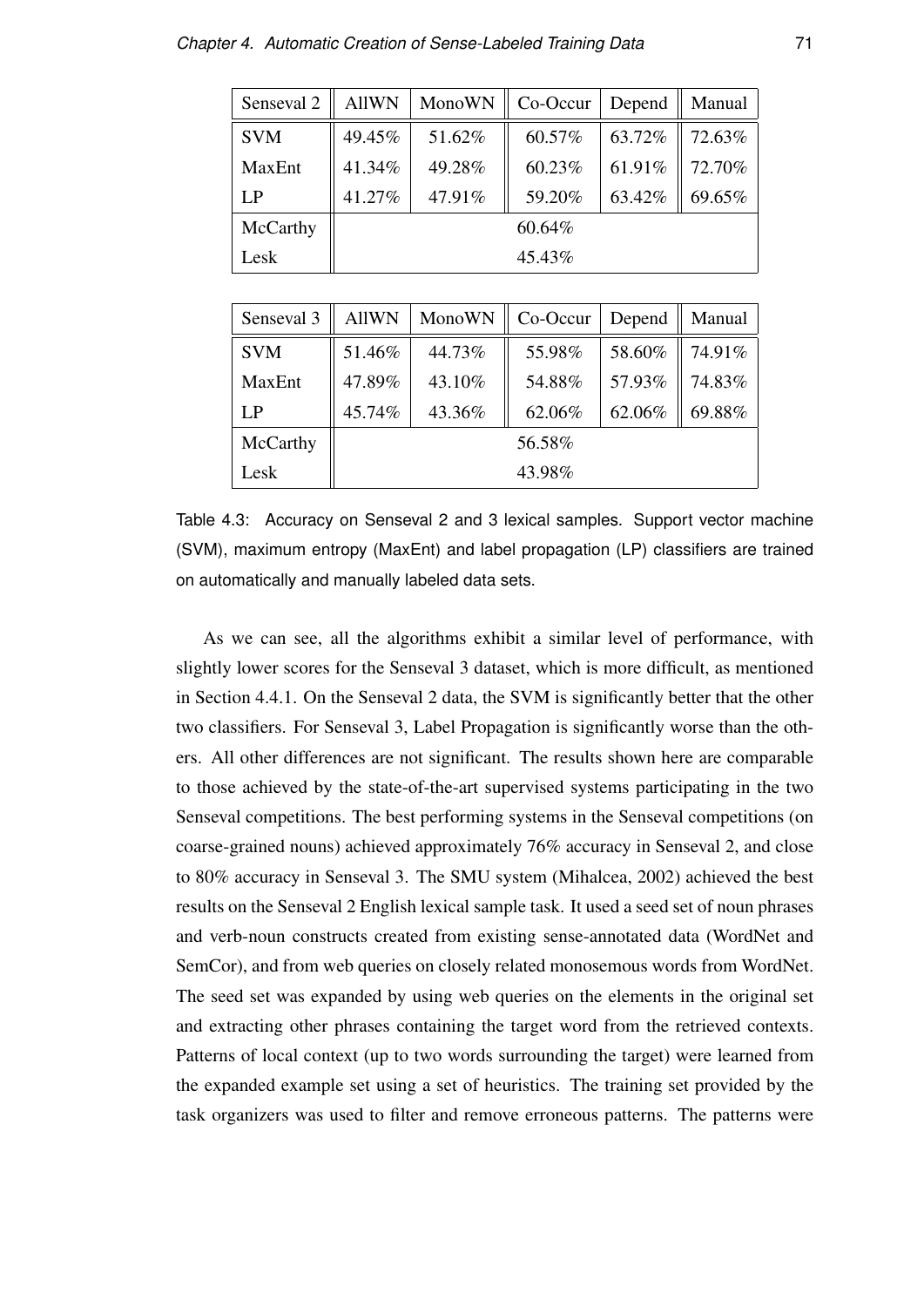used for disambiguation when present in the context of the test instances. In cases where there is no contextual information, the first sense from WordNet was used.The Basque Country University system (Agirre and Martínez, 2004) was the best performing system in the Senseval 3 English lexical sample task. It combined the output of four learning algorithms (Decision Lists, Naive Bayes, a vector space model and a Support Vector Machine). The system used a rich feature space which included syntactic dependencies and domain information extracted using different tools and also from external resources. Different smoothing methods were tested on Senseval 2 data, and the best parameters for the systems and their combination were calculated using 10-fold cross-validation on the Senseval 3 training data. It is likely that the higher scores achieved by the state-of-the-art systems in Senseval 3 are due to better systems and algorithms, rather than a decrease in task difficulty (as explained in Section 4.4.1, the Senseval 3 task is more difficult in several respects). For instance, many of the systems in Senseval 3, including the best performing one, were combinations of different classifiers (see Mihalcea and Edmonds 2004). Also, the number of training instances per word was considerably larger in Senseval 3 (see Section 4.4.1).

**Automatically Labeled Data** The results using the automatically acquired training sets are presented in the four center columns. Each column represents one source of neighbors used to create the pseudo-labeled data. Using the neighbors provided by WordNet (AllWN) leads to significantly lower scores than the use of either cooccurence-based (Co-Occur) or dependency-based (Depend) distributional neighbors. Using only monosemous neighbors from WordNet (MonoWN) improves the results slightly on the Senseval 2 dataset, though they are still significantly lower than those resulting from the distributional neighbors. On the Senseval 3 dataset, using only monosemous neighbors lowers the accuracy. A possible explanation for this is that the WordNet neighbors for Senseval 2 are very noisy, so that filtering out polysemous neighbors helps improve the accuracy. For the Senseval 3 words, the noise is less, so that the expected gain from reduction of noise is out-weighed by the amount of information lost in the filtering (see Section 4.3.2 for an example). Another reason may lie with the choice of words in each of the lexical samples. In the Senseval 2 dataset, the main criterion for selection was to give a range of low, high and medium frequency words in the chosen corpus (BNC, Kilgarriff 2001). No such criterion was given for the choice of lexical sample words in Senseval 3. The higher average ambiguity (in coarse grained senses) also suggests higher frequency. This may lead to differences in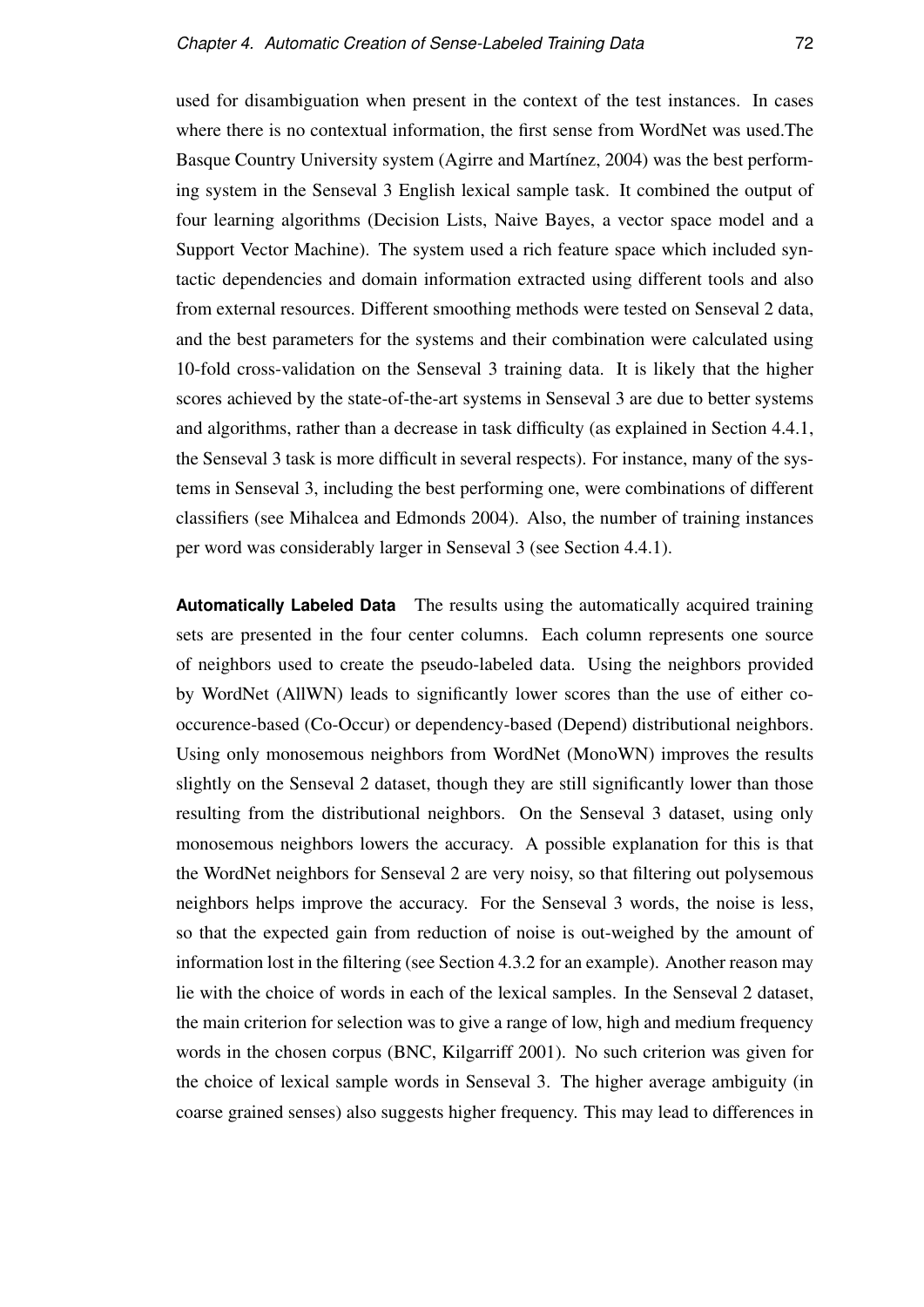the type and ambiguity of the neighbors retrieved.

When comparing the results of using co-occurrence-based distributional neighbors (Co-Occur) to using dependency-based ones (Depend), we can see a drop of 1.5-4.5% accuracy on the Senseval 2 test set, and less than 3% on the Senseval 3 test set. As mentioned in Section 4.3.1, the co-occurrence-based distributional neighbors can be acquired even when parsing tools are unavailable. Our experiments demonstrate that using distributional neighbors is still a viable option in such cases, and achieves results which are almost as good as when dependency information is available.

The results using both types of distributional neighbors are all significantly better than those using neighbors (monosemous or otherwise) from WordNet, regardless of the classifier used. We discuss the reasons for this in Section 4.6. On both datasets, dependency-based distributional neighbors perform better than using the automaticallyacquired predominant sense (for the Maximum Entropy classifier, the difference is not statistically significant).

When we compare the results from the manually tagged data to those achieved by using the distributional neighbors, we can see that use of our pseudo-tagged data results in scores that are approximately 7-10% lower for Senseval 2, and 8-17% lower for Senseval 3. Since the results were achieved using the same feature set and classifier settings, the comparison provides an estimate of the expected decrease in accuracy due only to our unsupervised tagging method. The implication is that for a given supervised method, we can expect, using our (automatically constructed) dataset, to do approximately 90% as well as we would if we had a manually tagged dataset the size of the one used in the Senseval 2 experiments, or 85% as well as with one the size of the Senseval 3 training set. Our method allows for any improvement in supervised WSD algorithms to be easily transferred to unsupervised WSD, by using our automaticallyconstructed training dataset instead of a manually-annotated one.

### **4.5.2 Coverage**

Table 4.4 shows the percentage of instances labeled with senses other than the most frequent, in each of the experimental settings. If we compare to Table 4.3 we can see that these numbers are inversely correlated with accuracy. As stated in Section 4.4.1, the decision to label with a secondary sense is a risk, since the first sense is usually very dominant. On the other hand, we are not interested in labeling all instances with a single sense, since this defeats the purpose of context-dependent WSD. Table 4.5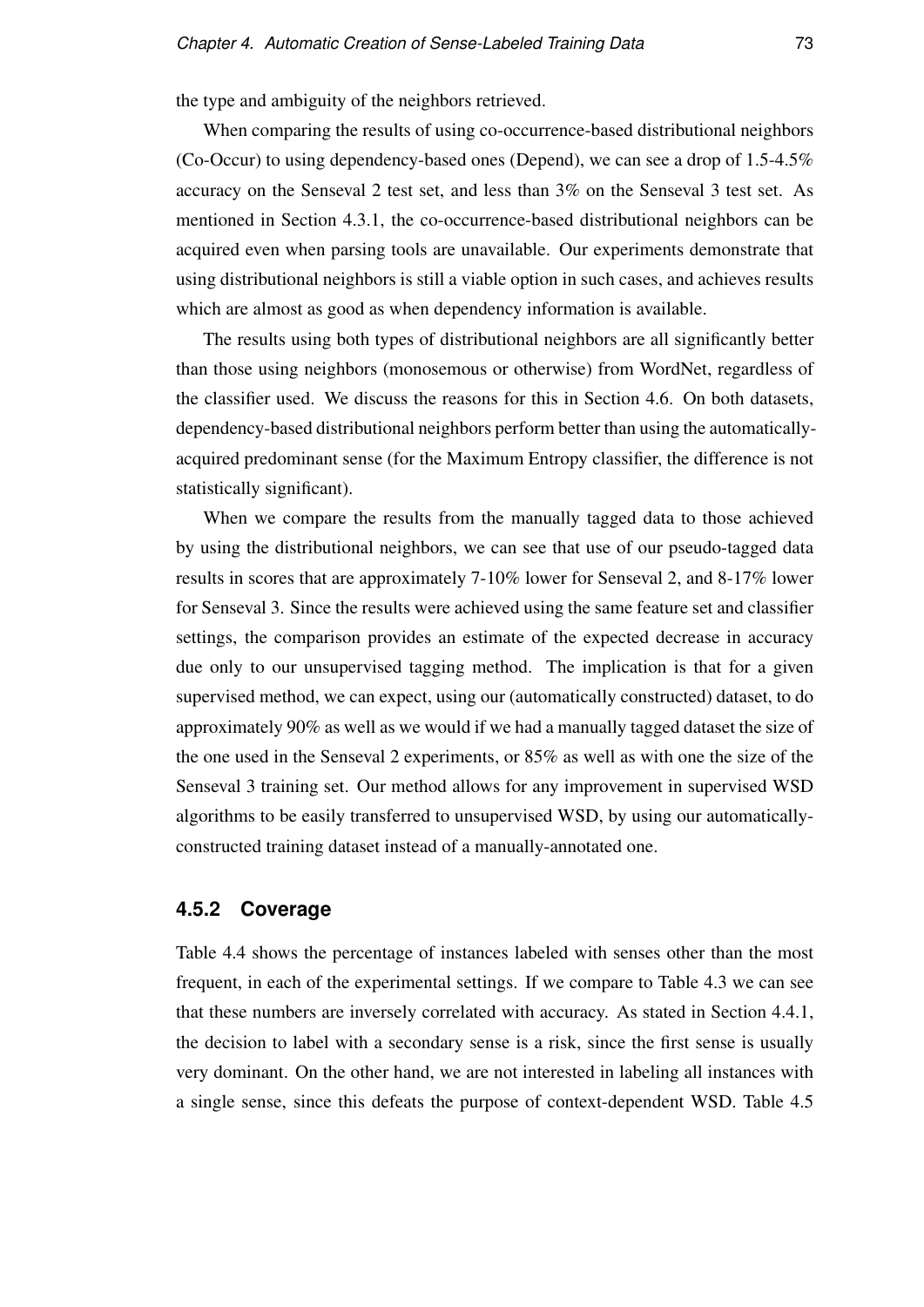| Senseval 2 | <b>AllWN</b> | MonoWN | Co-Occur  | Depend | Manual |
|------------|--------------|--------|-----------|--------|--------|
| <b>SVM</b> | 31.26%       | 25.23% | $10.99\%$ | 12.50% | 19.70% |
| MaxEnt     | 15.98%       | 16.28% | 3.45%     | 5.49%  | 18.83% |
| LP.        | 23.08%       | 19.77% | 3.62%     | 8.91%  | 13.87% |

| Senseval 3 | <b>AllWN</b> | MonoWN | Co-Occur | Depend | Manual |
|------------|--------------|--------|----------|--------|--------|
| <b>SVM</b> | 38.13%       | 28.98% | 12.94%   | 18.10% | 24.10% |
| MaxEnt     | 31.23%       | 22.46% | 6.26%    | 8.71%  | 23.52% |
| LP         | 30.95%       | 12.36% | $1.74\%$ | 5.37%  | 16.60% |

Table 4.4: Percentage of instances labeled with secondary senses when using automatically and manually labeled training data.

| Senseval 2 |        | AllWN   MonoWN $\parallel$ Co-Occur   Depend $\parallel$ |         |         | Manual    |
|------------|--------|----------------------------------------------------------|---------|---------|-----------|
| <b>SVM</b> | 43.41% | 36.79%                                                   | 53.05%  | 58.71\% | $62.59\%$ |
| MaxEnt     | 48.43% | 50.41%                                                   | 73.79%  | 65.24%  | 64.23%    |
| LP         | 40.49% | 39.83%                                                   | 57.41\% | 65.04%  | 58.70%    |

|            |        | Senseval 3    AllWN   MonoWN    Co-Occur   Depend |        |                           | Manual |
|------------|--------|---------------------------------------------------|--------|---------------------------|--------|
| <b>SVM</b> | 37.54% | 48.44%                                            | 41.36% | 44.77% $\parallel$ 65.57% |        |
| MaxEnt     | 33.59% | 40.67%                                            | 40.89% | $60.25\%$                 | 65.90% |
| LP         | 31.81% | 53.91%                                            | 66.67% | 58.00%                    | 59.72% |

Table 4.5: Classifier accuracy for secondary sense labels when using automatically and manually labeled training data.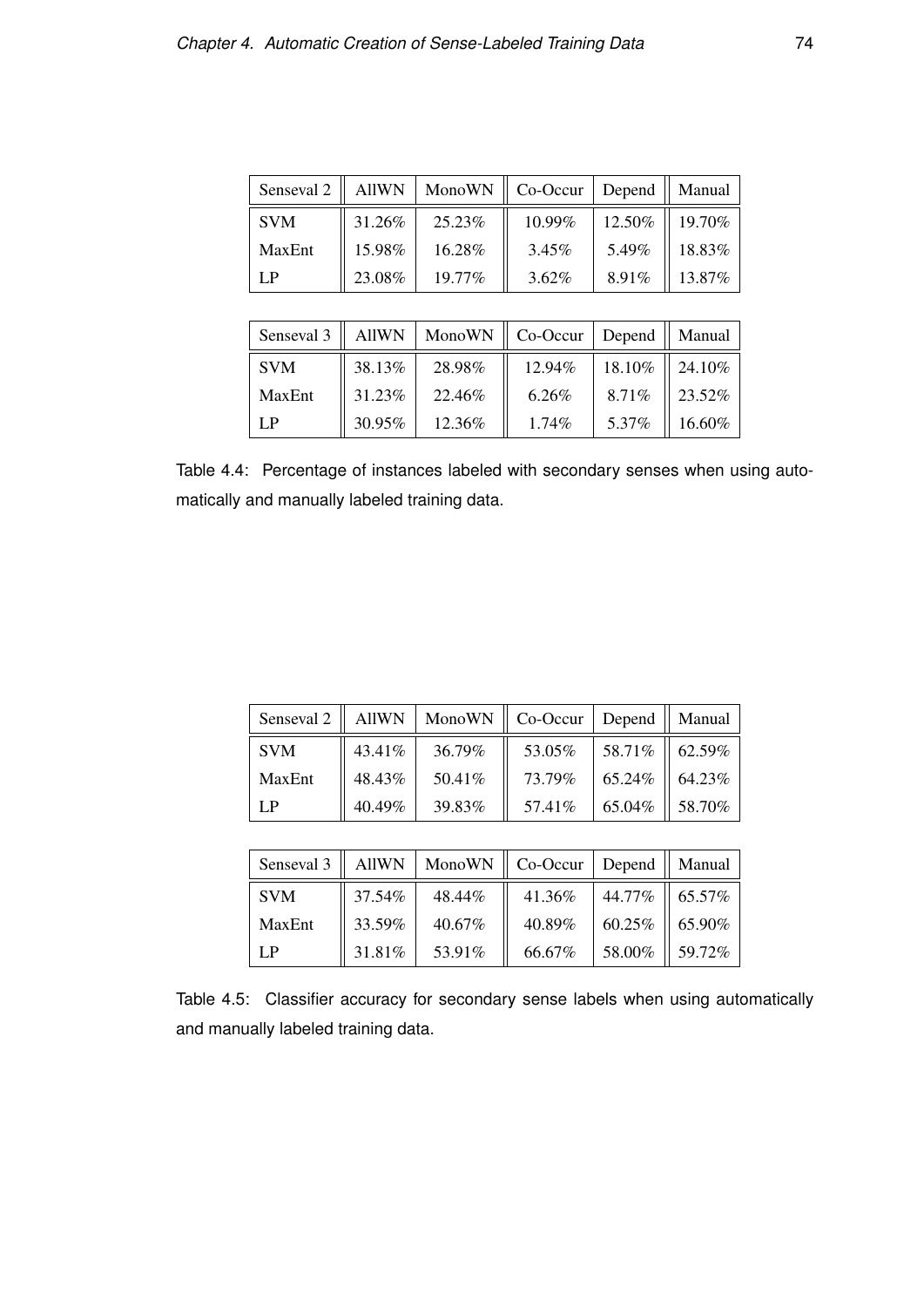|             |        | Coarse-Grained  | Fine-Grained    |        |
|-------------|--------|-----------------|-----------------|--------|
| Senseval 2  |        | Depend   Manual | Depend   Manual |        |
| <b>SVM</b>  | 63.72% | $73.53%$        | 47.00% 64.79%   |        |
| MaxEnt      | 61.91% | 73.53%          | 43.05%          | 65.13% |
| $L_{\rm P}$ | 63.42% | 69.65%          | 40.57%          | 43.35% |

|                        |                                    | Coarse-Grained | Fine-Grained    |        |
|------------------------|------------------------------------|----------------|-----------------|--------|
| Senseval $3 \parallel$ | Depend   Manual    Depend   Manual |                |                 |        |
| <b>SVM</b>             |                                    | 58.60% 76.85%  | 53.44%   69.05% |        |
| <b>MaxEnt</b>          | 57.93%                             | 76.20%         | 53.10%          | 68.96% |
| $L_{\rm P}$            | 62.06%                             | 69.88%         | 46.17%          | 42.52% |

Table 4.6: Comparison of classifier performance on fine- and coarse-grained sense distinctions.

gives the accuracy of the classifiers with regard to only the secondary senses. Here we see further evidence that the choice to label more instances with a non-first sense is risky, leading to lower accuracy. As expected, this effect seems to be stronger in the Senseval 3 data, for the reasons mentioned in Section 4.4.1.

It is interesting to note that the SVM classifier labels two to three times as many instances with secondary-sense labels, while still achieving similar levels of overall accuracy to the other classifiers (Table 4.3) and only slightly lower accuracy on the secondary senses (Table 4.5). This fact would make it a better choice when it is important to have more data on rarer senses. Another point of interest is the fact that even the SVM classifier strongly under-represents the rarer senses. This is especially true when using distributional neighbors. Since the few most frequent senses account for almost all of the occurrences of the target word in the corpus, and therefore comprise almost all its distributional probability mass, distributional-similarity metrics rarely provide neighbors for more than the two or three most frequently occurring senses.

### **4.5.3 Fine-Grained Senses**

In our initial experiments, we decided to evaluate our method on coarse-grained sense distinctions, for the reasons stated in Section 4.4.1. In order to determine the impact of this decision on our results, we preformed a comparison experiment using dependency-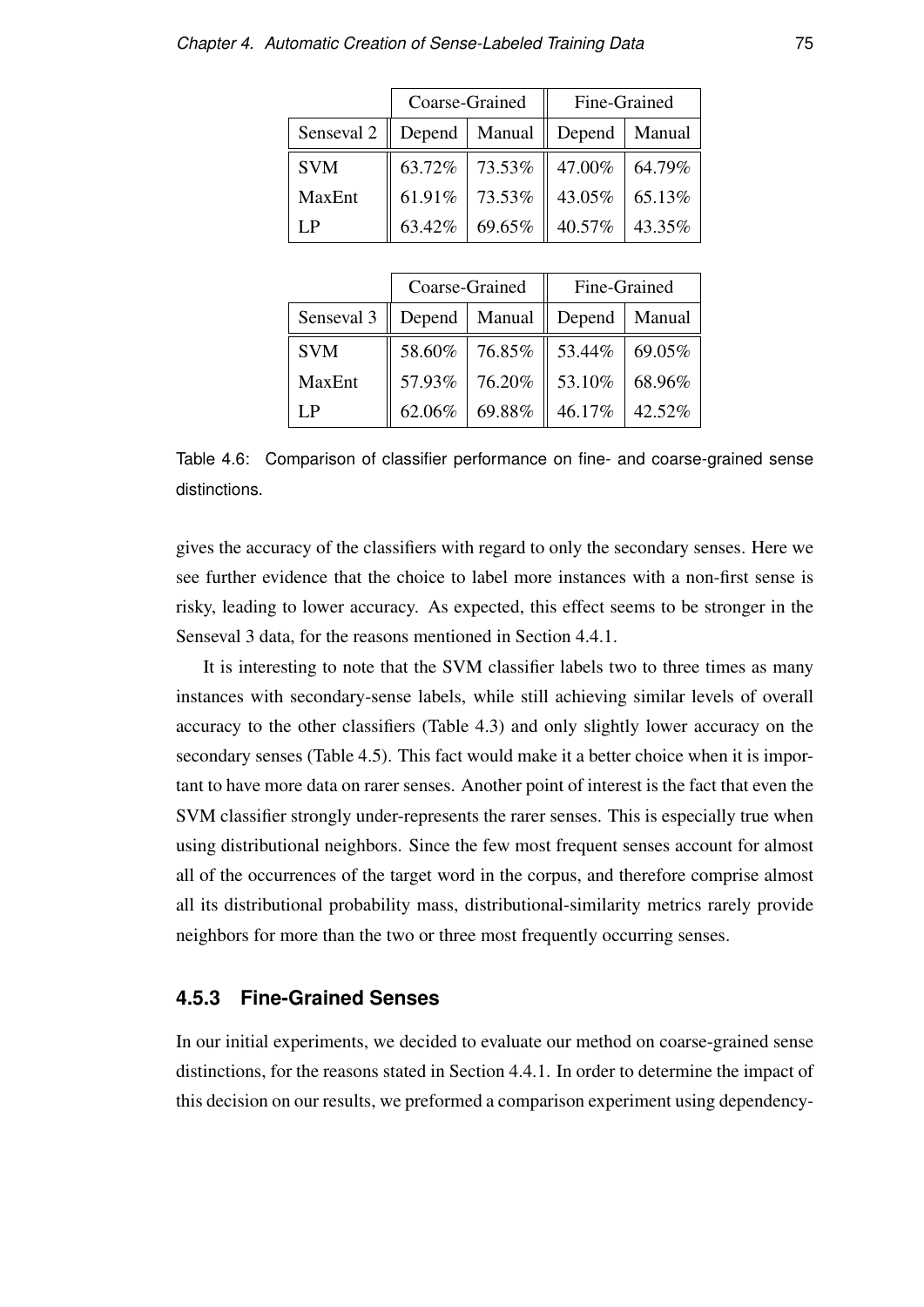| Method     | <b>F-Score</b> |
|------------|----------------|
| <b>SVM</b> | 53.44%         |
| MaxEnt     | 53.10%         |
| LP.        | 46.17%         |
| Rank       | 48.41%         |
| ProbMix    | 46.17%         |

Table 4.7: Comparison of performance between classifiers trained using dependencybased automatically-labeled data and rank-based (Rank) and probability-mixture (Prob-Mix) ensembles on Senseval 3 fine-grained senses.

based distributional neighbors on fine-grained sense distinctions. Table 4.6 shows the scores for this experiment. When moving from coarse to fine-grained senses, there is a significant difference between the two Senseval datasets. The average ambiguity in Senseval 2 increases from 3.28 senses to 5.6 senses, whereas in Senseval 3 the increase is much smaller – from 4.35 senses to 4.8 senses on average. The greater increase in ambiguity for the Senseval 2 dataset leads to a correspondingly large decrease in accuracy, when compared to Senseval 3. However, in both cases, we see that the classifiers' sensitivity to the granularity shift is similar when trained on our automatically-labeled data (Depend) and on the manually-labeled data (Manual). This indicates that our data creation method is not particularly sensitive to the granularity, and is applicable for a variety of levels of sense distinction.

### **4.5.4 Comparison to Ensemble Methods**

In Chapter 3 we presented several ensembles which combine the output of a group of WSD algorithms in order improve performance. The ensembles make use of the predominant-sense type-based approach. In other words, they estimate the most frequent sense of each word in the data, and label all instances of the word with that sense. In Chapter 3 we evaluated the ensembles in an all-words setting, where the large number of words allowed an accurate assessment of their success in estimating the true predominant sense. For the sake of completeness, we compare our contextspecific data-creation method and the top ensembles from Chapter 3 on a lexical sample task. Table 4.7 presents the results of the classifiers trained using our dependencybased distributional neighbors method, and the rank-based (Rank) and probability mixture (ProbMix) ensembles, on Senseval 3 fine-grained senses. Both the SVM and the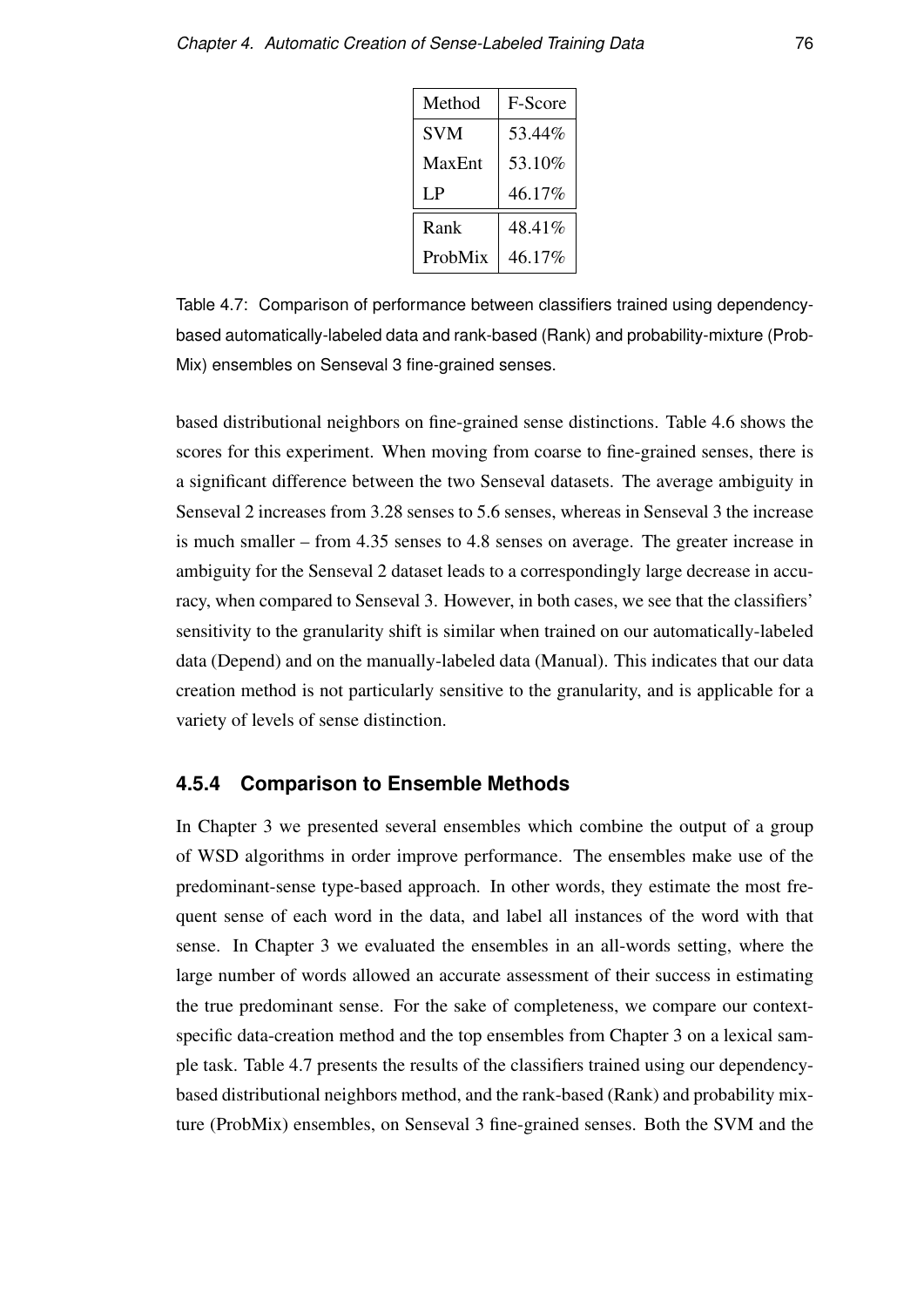maximum-entrophy classifiers do significantly better than the ensembles. The labelpropogation classifier, which has the weakest performance on this data, does as well as the probability mixture ensemble, but worse than the rank-based one. However, despite its relatively weak performance, it still has the advantage of performing context specific WSD, and labeling some instances with secondary senses.

# **4.6 Discussion**

Our experiments addressed and provided information about several important issues regarding WSD through the use of automatically created training data. The first choice one has to make is the method of data creation. As mentioned in Section 4.2.2, the translation-based approach is restricted by the relative scarcity of parallel corpora and limited to words and senses which are distinguished by different translations. Methods based on semantic neighbors from a lexical resource seem less constrained and more widely applicable. However, our experiments clearly show that resource-based neighbors are less effective for creation of labeled data than distributional ones. There are several reasons for this:

**Topical vs. Local Information** one characteristic of the lexical-resource approach is that while the related words share meaning with the target, they often do not share local behavior. In other words, they do not appear in the same immediate local context, do not share syntax, or are used differently in the sentence. For this reason, the useful information that can be extracted from their contexts tends to be topical (e.g., informative words in the document which are indicative of a general topic or domain), rather than local (e.g., part-of-speech of words which are adjacent to the target, grammatical dependencies etc.). According to Leacock et al. (1998), topical features appear to be more useful for the disambiguation of nouns, whereas local information is more useful for verbs and adjectives. However, the comparison was done using only a single word for each part-of-speech, and it is not clear how representative these are of the general situation for words in that class. Regardless of the part-of-speech, topical information is mostly useful when the difference between senses can be attributed to a specific domain. Senses which are less domain-specific, and more ubiquitous, are not as easily distinguished using topical features.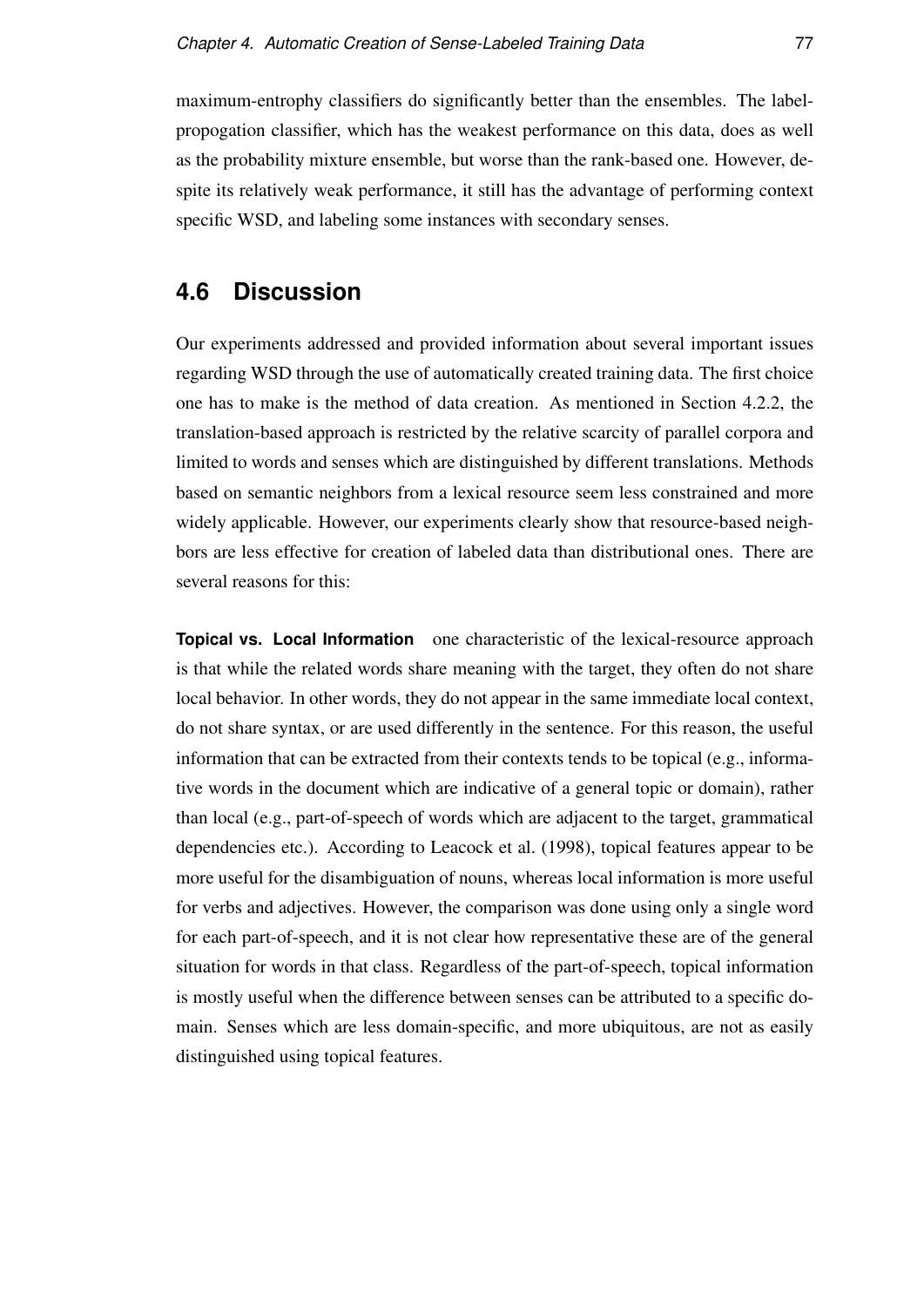**Availability of Monosemous Words** Leacock et al. (1998) state that 64% of the words they examined had monosemous relatives (as provided by WordNet) that were present in the corpus. While this figure is quite high, it is certainly not sufficient for many purposes. Many words and senses may not have any monosemous relatives at all. Also, it is not clear how many of the relatives they reported where closely related words, such as synonyms, and how many were more distant, and therefore presumably less useful. In addition, the corpus frequency of the monosemous relatives was not stated. It is important to note that their method relies on a web-size corpus large enough to contain many examples of the monosemous relatives. While the web certainly fulfils that requirement for English, it is not clear if this is the case for other, rarer, languages. In particular, there is no reason to expect even a large corpus to contain many examples of every monosemous relative, since many may be rare, domain specific, or both. If this is the case, using a smaller corpus than the web may not provide sufficient occurences on which to train a classifier.

**Specificity** The neighbors provided by a semantic resource are often more accurate, being based on the knowledge of human experts. However, a semantic resource is a stand-alone knowledge base, and is designed to be as general as possible. It is therefore, in many cases, badly suited for use in a specific domain or corpus. It will provide neighbors for all senses, even rare ones, which may appear rarely, or not at all, in our chosen corpus. In addition, it may provide as neighbors words which have a similar sense to the target, but also have more frequent senses, which are more likely to be present in the corpus (see Section 4.3.2). Distributional neighbors, on the other hand, are anchored in the corpus. Although these are often unevenly distributed among the senses of the target, with a strong skew towards the first sense, they are almost always relevant and are guaranteed to be present in the corpus.

**Pseudo Labels vs. Predominant Sense** Since the data-creation method we present shares some common elements (e.g., the use of distributional and semantic similarity) with the automatic predominant-sense detection algorithm of McCarthy et al. (2004), one might reasonably ask whether there is reason to prefer our method over theirs. Is it not sufficient just to make use of the automatically detected predominant sense for WSD? The answer to this is simple. While McCarthy et al.'s (2004) method focuses on detecting a single predominant sense throughout the corpus, our data-creation method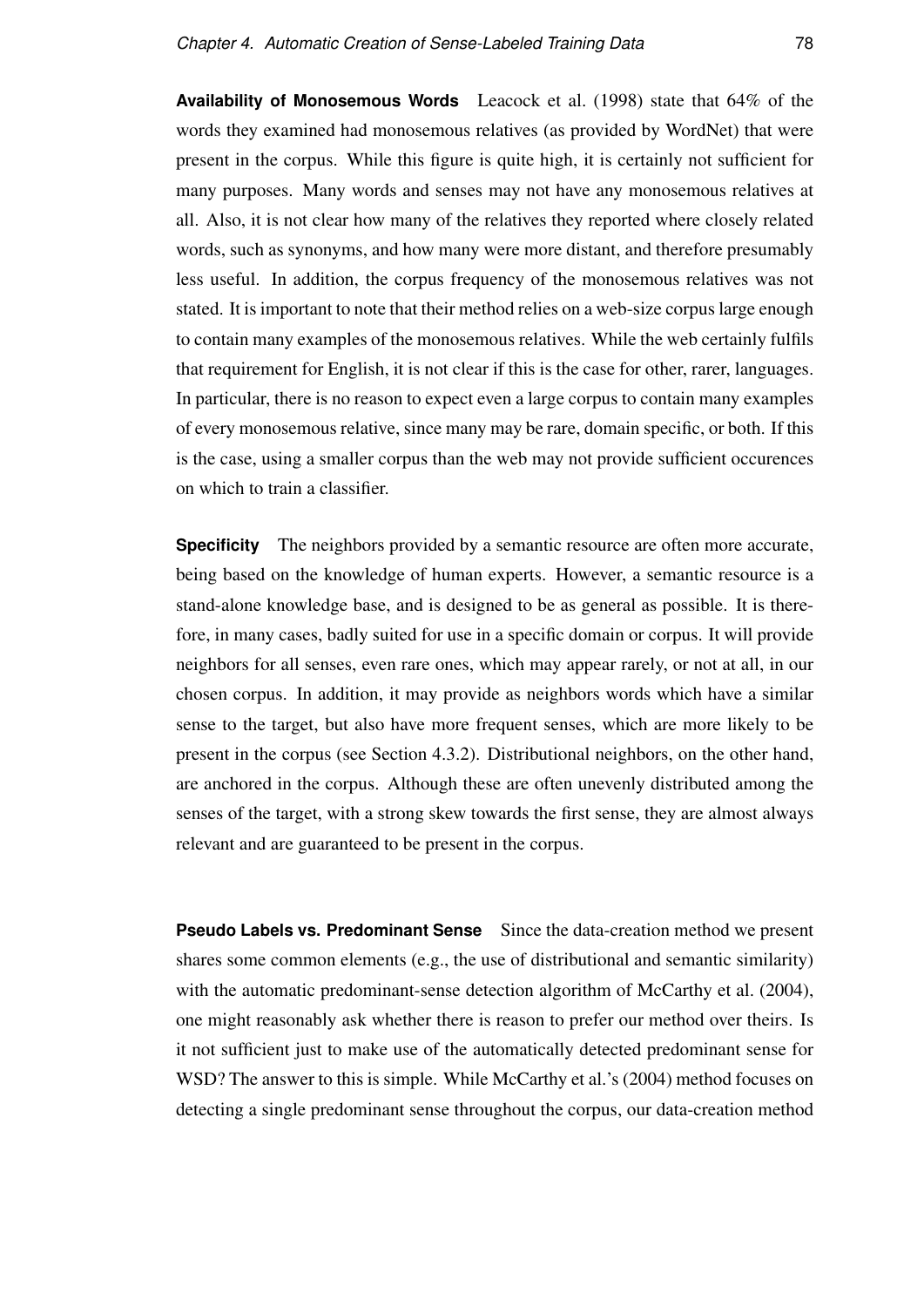builds a dataset that allows us to learn about and identify *all* the (prevalent) senses existing in the corpus. Despite the fact that the most-frequent-sense heuristic is a strong baseline, and determining the predominant sense provides a good fallback option in case of limited local information, it does not constitute a true context-specific WSD algorithm. Any approach that ignores local context, and labels all instances with the same sense, providing no information about the secondary senses, has very limited effectiveness when WSD is needed in an application. In addition, such global approaches run the risk of completely mistaking the predominant sense, and thereby mis-labeling most of the instances, whereas approaches that consider local context are less prone to such large-scope errors.

A final issue that needs to be addressed when using any automatic data-creation method is the choice of classifier. Our experiments investigated a selection of standard machine learning classifiers employing different approaches, and can offer some important information as to the choice. We discussed the issue of secondary-sense coverage in Section 4.5.2. The significance of the secondary senses may vary according to the application, and this should be a consideration when choosing which classifier to use. It is also interesting to note that while the Label Propagation algorithm preformed relatively poorly when using the manually labeled data, it ranks very highly when using the automatically labeled data (see Table 4.3). A possible explanation has to do with the nature of the automatically acquired data. The instances in this data are not actual occurrences of the target word, but rather occurrences of similar related words, and therefore have slightly different properties to those in the test set. In addition to learning to distinguish between different senses, it is also important to learn which instances in the training set are closest to a given instance in the test set. The other classifiers we examined deal only with the classes in the training set, whether the focus is on distinguishing between classes, as in the case of SVMs, or on modeling them accurately, as in Maximum Entropy models. The graph based label-propagation method, on the other hand, does not separate the training and test set (it is principally a semi-supervised method). It combines the two datasets, allowing the properties of both to influence the structure of the resulting graph. This suggests that a semi-supervised classifier may be a good choice when using automatically created training data.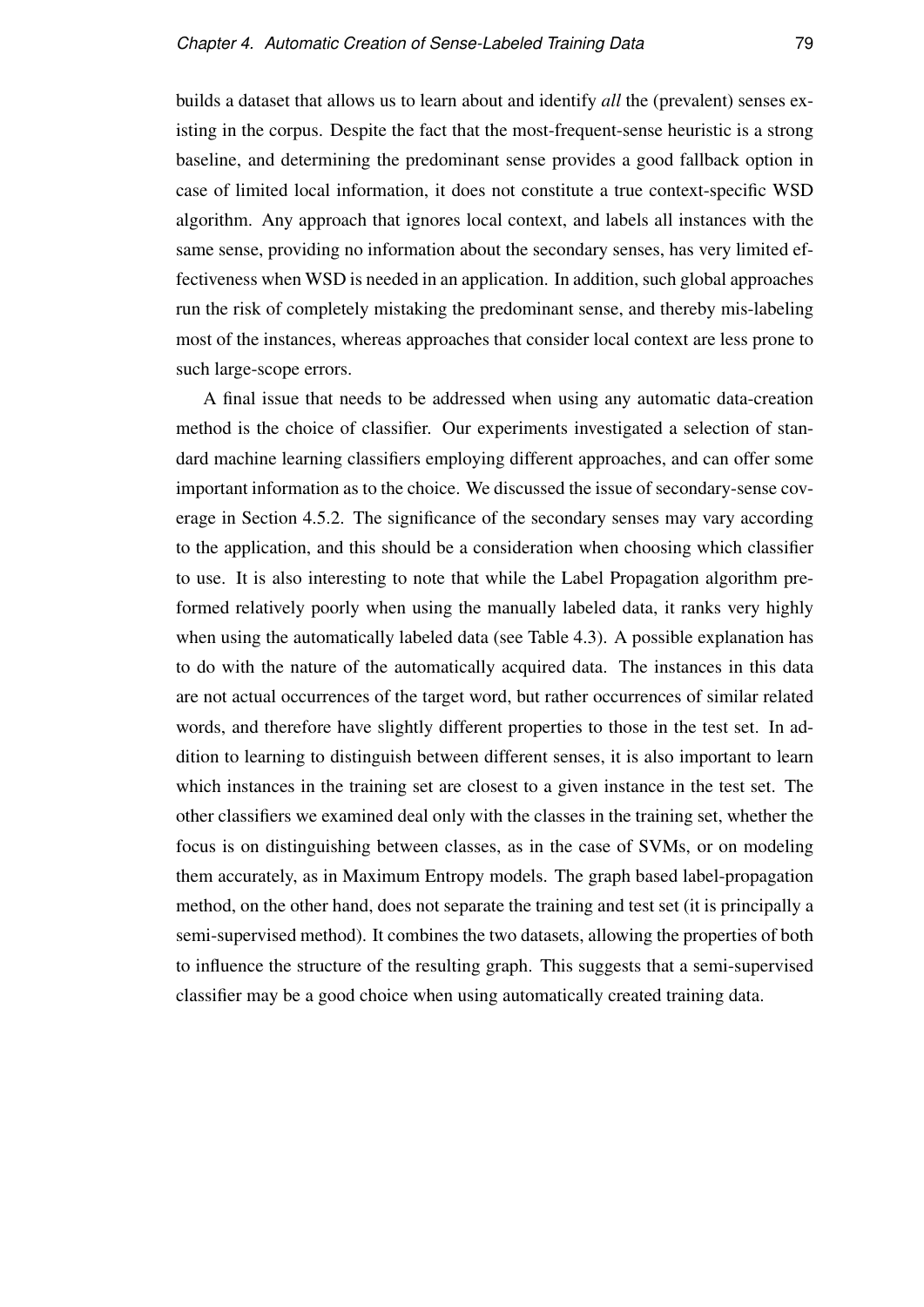### **4.6.1 Summary**

In this chapter, we presented an unsupervised approach to WSD which retains many of the advantages of supervised methods, while being free of the costly requirement for manually-annotated data. It focuses on the data-creation stage, thereby enabling the use of supervised learning techniques for the difficult disambiguation stage. The method makes use of similarity metrics in the distributional and semantic space to provide sense-labeled training data suitable for use with any supervised machine-learning classifier. Our experiments show that the data created by out method produces superior results to that of other data-creation methods in the literature. We also demonstrated that classifiers trained using our method can out-perform state-of-the-art unsupervised methods, and approach the accuracy of fully-supervised methods trained on large amounts of manually-annotated data.

The method we described in this chapter operates under the assumption of the existence of a predefined sense inventory. Under this setting, supervised methods commonly outperform unsupervised ones, and it is therefore desirable to bring supervised methodology into the unsupervised setting. However, the reliance on a fixed list of senses represents a serious obstacle to applied WSD, since the predefined sense distinctions are often unsuitable or irrelevant to the task at hand. In this aspect, unsupervised methods have the advantage. Unlike supervised methods, which are constrained to the set of labels used for training, they can induce the relevant senses directly from the data at hand. This approach has great potential, since it allows unsupervised WSD to be easily integrated into specific applications, and tailored to new tasks and domains, without the need to define a new purpose-built sense inventory and corresponding training dataset. We therefore focus our efforts in this direction in the next chapter.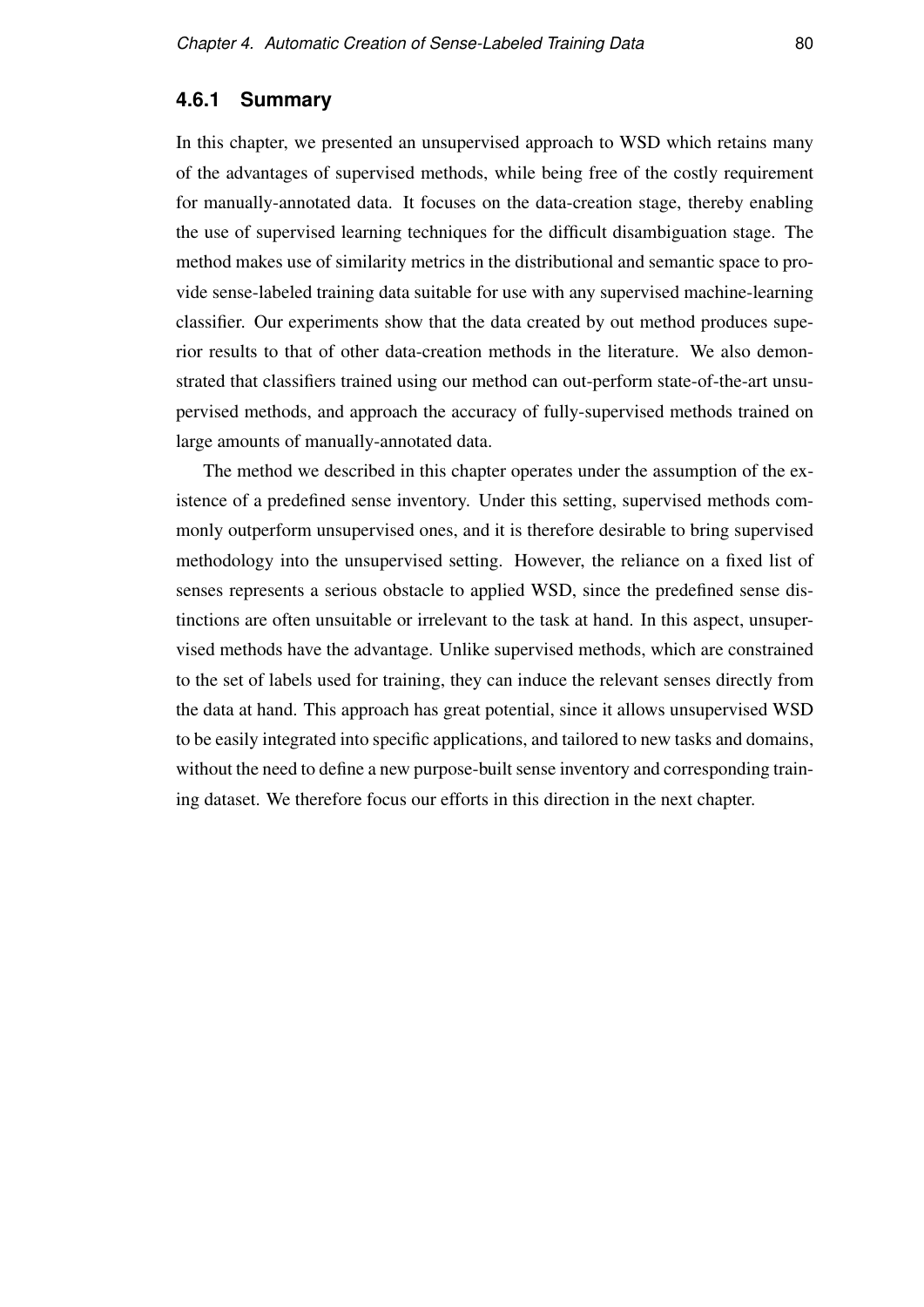# **Chapter 5**

# **Sense Induction with Latent Dirichlet Allocation**

## **5.1 Introduction**

In the introduction to this thesis, we noted the importance of unsupervised WSD for new domains and languages. In the previous chapters we examined classic approaches to unsupervised WSD, and presented ways to use lessons learned from supervised methods to relax some of the restrictions of unsupervised approaches and to improve performance. However, one important limitation still remains. From the early days of WSD (e.g., Lesk 1986), unsupervised methods have tended to focus on disambiguation according to, and with the aid of, dictionaries or other lexical resources (see Section 2.1.1). From a pragmatic perspective, there are several strong drawbacks to such an approach. Unsupervised methods are of importance primarily for new domains and languages, where labelled training data is scarce. However, most dictionaries are biased, lacking senses relevant to some domains, while providing definitions for senses that are rare or absent in others. In addition, the granularity of the sense distinctions is fixed, and may not be suitable for the specific task at hand. For new languages, the problem is even more severe, as suitable lexical resources may not exist.

These considerations argue in favor of unsupervised sense induction (or discrimination), where the sense distinctions arise directly from the data, and are therefore more likely to be suitable to the task and domain at hand. There is little risk that an important sense will be left out, or that irrelevant senses will influence the result. Sense induction is applicable to languages which are short on lexical resources, such as comprehensive machine-readable dictionaries. Recent work in machine translation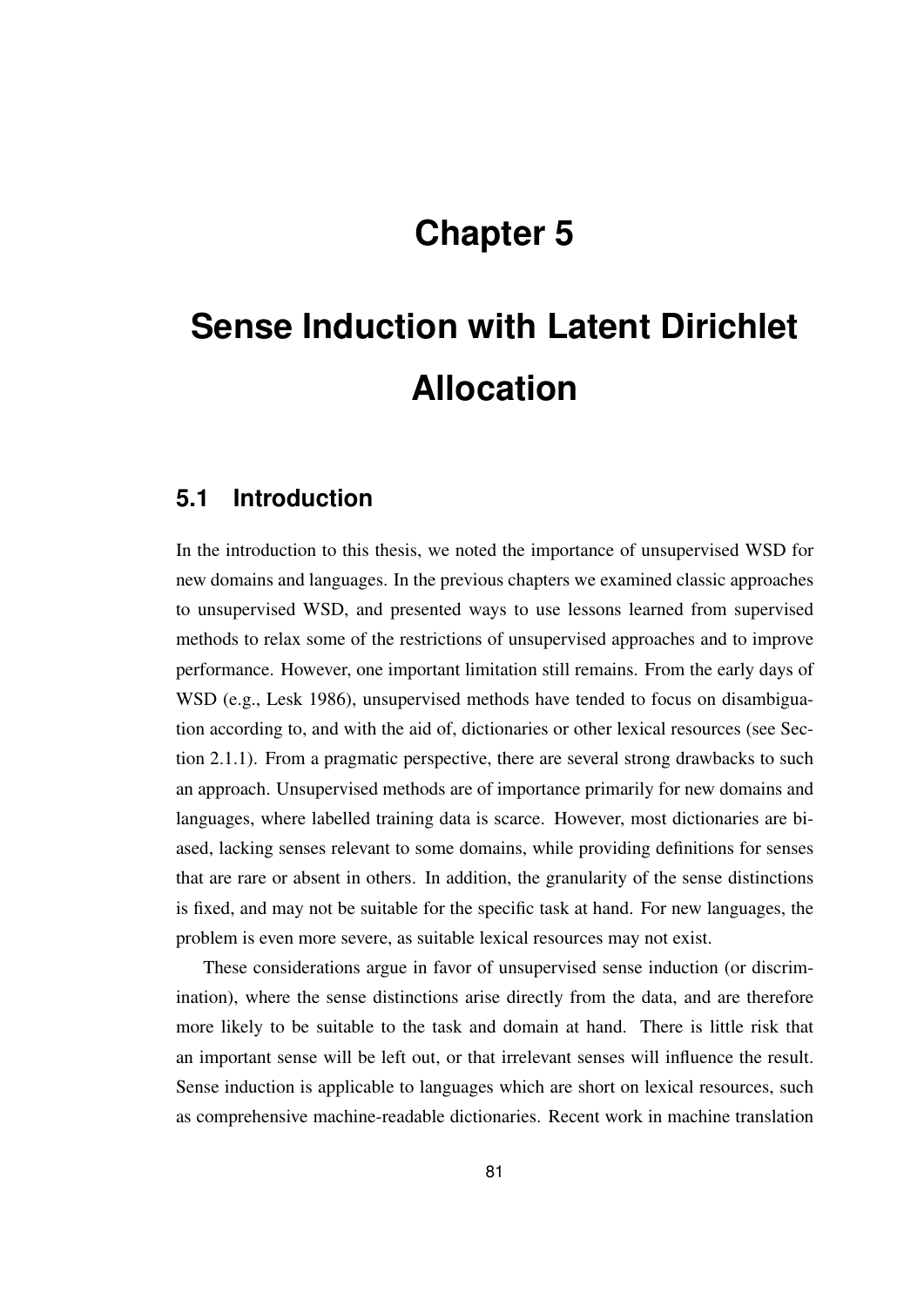(Vickrey et al., 2005) and information retrieval (Véronis, 2004) indicates that induced senses can lead to improved performance in areas where methods based on a fixed set of senses have previously failed (Carpuat and Wu, 2005; Voorhees, 1993).

For these reasons, in this chapter we develop a novel approach to sense induction. The task is typically treated as a standard unsupervised clustering problem. However, our approach is different. The sense induction system we present is based on an extension of Latent Dirichlet Allocation (LDA), a probabilistic generative model. The generative approach is well suited for language modelling, and has been successfully employed for many NLP tasks. The model has many of the advantages common in supervised methods, as it has been well studied, and has a variety of available tools and inference techniques. The probabilistic nature of the model allows easy combination with other systems, using mixture or product models. Our extension to the original model provides the means of combining several layers of informative input (e.g., different feature classes), a useful property for many tasks, and a common practice in WSD. Our multi-layer model is general, and can be used for other applications. In the following sections we describe our model in detail, and demonstrate its effectiveness in achieving state-of-the-art performance on the task of sense induction.

### **5.2 Related Work**

### **5.2.1 Previous Approaches to Sense Induction**

Sense Induction is commonly viewed as an unsupervised clustering problem, where instances of a target word are partitioned into classes by considering their contexts. There are many approaches regarding how to address the clustering problem. In this section we present an overview of a selection of methods representing different clustering approaches for sense induction. They vary as to representation, problem formulation, choice of feature space, and how they address the issue of model order (optimal number of clusters).

**Clustering by Committee** Pantel and Lin (2002) present the *Clustering by Committee* (CBC) algorithm which employs a distributional-similarity metric over a vector representation. The algorithm clusters together words sharing an induced sense. Each sense cluster is represented by a small sub-group of words which are very similar to one another (the committee). Each word is represented by a (sparse) vector of de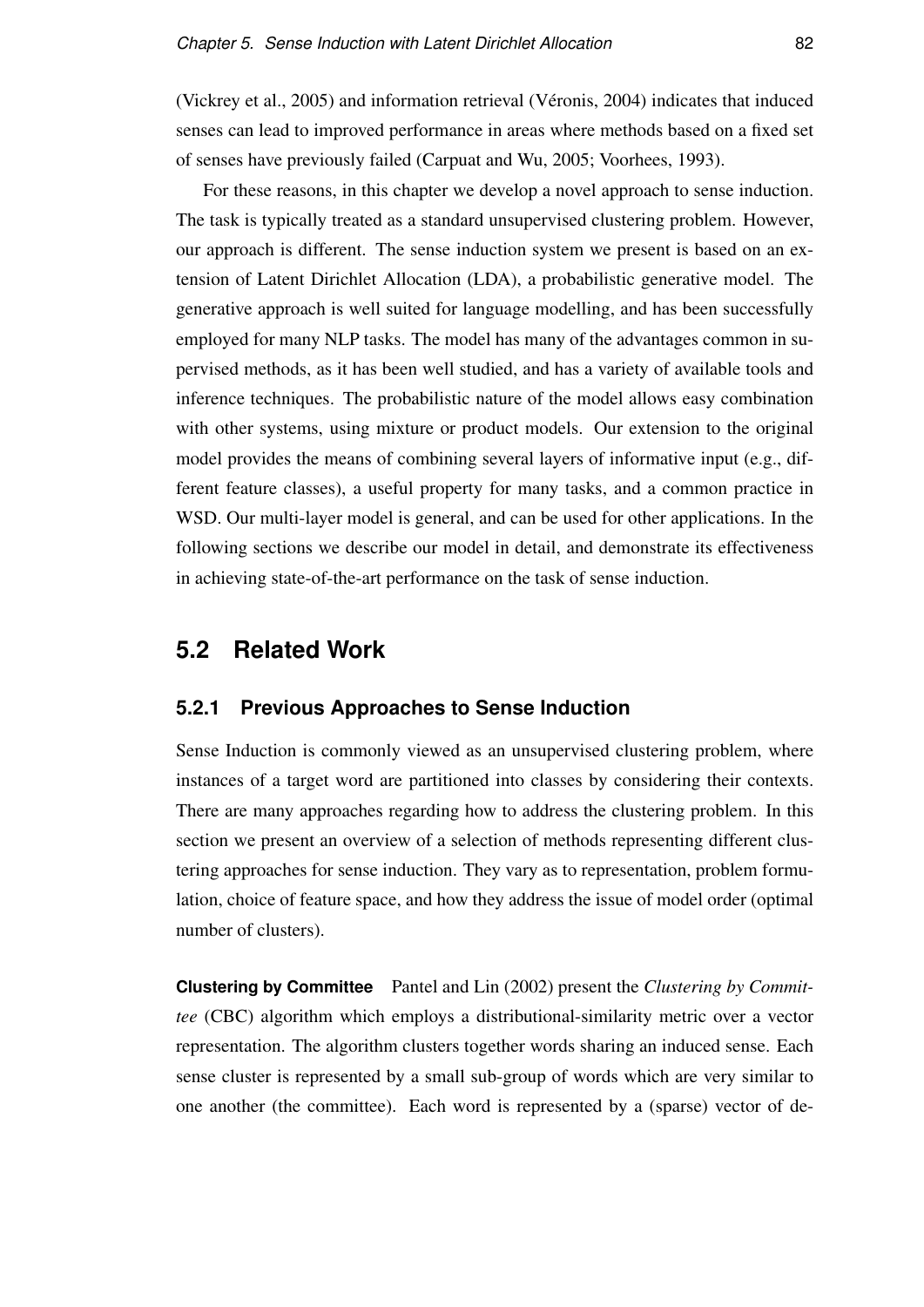pendency co-occurrence counts. For instance, the word *ball* might have the feature *object-of-throw* with a value related to the number of times it occurred as the object of the verb *throw* in a given corpus. The actual value the authors use is the mutual information between the target and dependent words (*ball* and *throw*, in our example). Similarity is measured with the help of a *Distributional Similarity* metric defined over these dependency vectors (for more information, see Section 4.3.1). The dependency features provide a strong characterization of the word, and similarity in this feature distribution space has been shown to correlate strongly with semantic similarity between words (Lin, 1998b).

Clustering is performed in a three-phase procedure. First, for each word, the topten most similar words are calculated. These are clustered, and the "tightest" cluster (highest average pairwise similarity between members) is added to a list of candidate committees. In the second phase, proceeding iteratively from the highest ranking group in the candidate list, the group centroid is calculated and compared to centroid of each of the set of existing clusters. If it is different enough (similarity is below a certain threshold), the candidate group becomes the committee of a new cluster, and is added to the existing ones. The committees are now fixed, and their centroid represents the cluster as a whole. Any elements added to the cluster in the next phase do not effect the cluster centroid. In the third phase, any unassociated words are added to the most similar cluster. Once a word has been added to a cluster, the feature vector representing that word is stripped of features overlapping with those of the cluster centroid. The stripped vector (representing a possible less-frequent sense of the word) is again evaluated against the existing clusters. This is repeated until the stripped vector is not similar to any cluster (below a specific threshold). The authors performed both an automatic comparison of their clusters to WordNet and a manual evaluation, reporting 63% and 72% accuracy, respectively.

**Hyperlex** The Hyperlex algorithm (Véronis, 2004) addresses the clustering problem from a graph-based perspective. It makes use of the "small-world" properties of cooccurrence graphs and detects "hubs" in the graph which represent induced senses. For each target word, a set of context paragraphs containing the word are retrieved from the web using the plural and singular form of the word as a query. These form the dataset for each word. A graph is constructed with a node for every noun and adjective occurring in the dataset more that five times. Edges link any two words which co-occur in the same paragraph, and the weight of the edges, representing semantic distance, is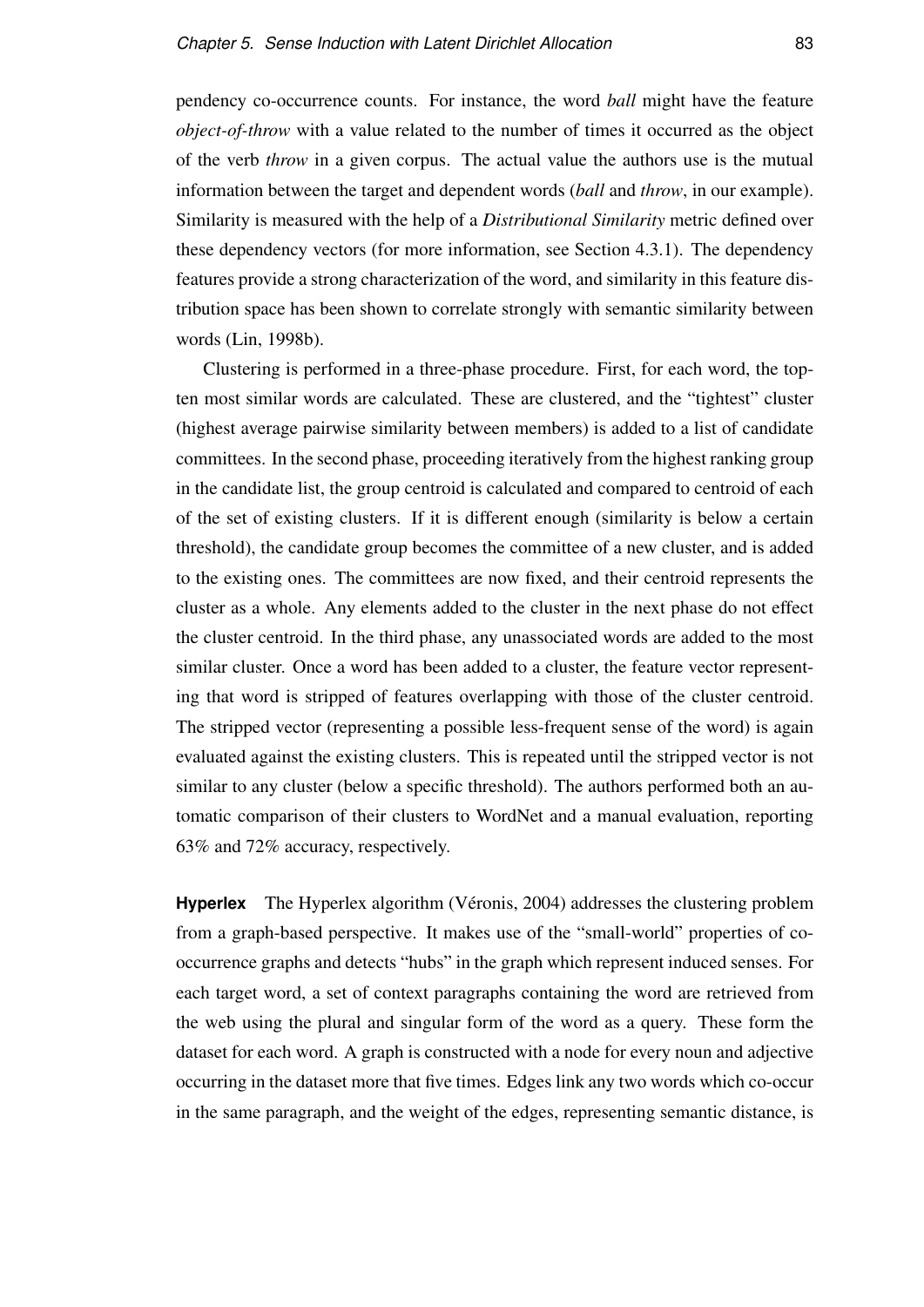set to  $w = 1 - \max(p(A|B), p(B|A))$ , where the probabilities are estimated from the word frequencies. A simple algorithm detects and separates the hubs in the graph by iteratively finding the most frequent word, converting it to a hub, and removing it and its neighbors from the graph. The algorithms stops when the new hubs no longer meet certain specifications (related to frequency and number of neighbors). Once the hubs (set of senses) are determined, each word in the graph is assigned a score vector which is zero for all indexes except that of the closest hub, where the value is the distance between the word and the hub. In order to disambiguate the target word in a given context, the score vectors of all the words appearing in the context are summed, and the sense (hub) with the highest score is chosen. Manual evaluation was performed, with the hub-senses being represented by the ten words closest to each. The algorithm achieved very high (95.5%) accuracy in that setting.

**I2R** One of the best performing systems on the Semeval sense induction task, I2R (Niu et al., 2007), takes an information-theoretic perspective. It makes use of the Sequential Information Bottleneck (sIB) algorithm (Slonim et al., 2002), to cluster the instances into a predetermined number of clusters. The sIB algorithm is based on an information-theoretic formulation, and views the clustering task as an optimization problem. It attempts to group together values of one variable while retaining as much information as possible regarding the values of another (target) variable. There is a trade-off between the compactness of the clustering and the amount of retained information, known as the *Information Bottleneck*. In the sense induction setting, the algorithm is used to cluster together instances which have similar feature distributions (the target variable), thus reducing the amount of information lost by merging several instances into a single cluster. The sequential IB algorithm works iteratively. Starting with a random partition of the instances into the designated number of clusters, it sequentially draws each of the elements from its current cluster, and places it in the cluster to which it is most similar, i.e., for which the merging cost (in terms of information loss) is lowest. The algorithm proceeds until it reaches a local maximum where each instance is most similar to its current cluster. The feature space used by the authors contained parts of speech of neighboring words with position information, unordered single words in the context, and local collocations. No syntactic relations were used. Rather than determining the required number of clusters via heuristic manuallyspecified thresholds, as in the previous methods, the authors address the issue of modelorder through a cluster-validation procedure. For every value of *K* between 2 and 5,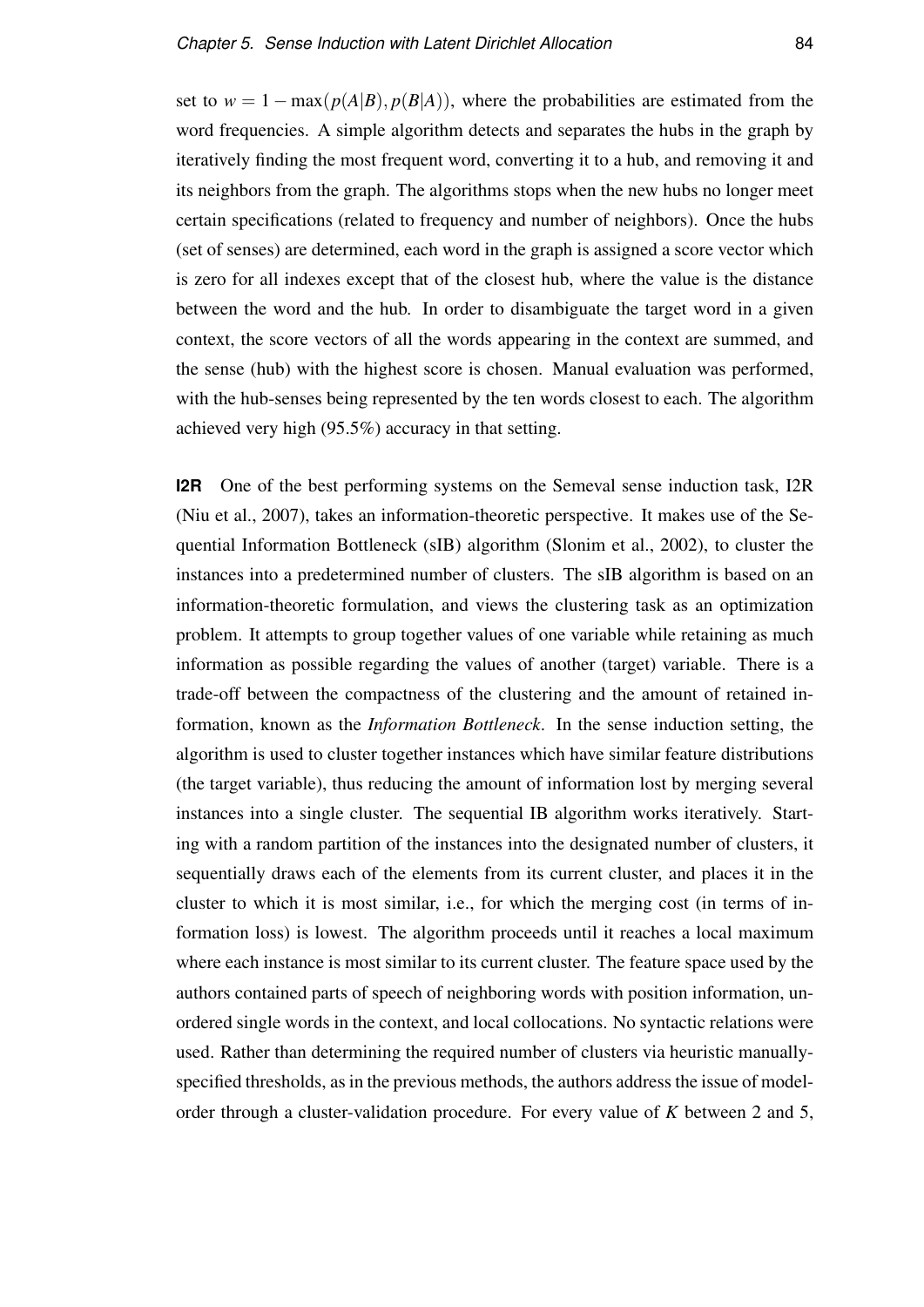clustering is performed on the original dataset, and on twenty random subsets containing 90% of the instances. A scoring function is defined, based on how many of the instance pairs in the random subsets maintain the same/different-cluster association as in the full dataset. The value of *K* which maximizes this function is chosen.

Though all the methods we mention view the problem from a clustering perspective, they differ in several respects. Two of the methods address the clustering task using different forms of vector similarity (information-theoretic, as in I2R, or semantic, as in CBC), while the third sees it as a matter of detecting high density areas in graphs. The first method we mentioned, CBC, uses an all-word setting, while the other two handle each ambiguous word individually. The feature representation used can be highly specific syntactic information, requiring an accurate dependency parser (CBC), more general collocation information (Hyperlex), or a tailored feature set, somewhere in between (I2R). Finally, the important issue of model order is addressed differently in each case (through heuristic thresholds in CBC and Hyperlex, and with a clustervalidation procedure in I2R).

### **5.2.2 LDA Topic Models**

Our treatment of the sense induction problem differs from the standard clustering approach. We base our system on a generative probabilistic graphical model, Latent Dirichlet Allocation (LDA), first proposed by Blei et al. (2003) for modelling text generation. The model posits that each document is generated by selecting a distribution of topics from a family of parametrized Dirichlet distributions. The words in the document are then generated by repeatedly sampling a topic according to the topic distribution, and selecting a word given the chosen topic. For the purpose of inference, the model is reversed, and the most likely topic distribution and word assignments are calculated from the observed data. The generative nature of the model allows it to handle newly observed documents which do not conform precisely to a previously seen distribution.

Figure 5.1 presents an example of the output of LDA on a single document (taken from Blei et al. 2003). Each word is assigned a single topic, and the overall topic distribution is inferred from the distribution of these assignments. The topics which pertain to the example document are shown in Figure 5.2. For each topic, a list of the most probable words for that topic is shown. The topic headings are not provided by the LDA system, but were manually added by the authors for clarification.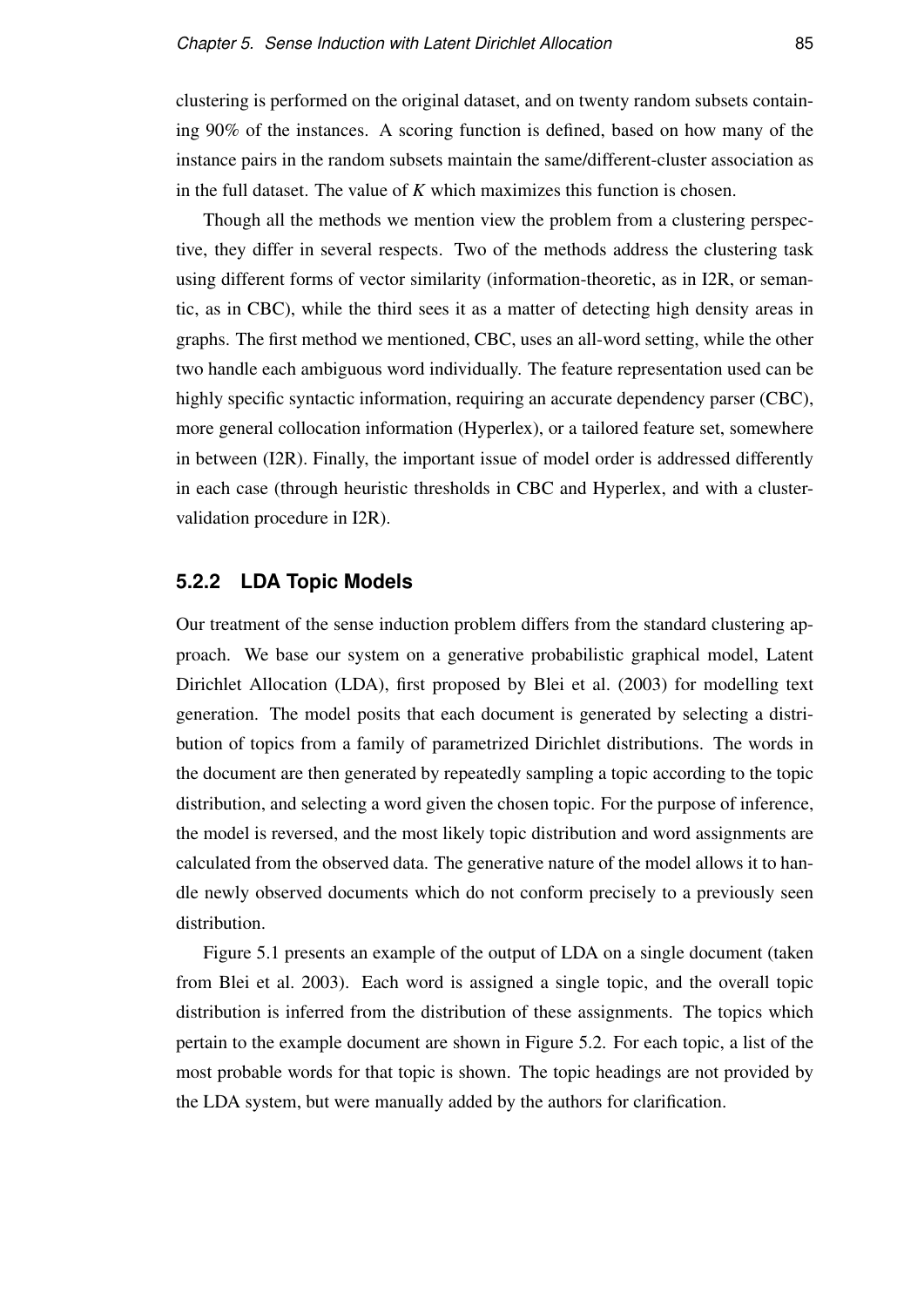The<sub>4</sub> William Randolph<sub>3</sub> Hearst<sub>3</sub> Foundation<sub>2</sub> will give \$1.25<sub>2</sub> million<sub>2</sub> to Lincoln<sub>1</sub> Center<sub>3</sub>, Metropolitan Opera<sub>1</sub> Co.<sub>3</sub>, New<sub>1</sub> York<sub>1</sub> Philharmonic<sub>1</sub> and Juilliard School<sub>4</sub>. "Our board<sub>2</sub> felt that we had a real opportunity<sub>3</sub> to make<sub>3</sub> a mark<sub>1</sub> on the future<sub>3</sub> of the performing<sub>1</sub> arts with these grants<sub>2</sub> an act<sub>1</sub> every bit<sub>1</sub> as important<sub>3</sub> as our traditional<sub>3</sub> areas of support<sub>2</sub> in health, medical research<sub>2</sub>, education<sub>4</sub> and the social services<sub>2</sub>," Hearst<sub>3</sub> Foundation<sub>2</sub> President<sub>2</sub> Randolph<sub>3</sub> A. Hearst<sub>3</sub> said Monday<sub>4</sub> in announcing<sub>2</sub> the grants<sub>2</sub>. Lincoln<sub>1</sub> Centers share<sub>3</sub> will be \$200,000<sub>2</sub> for its new<sub>1</sub> building<sub>2</sub>, which will house<sub>2</sub> young<sub>3</sub> artists and provide<sub>2</sub> new<sub>1</sub> public<sub>2</sub> facilities<sub>2</sub>. The Metropolitan Opera<sub>1</sub> Co. and New<sub>1</sub> York<sub>1</sub> Philharmonic<sub>1</sub> will receive<sub>2</sub> \$400,000<sub>2</sub> each. The Juilliard School<sub>4</sub>, where music<sub>1</sub> and the performing<sub>1</sub> arts are taught<sub>4</sub>, will get \$250,000<sub>2</sub>. The Hearst<sub>3</sub> Foundation<sub>2</sub>, a leading<sub>1</sub> supporter<sub>1</sub> of the Lincoln<sub>1</sub> Center<sub>3</sub> Consolidated Corporate Fund<sub>2</sub>, will make<sub>3</sub> its usual annual<sub>2</sub>  $$100,000_2$  donation, too.

Figure 5.1: Example output of the LDA model on a single document. Each word is assigned a single topic, indicated by its subscript, and referring to the topics listed in Figure 5.2.

| 1."Arts"       | 2. "Budgets"      | 3."Children"    | 4. "Education"    |
|----------------|-------------------|-----------------|-------------------|
|                |                   |                 |                   |
| <b>NEW</b>     | <b>MILLION</b>    | <b>CHILDREN</b> | <b>SCHOOL</b>     |
| <b>FILM</b>    | <b>TAX</b>        | WOMEN           | <b>STUDENTS</b>   |
| <b>SHOW</b>    | <b>PROGRAM</b>    | <b>PEOPLE</b>   | <b>SCHOOLS</b>    |
| <b>MUSIC</b>   | <b>BUDGET</b>     | CHILD           | <b>EDUCATION</b>  |
| <b>MOVIE</b>   | <b>BILLION</b>    | YEARS           | <b>TEACHERS</b>   |
| <b>PLAY</b>    | <b>FEDERAL</b>    | <b>FAMILIES</b> | HIGH              |
| <b>MUSICAL</b> | YEAR              | WORK            | <b>PUBLIC</b>     |
| <b>BEST</b>    | <b>SPENDING</b>   | <b>PARENTS</b>  | <b>TEACHER</b>    |
| <b>ACTOR</b>   | <b>NEW</b>        | <b>SAYS</b>     | <b>BENNETT</b>    |
| <b>FIRST</b>   | <b>STATE</b>      | <b>FAMILY</b>   | <b>MANIGAT</b>    |
| <b>YORK</b>    | <b>PLAN</b>       | <b>WELFARE</b>  | <b>NAMPHY</b>     |
| <b>OPERA</b>   | <b>MONEY</b>      | <b>MEN</b>      | <b>STATE</b>      |
| <b>THEATER</b> | <b>PROGRAMS</b>   | <b>PERCENT</b>  | <b>PRESIDENT</b>  |
| <b>ACTRESS</b> | <b>GOVERNMENT</b> | <b>CARE</b>     | <b>ELEMENTARY</b> |
| <b>LOVE</b>    | <b>CONGRESS</b>   | <b>LIFE</b>     | <b>HAITI</b>      |

Figure 5.2: Topics pertaining to the example document, along with a list of most probable words for each topic. Topic headings were added manually by Blei et al. (2003).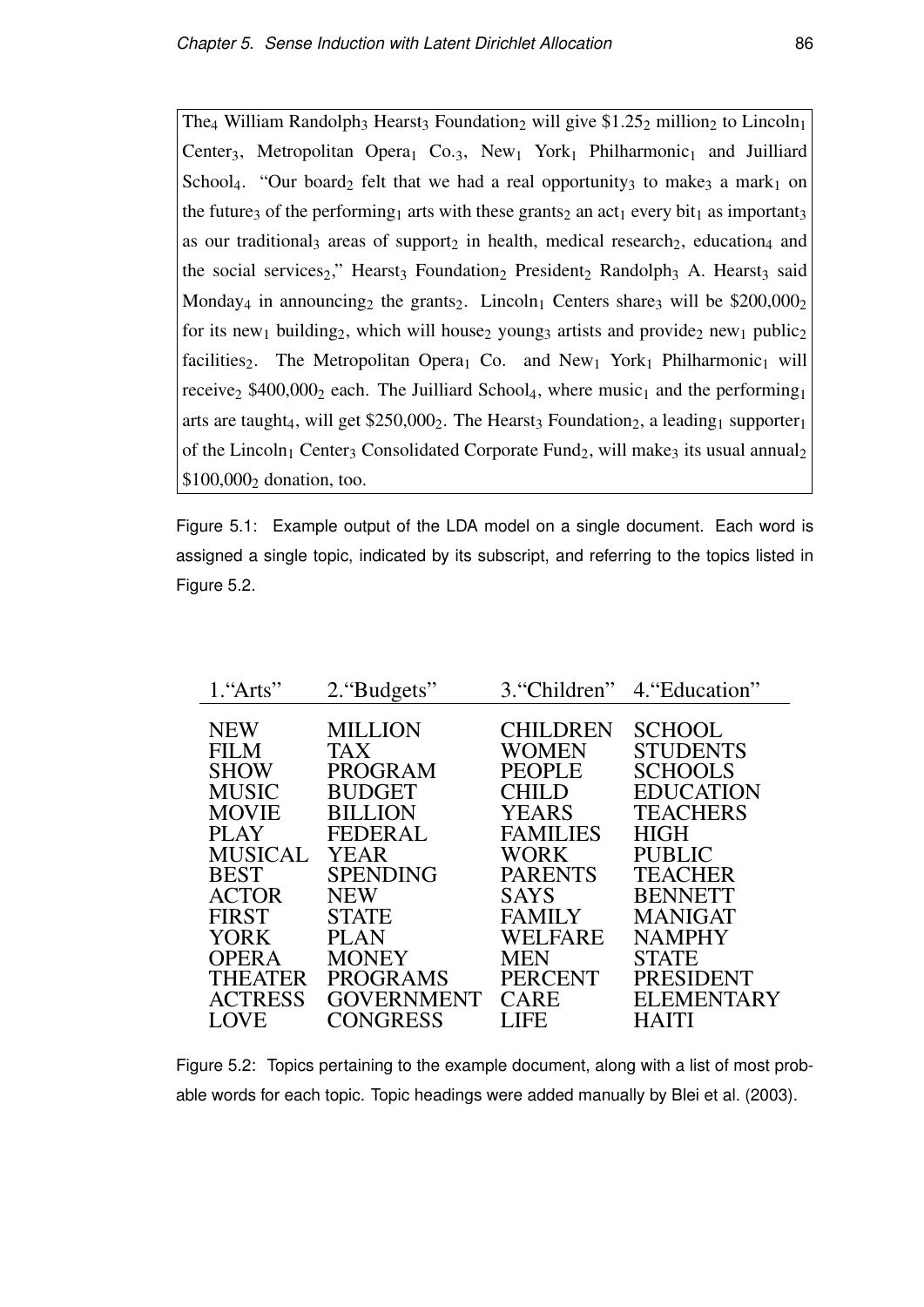The authors present efficient approximate inference techniques over the model (see Section 5.3.2). They also compare to other models proposed in the literature, and report improved results on document modelling and text classification tasks, where their model overfits considerably less than the others. The authors also emphasize the applicability of the model to other areas where the data can be modelled in a similar fashion, using repeated-structures and underlying distributions, and demonstrate by applying it to a collaborative filtering task (user/movie preference).

Recently, there have been several attempts to make use of LDA topics for WSD. Boyd-Graber and Blei (2007) propose a model that takes an all-words approach and integrates the original LDA process for document modelling with the idea of using distributional neighbors, as proposed in McCarthy et al. (2004) (see Section 3.2.3.2). As in the original LDA model, documents are generated word by word. For each word, a topic is sampled from the document's topic distribution, and a word is generated from that topic. In addition, a distributional neighbor is selected based on the topic and distributional similarity to the generated word. The authors specifically design the model so that the addition of neighbors does not effect the topic assignment procedure. This enables them to use the variational inference method described in Blei et al. (2003) to acquire topic assignment probabilities for each word. These assignments are used to calculate the most-probable sense given the neighbor, using a topic-specific version of the Jiang-Conrath (Jiang and Conrath, 1997) semantic similarity measure. The authors evaluate their method on several datasets and tasks, but the results do not achieve significant improvement over the respective baselines, and do no better than the original method of McCarthy et al. (2004).

In a supervised setting, Cai et al. (2007) replace the common bag-of-words document representation by a bag-of-topics one, using topics derived from an LDA model. This helps simple algorithms, such as Naive Bayes, by reducing the sparsity of the vector space. When using more powerful algorithms, such as SVM, which can handle high-dimensional sparse data, the benefit is smaller.

A key element in these previous attempts at using LDA for WSD is the tendency to remain at a topic-based, document-like setting. When modelling text, LDA posits that each word is generated from a specific topic. When dealing with documents, these LDA topics often resemble high-level categories used to describe the subject matter, such as 'arts' and 'education' (Blei et al., 2003). While such categories can be useful for document classification, and have been shown to be a useful source of additional information for WSD methods (see Leacock et al. 1998; Bordag 2006), they are in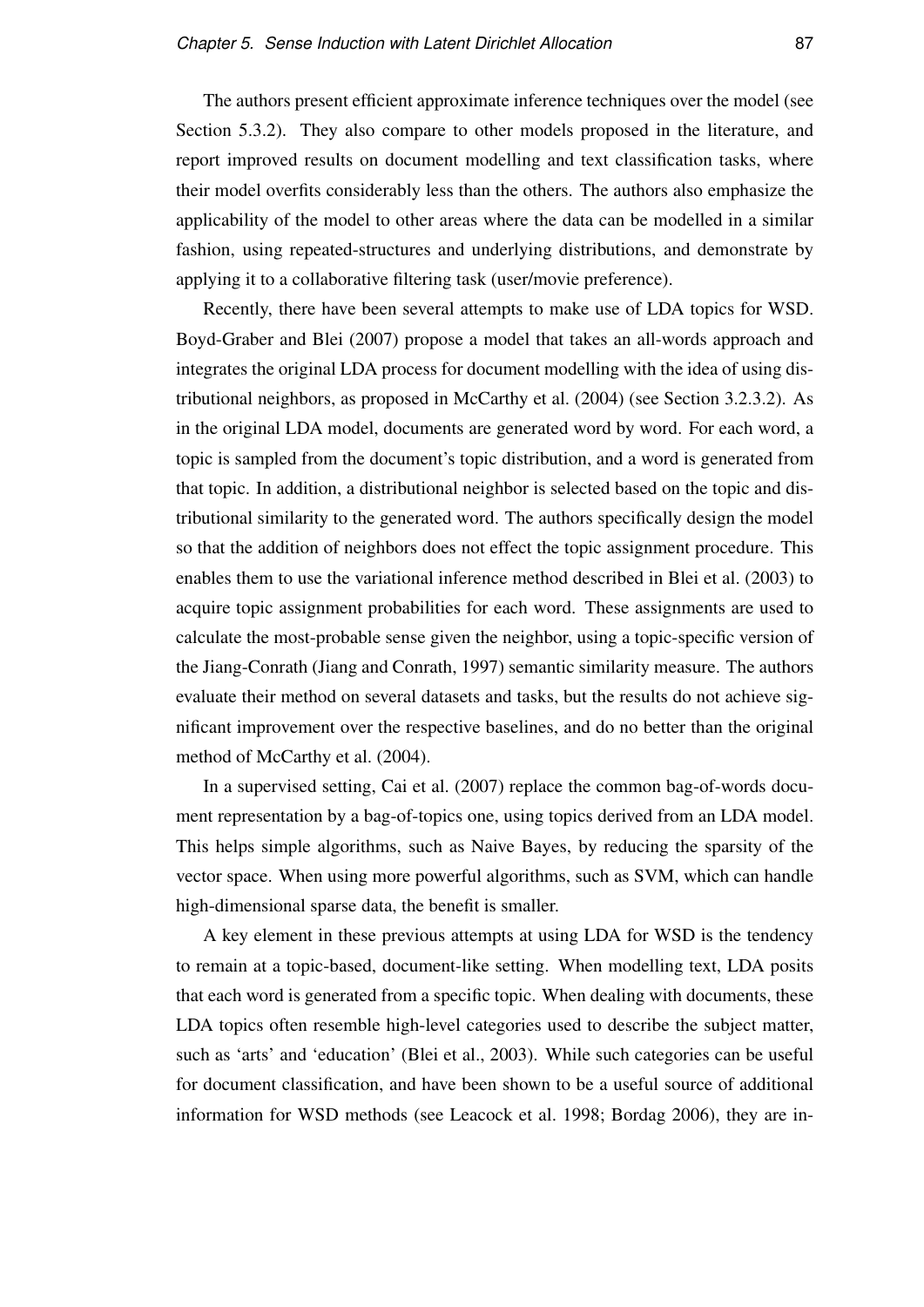sufficient on their own. It is unreasonable to expect a single set of high-level topics to differentiate between every two senses of every ambiguous word. Furthermore, LDA need not be restricted to the topic-modeling setting. The model is general, and can be used to model other types of grouping inherent in the data, such as genre, sentiment or word-senses. In this respect, LDA can be viewed as a general-purpose form of clustering algorithm, based on a generative, probabilistic, model. LDA has several advantages over standard unsupervised clustering techniques. It is a probabilistic model, and thus inherently modular. As we have shown in Chapter 3, modularity is an important prerequisite for WSD. Since such models specify probability distributions over possible values, they are easy to integrate and combine with each other as mixture or product models. The LDA generative approach is appropriate for modeling language, where a latent structure in the speaker's mind is responsible for generating words<sup>1</sup>. In addition, LDA has many of the advantages of supervised techniques, as it has been widely studied, and comes with a variety of standard tools and inference techniques. It has been used in many natural language processing tasks besides WSD. Examples include entity correference resolution (Bhattacharya and Getoor, 2006) and part-of-speech tagging (Toutanova and Johnson, 2008).

In this chapter, we present an LDA-inspired model specifically designed to handle the sense induction problem directly. As discussed in Section 3.5, our approach in this thesis is to handle each ambiguous word individually. We therefore create a separate disambiguation model for every target word, while employing a small number of sense-clusters meant to capture the possible senses of that word. This is in marked contrast to the tens, and sometimes hundreds, of topics commonly used in document-modeling tasks. We also make use of much smaller units of text (a few sentences, rather than a full document), in order to focus on local sense-clusters, rather than high-level topical information. As we are dealing with sense *induction*, we do not rely on a pre-existing list of senses, and do not assume a correspondence between our automatically derived sense-clusters and those of any given sense inventory. Such a mapping is only performed when necessary to enable evaluation and comparison with

<sup>&</sup>lt;sup>1</sup> Although several clustering models, such as Gaussian Mixture Models (GMM), can be considered probabilistic and generative, they differ significantly from the LDA approach. Clustering models are generative, since they attempt to provide a representation of the underlying classes (clusters) in the data, as apposed to discriminative methods, which seek only to distinguish between them. However, they do not take into account the linguistic process, or attempt to model specifically the generation of text. LDA considers these aspects, and presents a formulation which is well suited to the natural properties of language, such as the Zipfian distribution of words. While these factors can be introduced into other clustering models in the form of priors and special features, this requires careful engineering, while in the LDA framework they arise naturally as part of the model.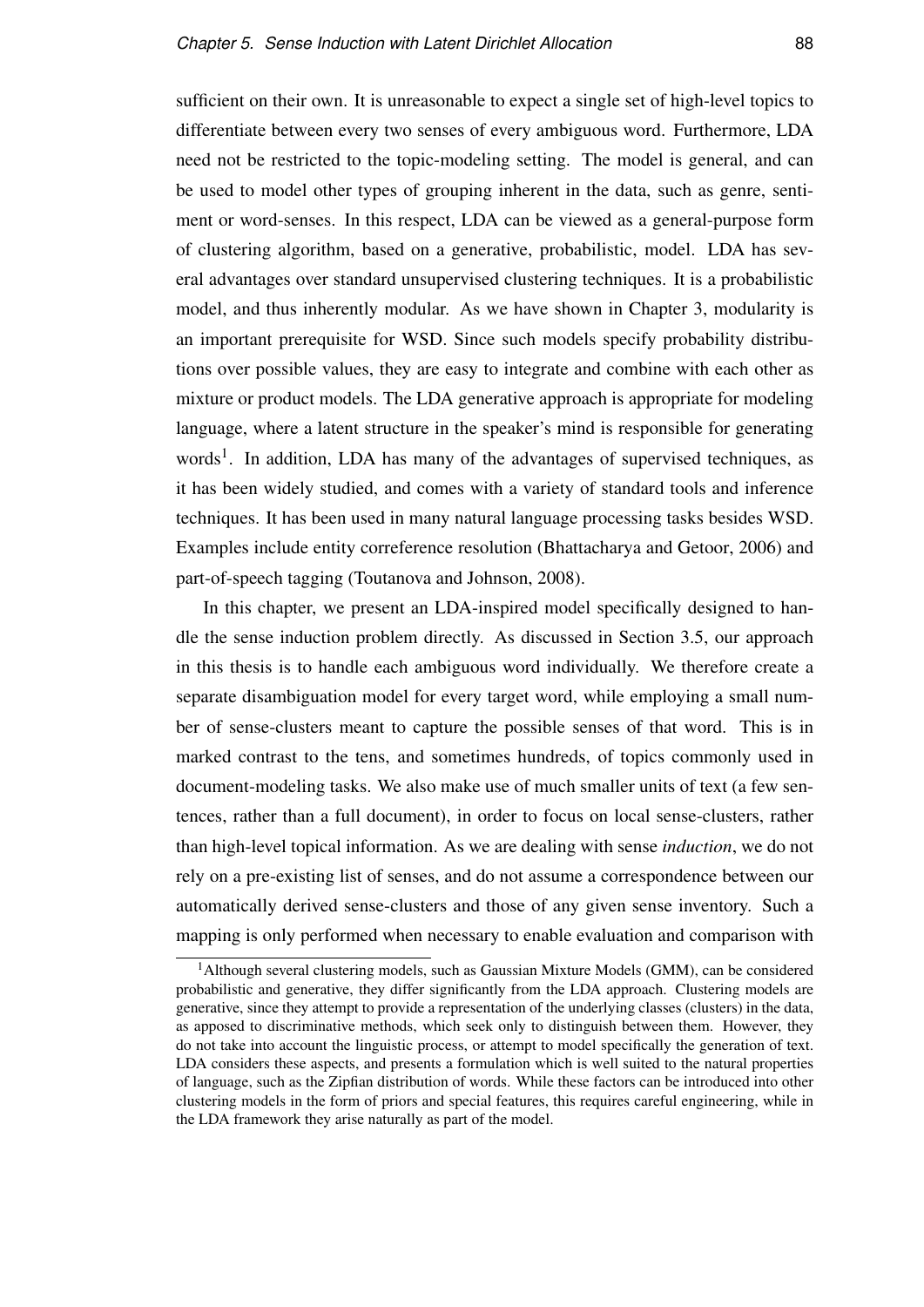other disambiguation methods.

The model we develop is enhanced to allow the integration of several information layers. In many tasks, we have several useful sources of information about the object of interest. For instance, for the purpose of document classification, both text and images in the document are of interest, since each of these can provide information about the document. In speech summarization, layers of speech-based features can provide a helpful addition to the transcribed text (see Murray et al. 2006). In WSD, researchers have long been combining information from different sources, such as lexical resources, grammatical information and context information (see, for example, Preiss 2004, and Florian et al. 2002). Our own work (see Chapter 3) also shows the benefit of integrating multiple sources of information in the task of unsupervised WSD. We would, therefore, like to adapt the generative LDA model to allow such integration. The modified version of LDA which we present (Layered-LDA) provides this utility.

Few works have addressed the issue of integrating multiple information sources in the LDA framework. Griffiths et al. (2005) present a composite model that integrates document-level contextual information with short-range syntactic dependencies for the purpose of document modelling. Their model combines the classic LDA model, which addresses high level topics, with an HMM for modelling local dependencies. The resulting model is competitive on the tasks of part-of-speech tagging and document classification. Barnard et al. (2003) present several models for automatically annotating images with description keywords. Their basic LDA approach (which they call multi-modal LDA or MoM-LDA) is similar to a two-layer (text and images) version of our system. It assumes independence among the image and text layers, but uses information from both. The more sophisticated models presented in that paper attempt to do away with the independence assumption and focus on the main task they address - jointly modeling image fragments and descriptive keywords. Both these approaches focus on a specific setup and task (long- and short-range contextual information in the first instance, text and images in the second), and tailor their models appropriately. They therefore do not represent a general solution to the problem of combining multiple information sources. Our approach, on the other hand, is designed as a general extension of the LDA model. It is not application-specific, and can be used for any task where multiple layers of information exist.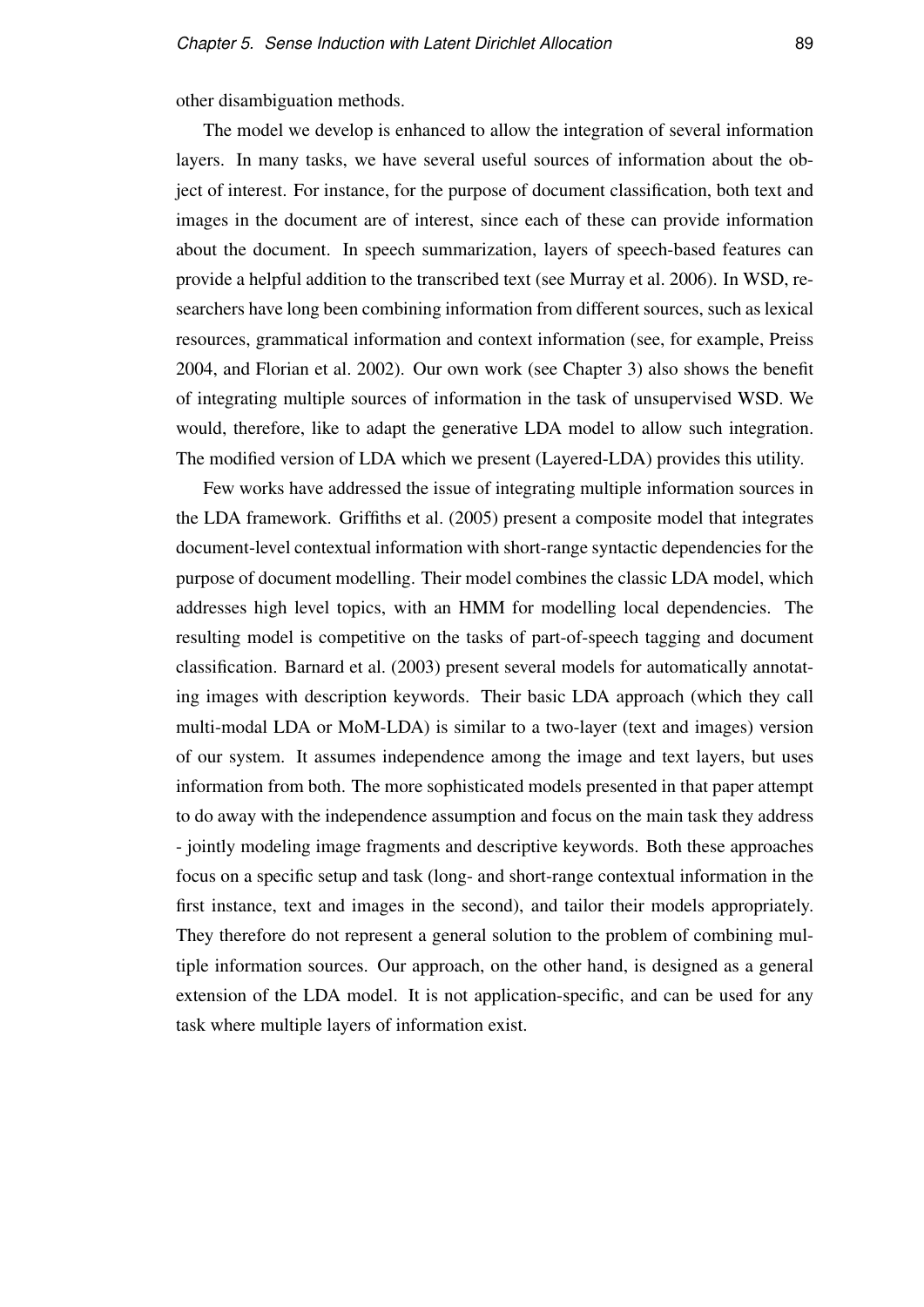

Figure 5.3: LDA model for topic-based document modelling. Shaded nodes represent observed variables. Rectangles represent repeated structures. The outer rectangle represents a document (*D*), and the inner one represents the choice of a topic (*t*) and word (*w*), repeated for each of the *N<sup>w</sup>* words in the document.

# **5.3 The Model**

### **5.3.1 Sense Induction**

As mentioned in Section 5.2.2, the original LDA model (represented in Figure 5.3) posits that each document is generated by selecting a distribution (θ in the figure) of topics from a Dirichlet distribution parametrized by α. The words in the document are generated by repeatedly sampling a topic according to the topic distribution, and selecting a word given the chosen topic according to the word-topic distribution  $\phi$ (parametrized by β).

We propose to adapt the classic LDA model to our WSD task by making several changes in the original document-generation model<sup>2</sup>. We are not interested in modelling a whole document as a collection of words produced by a distribution of high-level topics. Instead, we wish to present the local context surrounding a single instance of an ambiguous target word as a collection of context elements produced by a distribution of senses of the word (see Figure 5.4). Context elements may be any sort of relevant information, such as nearby words, part-of-speech information and so on. We describe the full set of elements with which we experimented in Section 5.4.2.

In a simple example case, where context elements are words, and each context is a 20-word window centered around the ambiguous target word, the generative process is as follows. A distribution θ over the possible senses of the target is sampled from

<sup>&</sup>lt;sup>2</sup>The original LDA software on which we based our model is GibbsLDA++, a  $C/C++$  Implementation of Latent Dirichlet Allocation (LDA) using Gibbs Sampling for Parameter Estimation and Inference, by Xuan-Hieu Phan. Available at http://gibbslda.sourceforge.net/.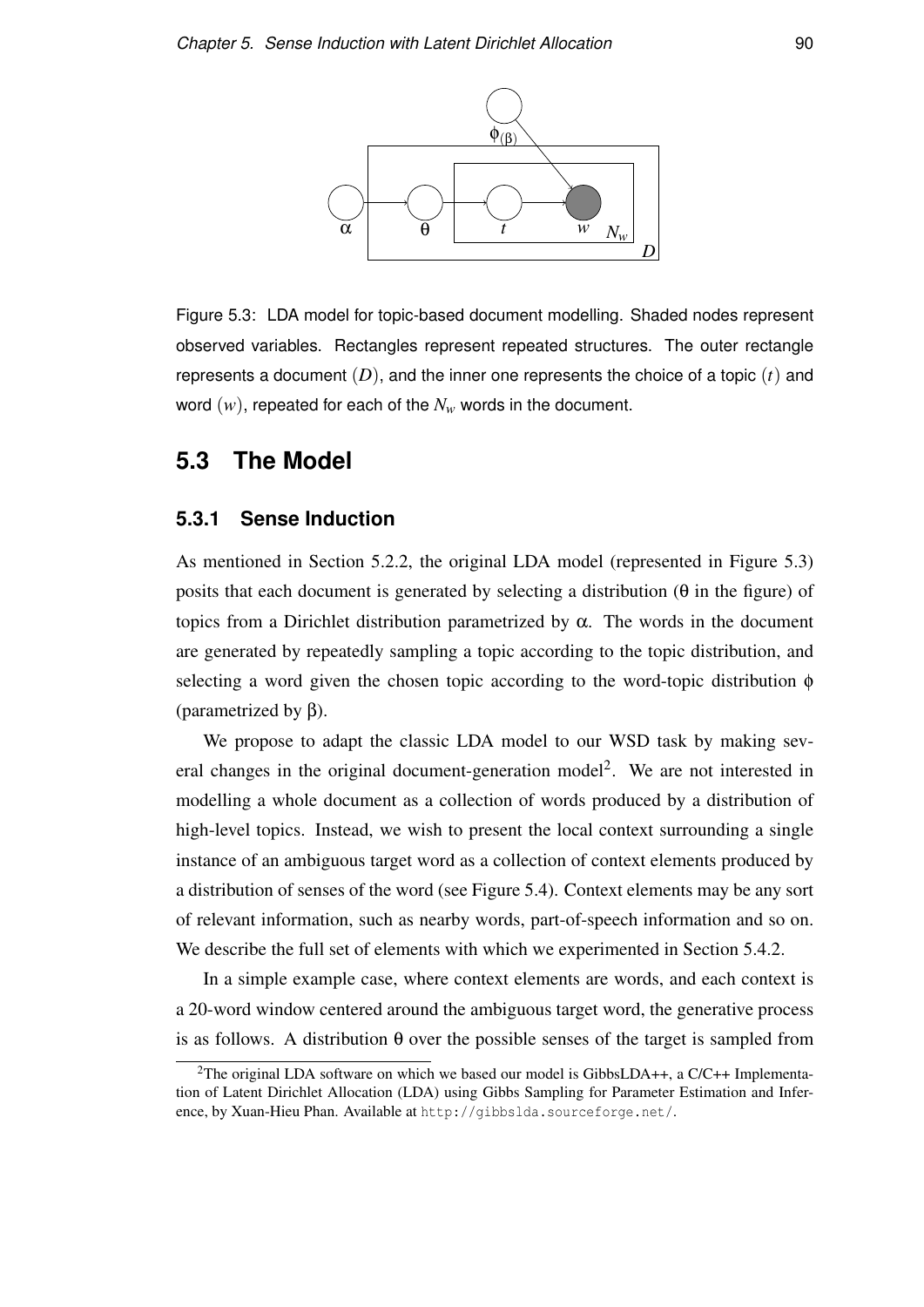

Figure 5.4: Modified LDA model for word-sense modelling. Shaded nodes represent observed variables. Rectangles represent repeated structures. The outer rectangle represents the context *C* of an instance, and the inner ones represent repeated choice of a sense (*s*) and a context word (*w*), repeated for each of the *N<sup>c</sup>* words in the context.

a family of Dirichlet distributions parametrized by  $\alpha$ . Then, for each of the twenty words in the window, a sense is sampled from the sense-distribution, and the word is generated given that sense assignment, according to the multinomial word-sense distribution φ (parametrized by β).

As mentioned above, we wish to make use of a richer context representation, containing several categories of features (not only a single 20-word window). We therefore enhanced our version of the LDA model with the ability to deal with several feature layers. Figure 5.5 shows a symbolic representation of our layered model. We have multiple layers of information, each composed of a different class of features. For instance, one layer could contain the words observed in a 20-word window, representing high-level topical information. Another layer could contain part-of-speech bigrams adjacent to the target, and represent syntactic information. The full list of feature classes used in our experiments is detailed in Section 5.4.2. Information from all of the layers is combined when estimating the sense distribution of each instance.

Under the layered model, for each instance, each layer is generated in a similar fashion to the single word-window layer described above. For each element in the layer, in turn, a sense assignment is sampled from the sense distribution  $θ$ , which is shared by the whole instance. Then, a value is sampled for the element (a word in the word-window layer, a part-of-speech bigram in the PoS-bigram layer, etc.), given the sense-assignment, from the appropriate multinomial distribution for that layer  $(\phi_i)$ .

The model operates under the simplifying assumption of independence between the layers. Many probabilistic models assume independence between multiple sources of information, to reduce computational complexity, despite the fact that such inde-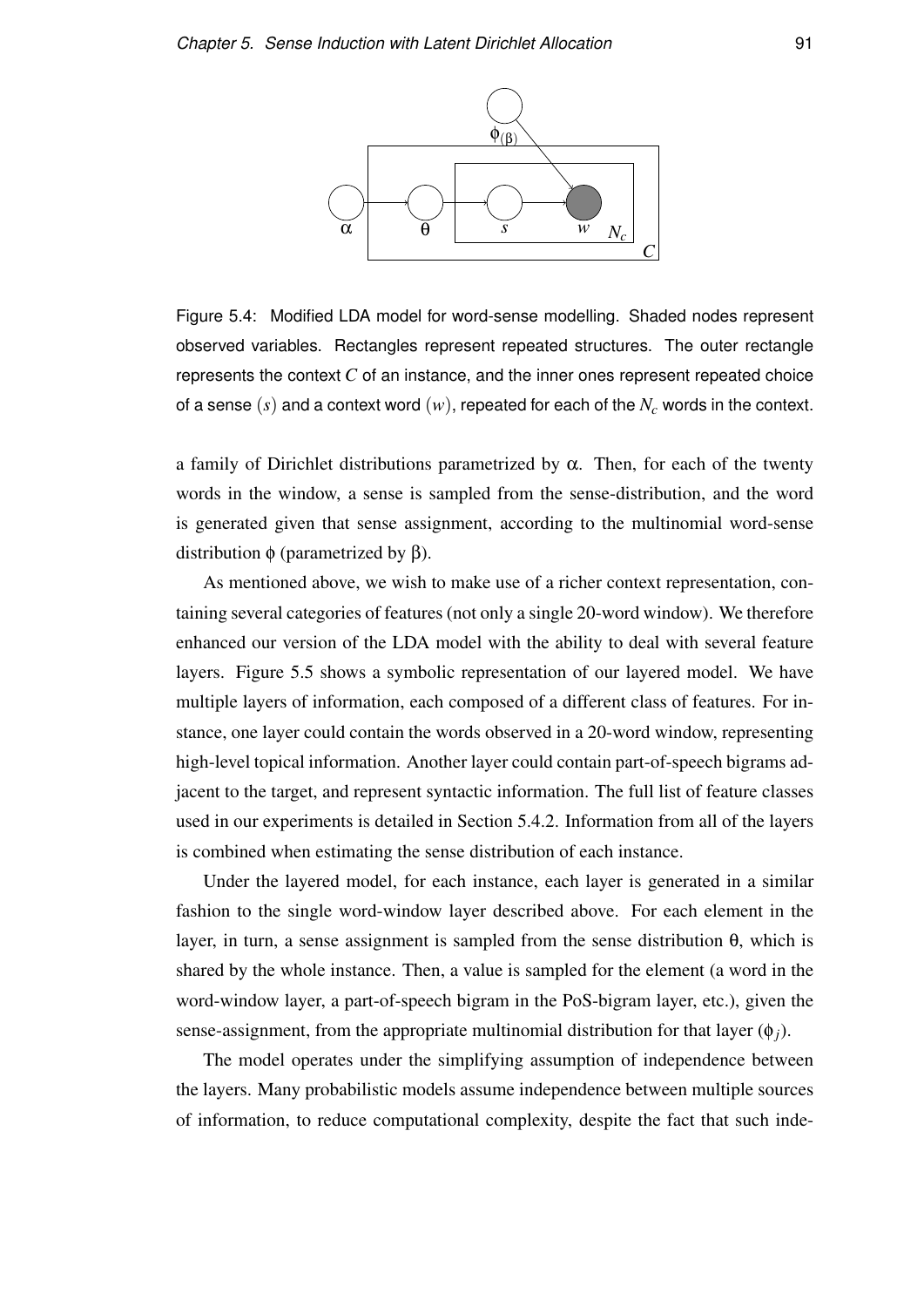

Figure 5.5: Extended sense induction model; inner rectangles represent different sources (layers) of information. All layers share the same, instance-specific, sense distribution  $(θ)$ , but each have their own (multinomial) sense-feature distribution  $(φ)$ . Shaded nodes represent observed features  $f_i$ ; these can be words, parts of speech, collocations or dependencies.

pendence is rarely present in reality. The classic model for probabilistic classification is the Naive Bayes method, so named for exactly this reason. Despite their simplicity, such models achieve high performance in many tasks (see Langley et al. 1992).

### **5.3.2 Inference**

Several inference approaches have been proposed for LDA models. Exact inference is intractable, given the complexity of the model. Instead, various approximate inference techniques have been suggested. Blei et al. (2003) propose an EM-based maximum likelihood inference technique, using a variational E-step. Goldwater (2007) reviews several common inference techniques and their limitations. She then describes Markov Chain Monte-Carlo (MCMC) sampling algorithms and in particular the Gibbs sampling algorithm (Geman and Geman, 1984) which can be used to estimate the posterior distribution of the parameters, as well as the *maximum a posteriori* (MAP) or expected value thereof. The Gibbs sampling procedure is iterative. In each iteration, a value is sampled for each variable in the model in turn, according to the conditional probability given the current values of all the other variables.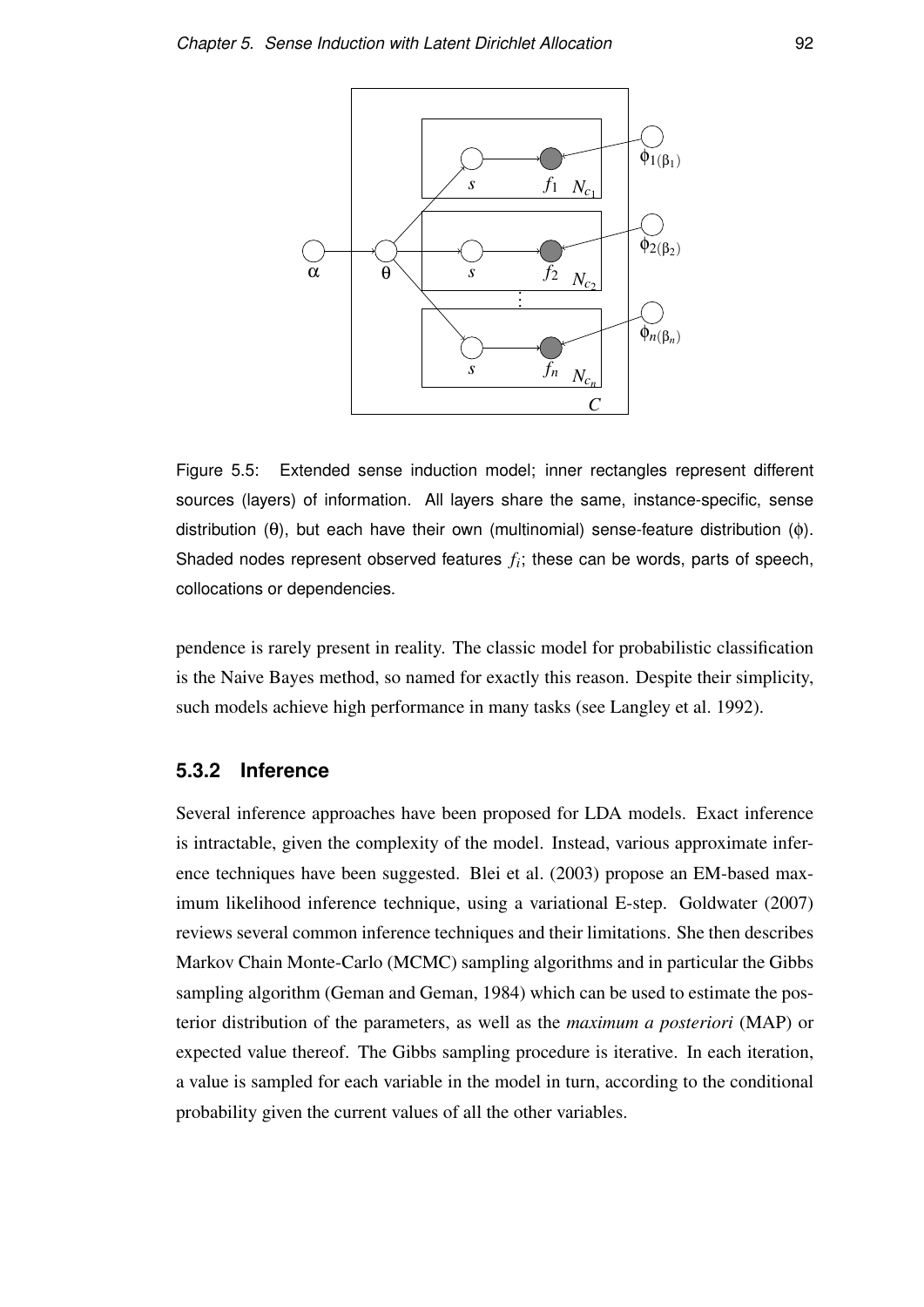### **5.3.3 Notation**

Before formally describing our model, it is neccessary to present and explain the notation we use. This are summarized in Table 5.1. To begin with, our model contains a number of constants. *K* indicates the number of sense-clusters used in the model. This is essentially another hyperparameter, which is provided in advance (see discussion in Section 5.5.2). We use *L* to represent the number of different input layers in the data and  $V_l$  to indicate the size of the vocabulary in each layer, i.e., the number of different values which can occur in the layer (for example, in the word window layers,  $V_l$  is equal to the number of different word types in the data).

We also make use of several levels of variables and parameters. First, there are the hyperparameters and top level variables, which are the most global. The variable  $\alpha$  parametrizes the Dirichlet distribution of senses in each instance. Specifically, it controls the probabilities of the family of possible sense-distributions from which is sampled the individual sense distribution of each instance. In our mathematical analysis, we decompose  $\alpha$  into portions  $\alpha_l$ , one for each layer. One interpretation of  $\alpha$  is as a pseudo-count prior, or smoothing factor, which provides weight in addition to that which was actually observed in the data. Under this interpretation, we can speak of  $\alpha$ <sup>*l*</sup> as being the portion of the pseudo-count that is given to each input layer *l*.

For indexes, we use *m* to index the documents, and *l* to index the layers. The index *i* is used to distinguish features and their associated senses. This index is global and ignores document and layer boundries<sup>3</sup>.

The second category of variables relates to individual instances. Each instance has a sense distribution θ, representing the relative portion of each sense in that instance (in terms of the sense assighnments of the individual features comprising that instance).

Each instance is made up of observed features  $\{f_i, f_{i+1}, ...\}$  and their corresponding latent sense assignments  $\{s_i, s_{i+1}, ...\}$ . The collection of all the observed features in the data (all instances) is indicated by  $\overline{f}$ , and similarly,  $\overline{s}$  represents the collection of all the sense assignments. We use  $\overline{f}_{-i}$  to indicate all features except the current one  $(f_i)$ , and *s*−*<sup>i</sup>* for all sense assignments except *s<sup>i</sup>* .

In our notation  $\#(x)$  indicates the number of times the event x was observed in the data (all instances). Similarly, for a specific instance,  $\#m(x)$  represents the number of times event *x* was observed in document *m*, and #*m* is the total number of events in document *m*, i.e., the size of the document. On the layer level,  $\#l(x)$  represents

<sup>&</sup>lt;sup>3</sup>An alternative would be to provide a triple index for each feature and its sense assignment, indicating the document, layer and location in the layer. We chose a single index for simplicity.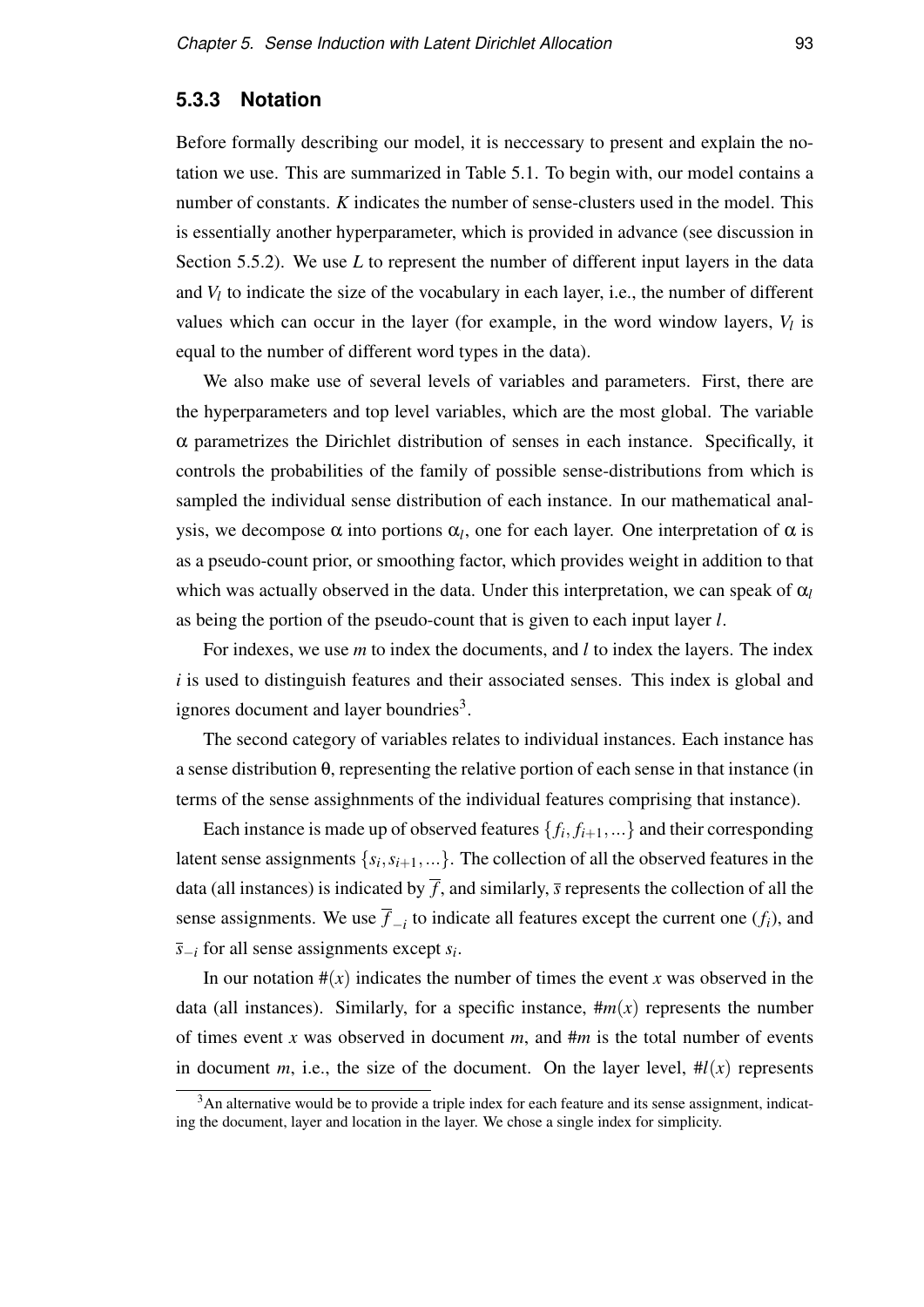the number of times event *x* was observed in layer *l* (of a certain document), and  $#l$ indicates the size of the layer.

### **5.3.4 Model Formulation**

In order to formally describe our model, we must outline the underlying probabilistic assumptions, and derive the update function used in the Gibbs sampling procedure, i.e., the conditional distribution of a single assignment given the current assignments of all the other variables. In our model, each element in each of the layers (e.g., each word in the  $\pm 10$ -word window, or each part-of-speech bigram in their layer) is a variable, and is assigned a sense label. From these assignments, the sense distribution of the instance as a whole can be determined. We need to provide the conditional probability of the *i*-th variable (for example, the part-of-speech bigram preceding the target) being assigned sense label  $s_i$ , given the feature-value  $f_i$  of the variable (e.g., the  $\langle verb, determiner \rangle$  bigram value), and the current sense assignments of all the other variables in the data (*s*).

We begin with the basic Bayesian formulation. The probability of a single sense assignment,  $s_i$ , is proportional to the product of the likelihood (of the feature-value  $f_i$  of the *i*-th variable, given the rest of the data) and the prior probability of the assignment.

$$
p(s_i|\overline{s}_{-i}, \overline{f}) \propto p(f_i|\overline{s}, \overline{f}_{-i}, \beta) \cdot p(s_i|\overline{s}_{-i}, \alpha) \tag{5.1}
$$

For the likelihood term, integrating over all possible values of the multinomial featuresense distribution  $\phi$  gives us the rightmost term in Equation 5.2.

$$
p(f_i|\overline{s}, \overline{f}_{-i}, \beta) = \int p(f_i|l, \overline{s}, \phi) \cdot p(\phi|\overline{f}_{-i}, \beta_l) d\phi = \frac{\#(f_i, s_i) + \beta_l}{\#(s_i) + V_l \cdot \beta_l}
$$
(5.2)

This term has an intuitive interpretation. The notation  $#(f_i, s_i)$  indicates the number of times the feature-value  $s_i$  was assigned sense  $s_i$  in the rest of the data. Similarly,  $\#(s_i)$  indicates the number of times the sense assignment  $s_i$  was observed in the data.  $\beta_l$  is the Dirichlet prior for the feature-sense distribution  $\phi$  in the current layer, and *V*<sub>*l*</sub> is the size of the vocabulary of that layer, i.e., the number of possible feature values in the layer. Intuitively, the probability of a feature-value given a sense is directly proportional to the number of times we've seen that value and that sense-assignment together in the data, taking into account a pseudo-count prior, expressed through β.

A similar approach is taken with regards to the prior probability. In this case,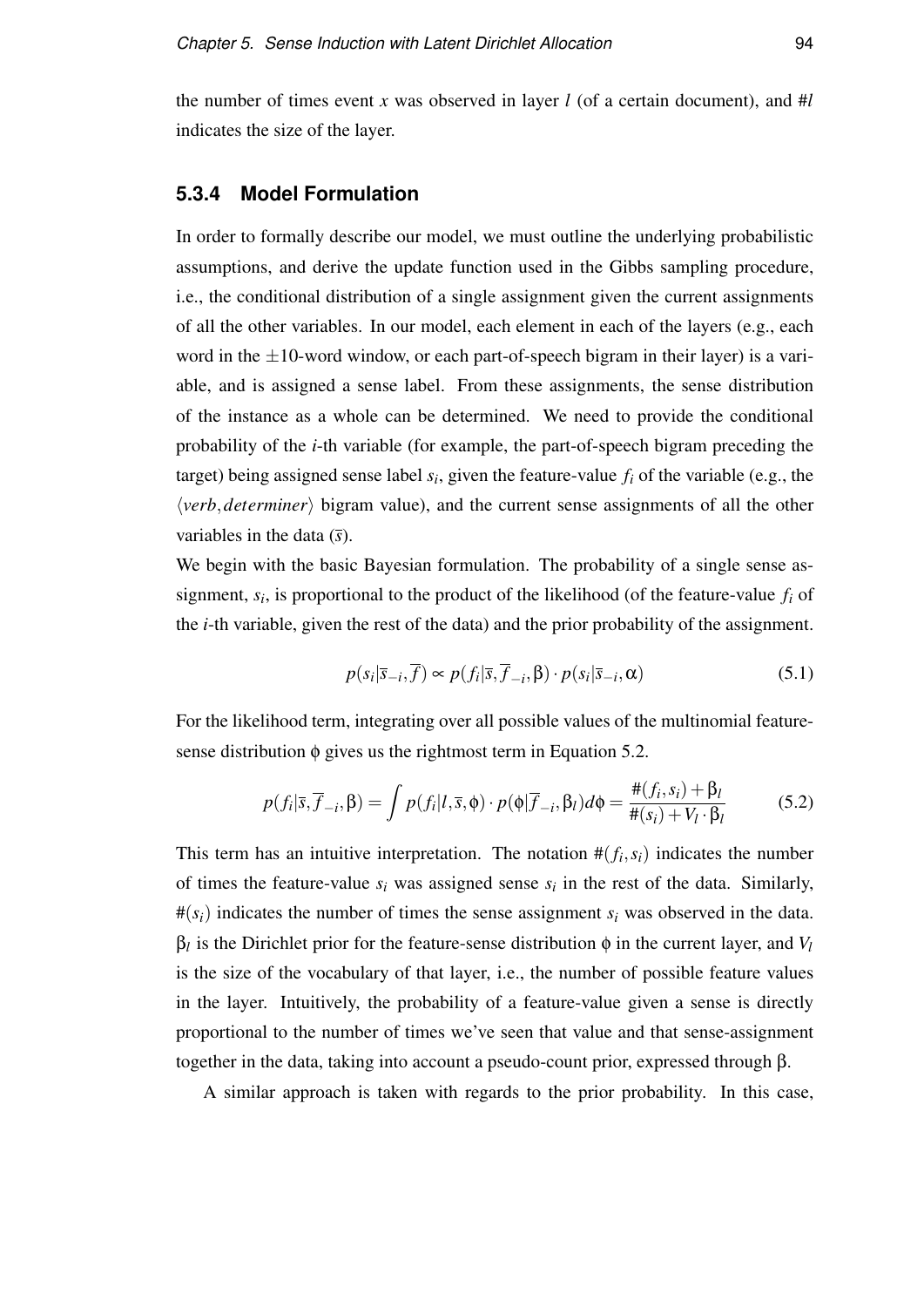| Constants             |                                                                              |  |  |
|-----------------------|------------------------------------------------------------------------------|--|--|
| K                     | number of senses                                                             |  |  |
| L                     | number of layers                                                             |  |  |
| $V_l$                 | size of the vocabulary (number of types) in layer l                          |  |  |
| Global                |                                                                              |  |  |
| $\alpha$              | hyperparameter of the Dirichlet sense distribution family                    |  |  |
| φ                     | joint word-feature distribution (multinomial)                                |  |  |
| β                     | hyperparameter of the word-sense distribution                                |  |  |
| Indexes               |                                                                              |  |  |
| $\mathfrak{m}$        | document index                                                               |  |  |
| l                     | layer index                                                                  |  |  |
| i                     | feature and sense assignment index (global)                                  |  |  |
| Instance              |                                                                              |  |  |
| $\theta$              | sense distribution for a specific instance                                   |  |  |
| $f_i$                 | the <i>i</i> -th feature                                                     |  |  |
|                       | sense assignment for the <i>i</i> -th feature                                |  |  |
| $\frac{s_i}{f}$       | the collection of all features in the data                                   |  |  |
| $\overline{f}_{-i}$   | the collection of all features in the data except $f_i$                      |  |  |
| $\overline{s}$        | the collection of sense assignments of all features in the data              |  |  |
| $\overline{s}_{-i}$   | the collection of sense assignments of all features in the data except $s_i$ |  |  |
| <b>Count Notation</b> |                                                                              |  |  |
| $\#(x)$               | number of times event $x$ was observed in the data (all instances)           |  |  |
| $\#m(x)$              | number of times event x was observed in instance $m$                         |  |  |
| #m                    | total number of events in instance $m$ (size of the instance)                |  |  |
| $\#l(x)$              | number of times event $x$ was observed in layer $l$ (in a specific instance) |  |  |
| #l                    | size of layer $l$ (in a specific instance)                                   |  |  |

Table 5.1: Notation used in description of the layered LDA model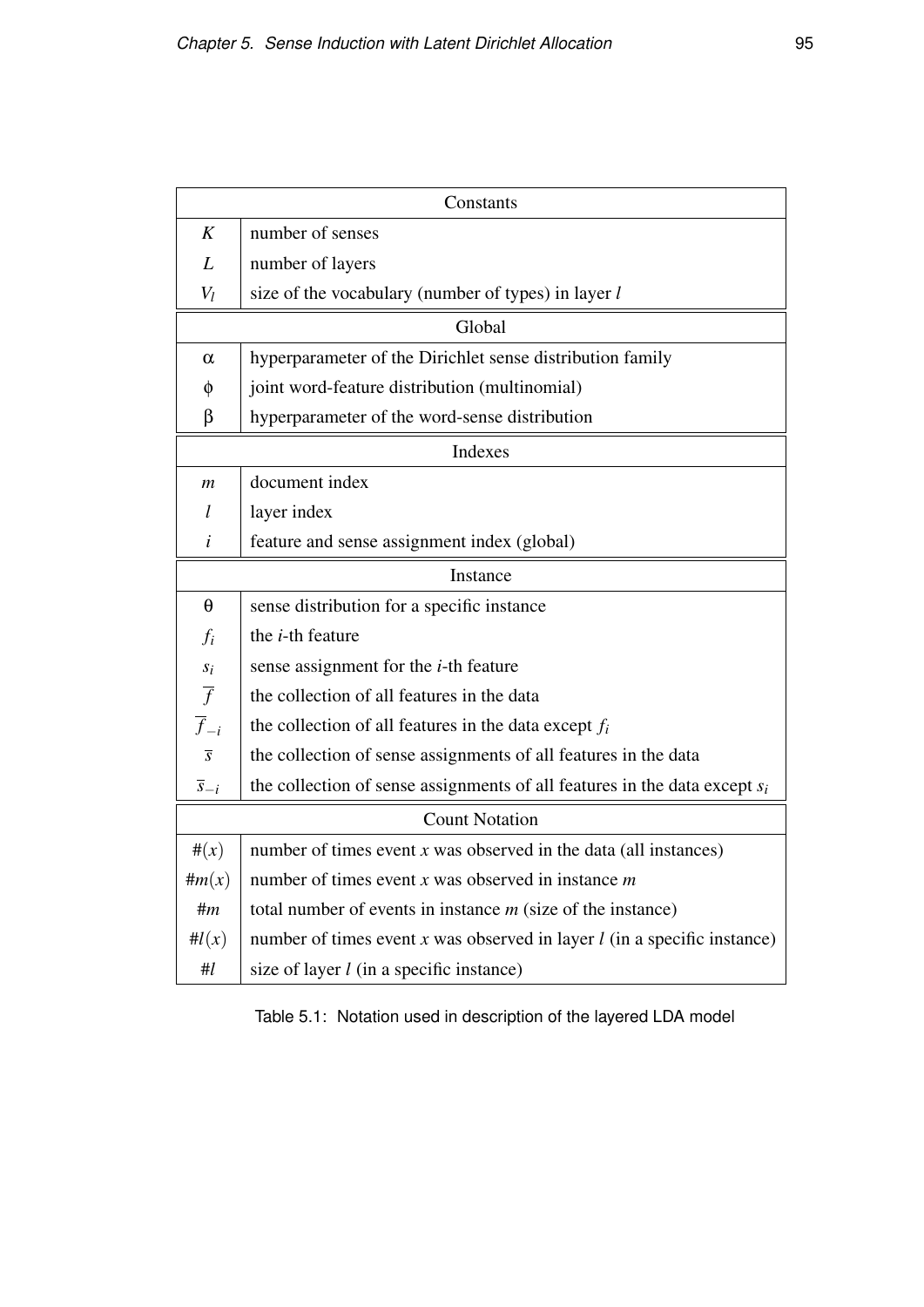however, all layers of information in the instance must be considered.

$$
p(s_i|\bar{s}_{-i}, \alpha) = \sum_l \lambda_l \cdot p(s_i|l, \bar{s}_{-i}, \alpha_l)
$$
\n(5.3)

Here  $\lambda_l$  is the weight for the contribution of layer *l*, and  $\alpha_l$  is the Dirichlet prior for the sense distribution  $\theta$  in the current layer. Treating each layer individually, we integrate over the possible values of θ, obtaining a similar count-based term.

$$
p(s_i|l, \overline{s}_{-i}, \alpha_l) = \int p(s_i|l, \overline{s}_{-i}, \theta) \cdot p(\theta | \overline{f}_{-i}, \alpha_l) d\theta = \frac{\#l(s_i) + \alpha_l}{\#l + S \cdot \alpha_l}
$$
(5.4)

 $#l(s_i)$  indicates the number of elements in layer *l* assigned the sense  $s_i$ ,  $#l$  indicates the number of elements in layer *l*, i.e., the size of the layer (in the current instance). *S* is the number of senses. Here, too, the intuitive interpretation is that the prior for sense  $s_i$  in a specific layer is its observed proportion in that layer, taking into account the pseudo-count α*<sup>l</sup>* .

To distribute the pseudo counts represented by  $\alpha$  in a reasonable fashion among the layers, we define  $\alpha_l = \frac{\# l}{\# n}$  $\frac{\#l}{\#m} \cdot \alpha$  where  $\#m = \sum_l \#l$ , i.e., the total size of the instance. This distributes  $\alpha$  according to the relative size of each layer in the instance.

$$
p(s_i|l, \overline{s}_{-i}, \alpha_l) = \frac{\#l(s_i) + \frac{\#l}{\#m} \cdot \alpha}{\#l + S \cdot \frac{\#l}{\#m} \cdot \alpha} = \frac{\#m \cdot \frac{\#l(s_i)}{\#l} + \alpha}{\#m + S \cdot \alpha} \tag{5.5}
$$

Placing these values in Equation 5.3 we obtain the equation specifying the overall prior probability, which is a simple weighted average of the priors from the individual layers.

$$
p(s_i|\overline{s}_{-i}, \alpha) = \frac{\#m \cdot \sum_l \lambda_l \cdot \frac{\#l(s_i)}{\#l} + \alpha}{\#m + S \cdot \alpha} \tag{5.6}
$$

Putting it all together, we arrive at the final update equation for the Gibbs sampling:

$$
p(s_i|\overline{s}_{-i}, \overline{f}) \propto \frac{\#(f_i, s_i) + \beta_l}{\#(s_i) + V_l \cdot \beta_l} \cdot \frac{\#m \cdot \sum_l \lambda_l \cdot \frac{\#l(s_i)}{\#l} + \alpha}{\#m + S \cdot \alpha} \tag{5.7}
$$

Note that when dealing with a single layer, this equation collapses to Equation 5.8, which is identical to the Gibbs update equation for the original LDA algorithm (with  $\#m(s_i)$  indicating the number of words in the document assigned to sense-cluster  $s_i$ ).

$$
p(s_i|\overline{s}_{-i}, \overline{f}) \propto \frac{\#(f_i, s_i) + \beta}{\#(s_i) + V \cdot \beta} \cdot \frac{\#m(s_i) + \alpha}{\#m + S \cdot \alpha} \tag{5.8}
$$

The sampling algorithm gives direct estimates of *s* for every context element. However, in the context of our task, we are more interested in estimating  $\theta$ , the sense-context distribution. This can be obtained as in Equation 5.6, but taking into account all sense assignments, without removing assignment *i*.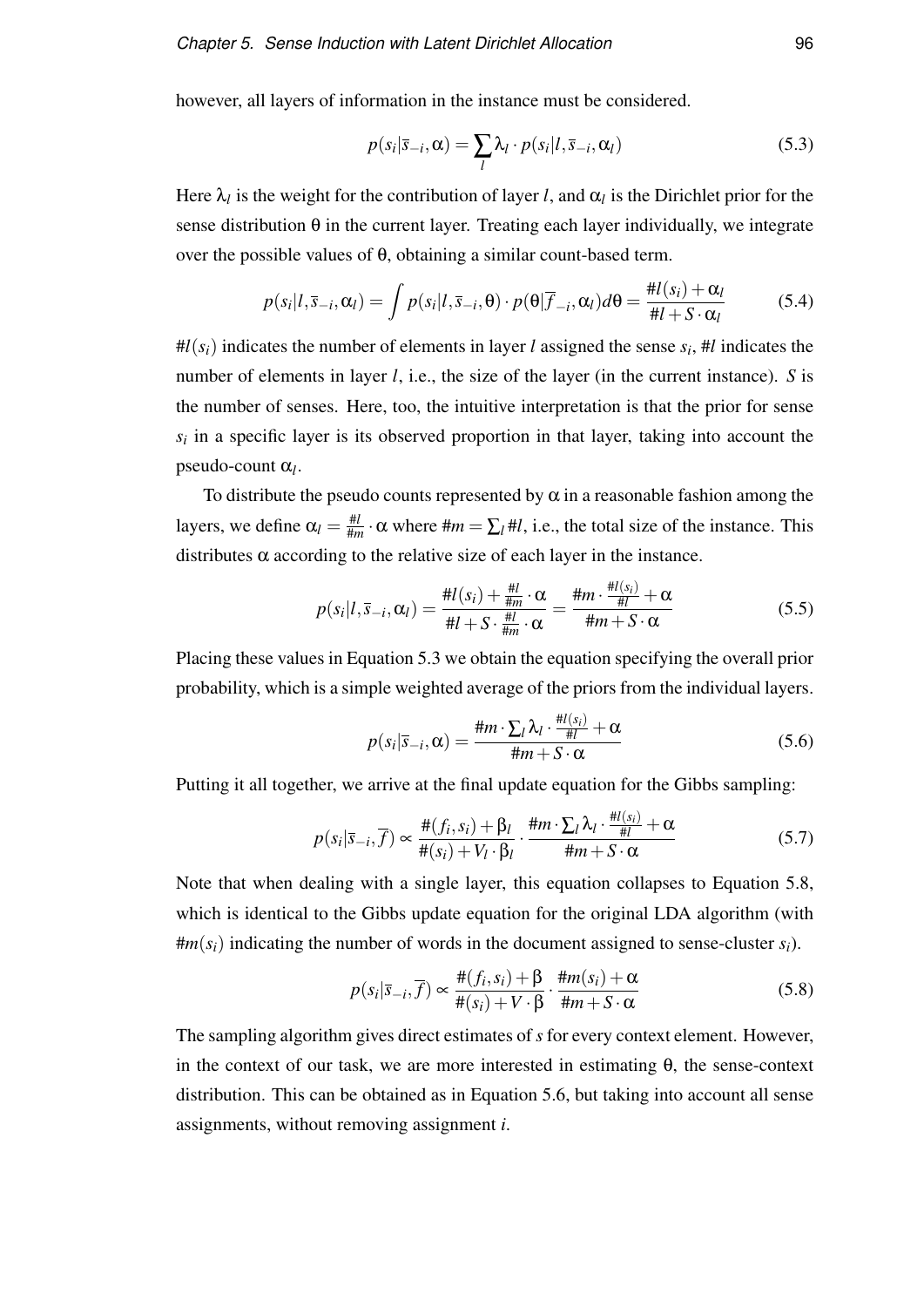# **5.4 Experimental Setup**

### **5.4.1 Data**

For evaluation, we used the dataset provided in the sense induction and discrimination task in Semeval-2007 (Agirre and Soroa, 2007). This is comprised of text from the Penn Treebank II (sections 1 and 22-24 were used for test data, and the rest for mapping, see Section 5.4.3). The Treebank data is a collection of articles from first half of the 1989 Wall Street Journal. Table 5.2 shows some of the properties of the Semeval dataset (both portions combined). The average ambiguity is approximately four senses, with a high (almost 80%) skew towards the predominant sense. This means that an algorithm which simply chooses the most frequent sense of each word to label all the instances achieves almost 80% accuracy. This skew is partly the result of the fact that OntoNotes (Hovy et al., 2006) senses were used in Semeval, instead of the finer-grained WordNet ones. Coarser senses make the inference task easier, but also make it very difficult to beat the first-sense baseline.

For our experiments, we used two learning corpora. The British National Corpus (BNC) served as our out-of-domain corpus, and contained approximately 730 thousand instances of the 35 target nouns in the Semeval lexical sample. The second, in-domain, corpus was built from selected portions of the Wall Street Journal (WSJ) corpus. We used all articles<sup>4</sup> from the years 1987-89 and 1994 to create a corpus of similar size to the BNC, containing approximately 740 thousand instances of the target words.

A simple way to judge whether two pieces of text share a similar domain is to examine the frequency of occurrence of different words in the data. We can measure divergence between these distributions to determine how (dis-)similar they are. Figure 5.6 shows the distribution of the Semeval target words in the BNC, the WSJ, and the provided test data. The Jensen-Shannon divergence between the instance distribution in the WSJ and Semeval is 0.0166 bits, whereas the divergence between the BNC distribution and that of Semeval is 0.15 – almost ten times as large. This indicates that the WSJ text is much more similar to the test data than the BNC. This is to be expected, as the Semeval data is itself a portion of the WSJ.

The LDA framework contains several parameters whose values must be specified (see Section 5.5.2). We used the Senseval 2 lexical sample (Preiss and Yarowsky, 2001) data as a tuning set, to get an estimate of the desired value for the  $\alpha$  parameter.

<sup>4</sup>Excluding the portion used for the Penn. Treebank II, i.e., the Semeval dataset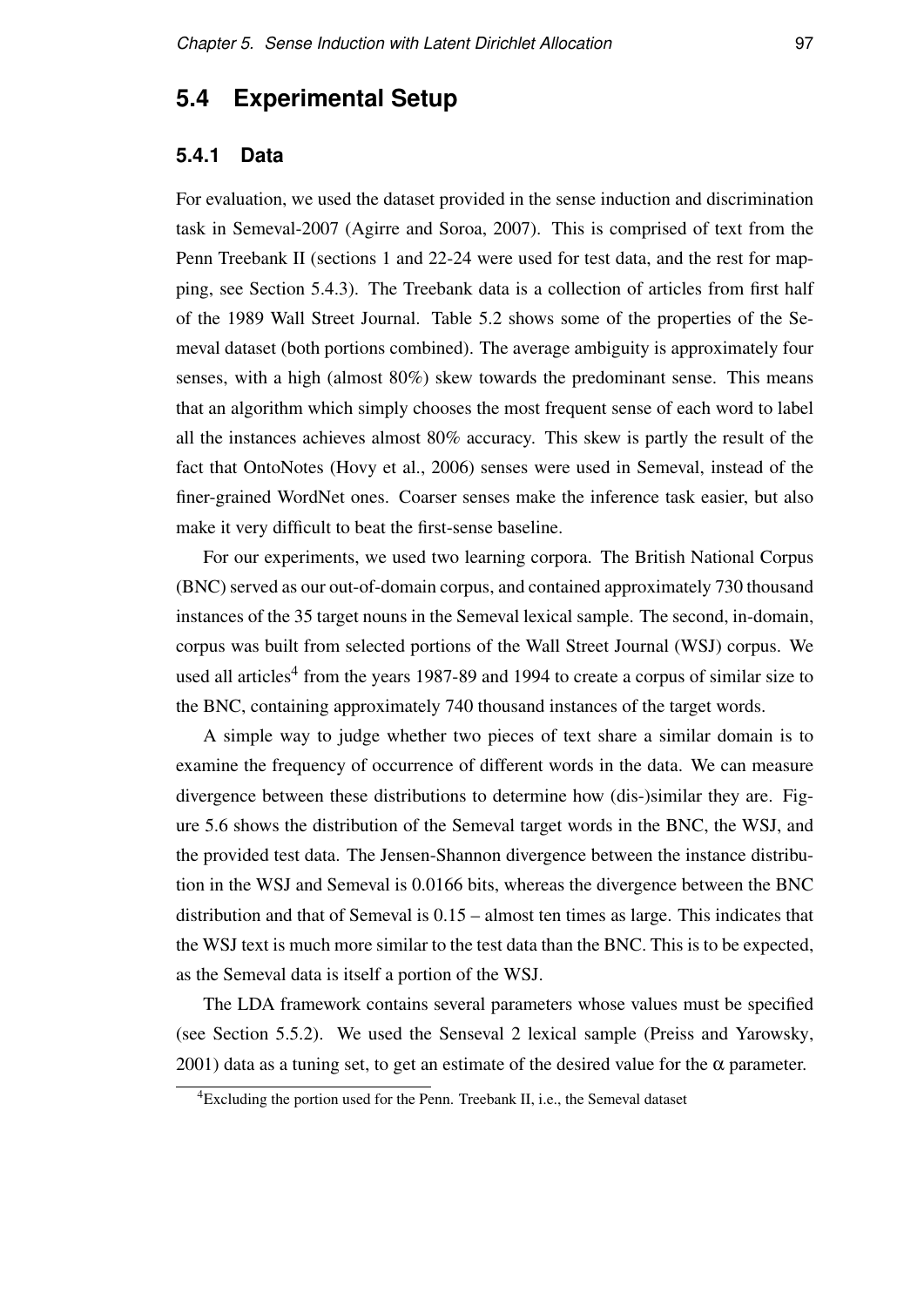| Word        | # Instances | Ambiguity      | 1st Sense     |
|-------------|-------------|----------------|---------------|
| area        | 363         | 3              | 266 (73.2%)   |
| authority   | 111         | $\overline{4}$ | 53 (47.7%)    |
| base        | 112         | 5              | 40 (35.7%)    |
| bill        | 506         | 3              | 340 (67.1%)   |
| capital     | 335         | $\overline{4}$ | 313 (93.4%)   |
| carrier     | 132         | 8              | 101 (76.5%)   |
| chance      | 106         | $\overline{4}$ | 52 (49.0%)    |
| condition   | 166         | 2              | 135 (81.3%)   |
| defense     | 141         | 7              | 41 (29.0%)    |
| development | 209         | 3              | 159 (76.0%)   |
| drug        | 251         | 2              | 163 (64.9%)   |
| effect      | 208         | 3              | 169 (81.2%)   |
| exchange    | 424         | 5              | 306 (72.1%)   |
| future      | 496         | 3              | 395 (79.6%)   |
| hour        | 235         | $\overline{4}$ | 201 (85.5%)   |
| job         | 227         | 3              | 172 (75.7%)   |
| management  | 329         | 2              | 205 (62.3%)   |
| move        | 317         | $\overline{4}$ | 295 (93.0%)   |
| network     | 207         | 3              | 123 (59.4%)   |
| order       | 403         | 7              | 336 (83.3%)   |
| part        | 552         | $\overline{4}$ | 441 (79.8%)   |
| people      | 869         | 4              | 791 (91.0%)   |
| plant       | 411         | 2              | 360 (87.5%)   |
| point       | 619         | 9              | 458 (73.9%)   |
| policy      | 370         | 2              | 296 (80.0%)   |
| position    | 313         | 7              | 95 (30.3%)    |
| power       | 298         | 3              | 150 (50.3%)   |
| president   | 1056        | 3              | 887 (83.9%)   |
| rate        | 1154        | 2              | 979 (84.8%)   |
| share       | 3061        | $\overline{c}$ | 2989 (97.6%)  |
| source      | 187         | 5              | 69 (36.8%)    |
| space       | 81          | 5              | 43 (53.0%)    |
| state       | 689         | 3              | 570 (82.7%)   |
| system      | 520         | 5              | 284 (54.6%)   |
| value       | 394         | 3              | 357 (90.6%)   |
| total/avg   | 15852       | 3.94           | 12634 (79.7%) |

Table 5.2: Number of instances and ambiguity of each noun in the Semeval lexical sample. The rightmost column presents the number (and percentage) of instances of the word labeled with the most frequent sense.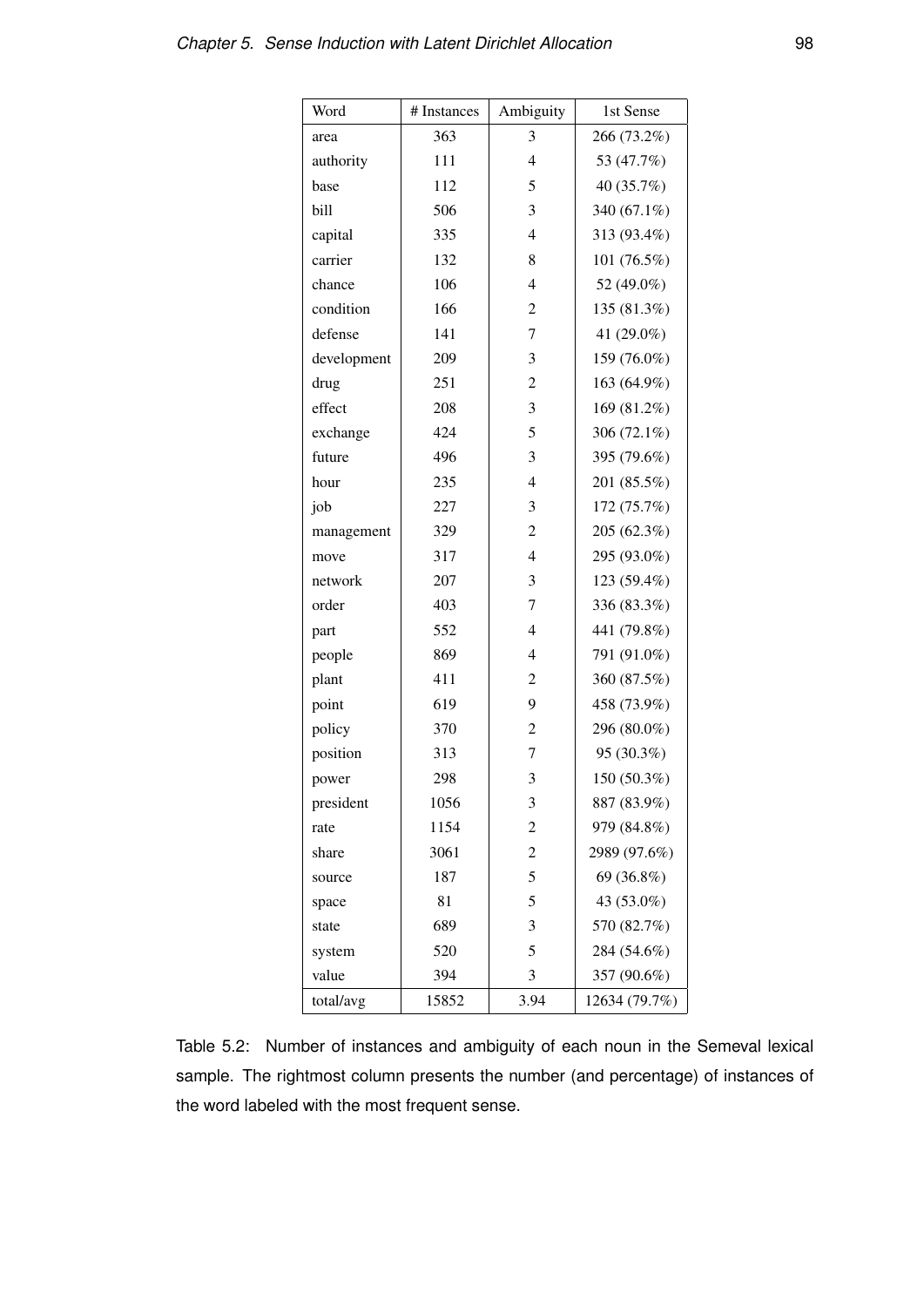

Figure 5.6: Distribution of word occurrences in the two corpora and the evaluation dataset. Each bar represents one of the 35 words in the lexical sample, and the height of the bar indicates the relative frequency (% of instances) in the dataset.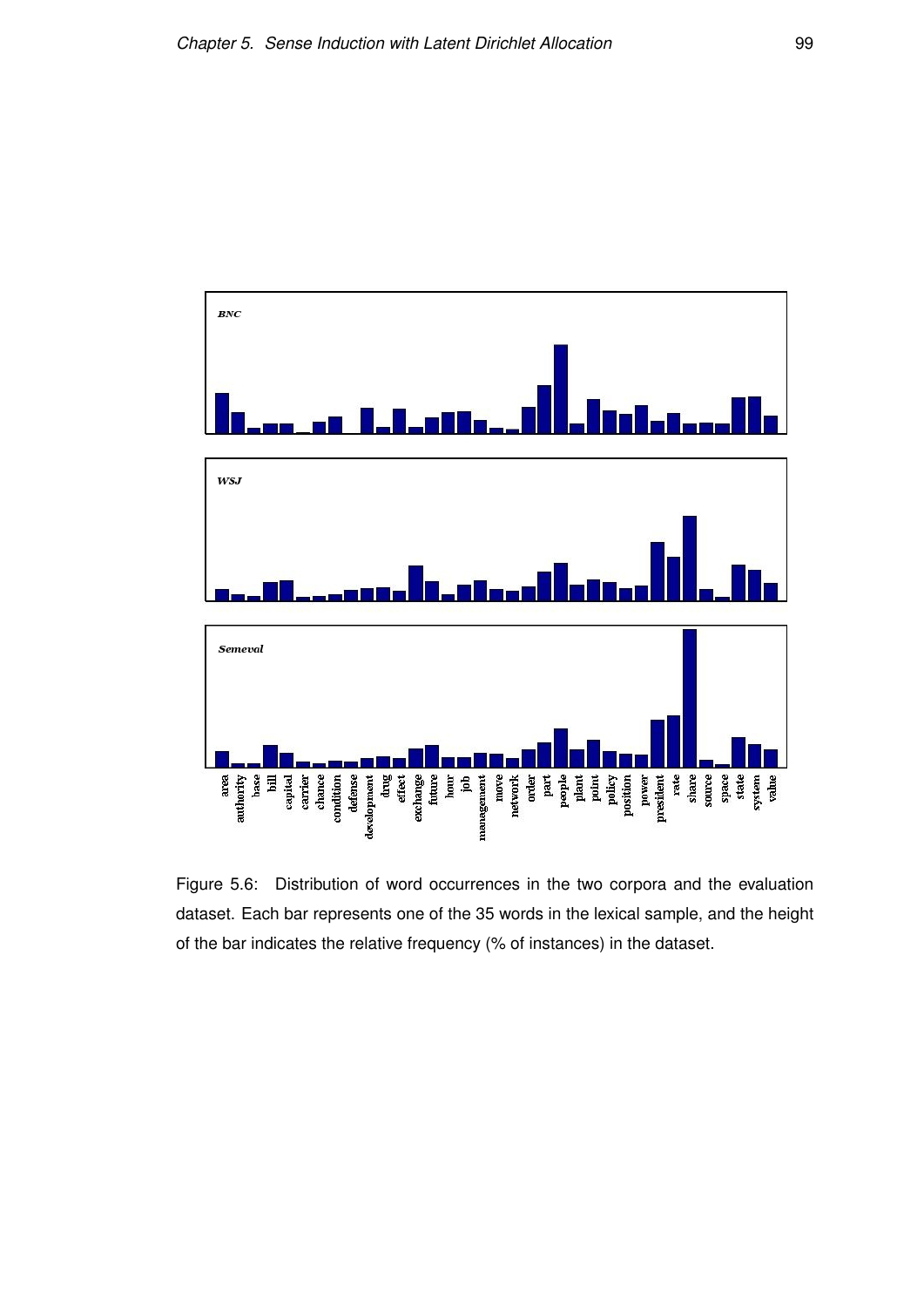# **5.4.2 Context Features**

For the purpose of our experiments, we used the feature set described in detail in Section 4.4.3. This feature set is designed to capture both immediate local context, wider context and syntactic context. It contains six feature categories:  $\pm 10$ -word window  $(10w)$ ,  $\pm$ 5-word window (5w), collocations (1w), word n-grams (ng), part-of-speech n-grams (pg) and dependency relations (dep). Each feature category is treated as a separate information layer in our model.

The Semeval workshop organizers provided a small amount of context for each instance (usually a sentence or two surrounding the sentence containing the target word). This context, as well as the text in the training corpora, was parsed using RASP (Briscoe and Carroll, 2002), to extract part-of-speech tags, lemmatized forms of the words, and dependency information. For instances containing more than one occurrence of the target word, we chose the first occurrence as the target. Instances which were not correctly recognized by the parser (e.g., a target word labeled with the wrong lemma or part-of-speech), were automatically assigned to the largest sense-cluster.<sup>5</sup>

# **5.4.3 Evaluation**

Because every sense induction system uses its own set of arbitrary labels, evaluation and comparison between different systems is a difficult problem. Several possible solutions have been suggested. One alternative is to manually evaluate and decide on the correctness of each system's clustering solution. This presents several problems. First and foremost, such evaluation is extremely expensive in terms of manual labor, and requires individual evaluation of each system or system variation. Also, in order to make the evaluation fair, the same evaluator should judge all systems. This makes it difficult to introduce and evaluate a new system without re-evaluating previous ones. In addition, it is impossible to make the evaluation standardized, and there is no guarantee that two judges (or the same judge, at different times) will make identical, or even similar, decisions.

Another option is via integration with a particular application (e.g., information retrieval, Schütze 1998), and comparison of the effects of the system on the results. While this approach is pragmatic, it presents many problems of its own. For instance, it is necessary to decide upon a task and application which will allow such integration, and not be biased towards a particular approach or system. In addition, the effects

 $5$ Less than 1% of the instances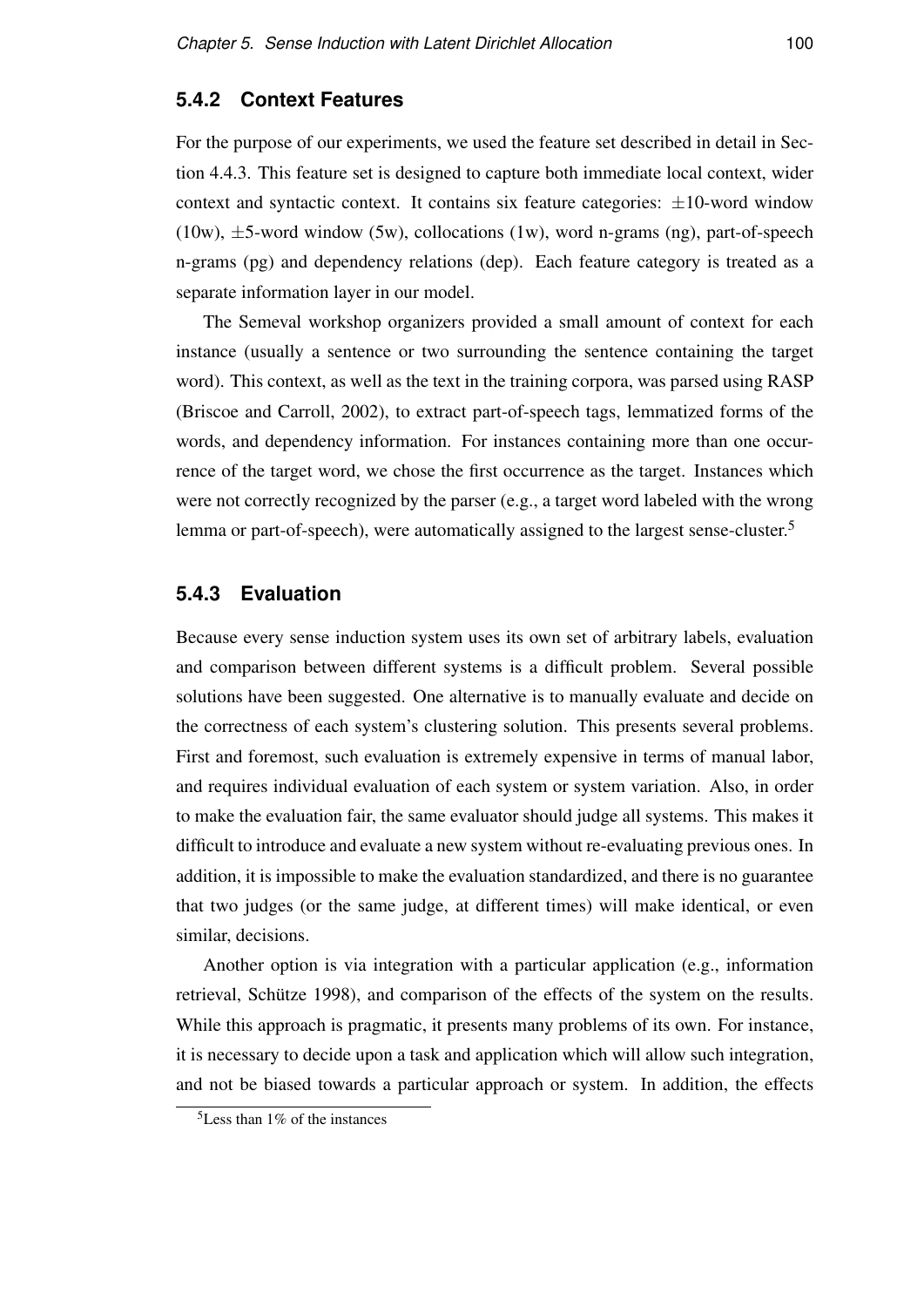of the integration process and compatibility with the application must be taken into consideration when evaluating system performance.

Another approach attempts to perform the evaluation independently of a specific task, as is commonly done for supervised systems. The proponents of this approach attempt to devise a reasonable way of mapping the results of the unsupervised system to the gold-standard annotation. Pantel and Lin (2002) automatically map induced senses to WordNet, and then manually evaluate the mapping quality. More recently, tagged corpora have been used to map the induced senses to gold standard ones (Purandare and Pedersen, 2004; Niu et al., 2005a; Agirre et al., 2006). This approach allows for standardized evaluation and comparison, but introduces noise arising from the mapping process, and may be biased towards certain types of systems (Agirre and Soroa, 2007).

A final option is to treat the problem as a standard unsupervised clustering task. In this approach, the gold-standard senses represent the true classes (but the labels are ignored), against which the system's clustering solution is evaluated using standard measures from the clustering literature, such as *purity*, *entropy* and *F-score*.

Given a set of gold standard classes (senses)  $\{S_i\}_{i=1}^n$  $\binom{n}{1}$  and a clustering solution  $\{C_j\}_{1}^{m}$  $\frac{m}{1}$ and assuming there are  $|D|$  instances in the dataset, the *purity* of a cluster  $C_j$  is defined by:

$$
Purity(C_j) = \frac{1}{|C_j|} \cdot \max_i |C_j \cap S_i|
$$

In words, the purity of a cluster is the proportion of the cluster shared with the most similar gold-standard class. The *purity* of the entire clustering solution is:

$$
Purity(\lbrace C_j \rbrace_1^m) = \sum_{j=1}^m \frac{|C_j|}{|D|} \cdot Purity(C_j)
$$

The *Entropy* measure employs a similar approach, but uses an information-theoretic weighting. The *Entropy* of a cluster is defined as:

$$
Entropy(C_j) = -\frac{1}{\log m} \cdot \sum_{i}^{n} \frac{|C_j \cap S_i|}{|C_j|} \log \frac{|C_j \cap S_i|}{|C_j|}
$$

The *Entropy* of the entire clustering solution is:

$$
Entropy({C_j}_1^m) = \sum_{j=1}^m \frac{1}{m} \cdot Entropy(C_j)
$$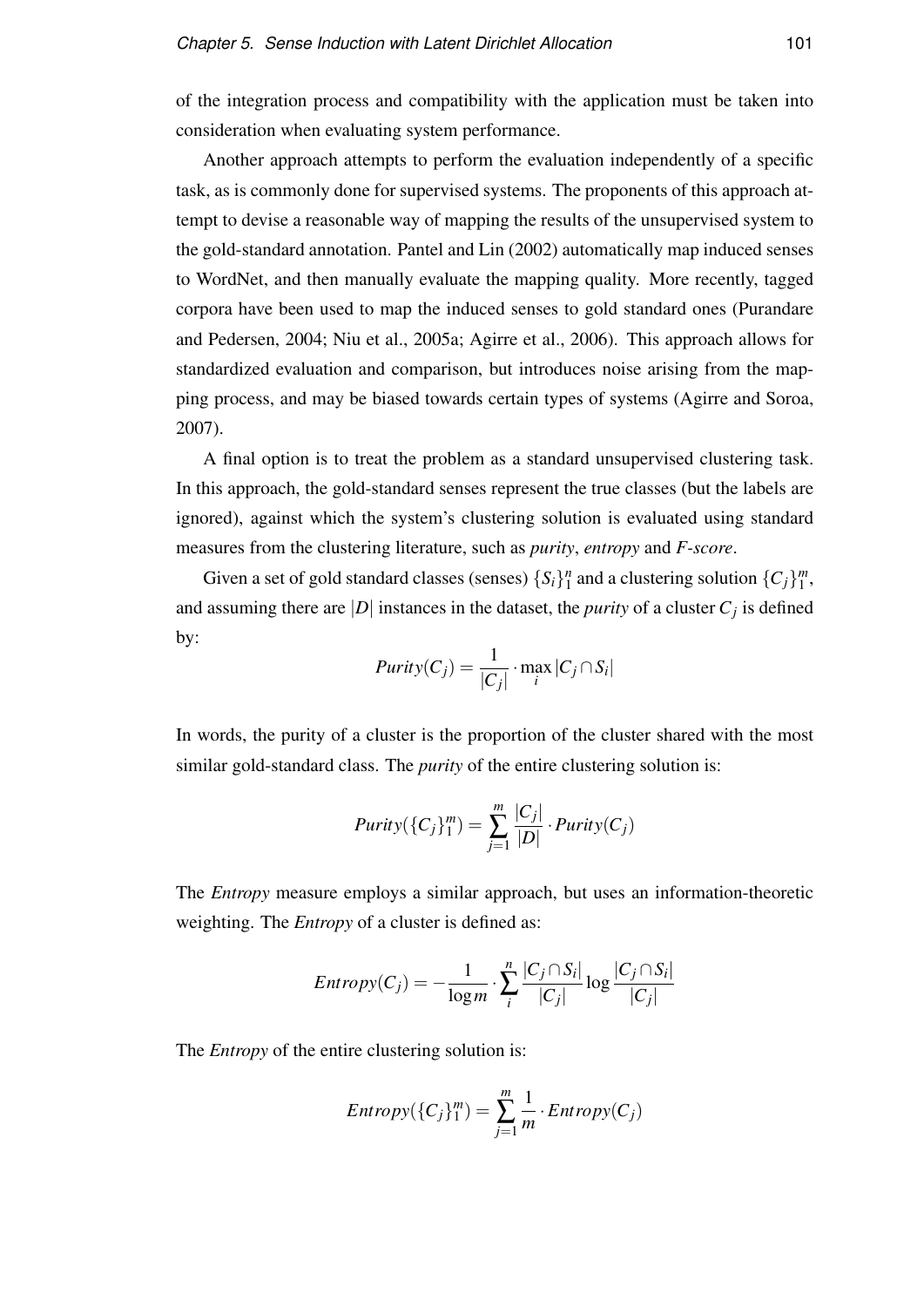*F-Score* is similar to that used in information retrieval, assuming the  $S_i$  are the correct documents given the query, and *C<sup>j</sup>* are those retrieved by the system. Therefore,

$$
Precision(S_i, C_j) = \frac{|C_j \cap S_i|}{|C_j|} \qquad Recall(S_i, C_j) = \frac{|C_j \cap S_i|}{|S_i|}
$$

$$
F\text{-}Score(S_i, C_j) = \frac{2 \cdot Precision(S_i, C_j) \cdot Recall(S_i, C_j)}{Precision(S_i, C_j) + Recall(S_i, C_j)}
$$

$$
F\text{-}Score(S_i) = \max_{C_j} F\text{-}Score(S_i, C_j)
$$

The *F-Score* of the entire clustering solution is given as:

$$
F\text{-}Score(\lbrace C_j\rbrace_1^m)=\sum_{i=1}^n\frac{|S_i|}{|D|}\cdot F\text{-}Score(S_i)
$$

In the sense induction and discrimination task in Semeval-2007 (Agirre and Soroa, 2007), the task organizers presented a standardized framework for evaluation of unsupervised systems under the latter two approaches described above<sup>6</sup>. They provided a cluster-based evaluation system, which did not attempt to match the induced sense categories with the labels of the gold standard, but instead used clustering metrics to evaluate.

The organizers also provided a standardized mapping system for mapped evaluation, which made use of each system's labels on one portion of the data (the "training" portion) to derive the most likely mapping to the gold standard labels, and then used that mapping to calculate the system's F-Score on the rest of the data (the "test" portion)<sup>7</sup>. The mapping matrix  $M$  is defined as follows:

$$
M_{i,j} = P(S_i|C_j) = \frac{|S_i \cap C_j|}{|C_j|}
$$

In other words, each cell  $\langle i, j \rangle$  in the matrix contains the proportion of times where

<sup>6</sup>The authors refer to these as the 'unsupervised' and 'supervised' evaluation methods, but we will use 'cluster-based' and 'mapped' to avoid confusion

 $<sup>7</sup>$ It is important to note that the labels of the "training" portion are not used in any way for actual</sup> training of the model, since the entire system is unsupervised. They are only used to provide a mapping to the gold standard, for evaluation purposes. The "training" part could more accurately be called the *mapping* portion.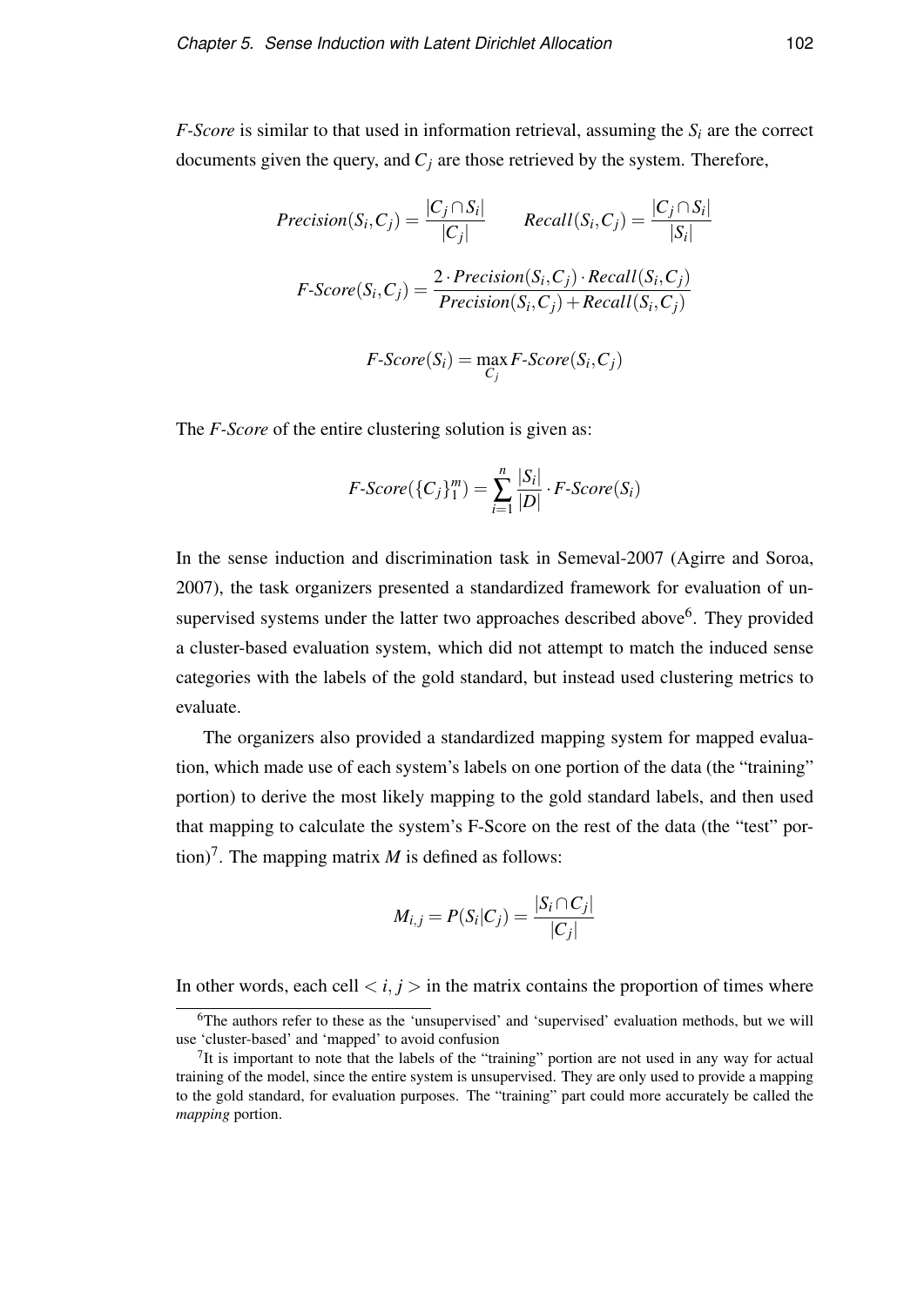an instance of the mapping data assigned to cluster  $C_j$  had the gold-standard sense-tag *Si* .

Then, given a cluster assignment vector  $v_x = (p_1, p_2, ..., p_m)$  produced by the WSD system for each instance *x*, where  $p_j$  is the probability of assigning that instance to cluster  $C_j$ , the mapped sense assignment scores are calculated by multiplying the assignment vector with the mapping matrix. The final mapped (gold-standard) sense assignment for that instance is chosen by selecting the sense with the highest mapped assignment score.

$$
Assignment(x) = \underset{i}{argmax} \ v_x \cdot M
$$

Under the cluster-based evaluation setting, the one-cluster-per-word baseline outperformed all the systems except one, which was only marginally better. It is important to keep in mind that labeling all instances with a single sense does not truly comprise a feasible baseline system. The cluster-based evaluation ignores the actual labelling, and due to the dominance of the first sense in the data, encourages a single-sense approach. In addition, as stated above, the evaluation was done using coarse-grain OntoNotes senses, which further amplified the predominant-sense problem. For the purposes of this work, therefore, we focused on the mapped evaluation.

The best performing system in the mapped evaluation setting was I2R (Niu et al., 2007) described in Section 5.2. Under this setting, most of the participating systems outperformed the most-frequent-sense (MFS) baseline, and those that didn't obtained only slightly lower scores.

## **5.4.4 Sense Induction Procedure**

Sense induction methods do not use labeled data in any part of the process. However, they do make use of large amounts of unlabeled data, in order to get as much information as possible about the characteristics of the data. While this unlabeled data is sometimes also called "training data", we will refer to it as "learning data", to differentiate it from labeled training data used in supervised systems.

In order to induce the senses of a target word, we created a combined dataset consisting of all the instances of the word extracted from the large learning corpus, together with the instances extracted from the much smaller test data. We then ran the Gibbs inference procedure on the combined dataset. Due to the difference in size (three orders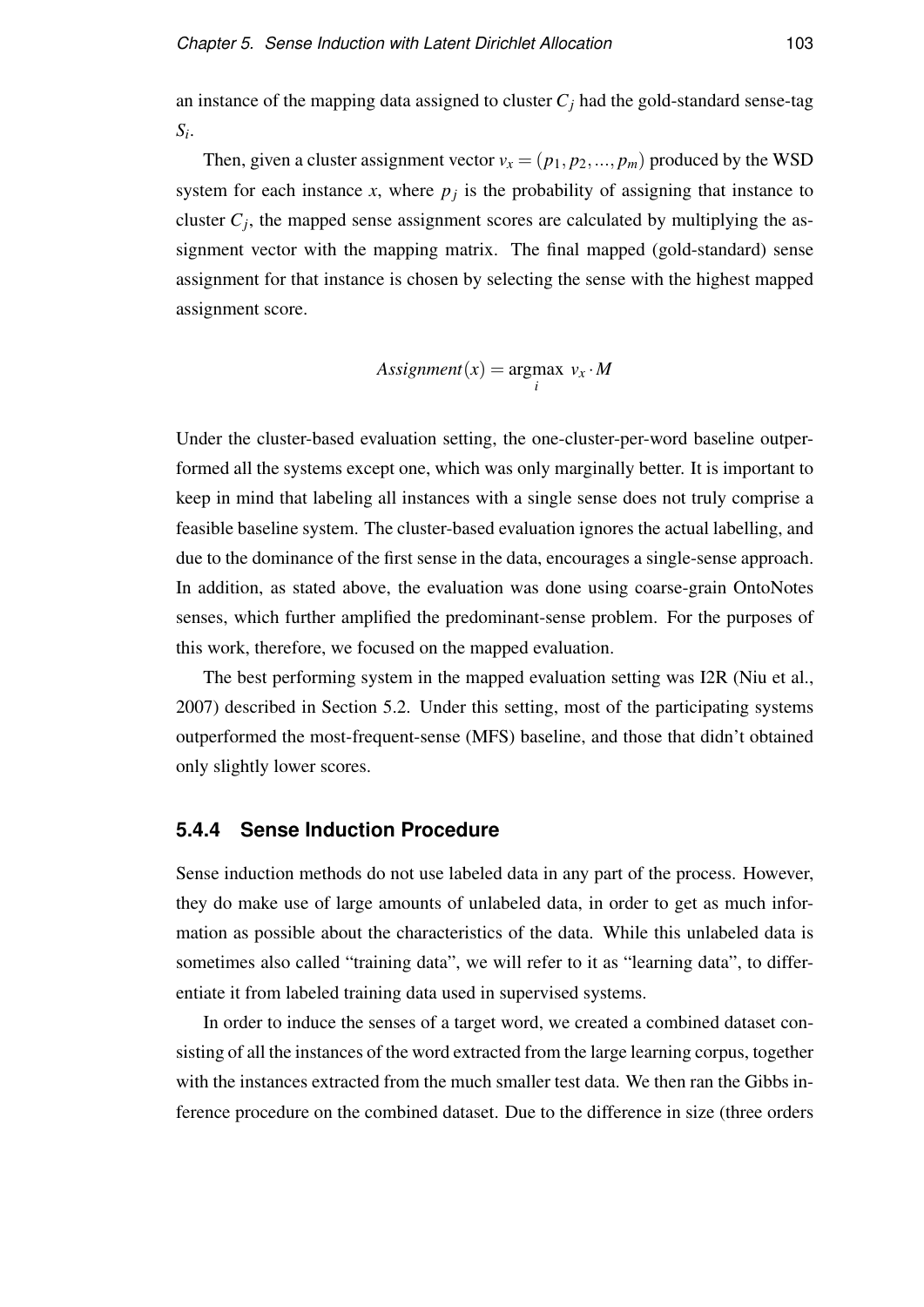of magnitude) between the learning corpus and the test set, the sense-cluster distinctions are almost entirely influenced by the properties of the former. The output of the process is sense-cluster assignment probabilities for every instance in the combined dataset, but for evaluation purposes we are only interested in the assignments of the test set instances.

# **5.5 Sense Induction Using Layered LDA**

Before presenting the quantitative results of our experiments, we give an example of the sense-clustering produced by our system in Section 5.5.1. Our experiments address several issues involved with using our layered LDA model for sense induction. The first issue is that of model selection. Our model and the induction framework contain several parameters that can be adjusted to better model the data. We examine the effects of these parameters on system performance in Section 5.5.2. Another important issue is the selection of information sources (layers) used by our model. We address this in the experiments in Section 5.5.3. We also examine the issue of cross-domain learning. As mentioned in the introduction to this chapter, sense induction frees the system from dependence on a fixed sense inventory, thereby enabling use on new tasks and languages. However, there is still an implicit dependence remaining. Sense induction methods typically rely on large (unlabeled) corpora for learning. These are often standard, publically available, machine readable corpora, not necessarily in the domain of interest. This leads to the question: in this framework, what are the effects of cross-domain learning? More specifically, how effective is learning from a general corpus? Is it better to train on a small in-domain corpus, or a large out-of-domain one? Do we have to tune model parameters separately for each domain? How detrimental is cross-domain learning, and what can we do to minimize negative effects? To answer these questions, in Section 5.5.4 we compare a system which learns from an out-of-domain corpus (BNC), to our main system, which learns from an in-domain corpus (WSJ). Finally, in Section 5.5.5, we compare the performance of our methods to state-of-the-art.

# **5.5.1 Example of System Output**

The OntoNotes sense definitions and automatically induced clusters for the words *drug* and *power* are presented in Tables 5.3 and 5.4, respectively. The senses were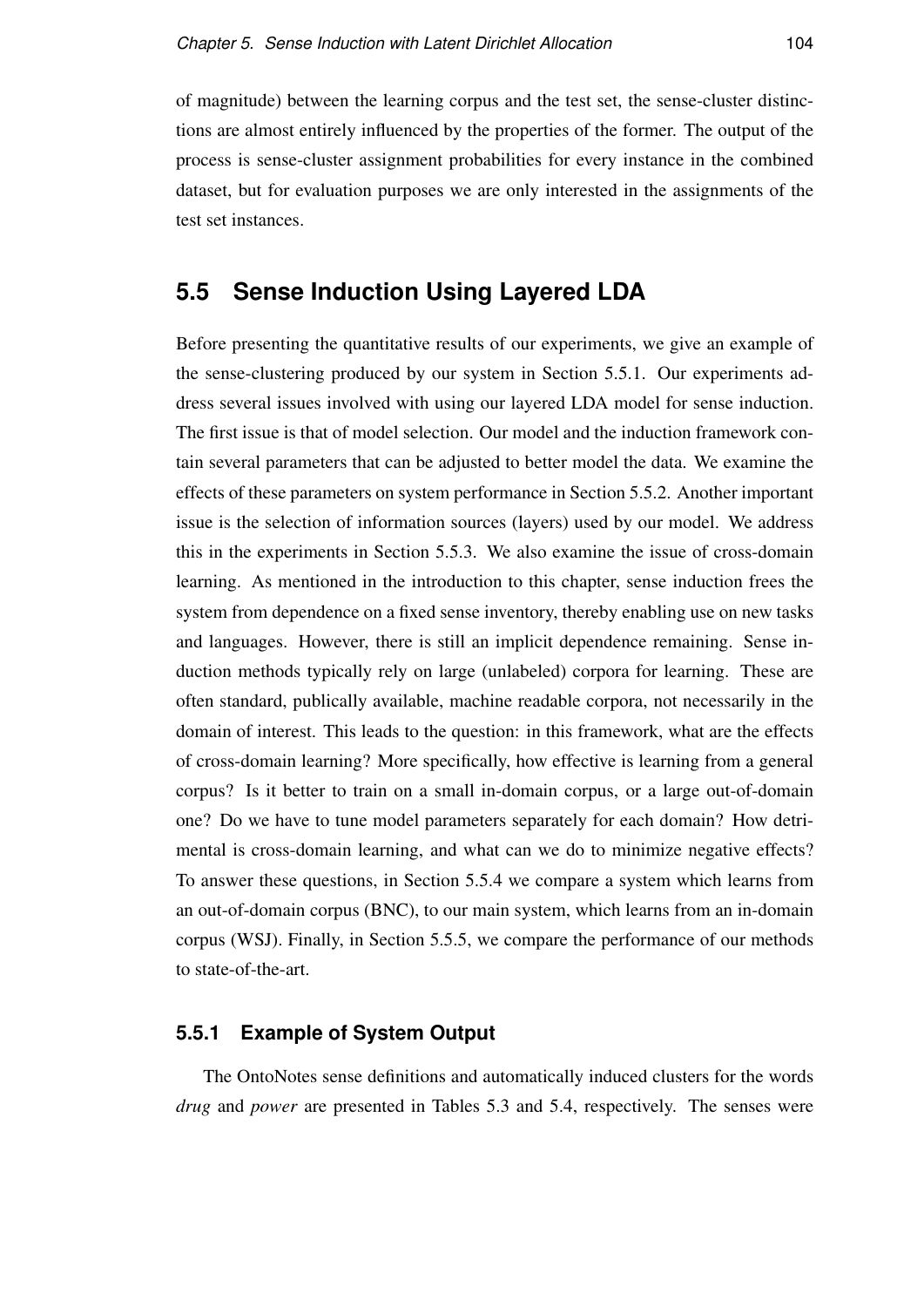| "Production" | "World Politics"<br>"Financial" |          | "National Politics" |
|--------------|---------------------------------|----------|---------------------|
| plant        | party                           | plant    | bank                |
| company      | government                      | CO.      | president           |
| computer     | political                       | nuclear  | congress            |
| nuclear      | military                        | million  | state               |
| electric     | president                       | unit     | government          |
| system       | economic                        | utility  | security            |
| year         | U.S.                            | electric | federal             |
| U.S.         | people                          | company  | executive           |
| utility      | world                           | light    | company             |
| price        | soviet                          | corp.    | court               |
| line         | country                         | power    | law                 |
| market       | struggle                        | share    | veto                |
| industry     | election                        | inc.     | authority           |
|              |                                 |          |                     |

## **OntoNotes Sense Definitions for** *power***:**

- Sense 1 An ability to control or influence.
- Sense 2 Entity that possesses ability to control or influence.
- Sense 3 Exerted physical force.
- Sense 4 A mathematical measurement.

Table 5.3: Manual sense definitions and induced sense-clusters for the word *power* extracted from the WSJ using a single  $\pm$ 10-word layer. Cluster labels were manually assigned.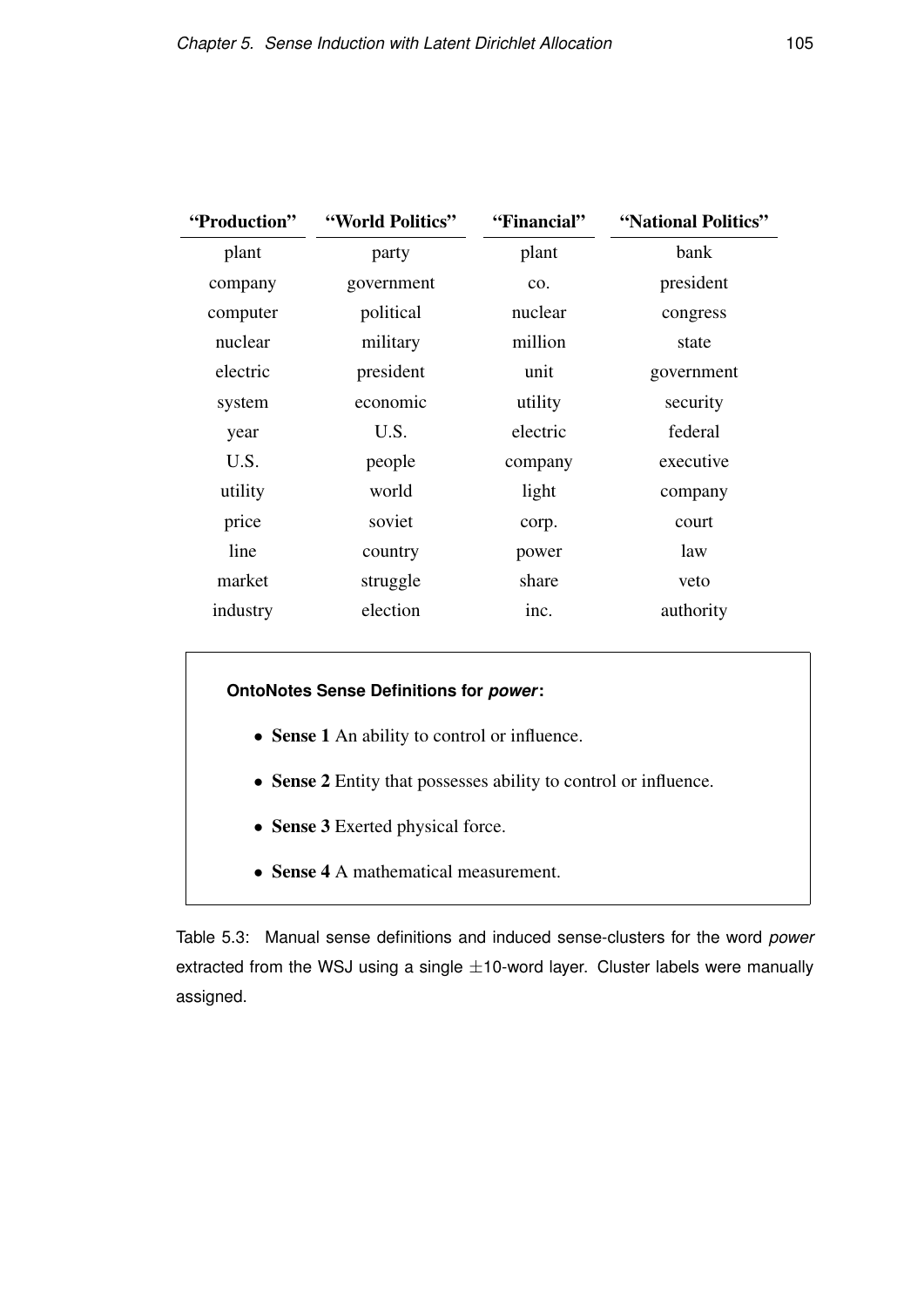| "Enforcement"  | "Treatment"  | "Industry"     | "Research"     |
|----------------|--------------|----------------|----------------|
| U.S.           | patient      | company        | administration |
| administration | people       | million        | food           |
| federal        | problem      | sale           | company        |
| against        | doctor       | maker          | approval       |
| war            | company      | stock          | <b>FDA</b>     |
| dealer         | abuse        | inc.           | patient        |
| government     | aid          | market         | test           |
| official       | user         | product        | market         |
| enforcement    | test         | co.            | U.S.           |
| testing        | prescription | U.S.           | approve        |
| charge         | cost         | sterling       | treat          |
| trafficker     | year         | prescription   | aid            |
| money          | alcohol      | drug           | study          |
| president      | effect       | generic        | product        |
| abuse          | addict       | analyst        | treatment      |
| program        | treatment    | industry       | develop        |
| law            | Dr.          | pharmaceutical | receive        |

## **OntoNotes Sense Definitions for** *drug***:**

- Sense 1 Medicines. A substance that affects the body in some legal, usually-beneficial way. Does not apply to narcotics.
- Sense 2 Narcotics. A substance, usually illegal, that causes bodily pleasure or some other reaction. Has a very negative connotation.

Table 5.4: Manual sense definitions and induced sense-clusters for the word *drug* extracted from the WSJ using a single  $\pm$ 10-word layer. Cluster labels were manually assigned.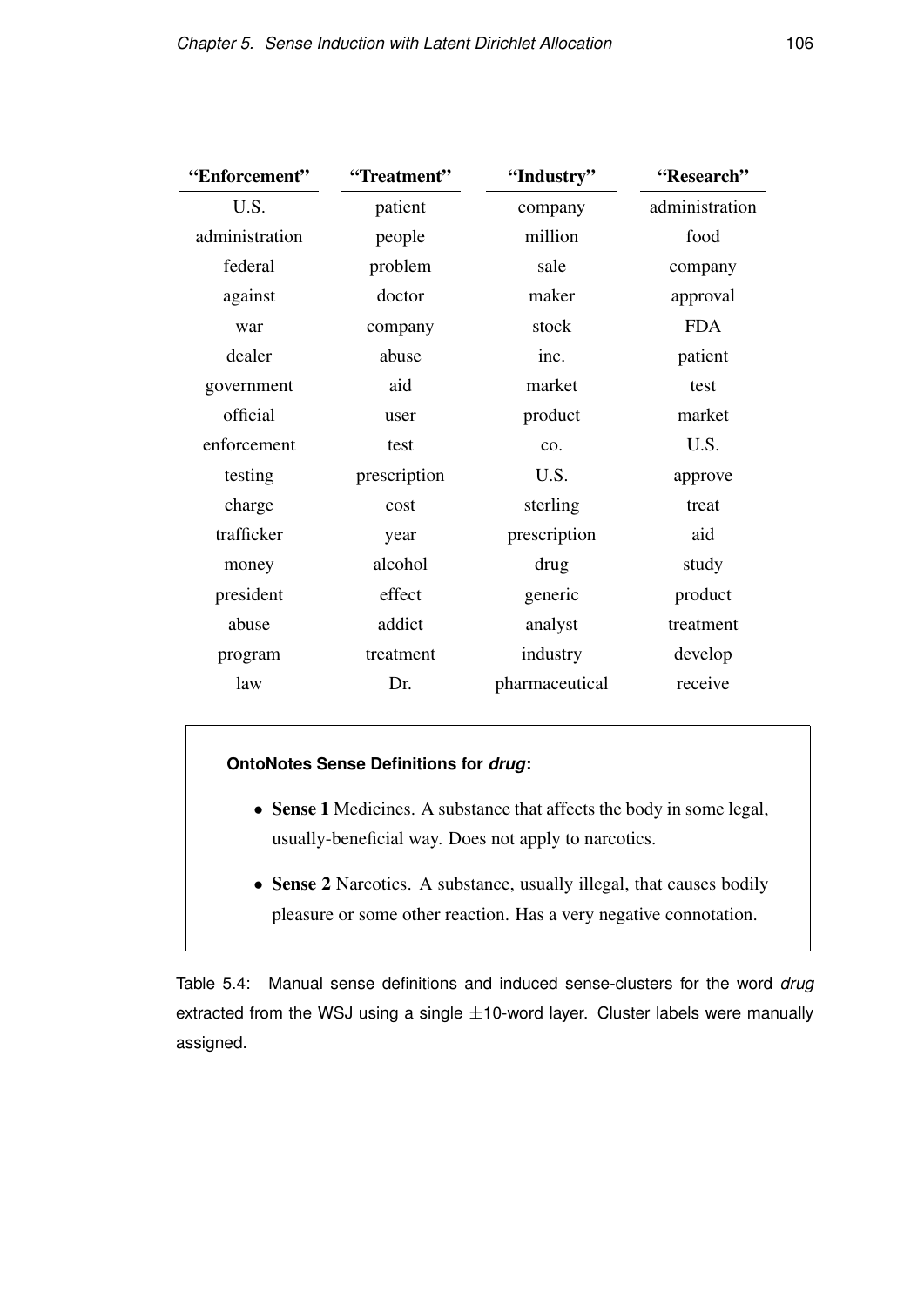induced using the in-domain learning corpus (WSJ) and a single layer consisting of words occurring in a  $\pm 10$ -word window. The lists contain the most likely content words to appear in the window for each sense-cluster. As we can see, the induced sense distinctions only roughly correspond to those in the lexicon. For *drug*, for instance, the first two induced senses match the first OntoNotes sense, whereas the third and fourth sense-clusters correspond to the second. For *power*, the second and fourth OntoNotes senses are missing. In fact, this is in keeping with the manual sense labelling in the Semeval test data, where the fourth sense is completely absent, and the second sense is very infrequent (approximately 6%). This is a good example of a case where a fixed lexicon is unsuitable for the specific domain at hand, but automatically induced senses accurately match the data. Note that several words are shared between two, or more of the clusters. However, some of these have different shades of meaning in the different contexts (e.g., the word *treatment* in the second and fourth sense-clusters in Table 5.4).

## **5.5.2 Model Selection**

There are several parameters that need to be addressed when using our model. The question of the optimal number of clusters in an unsupervised clustering problem is an important and difficult one. In our case, this means deciding on the desirable number of sense clusters (see Section 5.2 for treatment of this issue in previous work). Additionally, our system contains several hyperparameters which can be adjusted to better model the data. The  $\alpha$  and  $\beta$  hyper-parameters determine the sense-cluster and feature distributions, respectively. Another parameter regards the decision of when the model has converged. Finally, our layered model adds the option of different weights for each of the layers.

In our experiments we examined the two highest level parameters, namely, the number of sense-clusters and value of  $\alpha$ . The rest of the parameters were set to common default values. The  $\beta$  parameter was set to 0.1 (in all layers). This value is often considered optimal in LDA-related models (Griffiths and Steyvers, 2002). The number of convergence iterations was set to 2000. For simplicity, we chose uniform weights for the layers. Due to the randomized nature of the Gibbs inference procedure, all the results reported here and in the following sections are average scores over ten runs.

In order to determine the best value for the  $\alpha$  parameter, we used the Senseval 2 lexical sample dataset for tuning, and experimented with values ranging from 0.005 to 1. Based on the results of this experiment, shown in Figure 5.7, we set the value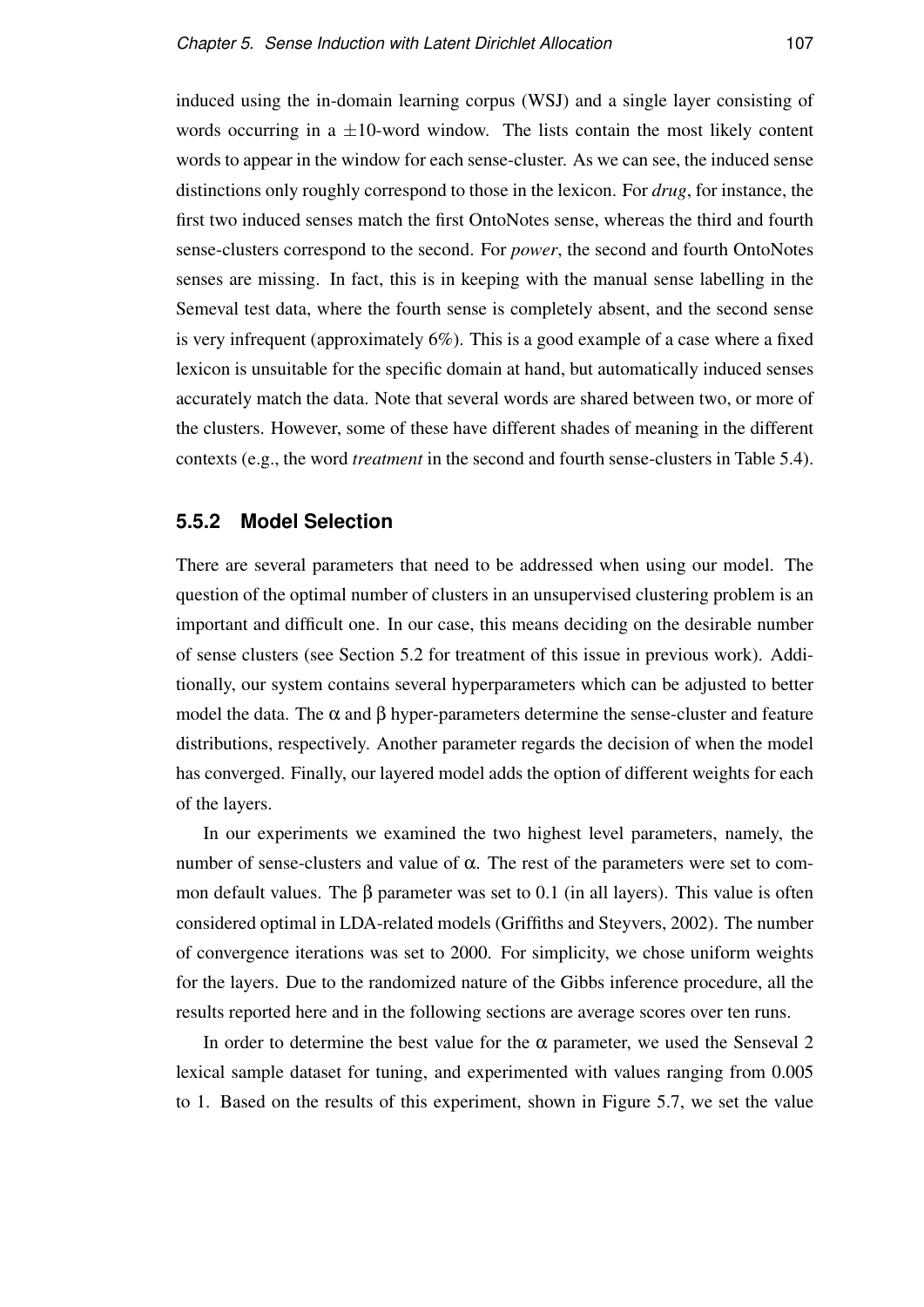

Figure 5.7: Model performance with varying values of the  $\alpha$  parameter on the Senseval 2 dataset.



Figure 5.8: Model performance with varying number of senses on in and out-of-domain corpora with a single  $\pm 10$ -word layer.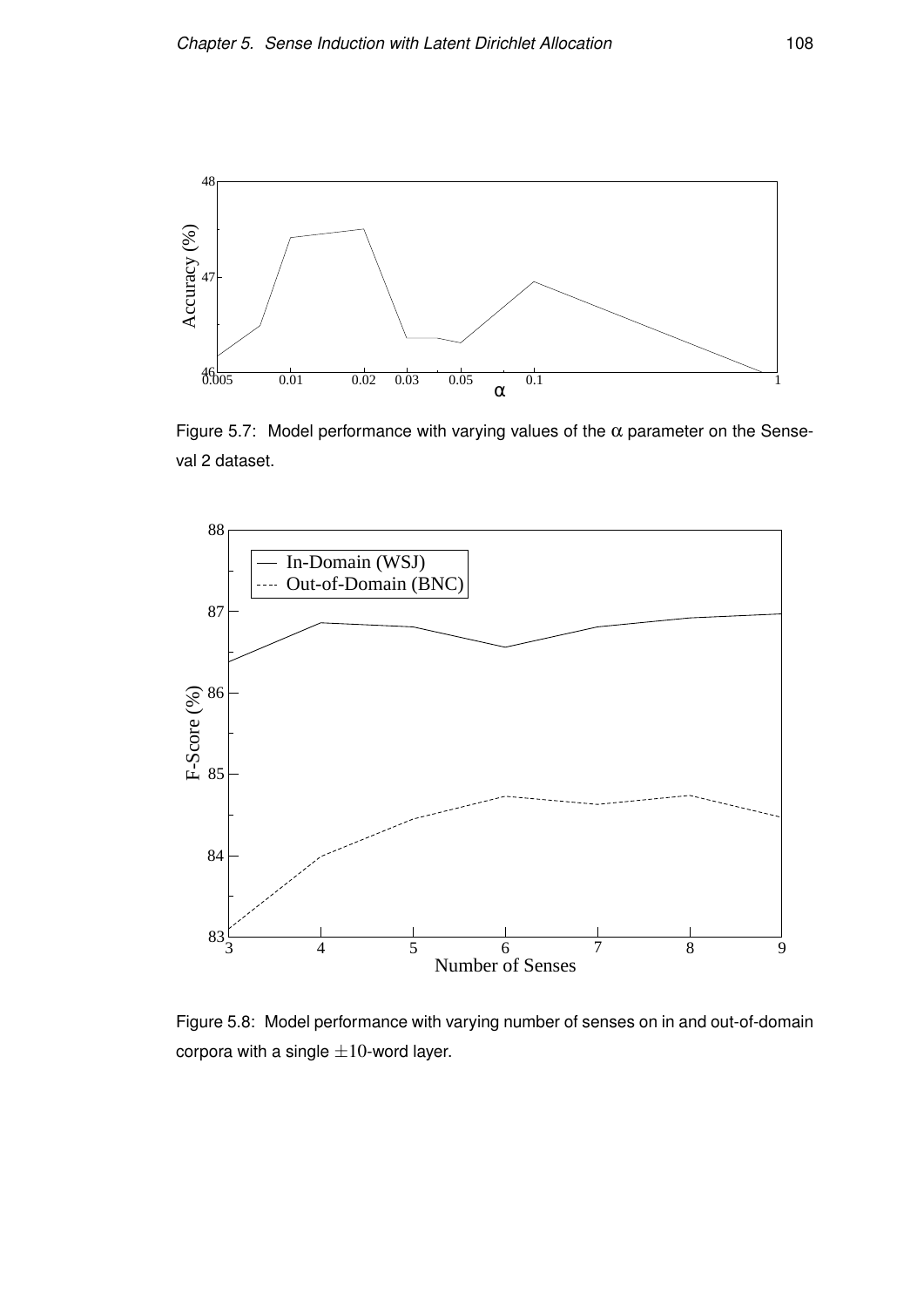|      | $\alpha = 0.01$ $\alpha = 0.02$ $\alpha = 0.03$ |       |
|------|-------------------------------------------------|-------|
| 86.7 | 86.9%                                           | 86.9% |

Table 5.5: Results (F-Score) of model selection experiments for the in-domain (WSJ) system.

|            | Single Layer | Remove One |          | Combination |                  |         |
|------------|--------------|------------|----------|-------------|------------------|---------|
| Layer      | F-Score      | Layer      | Diff.    | F-Score     | Layer            | F-Score |
| 10w        | 86.9%        | $-10w$     | $-0.2\%$ | 83.1%       | $10w+5w$         | 87.3%   |
| 5w         | 86.8%        | $-5w$      | $-0.3\%$ | 83.0%       | $5w+pg$          | 83.9%   |
| 1w         | 84.6%        | $-1w$      | $-0.3\%$ | 83.0%       | $1w+ng$          | 83.2%   |
| ng         | 83.6%        | $-ng$      | $-0.3\%$ | 83.0%       | $10w+pg$         | 83.3%   |
| pg         | 82.5%        | -pg        | $-0.6\%$ | 82.7%       | $1w+pg$          | 84.5%   |
| dep        | 82.2%        | -dep       | $+1.4\%$ | 84.7%       | $10w + pg + dep$ | 82.2%   |
| <b>MFS</b> | 80.9%        | all        |          | 83.3%       | <b>MFS</b>       | 80.9%   |

Table 5.6: Results (in-domain) for single layer (left), leave-one-out (center) and selected combination (right) experiments. Also shown are the most-frequent-sense (MFS) baseline, and results of the combined system, containing all layers (all).

of  $\alpha$  to 0.02 in all our subsequent experiments. In order to examine the effectiveness of using an external tuning dataset to determine the parameter values, we performed additional experiments using the Semeval data (our test set). We explored the effect of small changes from the optimal value of *al pha* (as determined by our tuning experiment). The results of these experiments are shown in Table 5.5. The effects are quite minor ( $\leq 0.2\%$ ). This indicates that there is little need to fine-tune the  $\alpha$  parameter, and relying on a value obtained using an external tuning set (as we did) is sufficient.

To address the issue of model-order, we experimented with values ranging from three to nine sense-clusters. Figure 5.8 (solid line) shows the results obtained for different numbers of sense-clusters for the in-domain system (WSJ), using the a single  $\pm 10$  word layer. For this system, performance peaks at four sense-clusters, which is a reasonable result, given that this is close to the average ambiguity in the test data (see Table 5.2).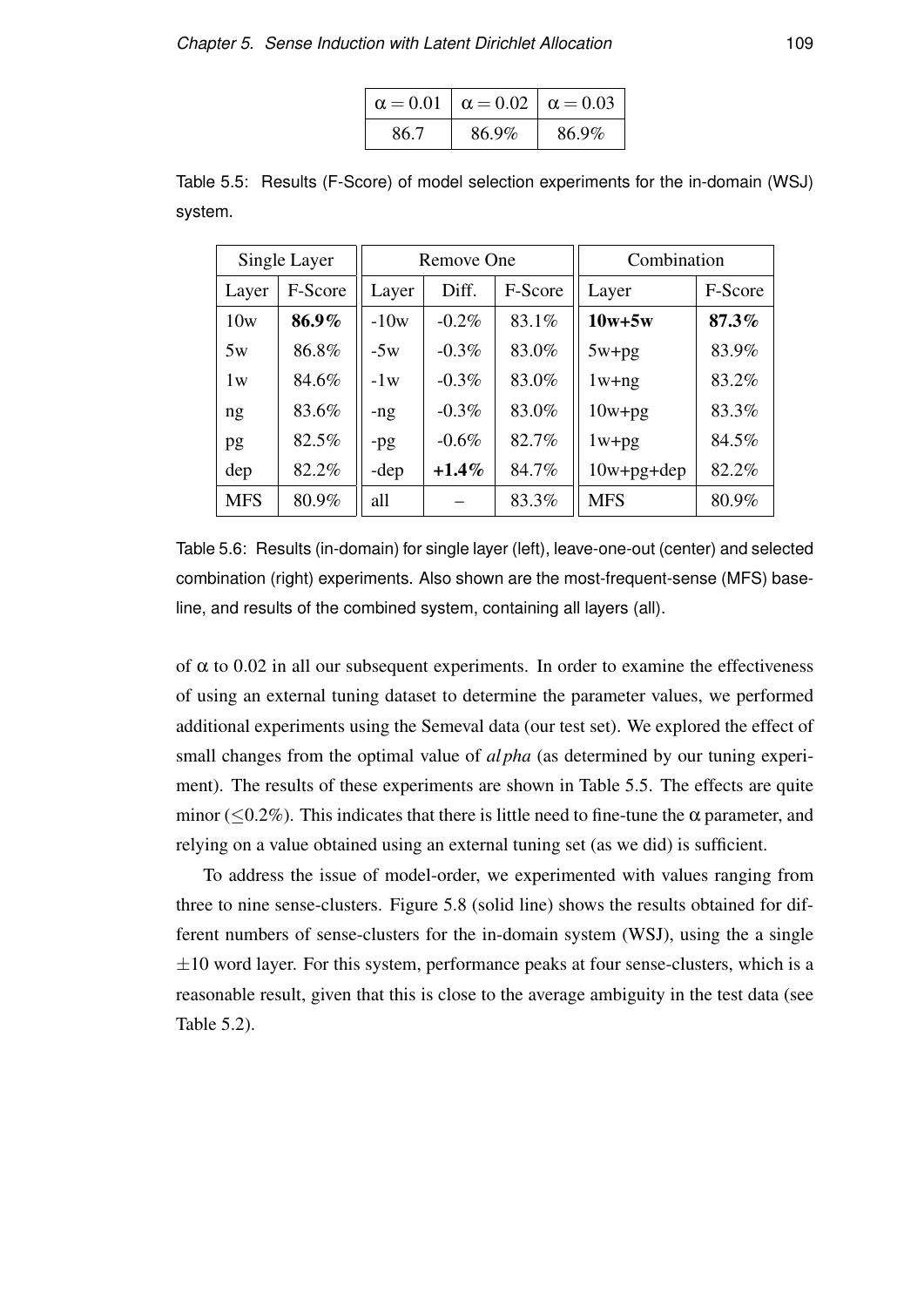# **5.5.3 Layer Analysis**

Table 5.6 presents the results of a series of experiments designed to investigate the relative contributions of the individual layers to the combined (layered) model. All experiments employed the optimal parameters determined in the previous section ( $\alpha = 0.02$ , with 4 sense-clusters).

The first set of experiments compares the performance on the induction task using each of the individual layer on their own. This corresponds to running a basic (nonlayered) version of our LDA model (as in Figure 5.4), using only a single information source as input. The results are shown on the left side of the table. The layer composed of words co-occurring within a  $\pm 10$ -word window, and representing wider, topical, information gives the highest scores on its own. It is followed by the  $\pm$ 5-word and collocation (1w) windows, which represent more immediate, local context. The word n-grams and the part-of-speech n-grams, on their own, achieve lower scores, largely due to sparseness. The lowest-scoring single layer is the dependency layer, which gives results that are only slightly above the most-frequent-sense (MFS) baseline. Dependency features are very specific (containing information about the type of dependency, whether the target word is the head or the dependent, and the other word involved in the relation). This means that it is very informative when present, but extremely sparse. All the systems outperform the most-frequent-sense baseline.

The center portion of the table shows the results obtained when running the layered model with all but one of the layers as input. We can use this information to determine the contribution of each layer by comparing (middle column) to the combined model with all layers (all). Because we are dealing with multiple layers, there is an element of overlap involved. Therefore, each of the word-window layers, despite relatively high informativeness on its own, does not cause as much damage when it is absent, since the other two layers compensate for the topical and local information. The absence of the word n-gram layer, which provides specific local information, does not make a great impact when the collocation layer and the part-of-speech n-gram layer are present. Finally, we can see that the extremely sparse dependency layer is determental to the multi-layer model as a whole, and its removal *increases* performance. The sparsity of this layer means that there is often little data on which to base a decision. In these cases, the layer contributes a close-to-uniform estimation of the sense distribution, which confuses the combined model.

On the right side of the table we present the results for a selected set of layer combi-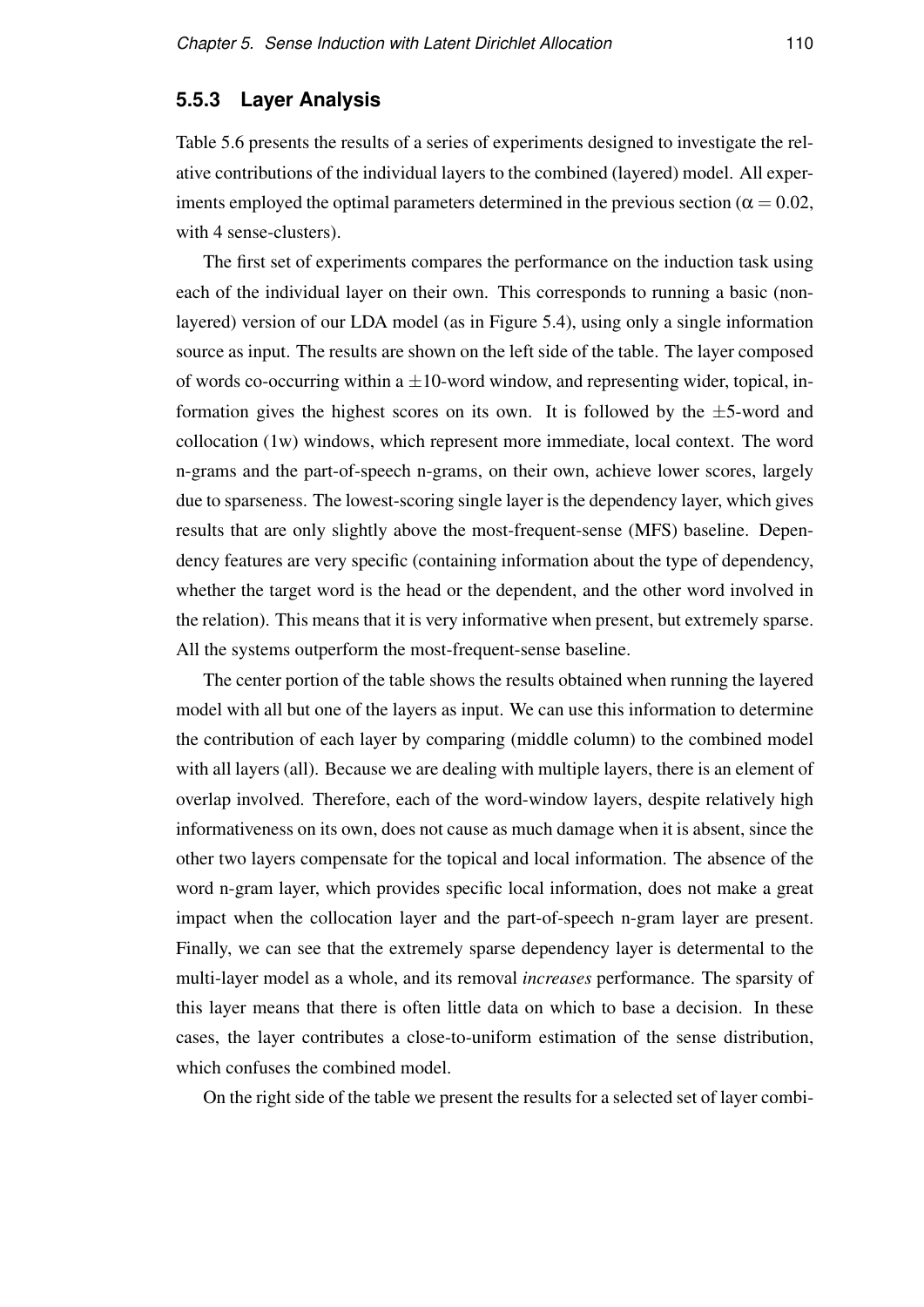|       | $\alpha = 0.01$ $\alpha = 0.02$ $\alpha = 0.03$ |       |
|-------|-------------------------------------------------|-------|
| 84.1% | 84.7%                                           | 84.4% |

Table 5.7: Results of parameter-variation experiments out-of-domain (BNC)

nation experiments. The benefits of combining information sources are evident in one case. The 10w+5w combined system produces the best performance, outperforming each of its individual component layers by 0.5%. Other pairwise combinations result in scores which are inbetween the scores of their components, and do not perform as well as the best individual layer in the pair. The lesson we can learn from these results is that the layered model can provide improved results by combining multiple sources of information, but these must be carefully selected. Combining two layers with similar performance on their own results in improved scores. However, if one of the components is considerablly weaker than the other, it will tend to effect the combined system, resulting in a lower score than that of the strong component by itself. The results presented here also address the issue of the naive independence assumption underlying our layered model. Using a combination of layers which are more independent of one another, as in the 10w+pg+dep combined system, is not sufficient to improve results, and improvements can be gained even when the independence assumption is strongly violated, as in the case of the 10w+5w combination. These results suggest that it is the relative strength of the component layers, rather than their mutual independence, which affects the performance of the combined system.

# **5.5.4 Cross-Domain Learning**

#### **5.5.4.1 Model Selection**

Figure 5.8 (dashed line) shows the results obtained for different numbers of senseclusters in the out-of-domain (BNC) system, using a single  $\pm 10$ -word layer. For this system, the best results were obtained using twice as many sense-clusters as required by the in-domain system (solid line in the figure). This can be attributed to the loss of accuracy resulting from the shift in domain. The coarse sense-divisions of the learning domain do not match those of the target domain (as seen in the example below). Instead, finer granularity is required in order to encompass all the relevant distinctions. Table 5.7 presents the results of our experiments with small variations of  $\alpha$  on the Semeval data. Once again, the differences are relatively small, and the optimal value for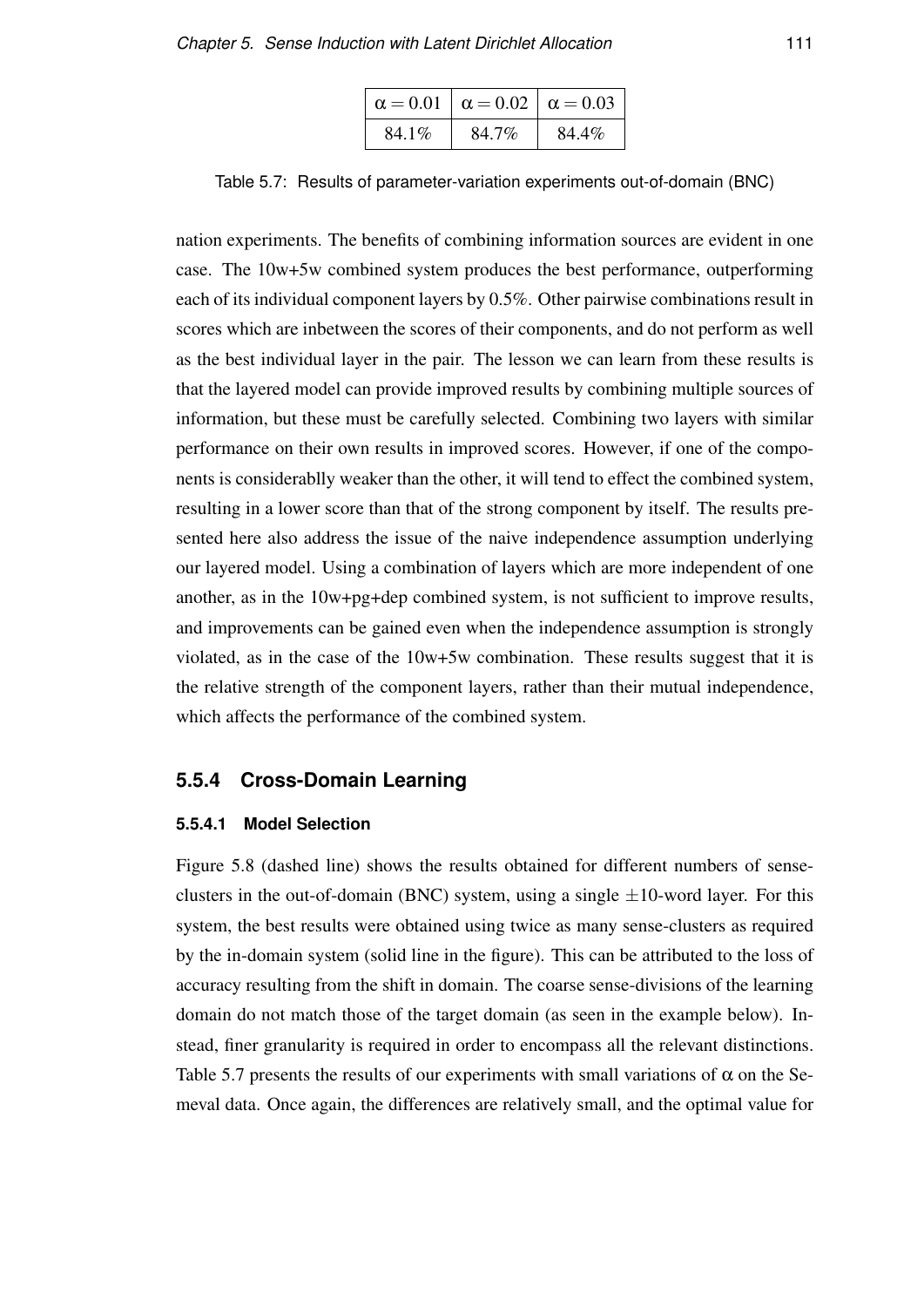the tuning dataset (0.02) gives the best performance on our test data, as well. These model-selection experiments confirm the conclusion reached in Section 5.5.2 that an external tuning set provides a reasonable estimate of the  $\alpha$  parameter, which does not vary greatly across domains. On the other hand, the correct selection of the number of sense-clusters has a bigger effect (a 0.75% increase between 4 and 8 sense-clusters in this case, and up to 2% in other settings with which we experimented).

Table 5.8 presents the automatically induced clusters for the word *drug*, this time using the out-of-domain corpus (BNC) for the induction process, and eight topics, instead of the four used with the in-domain corpus. While there is some correspondence with the sense-clusters in Table 5.4 (as indicated by the assigned cluster labels), the differences between the two corpora are clearly represented. The WSJ focuses on the financial aspect, while the BNC is directed towards a wider, general interest, audience.

#### **5.5.4.2 Layer Analysis**

Table 5.9 presents the results of a series of experiments, similar to the ones in presented in Section 5.5.3, this time using an out-of-domain system, trained on the BNC. The general trends for individual layers (left) and all-but-one layer systems (center) are similar, although some interesting differences are apparent. The sparser layers, notably word n-grams and dependencies, fare comparatively worse. This is expected, since the more precise, local, information is likely to vary strongly across domains. Even when both domains refer to the same sense of a word, it may to be used in a different immediate context, and local contextual information learned in one domain will be less effective in the other.

Another observable difference is that the combined model excluding only the dependency layer does better than each of the single layers. Due to the discrepancies between domains, each individual layer is less effective, and the benefit of combining as much data as possible outweights the negative influence of the weaker layers. In fact, the all-layers out-of-domain system outperforms the all-layers in-domain one (compare bottom-center cell in both tables).

Looking at the results of our layer combination experiments (right portion of the table), we see that the conclusions we drew from the combination experiments with the in-domain corpus (see Section 5.5.3) hold true here, as well. The combined systems which outperform their individual components are 10w+5w (producing the best results of any of the out-of-domain systems), and 1w+pg. In each of these systems, the component layers have similar performance on their own.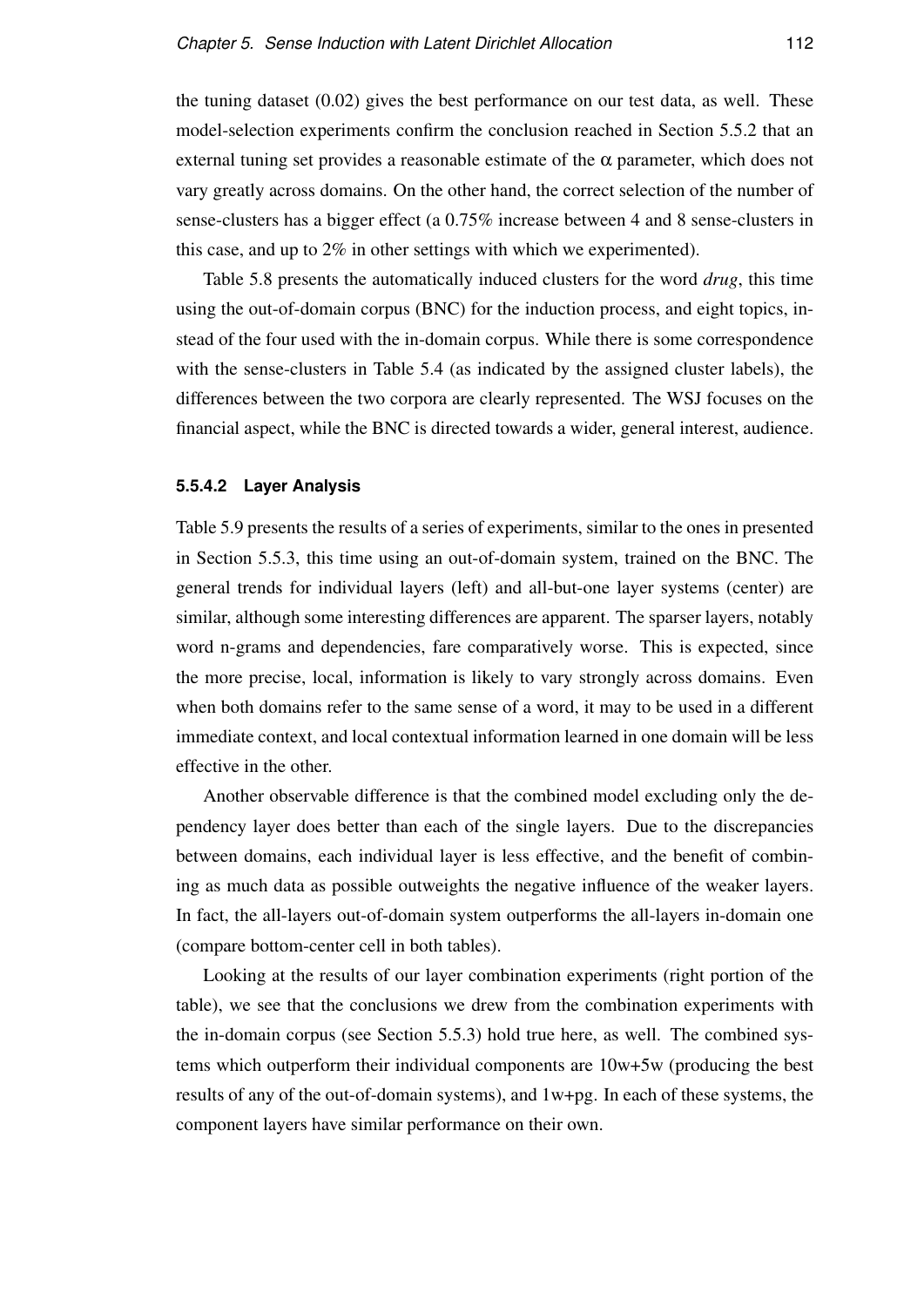| police              |
|---------------------|
| charge              |
| court               |
| test                |
| supply              |
| drug                |
| jail                |
| dealer              |
| use                 |
| arrest              |
| possession          |
|                     |
| "Research/Industry" |
| company             |
| food                |
| research            |
| administration      |
| world               |
| U.S.                |
| price               |
| product             |
| market              |
| cost                |
|                     |

Table 5.8: Induced sense-clusters for the word *drug* extracted from the BNC using a single  $\pm 10$ -word layer. Cluster labels were manually assigned.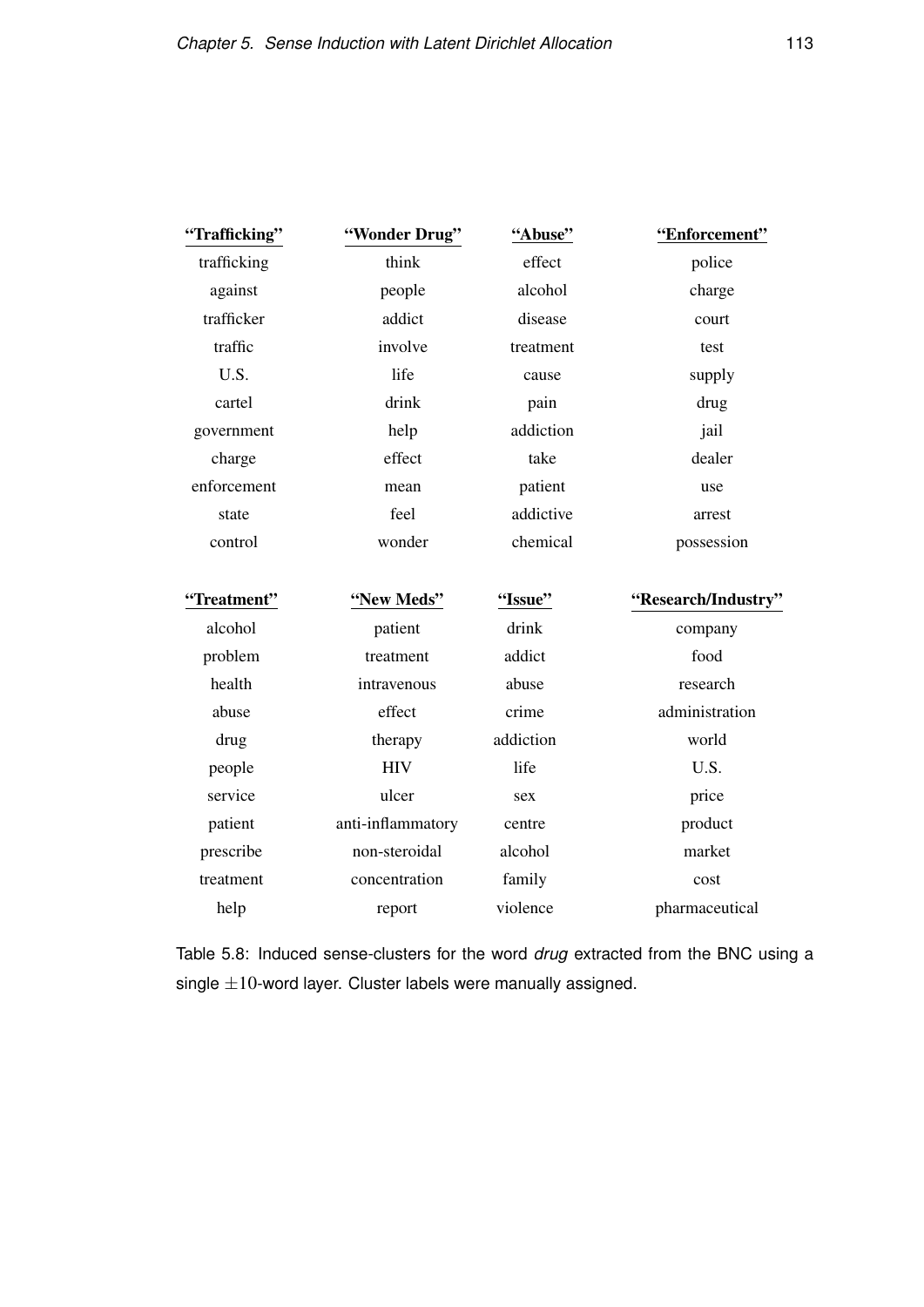|            | Single Layer | Remove One |          | Combination |                  |          |
|------------|--------------|------------|----------|-------------|------------------|----------|
| Layer      | F-Score      | Layer      | Diff.    | F-Score     | Layer            | F-Score  |
| 10w        | 84.6%        | 10w        | $-0.8\%$ | 83.3%       | $10w+5w$         | $85.5\%$ |
| 5w         | 84.6%        | 5w         | $-1.3\%$ | 82.8%       | $5w+pg$          | 83.5%    |
| 1w         | 83.6%        | 1w         | $-0.6\%$ | 83.5%       | $1w+ng$          | 83.5%    |
| pg         | 83.1%        | pg         | $-0.9\%$ | 83.2%       | $10w+pg$         | 83.4%    |
| ng         | 82.8%        | ng         | $-1.2\%$ | 82.9%       | $1w+pg$          | 84.1%    |
| dep        | 81.1%        | dep        | $+0.6\%$ | 84.7%       | $10w + pg + dep$ | 81.7%    |
| <b>MFS</b> | 80.9%        | all        |          | 84.1%       | <b>MFS</b>       | 80.9%    |

Table 5.9: Out-of-domain results for single layer (left), leave-one-out (center) and selected combination (right) experiments. Also shown are the most-frequent-sense (MFS) baseline, and results of the combined system, containing all layers (all).

#### **5.5.4.3 Corpus Size vs. Domain**

Figure 5.9 shows the scores achieved by the model using increasingly large portions of the corpora. The system uses a single  $\pm 10$  word layer, and the parameters are those determined as optimal in the previous sections ( $\alpha$  = 0.02, four and eight sense-clusters for the in- and out-of-domain systems, respectively). In general, for the in-domain system, the increase in data seems to improve accuracy, but the differences are small, and are sometimes overweighted by the randomness of the sampling algorithm. For the out-of-domain setting, increasing the corpus size does not show a consistent benefit. From these results it is clear that using a small amount of in-domain data is preferable to using a very large out-of-domain corpus. Even using the entire out-of-domain corpus results in lower scores than those achieved with 10% of the in-domain one.

## **5.5.5 Comparison to State-of-the-Art**

Table 5.10 compares the results of our in- and out-of-domain layered-LDA systems to the the top two systems in the Semeval induction task. Both LDA systems significantly outperform the most-frequent-sense (MFS) baseline ( $p < 0.01$  using a  $\chi^2$  test). Our best in-domain system outperforms the highest-scoring system in Semeval (I2R), while our out-of-domain system outperforms the second-best system (UMND2), although the differences are not statistically significant. The difference between our in-domain and out-of-domain systems is significant (at  $p < 0.01$ ).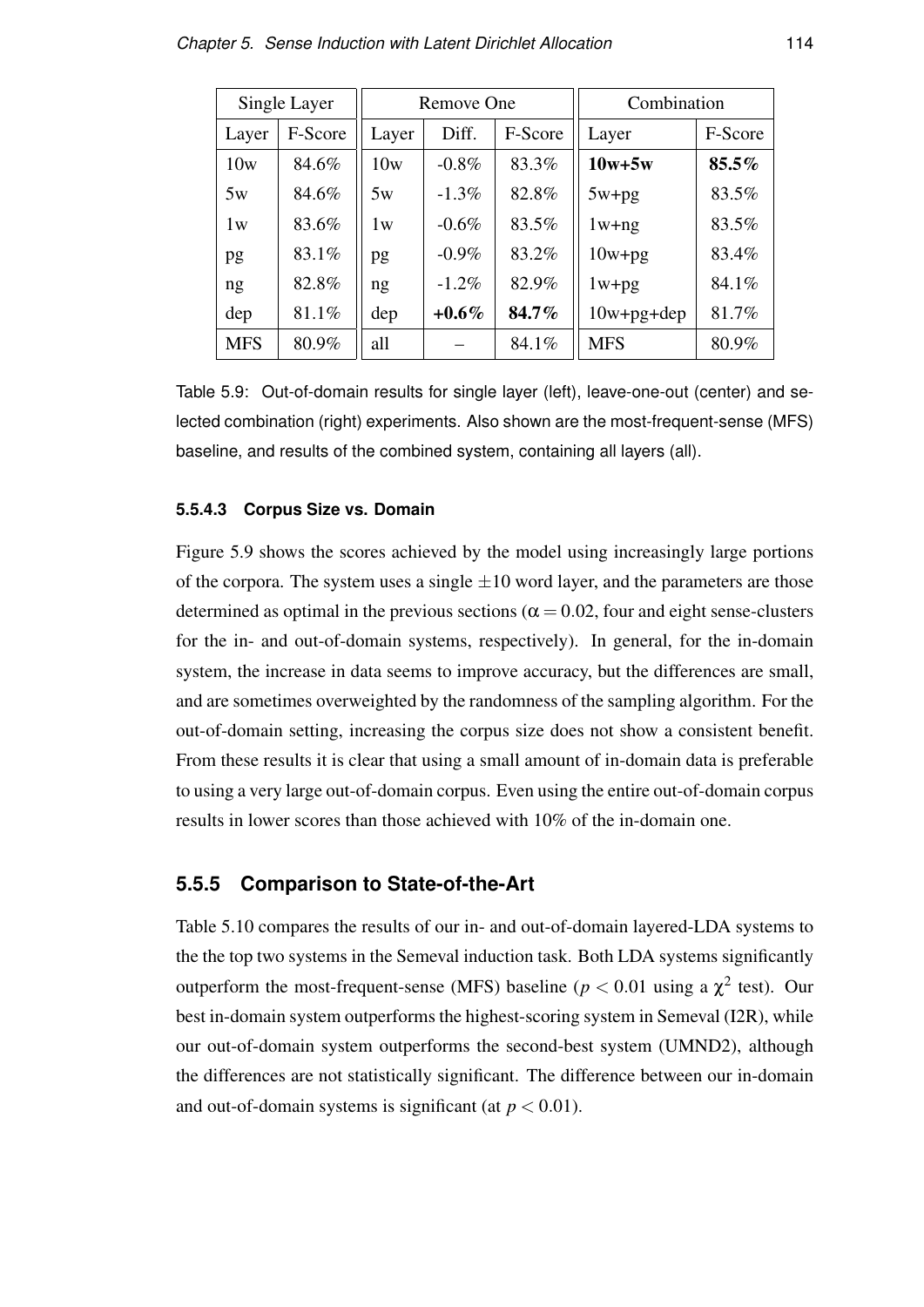

Figure 5.9: Model performance with increasing sizes of in-domain (solid) and out-ofdomain (dashed) learning data.

| System            | F-Score  |
|-------------------|----------|
| $LDA-WSJ(10w+5w)$ | $87.3\%$ |
| 12R               | 86.8%    |
| $LDA-BNC(10w+5w)$ | $85.5\%$ |
| UMND2             | 84.5%    |
| <b>MFS</b>        | 80.9%    |

Table 5.10: F-score of best-performing Semeval-07 systems and our LDA models on the sense induction task, using mapped evaluation.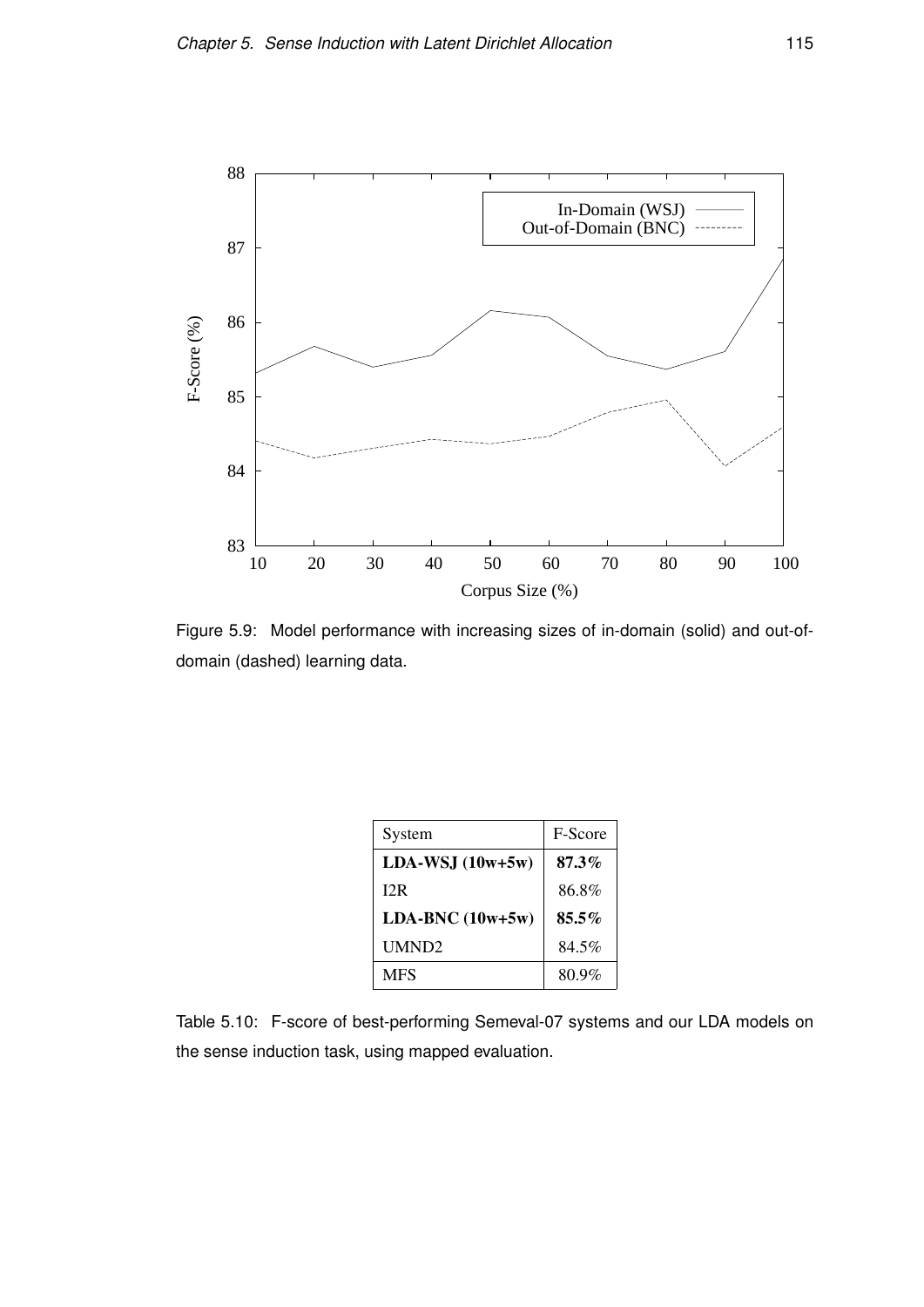# **5.6 Discussion**

Our experiments were designed to investigate several aspects of our layered LDA model. In this section, we will briefly discuss our experimental results and their implications.

**Layers vs. Ensembles** The ensemble methods described in Chapter 3 showed us the benefit of combining the opinions of several systems. However, the individual systems in the ensemble are unaware of each other (with the possible exception of the Arbitor ensemble, see Section 3.4.2), and the benefits of the combined opinions come only in a post processing stage. In the layered model, on the other hand, the combined sources of information are present from the input stage, and are expected to influence each other during the learning stage itself, thus improving performance.

**Model Selection** The first aspect was that of model selection. We looked at the effects of the values of high-level parameters and determining the correct number of clusters. Our experiments indicate that our model is relatively robust to small adjustments of the  $\alpha$  parameter, which influences the cluster distribution. This means that we can use an external tuning set to estimate the best parameter values with little risk of impairing our model. The issue of model order, i.e., determining the correct number of clusters, is a more complex one, and has a bigger effect on performance. Although using a number of clusters corresponding to the average ambiguity provided good performance in our experiments, it would be preferable to determine this parameter in a more principled manner, preferably on a word-for-word basis.

**Layer Analysis** We explored the potential of our extention to the LDA model, which allows it to make use of multiple layers of information. Our experiments compared a variety of feature categories, designed to capture local, topical and syntactic informantion, and the interactions between them in the layered model. The results show that combining different information sources can be beneficial, and lead to performance gains, but the layers must be carefully selected. Combining layers which differ strongly in individual performance can lead to decrease in performance. On the other hand, layers with similar individual performance can improve results, even when the independence assumption inherent in the model is violated. There is still much scope for exploring the layered aspect of the model, including a closer look at how independence effects performance, and whether differential weighing of the layers can provide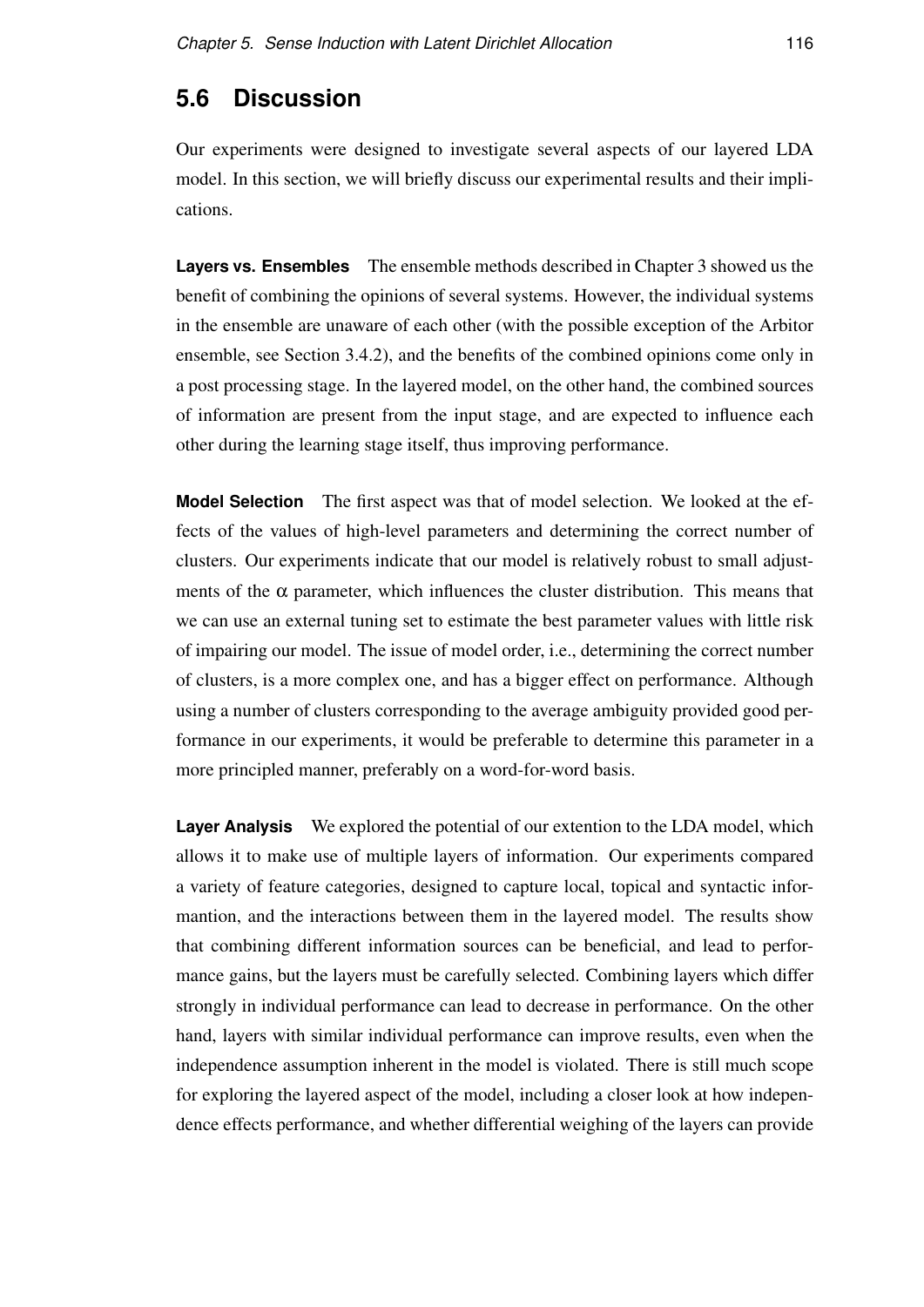a way to exploit even the weaker information sources.

**Co-occurrence vs. Syntax** A disappointing observation arising from our results is that our best performance was achieved using only co-occurrence information, while making use of syntactic dependency information actually hindered the model. Since we are dealing with a token-based approach, where each instance of a word in treated individually, dependency data is very sparse. Most instances participate in only one or two dependency relations, and this has a strong detrimental effect on performance. In the previous chapter, on the other hand, we showed that dependency information can improve accuracy over simple co-occurrence information (see Table 4.3) when dealing with word *types*, rather than tokens. It may also be the case that dependency information would be more useful for the treatment of verbs, rather than nouns. Verbs commonly participate in more dependency relations, and syntactic information can be expected to play a larger part in their disambiguation.

**Domain Independence in Sense Induction** Our experiments addressed the issue of cross domain learning and its effects on the performance of the model. From the results, it is clear that learning from an in-domain corpora provides much better performance than using an out-of-domain one. Even the help of a much larger learning corpus and the combination of multiple sources of information are not enough to compensate for the cross-domain effect. This serves to emphasize the advantages of a completely unsupervised method, which requires only plain text as input, and can therefore be applied easily to the domain at hand. As demonstrated in the example in Table 5.3, the automatic induction of senses can help model the target data more accurately than relying on an external fixed sense inventory. Both these characteristics of our method (freedom from annotation and independence from a pre-specified dictionary) make it especially suited for wide coverage WSD, and applicable to many nature-language tasks.

# **5.6.1 Summary**

We presented an unsupervised, generative, probabilistic method for sense induction. This provides a solution to the problem of dependence on a fixed sense-inventory, which severely limits the potential uses of unsupervised WSD methods. Our method has many of the advantages common in a supervised framework, but does not require labeled data. The system is based on an extension of the Latent Dirichlet Allocation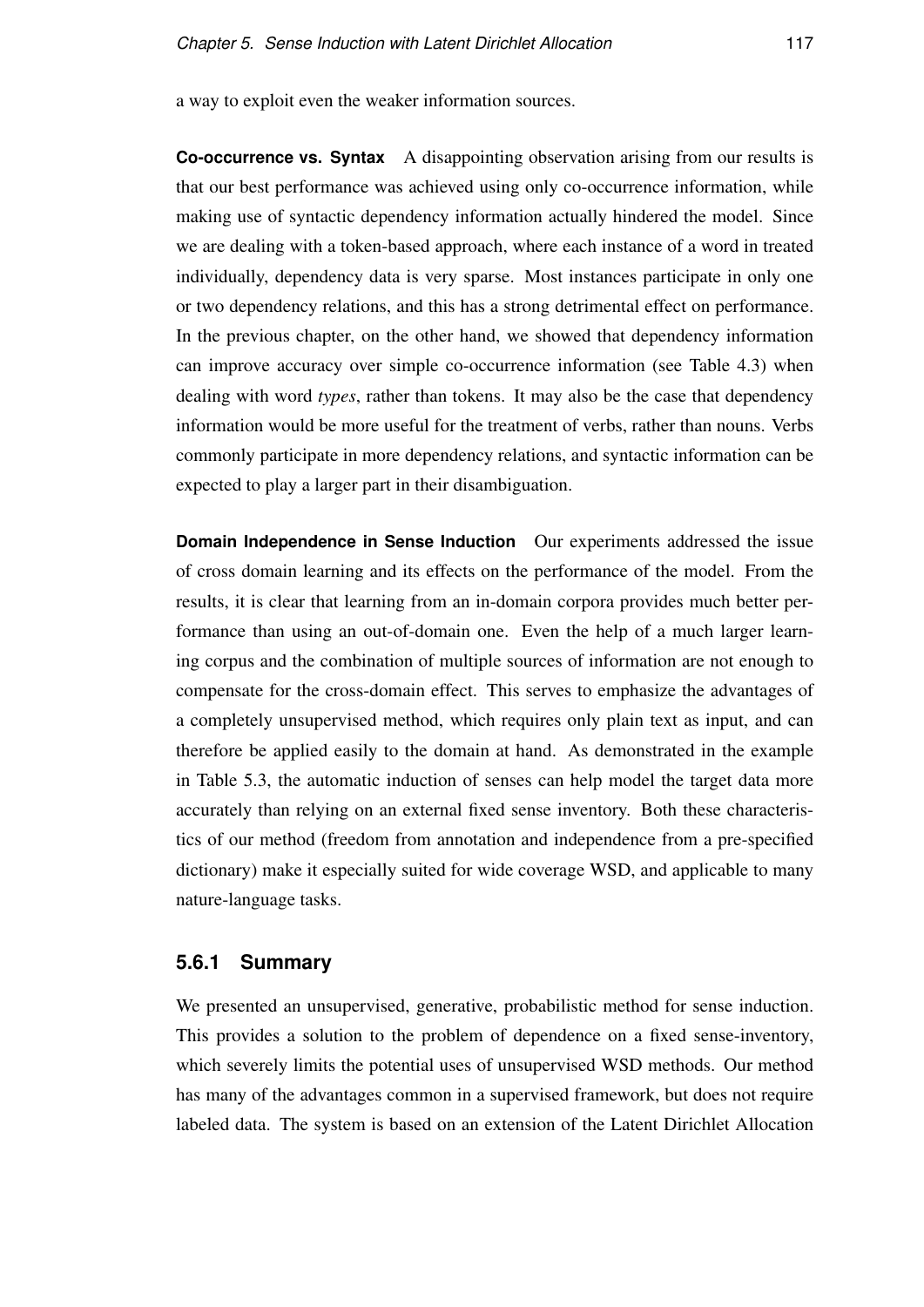model, which we referred to as Layered-LDA. Our extension is general, and can be used for any task where several sources of information are available. Our method achieves state-of-the-art results on the unsupervised sense induction task.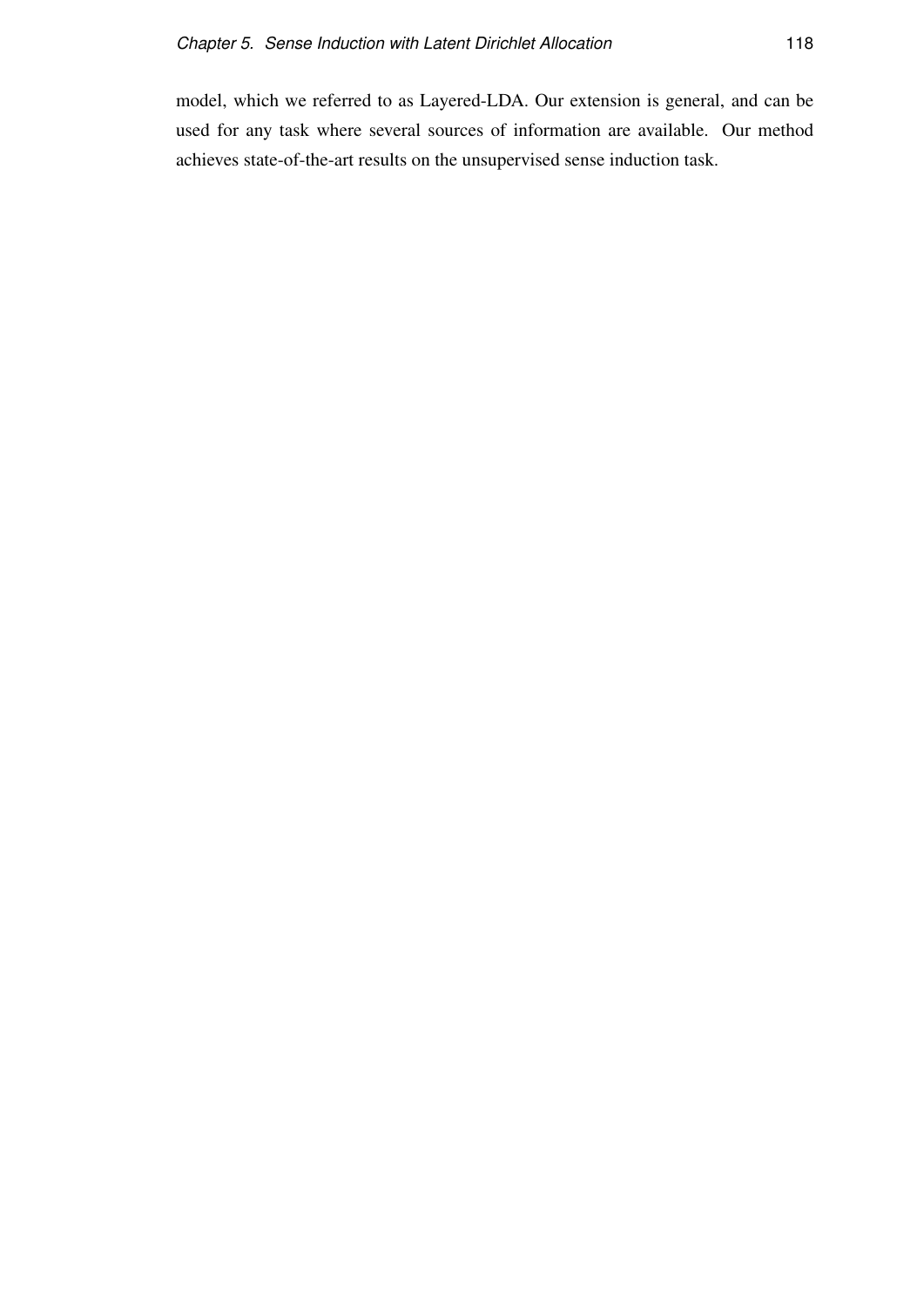# **Chapter 6**

# **Conclusions and Future Directions**

Mellvile, as a great author, used one word to convey two ideas, as opposed to the typical scientific paper, which can go for pages without conveying any ideas at all.

Michael Lesk

This chapter concludes our thesis. In Section 6.1, we summarize the main findings and contributions of the thesis. Section 6.2 addresses the issue of application, i.e., the use of WSD methods as part of a larger system designed to perform a real-world task. We conclude in Section 6.3 with a discussion of future research directions.

# **6.1 Findings**

The work in this thesis addresses the performance gap separating unsupervised and supervised WSD. It takes a deep look into the nature of this gap, explores its causes, and presents solutions to help bring unsupervised methods closer to the level of performance common to supervised ones. We addressed classic unsupervised methods which make use of a dictionary (see Section 2.1.1) in Chapter 3. In Chapter 4 we presented ways to automatically sense-label training data, thus enabling a supervised methodology without manual annotation. We addressed the completely unsupervised task of sense induction in Chapter 5. Our research also provides some important insights regarding the relative strengths and weaknesses of supervised and unsupervised methods in computational linguistics in general. The main findings of the thesis are presented in detail below.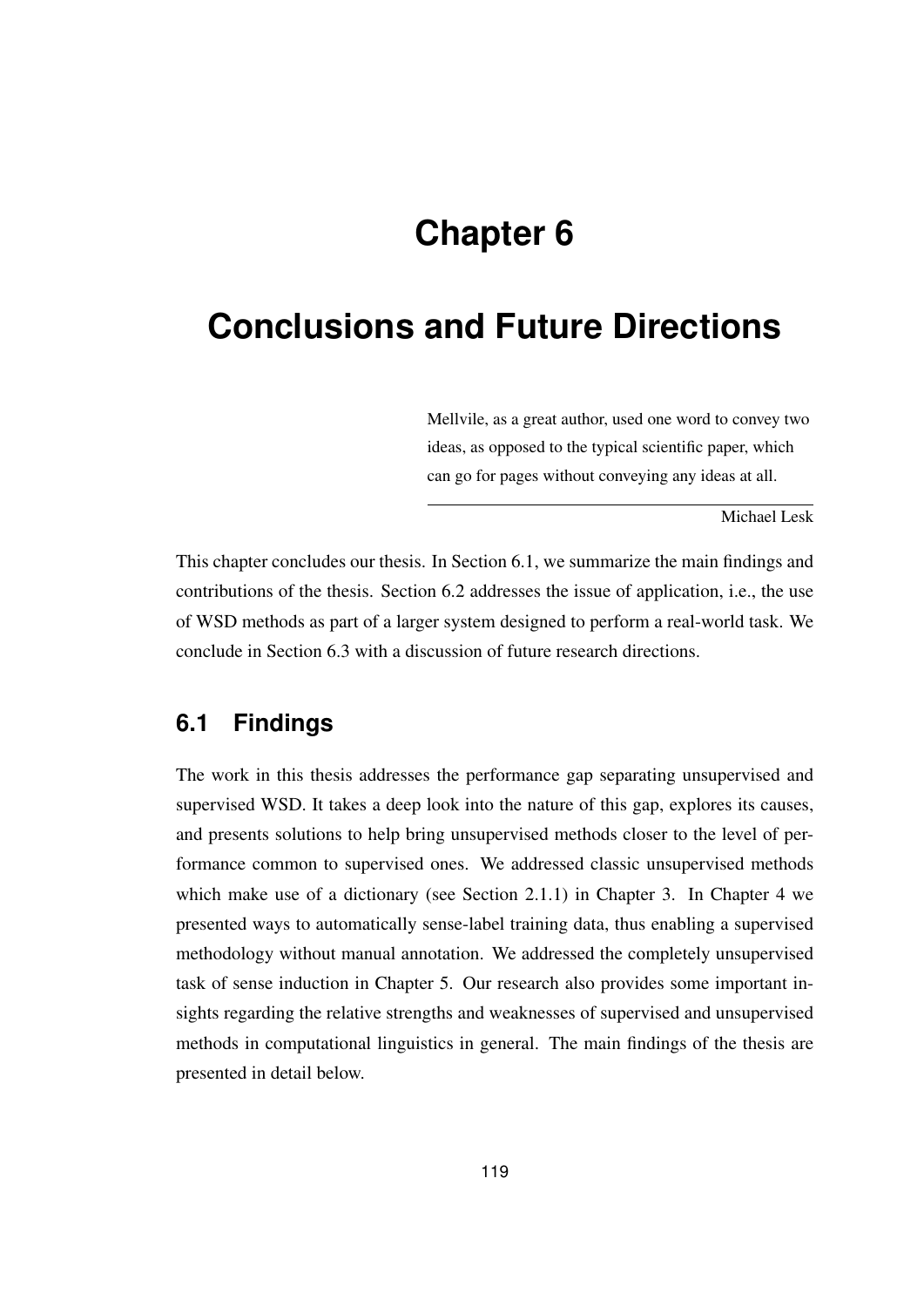**A standardized framework for comparison and analysis of unsupervised WSD methods.** We designed a framework which provides all the necessary infrastructure to allow the comparison, evaluation, and detailed analysis of existing unsupervised methods on the same data, under uniform conditions. To our knowledge, such a setting was not available previously, nor was such a comparison performed in the past. Our experiments compared the performance of four unsupervised WSD algorithms, employing different representations, approaches and methodology (context overlap, lexical-chains, structural-semantic interconnections, and predominant-sense detection using similarity metrics). We also examined the utility of using the most frequent (first) sense estimated by each of the algorithms to label all instances of the data. The results of our experiments lead to the following conclusions. Type-based disambiguation (i.e., using the most-frequent-sense for all instances) outperforms token-based, context-specific, disambiguation. Although labeling all instances with a single sense does not provised an applicable WSD solution on its own, the first sense can provide a reliable fallback for token-based methods in cases where the context is not sufficiently informative. Our examination of the different approaches used in previous algorithms brought to light the effectiveness of using distributional and semantic similarity metrics, which we employed in our unsupervised data-creation method. The detailed comparison of the accuracy of the different methods demonstrated their complimentary nature. Each method performed well on a different group of words, with little overlap. This finding led to the subsequent development of unsupervised ensemble methods.

**Ensemble combinations.** We developed unsupervised ensembles for improving the performance of a group of WSD methods. We examined several ensembles (arbiter, probability-based, voting, and rank-based) designed to operate on the basis of senselabeled output, with no assumptions regarding the methodology employed by the component algorithms. We found that even simple ensembles achieve better results than individual components and outperform state-of-the-art algorithms on standard evaluation sets. Our experiments show that the best performing ensemble is the rank-based one. This ensemble considers information regarding all the senses, under a weighting scheme that is independent of the algorithm's underlying methodology. The ensembles serve an important function in demonstrating a way in which the differences in formulation and approach to the disambiguation problem, that had previously been a hindrance to the development of accurate WSD system, can be harnessed to improve performance. The ensemble methods are very helpful in cases where a WSD sys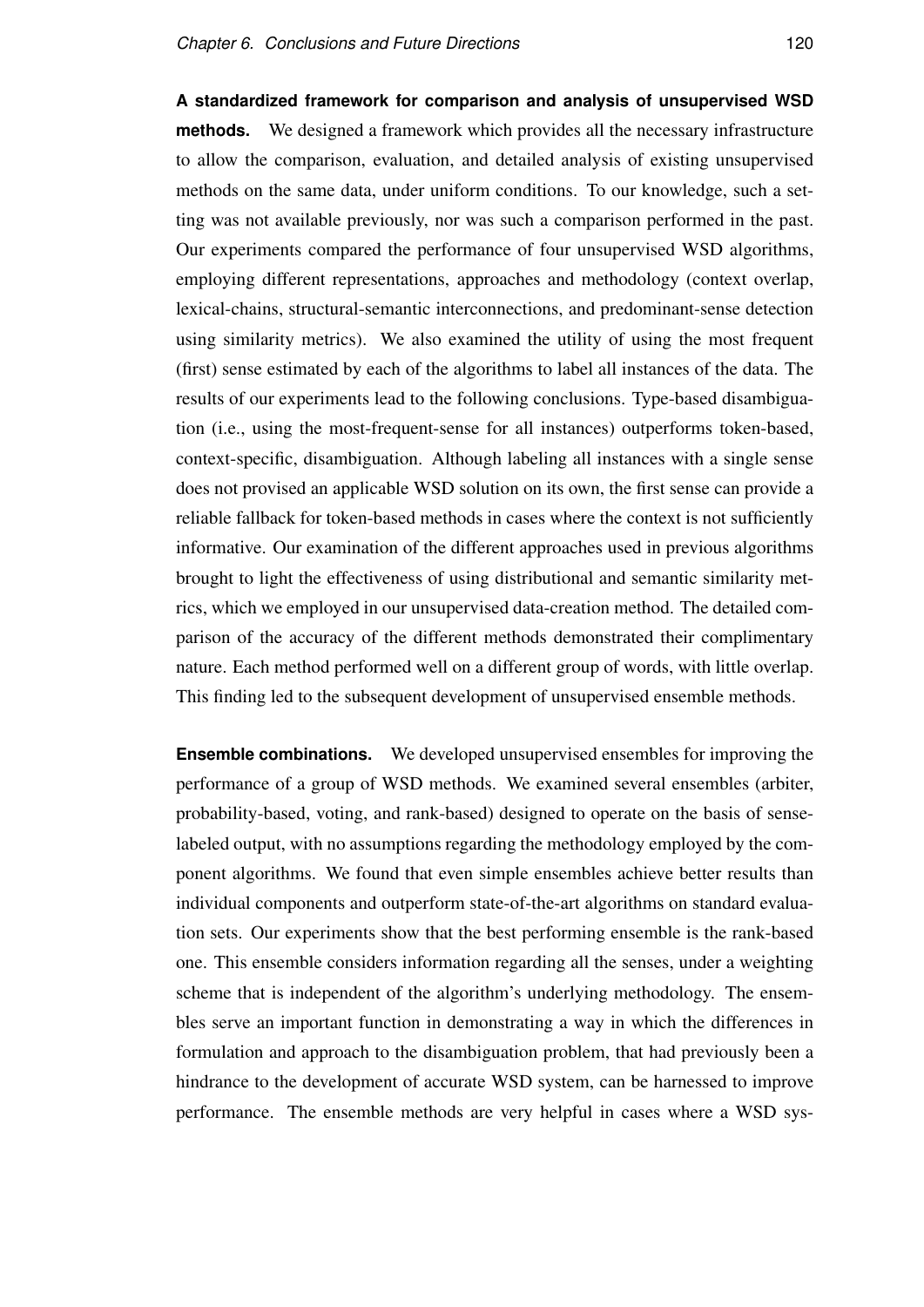tem already exists, and the cost of developing a more accurate system from scratch is prohibitive. In these circumstances, they can be used to improve performance with very little additional effort. Another important benefit of our ensemble methods is to provide a strong fallback option in cases where context is not sufficiently informative.

Finally, our work on unsupervised ensemble methods also represents an important contribution to unsupervised learning in general, since it demonstrates the benefits that can be gained from employing simple ideas drawn from supervised methodology in an unsupervised framework.

**Unsupervised creation of labeled data.** We described an unsupervised method which uses distributional and semantic similarity metrics to automatically sense-label training data, thus enabling the use of supervised classifiers in an unsupervised framework, and reducing the gap between the two settings. We made use of distributional similarity to detect words with similar context-statistics in the corpus (distributional neighbors), and employed semantic similarity metrics to associate them with senses of the target word. We then extracted instances of the distributional neighbors, along with their context, from the corpus, replacing each neighbor with the target word and labeling it with the associated sense. This procedure produced our sense labeled dataset. We trained three supervised classifiers (SVM, maximum-entropy, and label propagation), based on different learning approaches, on our automatically created data, and on data created using previous methods proposed in the literature. We evaluated on two standard datasets, and compared to standard unsupervised WSD methods and to the use of manually labeled data, as an upper bound. Our results showed that classifiers trained on our automatically created data can surpass the performance achieved by previous methods of automatic data-creation and outperform state-of-the-art unsupervised methods. We further showed that coverage of secondary senses varies between classifiers. Using an SVM as the classifier resulted in coverage approaching that of using manual data, making it the preferred choice in cases where secondary senses are especially important.

We found that using co-occurrence-based distributional neighbors rather than dependency-based ones resulted in only a small decrease in performance  $(0-4.5\%)$ , and was still preferable to using other data-creation methods. This means that our approach can be used in cases where accurate syntactic parsers are unavailable. We also found that data created with our method is similar to manually labeled data in terms of sensitivity to the coarseness of the sense distinctions. Our approach can therefore be used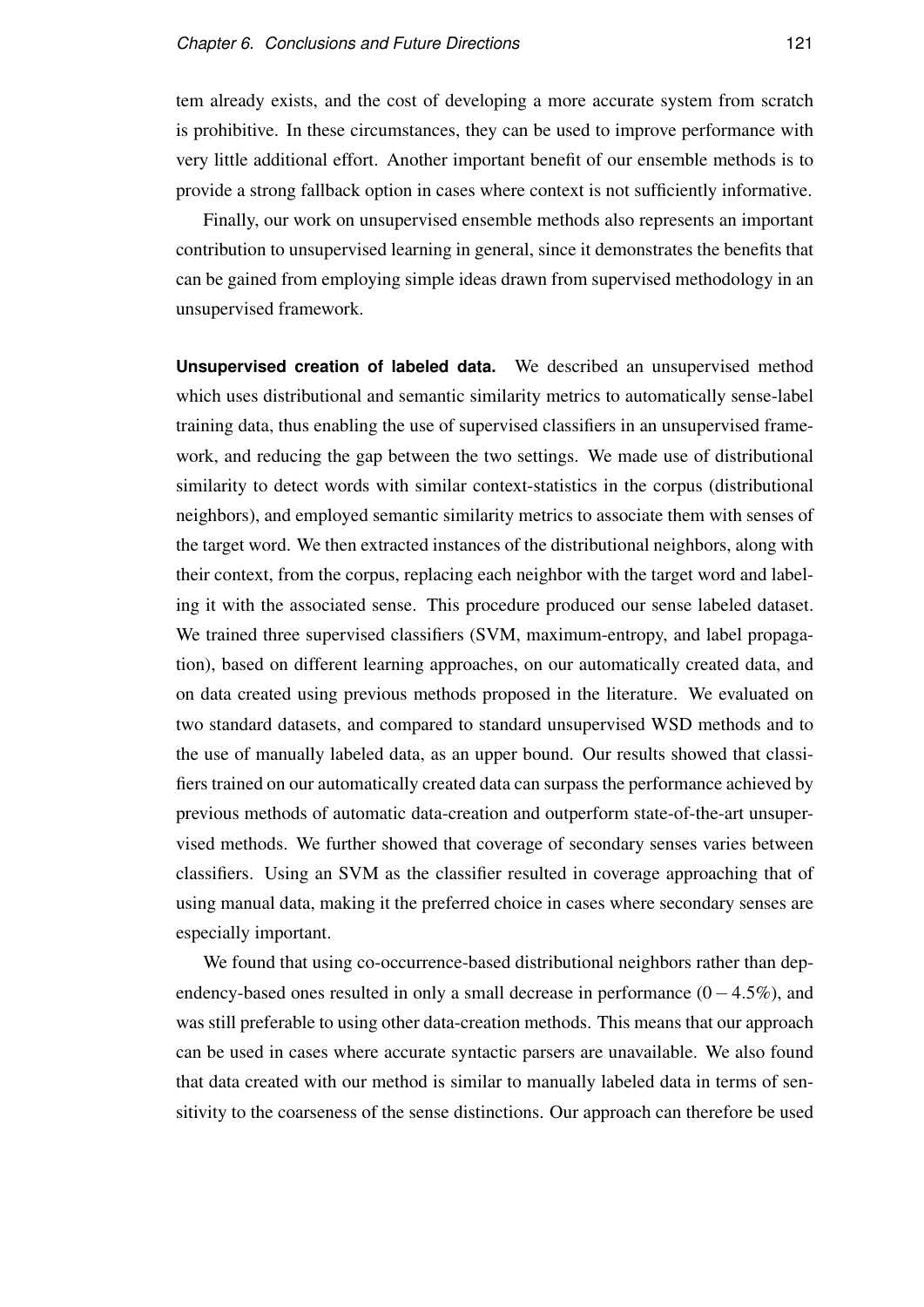for tasks requiring either fine or coarse sense granularity. Comparison of the different classifiers revealed that the label-propagation classifier had the smallest decrease in performance when using our dataset instead of the manually labeled one. We attributed this to the fact that this classifier takes into account the character of the test set, as well as that of the training data. This allowed it to compensate for the differences between our pseudo-instances and real instances of the target word, as found in the test data. Our method was successful for a variety of classifiers. This implies that improvements to supervised methods (through the development of better classifiers) can be easily transferred to the unsupervised setting. Our approach therefore represents a significant step in bridging the performance gap between unsupervised and supervised methods.

From the point of view of unsupervised learning, our method proves the effectiveness of unsupervised data creation methods, and opens the way for a similar methodology in other tasks which employ machine learning algorithms trained on labeled data, such as parsing and relation extraction.

**A Bayesian model for sense induction.** We presented a sense induction system based on a probabilistic generative model, which is independent of a fixed sense inventory. We introduced a novel point of view of the sense induction task. Whereas previously the task has been treated as a standard clustering problem, we view it from a more language-oriented perspective. Our approach postulates that the observed data (context surrounding the ambiguous word) is generated with the intent of communicating the latent meaning of the word. Our model provides a principled way to incorporate a wide range of informative features in the induction process. We adapted the LDA model originally designed for modelling text generation to the task of sense induction. We extended the model to allow the use of multiple sources of information. We investigated the properties of our model, including the effects of model parameters, the selection of information sources, and cross domain learning. We compared the results of our model to those of state-of-the-art sense induction methods based on clustering.

We found that appropriate selection of model order has greater effect on performance than variation in model parameters. In addition, an external tuning dataset can be used to reliably estimate the desired value of the parameters. In depth analysis of several feature categories and their contribution to the combined model revealed that performance can benefit from the combination of several information sources, pro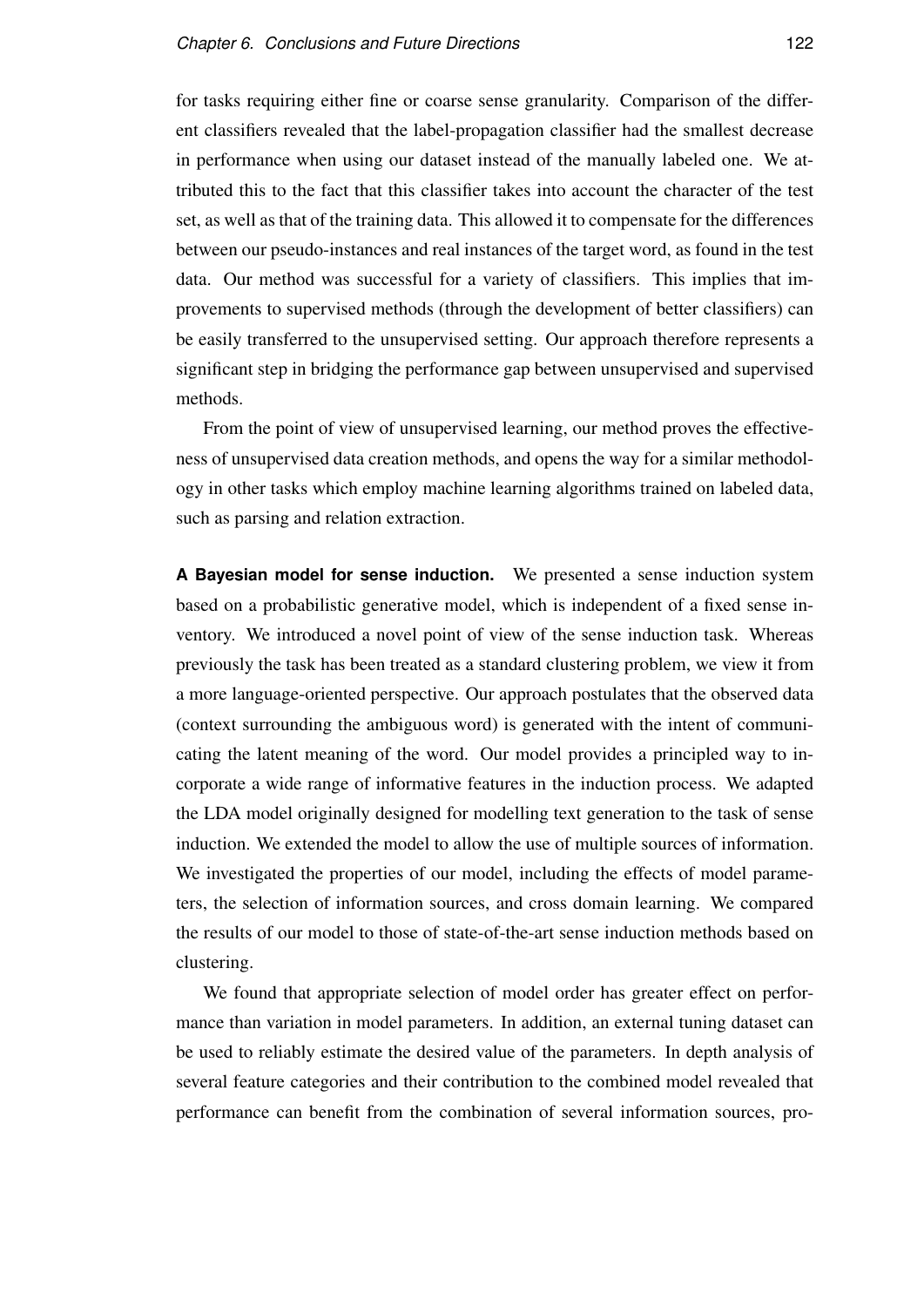vided they are strong predictors on their own. This is necessary to prevent weaker components from having a negative effect on the model as a whole. On a standard evaluation dataset, our model outperforms state-of-the-art methods for unsupervised sense induction. The induced senses match the distinctions present in the data. Our model is therefore suitable for a variety of tasks and domains, where methods based on a fixed sense-inventory (both classical unsupervised and supervised WSD methods, see Section 2.1.1) may suffer from the noise introduced through irrelevant senses or unnecessary distinctions.

Finally, our model represents a general extension of LDA, designed to make use of multiple sources of information. It can therefore be employed on a variety of tasks, other than WSD, where such information exists.

To summarize, in this thesis we have explored the nature of the performance gap separating unsupervised and supervised WSD. We have addressed many of the fundamental issues contributing to this gap, and presented our solutions to these problems. As a first step, the incompatibility, diversity, and lack of standardization of existing unsupervised WSD systems were addressed using ensemble methods. Next, we addressed the problematic aspect of problem formulation and difference in approaches that characterizes unsupervised WSD. We presented an unsupervised process for creating sense-labeled training data, which retains the freedom from manual annotation, while transferring the actual disambiguation to the hands of the more accurate and powerful supervised methods. Finally, we turned our attention to the restrictions imposed by a predefined sense inventory. We presented a system for unsupervised sense induction, which allows unsupervised WSD to be easily integrated into natural-language applications, and tailored to a specific task and domain, without the need to define a new purpose-built sense inventory and corresponding training dataset. Our research also provides some important insights regarding the nature of the performance gap separating supervised and unsupervised methods in WSD and in computational linguistics in general. All our methods surpass current state-of-the-art performance on their respective unsupervised tasks, and represent a significant step in closing the gap in WSD.

# **6.2 Applications**

An important aspect not addressed in this thesis, but which requires mention, is the issue of application. Though the stand-alone WSD setting is often required in order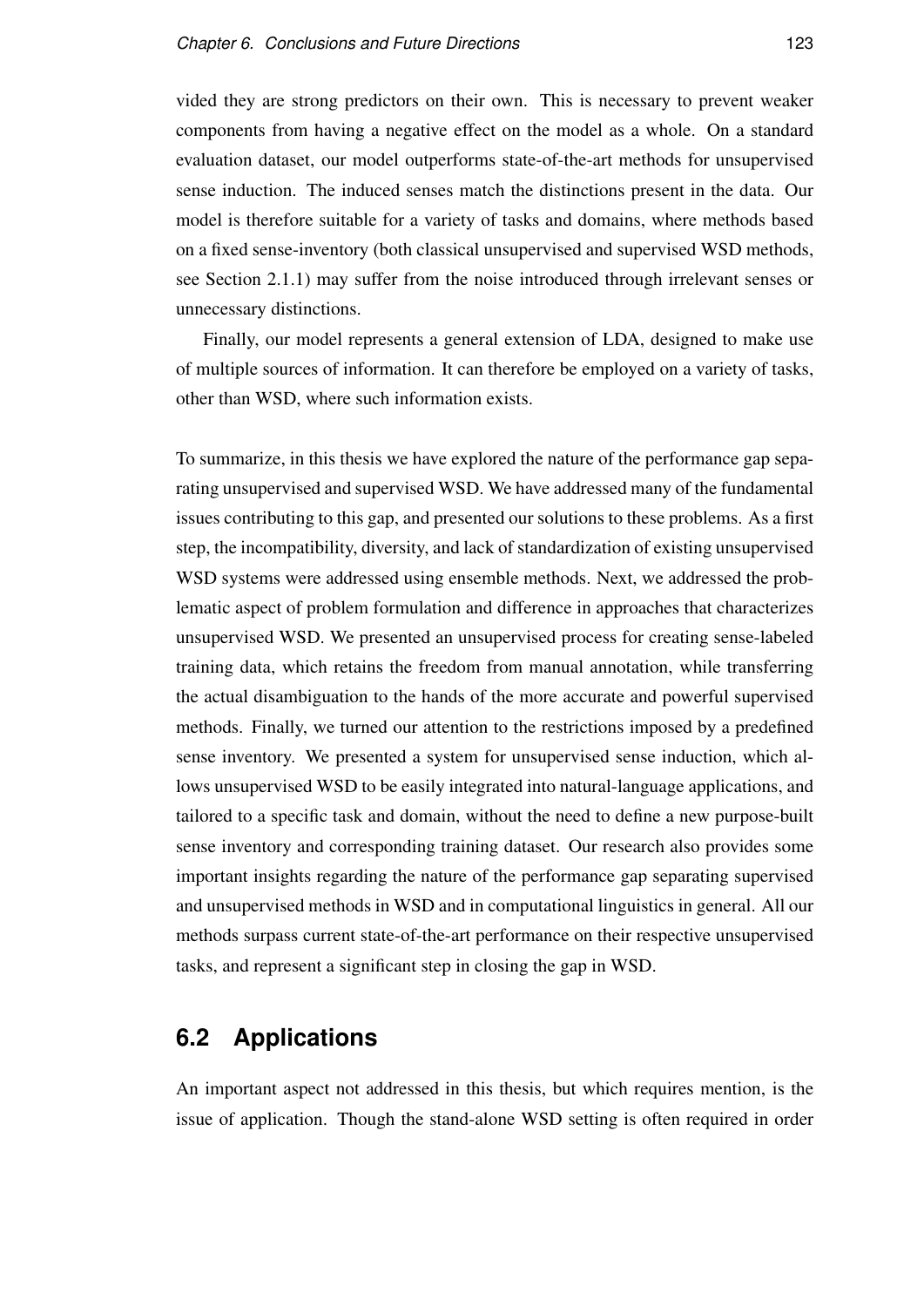to remove external influences and focus purely on the disambiguation problem, it is of little practical use in and of itself. Integration into a real-world application is important both as a realistic evaluation of performance and in order for any WSD system to have pragmatic value. The methods and systems we presented in this work each have specific characteristics making them suitable for different uses and applications.

The ensemble methods described in Chapter 3 were designed primarily to help improve the performance of existing WSD systems. These methods are of potential use for legacy systems, which contain an existing WSD component. Our ensembles present a quick and easy way of improving performance without the cost of developing a new WSD component from scratch and ensuring its compatibility with system requirements. The existing component can be integrated into an ensemble along with other available WSD algorithms. Our experiments show that results of a state-of-theart system can be improved even when the ensemble contains relatively weak members. Since our ensemble methods operate on the basis of the predominant sense methodology, disregarding context, they can be used in combination with supervised WSD methods that take context into account. For instance, the ensembles could provide a strong fallback option for supervised methods when encountering unseen words or words with uninformative contexts.

The data-creation method presented in Chapter 4 represents a highly-versatile tool for disambiguation. It can be employed to replace or enhance (as described in Section 6.3, below) any existing supervised WSD component. It is thus ideally suited for easy integration into natural-language applications which have previously relied on supervised methods for accuracy, and been restricted by their limitations. Use of this method allows the expansion of such applications to encompass new domains where sufficient training data is unavailable.

Another potential application for both our ensemble methods and for classifiers trained on our automatically-labeled data, would be to create preliminary annotations, under the "annotate automatically, correct manually" methodology. This methodology can be used to reduce manual effort and provide high volume annotation, as demonstrated in the Penn Treebank project.

Sense induction holds great promise in terms of application, since it learns directly from the data, and the induced sense distinctions are therefore those which are relevant to the task and domain at hand. As mentioned in Chapter 5, recent work in machine translation (Vickrey et al., 2005) and information retrieval (Véronis, 2004) indicates that induced senses can lead to improved performance in places where methods em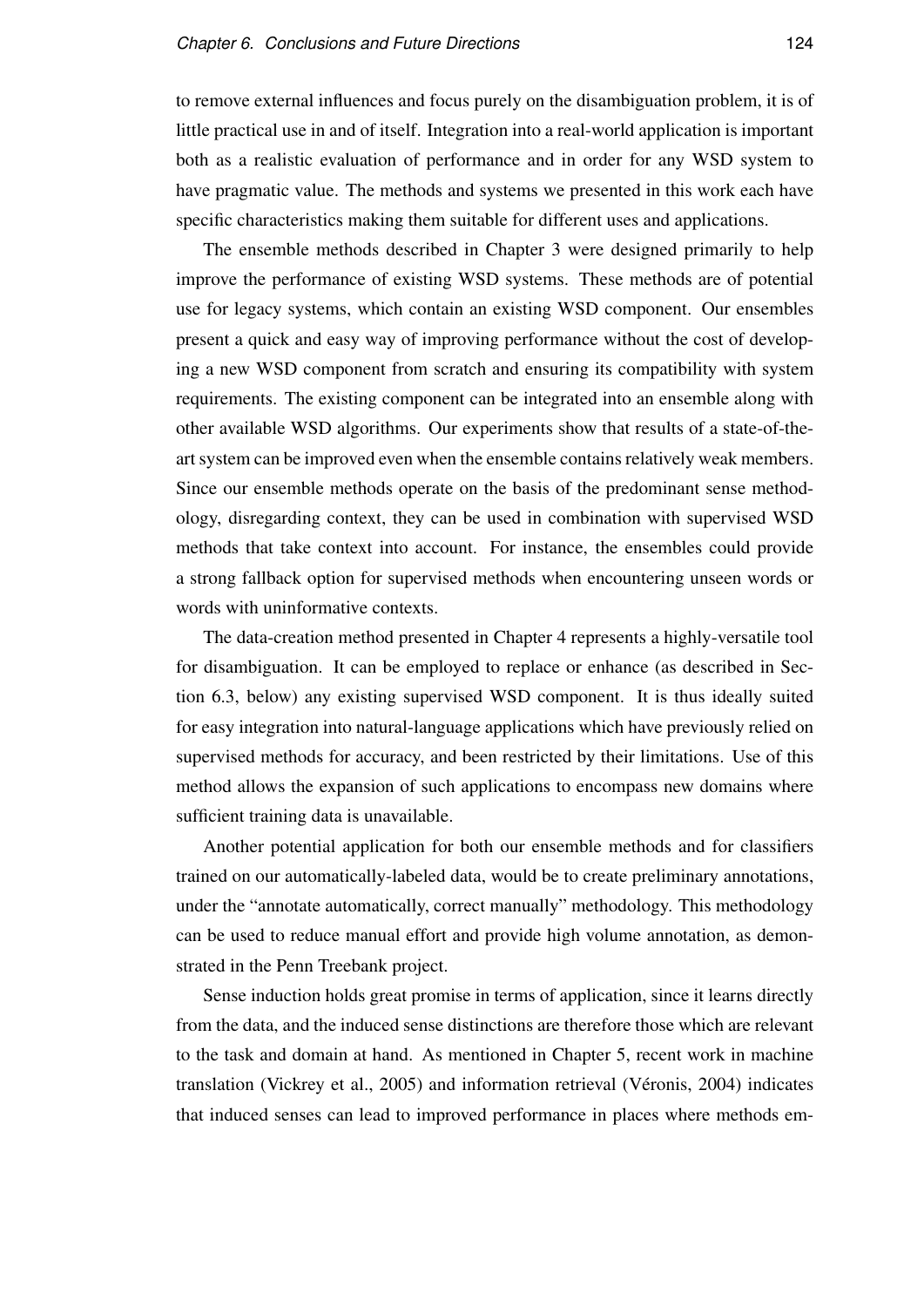ploying a fixed dictionary have previously failed (Carpuat and Wu, 2005; Voorhees, 1993). Aside from the benefits of induced senses, rather than fixed ones, our senseinduction model is especially suited for use as a component in an application due to its probabilistic nature. The probabilistic formulation allows for easy integration with other components through mixture and product models. Yet another advantage of our model is the easy integration of additional sources of information, which can be specific to the task at hand. For instance, we might want to include contextual information from the target language as well as the source, if using the model as part of a translation system, or include relevant meta-data if the system is being used for information retrieval.

# **6.3 Directions for Future Work**

The work in this thesis opens many avenues for further research. The unsupervised ensemble methods presented in Chapter 3 can be extended in several directions. The ensembles we explored were based on simple methodologies, designed to impose as few restrictions as possible on the component systems. More sophisticated ensemble methods, which have more knowledge on which to base their decisions, could give better performance. For instance, taking into account the algorithms' confidence in their classification, the ensemble could choose to ignore members with low-confidence, on a per-instance basis. In addition, it could choose when to make use of the contextbased classification provided by the ensemble members, and when to default to the document-wide predominant sense. Another direction to pursue is integrating more members into the ensembles. This has the potential for increasing their accuracy and robustness. Possible additions include not only domain driven disambiguation algorithms (Strapparava et al., 2004) but also graph theoretic ones (Mihalcea, 2005b), as well as algorithms that quantify the degree of association between senses and their cooccurring contexts (Mohammad and Hirst, 2006). Increasing the number of components would also allow more sophisticated combination methods such as unsupervised rank aggregation algorithms (Tan and Jin, 2004).

In Chapter 4 we introduced an unsupervised method for creation of labeled training data. This method, too, presents many possibilities for further research. Providing an unsupervised method which differs from supervised ones only in its training data makes it very easy to integrate the two methodologies. This could be done in several ways. One option is to explore ways to merge manually and automatically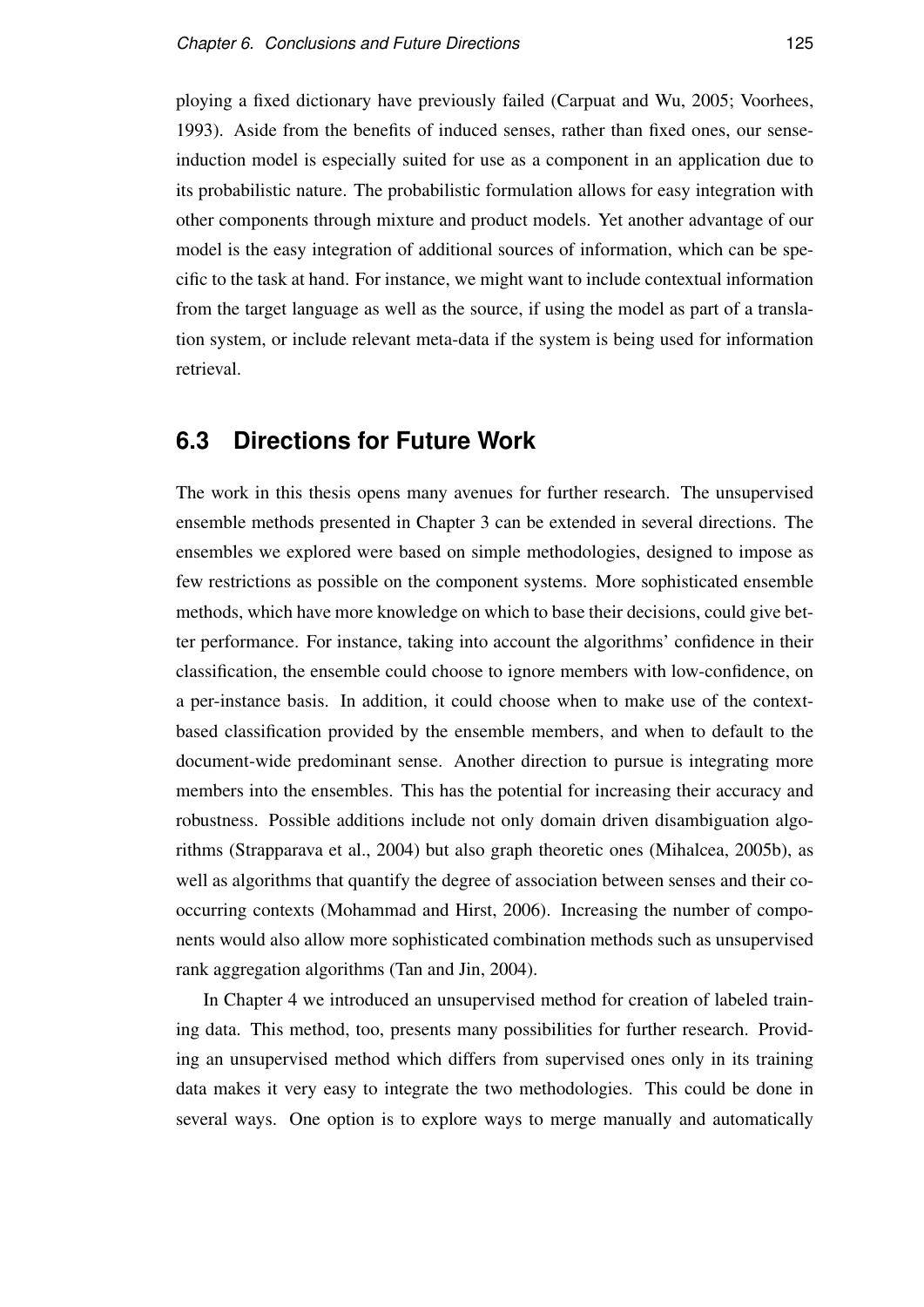labeled data. Such a combination could be used to inflate a small manually-labeled dataset. The integration would require a way of strengthening the importance of the few manual labels so they are not overwhelmed by the automatic ones, and needs to take into account the different nature of the two components (actual instances of the target in the manually labeled data versus pseudo-instances, created from distributional neighbors in the automatically-created portion). This presents an interesting challenge from a research perspective. Another option is to perform the integration on a perword basis. Under this setting, our unsupervised system can be used for most cases. However, for words for which there is already sufficient training data, or when our unsupervised methodology does not provide the desired accuracy, supervised methodology can be employed. This greatly reduces the burden of manual annotation to a few specific cases. It also makes it relatively easy to shift domain, since whenever new words or senses are encountered (e.g., terminology or senses that are specific to the new domain), our method can be used to provide the missing information. A further possibility is to shift the focus of the manual labor from the task of labeling examples to that of selecting informative neighbors for senses of ambiguous words. This could represent an enormous reduction in the amount of manual labour required for producing a training dataset, since a single informative neighbor can provide a large number of training instances. Finally, the method we presented highlights the effectiveness of automatic data-creation as an unsupervised methodology. It would be very interesting to see whether this methodology could be successfully employed in other tasks where labeled training data is used, such as parsing or relation extraction.

The layered-LDA model for sense-induction presented in Chapter 5 suggests many interesting research possibilities. Our experiments used a set of layers composed of a simple agglomeration of features commonly used in the field and shown to be informative for WSD. However, they may not be the best choice for integrating in a model such as our own, which assumes independence between the layers and prefers layers with similar individual performance (as shown in our experiments). Further study into the optimal choice of information sources to use as layers could be beneficial to our sense-induction system. The model itself contains several elements which could benefit from further study. One issue is the weighting of the layers. Our model provides the option of assigning different weights to the different information layers. Our experiments show that some of the layers we used were much more accurate and informative than others. However, in our system, we chose to weight all the layers equally for the sake of simplicity. Determining the optimal layer weights presents an interesting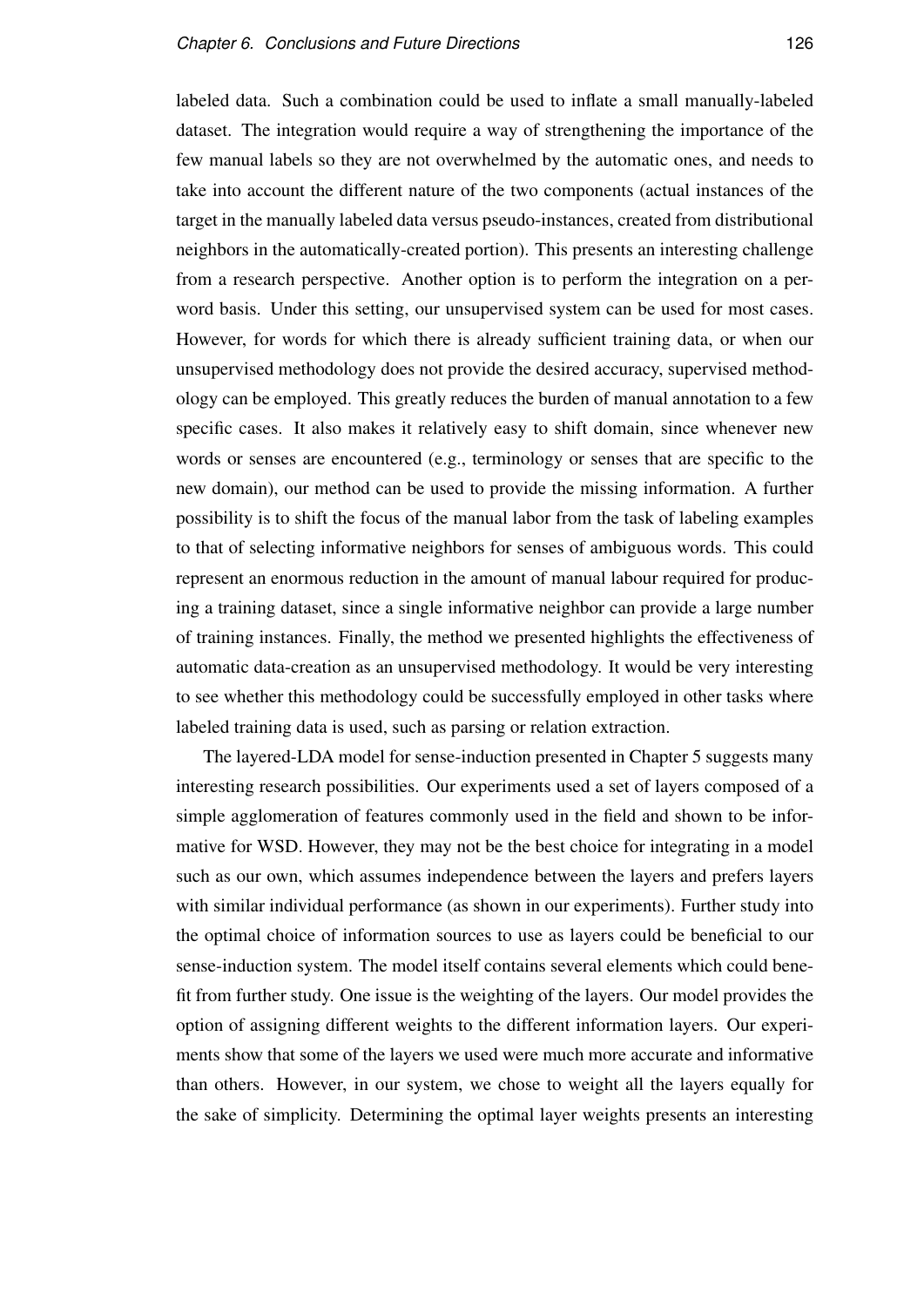problem with strong potential for improving the performance of the model. Another issue is the correct tuning of model parameters. In general, we chose not to focus on the issue of parameter estimation in our work and therefore did not include a comprehensive study of its influence on the model. All model parameters were set either to standard default values, or estimated on a separate, held out, dataset. However, better parameter estimation could substantially increase system accuracy. Goldwater and Griffiths (2007) describe a method for integrating hyperparameter estimation into the Gibbs sampling procedure using a prior over possible values. Such an approach could be adopted in our framework, as well, and extended to include the layer weighting parameters. In addition, the infinite LDA model (Teh et al., 2006) automatically determines the optimal number of sense-clusters as an intrinsic part of the inference process. Adding both these components to our model would provide an elegant solution to the parameter estimation problem, and eliminate the need for tuning datasets and other external methods, such as cluster-validation. Finally, our Layered-LDA model represents a general extension of the LDA model, designed to be used wherever multiple sources of information are available. It would be interesting to apply this model to other tasks which conform to this setting. Possible examples include classification of scientific documents (where images and the abstract are possible additional layers to the main text), induction of music categories (where lyrics and different musical information can be viewed as layered elements of a song), and many others.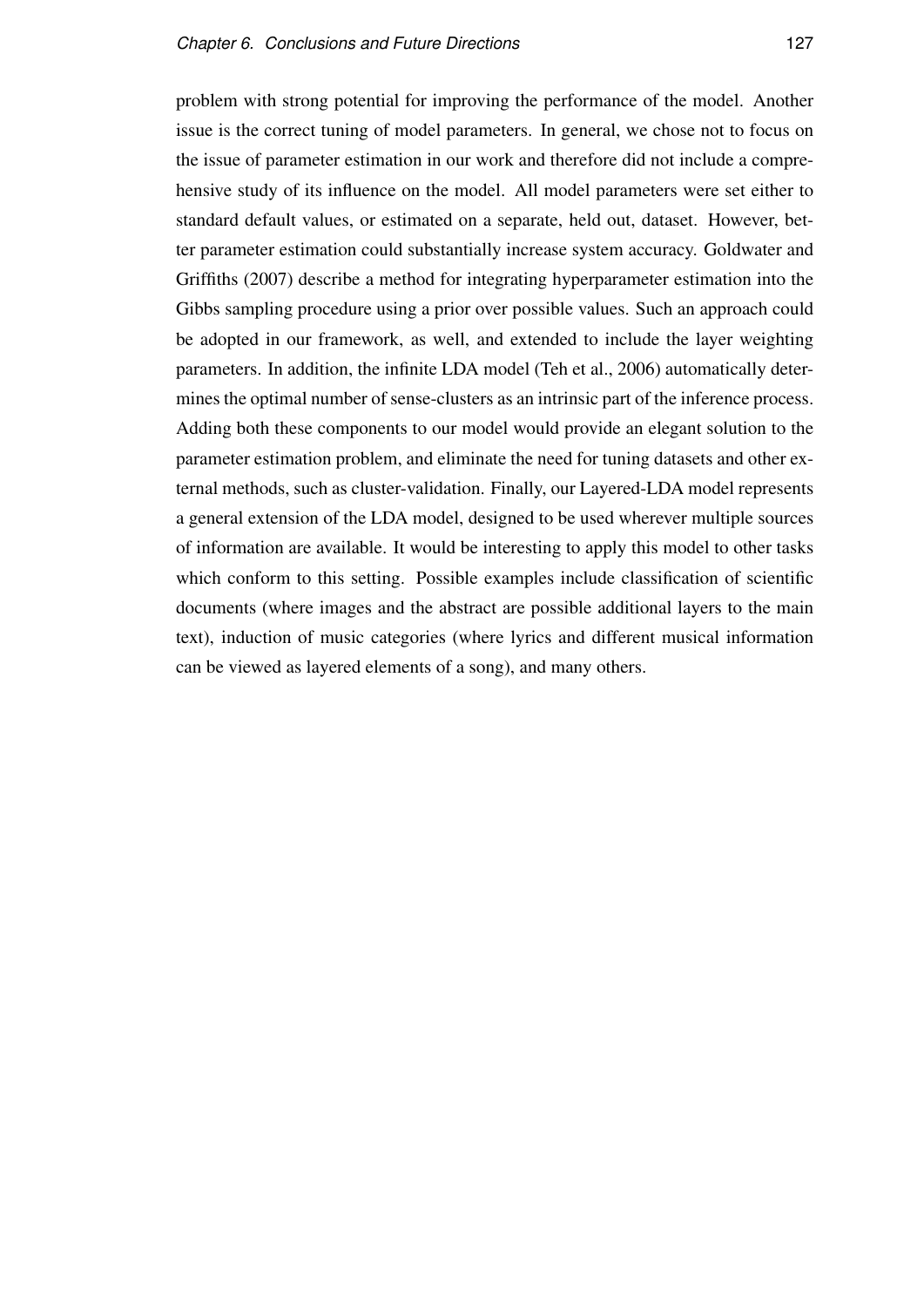# **Bibliography**

- Agirre, Eneko and Oier Lopez de Lacalle. 2003. Clustering wordnet word senses. In *Proceedings of the Conference on Recent Advances in Natural Language Processing (RANLP)*. pages 121–130.
- Agirre, Eneko, Lluís Màrquez, and Richard Wicentowski, editors. 2007. Proceedings *of the Fourth International Workshop on Semantic Evaluations (SemEval-2007)*. The Association for Computational Linguistics, Prague, Czech Republic.
- Agirre, Eneko and David Martínez. 2004. The basque country university system: English and basque tasks. In Rada Mihalcea and Phil Edmonds, editors, *Senseval-3: Third International Workshop on the Evaluation of Systems for the Semantic Analysis of Text*. Barcelona, Spain, pages 44–48.
- Agirre, Eneko, David Martínez, Oier López de Lacalle, and Aitor Soroa. 2006. Evaluating and optimizing the parameters of an unsupervised graph-based wsd algorithm. In *Proceedings of TextGraphs: the Second Workshop on Graph Based Methods for Natural Language Processing*. New York City, pages 89–96.
- Agirre, Eneko and Aitor Soroa. 2007. Semeval-2007 task 02: Evaluating word sense induction and discrimination systems. In *Proceedings of the Fourth International Workshop on Semantic Evaluations (SemEval-2007)*. Prague, Czech Republic, pages 7–12.
- Banerjee, Satanjeev and Ted Pedersen. 2003. Extended gloss overlaps as a measure of semantic relatedness. In *Proceedings of the 18th International Joint Conference on Artificial Intelligence (IJCAI)*. Acapulco, pages 805–810.
- Bar-Hillel, Yehoshua. 1960. The present status of automatic translation of languages. In Franz L. Alt, editor, *Advances in Computers I*, Academic Press, pages 91–163.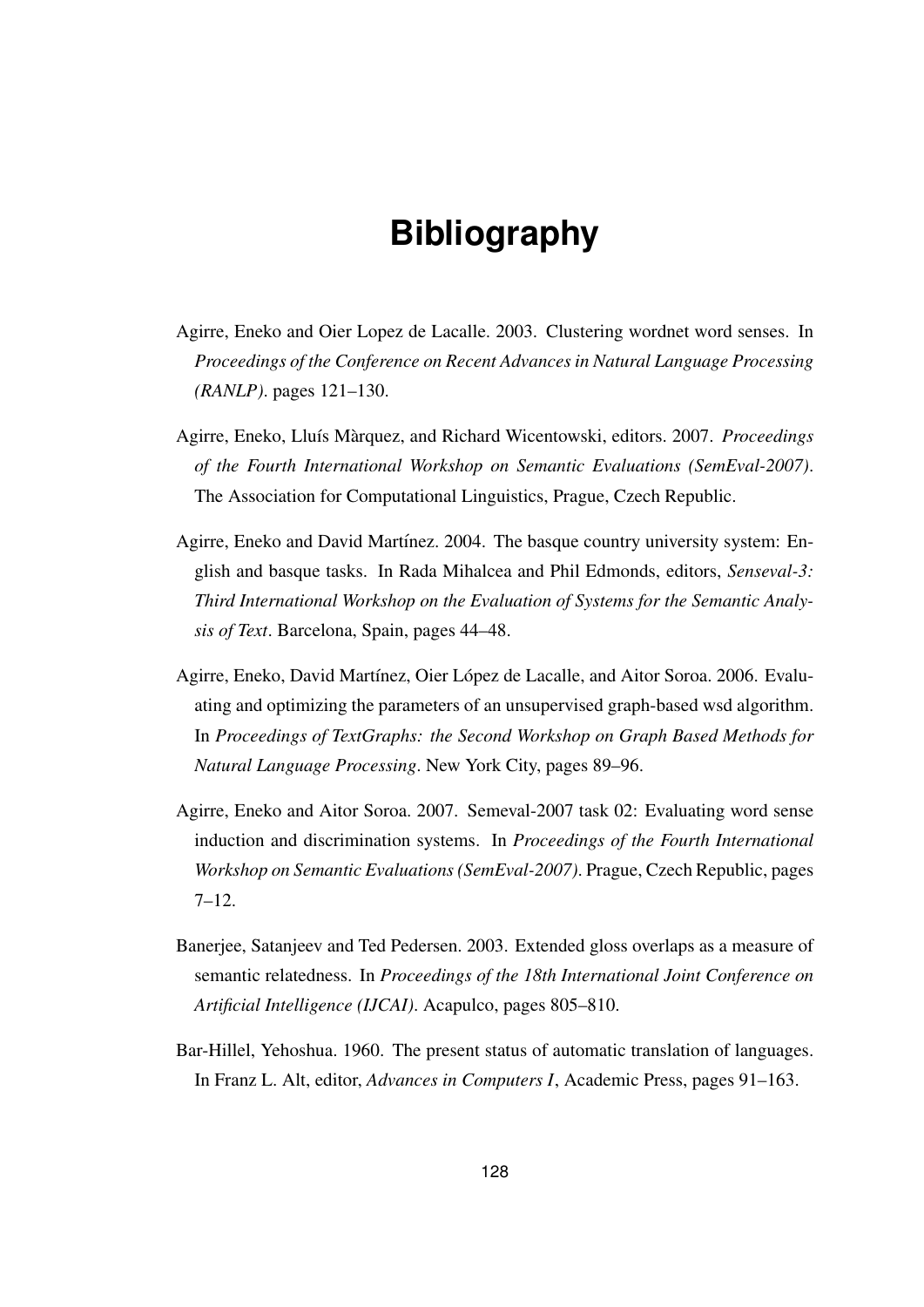- Barnard, K., P. Duygulu, D. Forsyth, N. De Freitas, D. M. Blei, and M. I. Jordan. 2003. Matching words and pictures. *Journal of Machine Learning Research* 3(6):1107– 1135.
- Barzilay, R. and M. Elhadad. 1997. Using lexical chains for text summarization. In *Proceedings of the ACL Workshop on Intelligent Scalable Text Summarization (ISTS'97)*. Madrid, Spain, pages 10–17.
- Berry, Michael W., Susan T. Dumais, and Gavin W. O'Brien. 1994. Using linear algebra for intelligent information retrieval. *SIAM Review* 37(4):573–595.
- Bhattacharya, Indrajit and Lise Getoor. 2006. A latent dirichlet model for unsupervised entity resolution. In *The Society for Industrial and Applied Mathematics International Conference on Data Mining (SIAM-SDM)*. Bethesda, MD, USA, pages 47–58.
- Blei, David M., Andrew Y. Ng, and Michael I. Jordan. 2003. Latent dirichlet allocation. *Journal of Machine Learning Research* 3:993–1022.
- Bordag, Stefan. 2006. Word sense induction: Triplet-based clustering and automatic evaluation. In *Proceedings of the 11st Conference of the European Chapter of the Association for Computational Linguistics (ACL)*. pages 137–144.
- Boyd-Graber, Jordan and David Blei. 2007. Putop: Turning predominant senses into a topic model for word sense disambiguation. In *Proceedings of the Fourth International Workshop on Semantic Evaluations (SemEval-2007)*. Prague, Czech Republic, pages 277–281.
- Brin, Sergey and Lawrence Page. 1998. The anatomy of a large-scale hypertextual Web search engine. *Computer Networks and ISDN Systems* 30(1–7):107–117.
- Briscoe, Ted and John Carroll. 2002. Robust accurate statistical annotation of general text. In *Proceedings of the 3rd International Conference on Language Resources and Evaluation (LREC)*. Las Palmas, Gran Canaria, pages 1499–1504.
- Brody, Samuel and Mirella Lapata. 2008. Good neighbors make good senses: Exploiting distributional similarity for unsupervised WSD. In *Proceedings of the 22nd International Conference on Computational Linguistics (Coling)*. Manchester, UK, pages 65–72.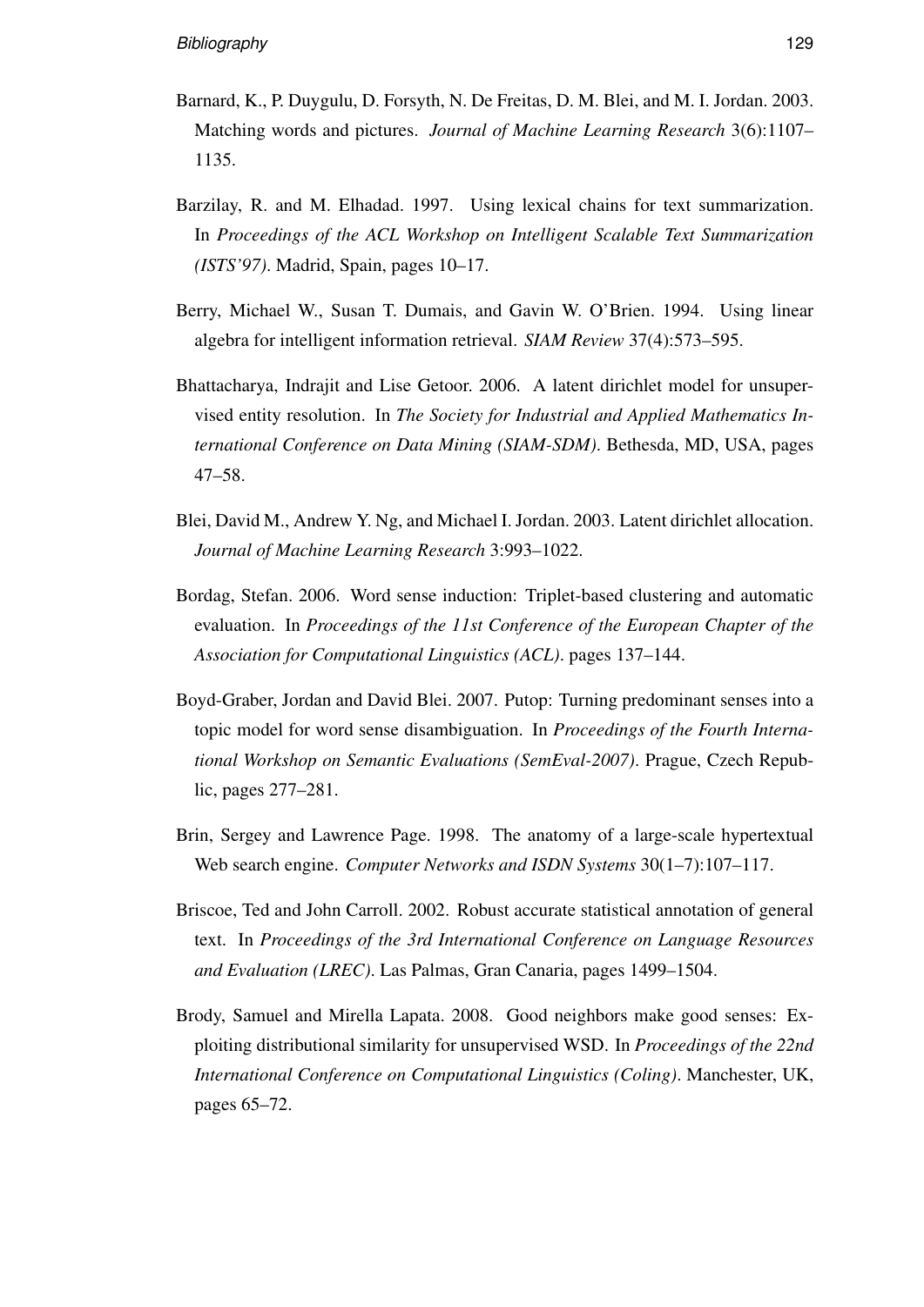- Brody, Samuel, Roberto Navigli, and Mirella Lapata. 2006. Ensemble methods for unsupervised wsd. In *Proceedings of the 21st International Conference on Computational Linguistics and 44th Annual Meeting of the Association for Computational Linguistics (ACL/Coling)*. Sydney, Australia, pages 97–104.
- Budanitsky, A. and G. Hirst. 2004. Evaluating WordNet-based Measures of Lexical Semantic Relatedness. *Computational Linguistics* 1(1):1–49.
- Budanitsky, Alexander and Graeme Hirst. 2001. Semantic distance in WordNet: An experimental, application-oriented evaluation of five measures. In *Proceedings of the NAACL 2001 Workshop: on WordNet and other lexical resources: Applications, extensions, and customizations*. Pittsburgh, PA, pages 29–34.
- Cai, J. F., W. S. Lee, and Y. W. Teh. 2007. Improving word sense disambiguation using topic features. In *Proceedings of the Joint Conference on Empirical Methods in Natural Language Processing and Computational Natural Language Learning (EMNLP-coNLL)*. pages 1015–1023.
- Carpuat, Marine and Dekai Wu. 2005. Word sense disambiguation vs. statistical machine translation. In *Proceedings of the 43rd Annual Meeting on Association for Computational Linguistics (ACL)*. Morristown, NJ, USA, pages 387–394.
- Clear, Jeremy H. 1993. The british national corpus. In *The digital word: text-based computing in the humanities*, MIT Press, Cambridge, MA, USA, pages 163–187.
- Dagan, Ido, Lillian Lee, and Fernando Pereira. 1997. Similarity-based methods for word sense disambiguation. In *Proceedings of the 35th Annual Meeting of the Association for Computational Linguistics and Eighth Conference of the European Chapter of the Association for Computational Linguistics (ACL/EACL)*. Morristown, NJ, USA, pages 56–63.
- Daumé III, Hal. 2004. Notes on CG and LM-BFGS optimization of logistic regression. Paper available at http://pub.hal3.name\#daume04cg-bfgs.
- Dietterich, T. G. 1997. Machine learning research: Four current directions. *AI Magazine* 18(4):97–136.
- Edmonds, Philip. 2000. Designing a task for SENSEVAL-2. Technical note.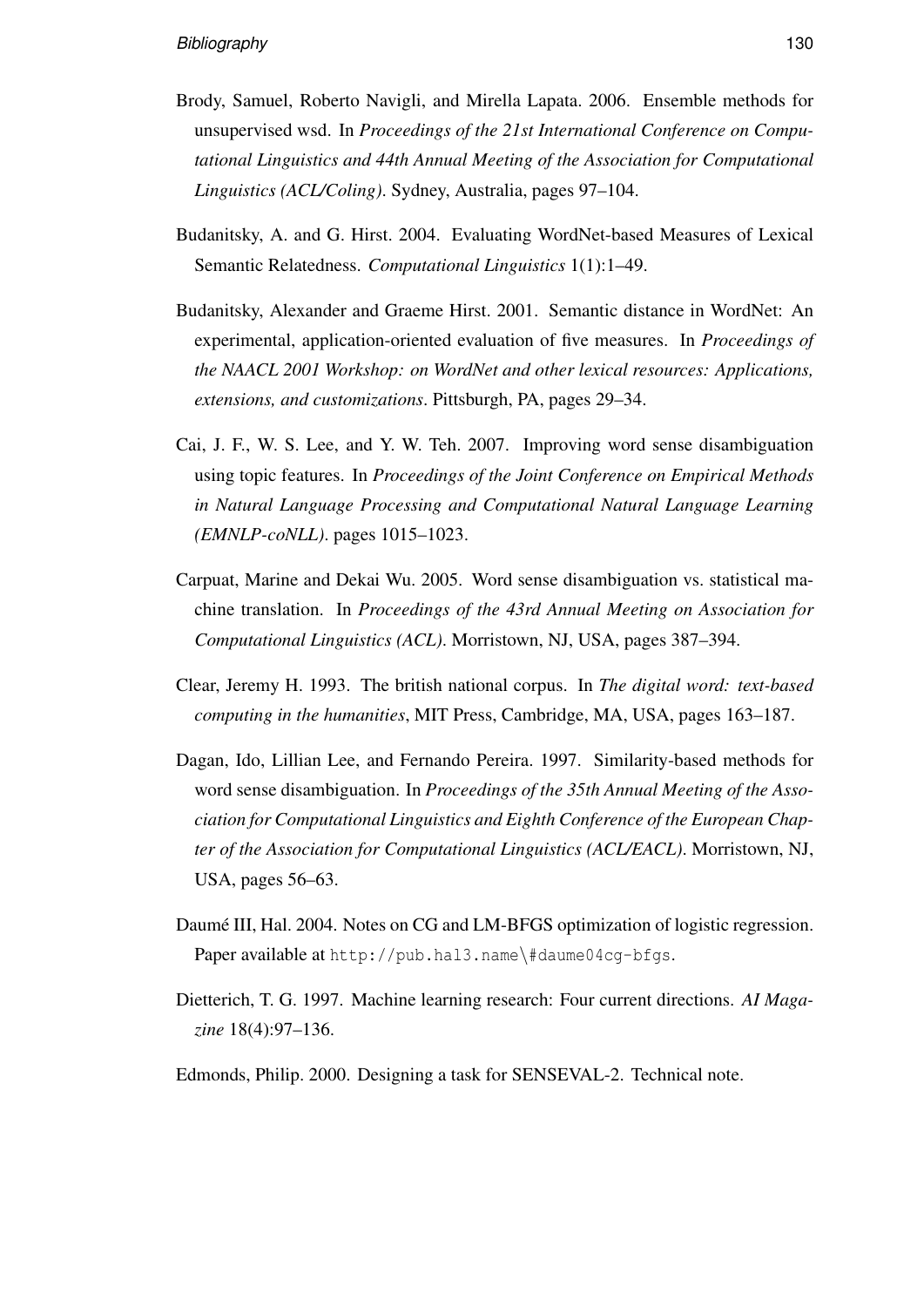- Edmonds, Philip and Adam Kilgarriff. 2002. Introduction to the special issue on evaluating word sense disambiguation systems. *Natural Language Engineering* 8(4):279– 291.
- Fellbaum, Christiane, editor. 1998. *WordNet: An Electronic Database*. MIT Press, Cambridge, MA.
- Florian, Radu, Silviu Cucerzan, Charles Schafer, and David Yarowsky. 2002. Combining classifiers for word sense disambiguation. *Natural Language Engineering*  $1(1):1-14.$
- Gale, W., K. Church, and D. Yarowsky. 1992a. A method for disambiguating word senses in a large corpus. In *Computers and the Humanities*. 26, pages 415–439.
- Gale, William A., Kenneth W. Church, and David Yarowsky. 1992b. One sense per discourse. In *Proceedings of the HLT workshop on Speech and Natural Language*. Morristown, NJ, USA, pages 233–237.
- Galley, Michel and Kathleen McKeown. 2003. Improving word sense disambiguation in lexical chaining. In *Proceedings of the 18th International Joint Conference on Artificial Intelligence (IJCAI)*. Acapulco, pages 1486–1488.
- Geman, S. and D. Geman. 1984. Stochastic relaxation, gibbs distribution, and bayesian restoration of images. *IEEE Transactions on Pattern Analysis and Machine Intelligence* 6(6):721–741.
- Goldwater, Sharon. 2007. *Nonparametric Bayesian Models of Lexical Acquisition*. Ph.D. thesis, Brown University.
- Goldwater, Sharon and Tom Griffiths. 2007. A fully bayesian approach to unsupervised part-of-speech tagging. In *Proceedings of the 45th Annual Meeting of the Association of Computational Linguistics (ACL)*. Prague, Czech Republic, pages 744–751.
- Graff, David. 1995. North american news text corpus. Linguistic Data Consortium. LDC95T21.
- Griffiths, Thomas L., Mark Steyvers, David M. Blei, and Joshua B. Tenenbaum. 2005. Integrating topics and syntax. In Lawrence K. Saul, Yair Weiss, and Léon Bottou, editors, *Advances in Neural Information Processing Systems 17*, MIT Press, Cambridge, MA, pages 537–544.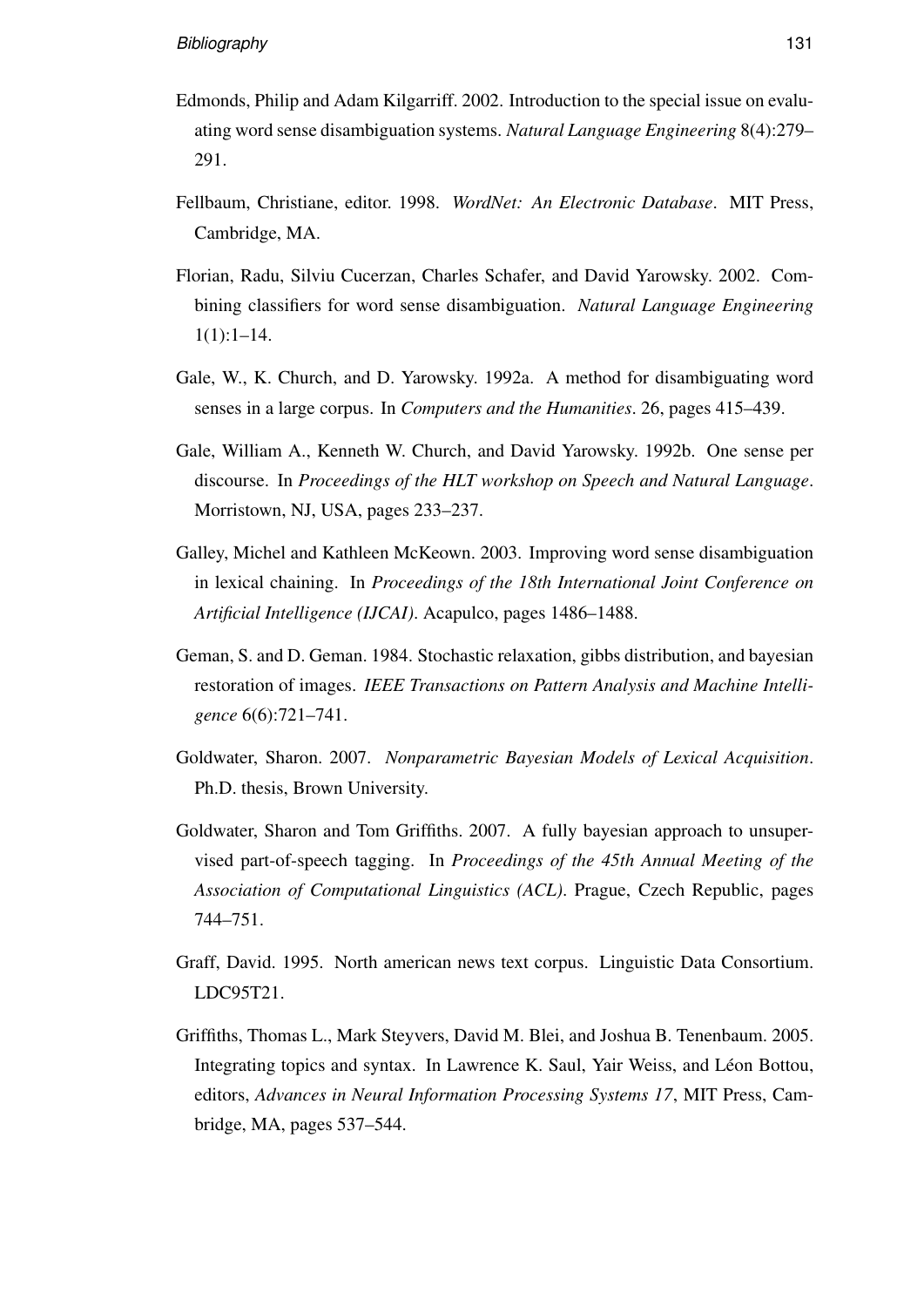- Griffiths, Tom L. and Mark Steyvers. 2002. A probabilistic approach to semantic representation. In *Proeedings of the 24th Annual Conference of the Cognitive Science Society*. Fairfax, VA, pages 381–386.
- Harris, Z. 1985. Distributional structure. *Katz, J. J. (ed.) The Philosophy of Linguistics* pages 26–47.
- Hearst, Marti A. and Hinrich Schütze. 1993. Customizing a lexicon to better suit a computational task. In *Proceedings of the ACL SIGLEX Workshop on Acquisition of Lexical Knowledge from Text*. pages 55–69.
- Hoste, Vèronique, Anne Kool, and Walter Daelemans. 2001. Classifier optimization and combination in the english all words task. In *Proceedings of the Second International Workshop on Evaluating Word Sense Disambiguation Systems (Senseval-2)*. Toulouse, France, pages 83–86.
- Hovy, Eduard, Mitchell Marcus, Martha Palmer, Lance Ramshaw, and Ralph Weischedel. 2006. Ontonotes: The 90% solution. In *Proceedings of the Human Language Technology Conference of the North American Chapter of the Association for Computational Linguistics (HLT/NAACL), Companion Volume: Short Papers*. New York City, USA, pages 57–60.
- Hsu, C. and C. Lin. 2001. A comparison of methods for multi-class support vector machines.
- Jiang, Jay J. and David W. Conrath. 1997. Semantic similarity based on corpus statistics and lexical taxonomy. In *Proceedings of 10th International Conference on Research in Computational Linguistics*. Taiwan.
- Karov, Y. and S. Edelman. 1996. Learning similarity based word sense disambiguation from sparse data.
- Kilgarriff, Adam. 2001. English lexical sample task description. In *Proceedings of SENSEVAL-2*. pages 17–20.
- Kilgarriff, Adam and Martha Palmer. 2000. Introduction to the special issue on senseval. *Computers and the Humanities* 34:1–13.
- Koeling, Rob, Diana McCarthy, and John Carroll. 2005. Domain-specific sense distributions and predominant sense acquisition. In *Proceedings of Human Language*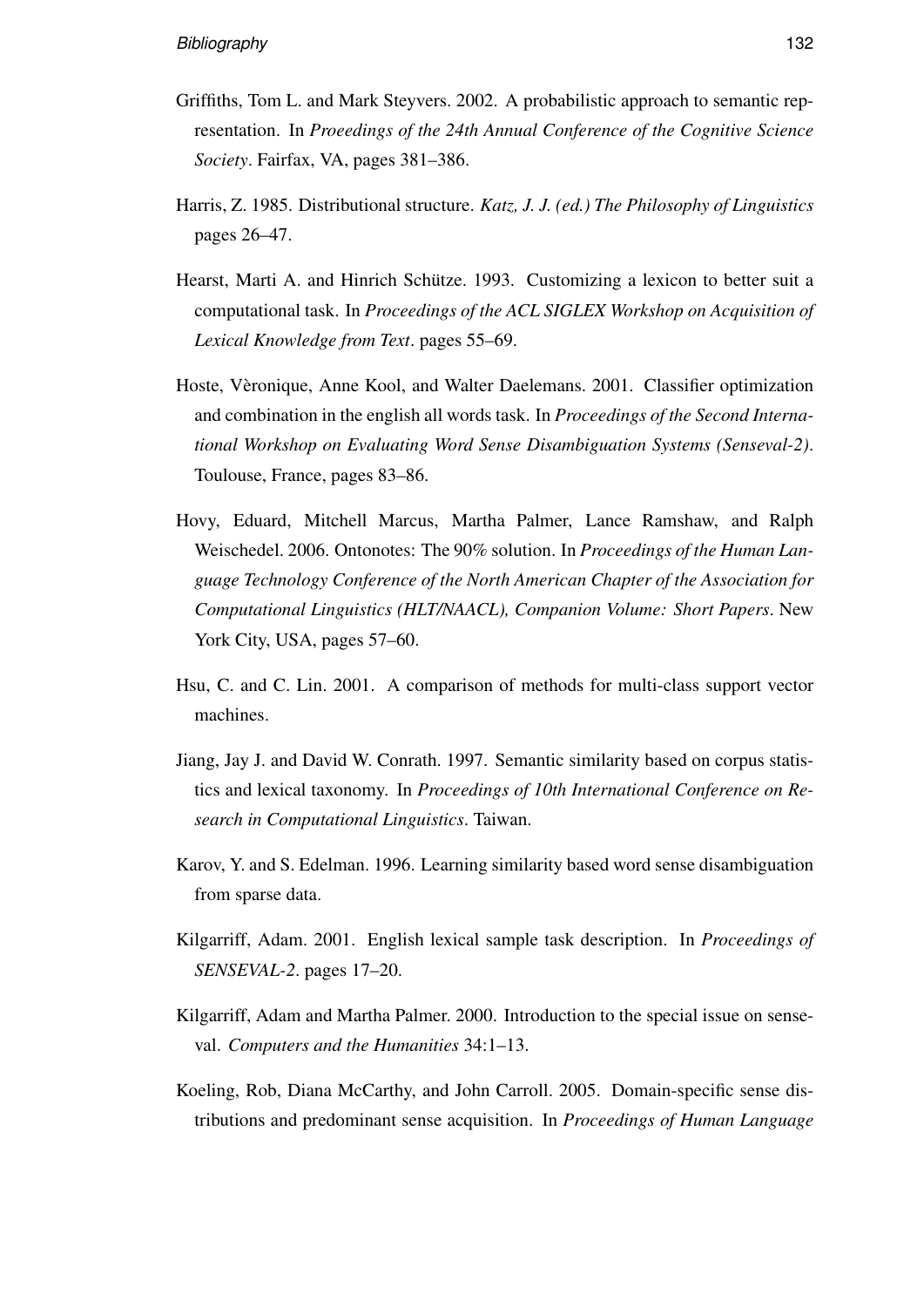*Technology Conference and Conference on Empirical Methods in Natural Language Processing*. Vancouver, Canada, pages 419–426.

- Kucera, Henry and W. Nelson Francis. 1967. *Computational Analysis of Present-Day American English*. Brown University Press, Providence, RI, USA.
- Landes, Shari, Claudia Leacock, and Randee I Tengi. 1998. Building semantic concordances. In Christiane Fellbaum, editor, *WordNet: An Electronic Lexical Database*, MIT Press, Cambridge, MA, pages 199–216.
- Langley, Pat, Wayne Iba, and Kevin Thompson. 1992. An analysis of bayesian classifiers. In *AAAI*. pages 223–228.
- Leacock, Claudia, Martin Chodorow, and George A. Miller. 1998. Using corpus statistics and wordnet relations for sense identification. *Computational Linguistics* 24(1):147–165.
- Lee, Lilian. 1999. Measures of distributional similarity. In *Proceedings of the 37th Annual Meeting of the Association of Computational Linguistics (ACL)*. College Park, MD, pages 25–32.
- Lee, Yoong Keok and Hwee Tou Ng. 2002. An empirical evaluation of knowledge sources and learning algorithms for word sense disambiguation. In *Proceedings of the ACL-02 conference on Empirical methods in natural language processing*. Morristown, NJ, USA, pages 41–48.
- Lesk, Michael. 1986. Automatic sense disambiguation using machine readable dictionaries: How to tell a pine cone from an ice cream cone. In *Proceedings of the 5th SIGDOC*. New York, NY, USA, pages 24–26.
- Lin, Dekang. 1998a. Automatic retrieval and clustering of similar words. In *Proceedings of the 17th International Conference on Computational Linguistics (Coling)*. Morristown, NJ, pages 768–774.
- Lin, Dekang. 1998b. An information-theoretic definition of similarity. In *Proceedings of the 15th International Conference On Machine Learning (ICML)*. Madison, WI, pages 296–304.
- Marcus, Mitchell P., Mary A. Marcinkiewicz, and Beatrice Santorini. 1993. Building a large annotated corpus of english: the penn treebank. *Journal of Computational Linguistics* 19(2):313–330.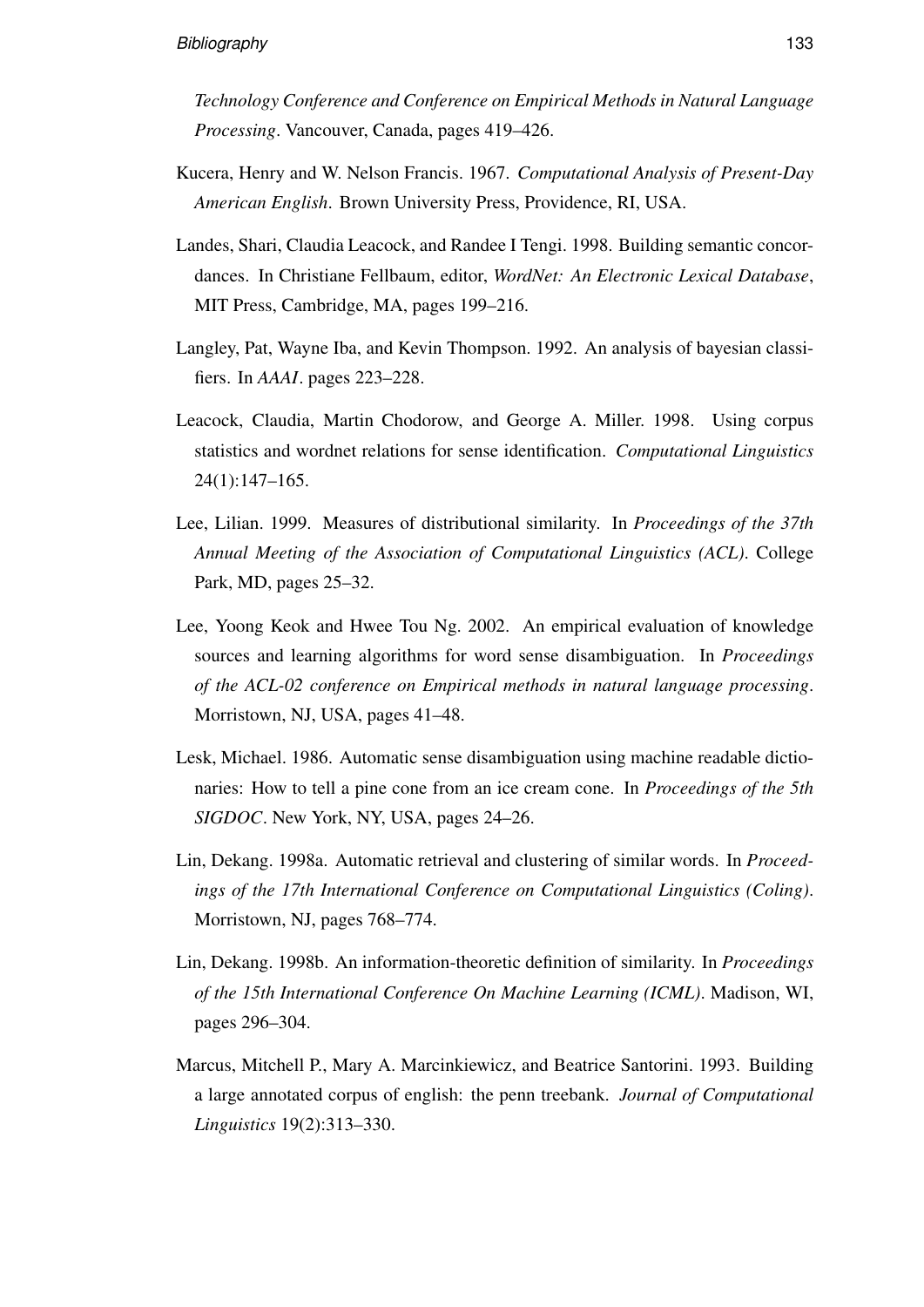- McCarthy, Diana, Rob Koeling, Julie Weeds, and John Carroll. 2004. Finding predominant senses in untagged text. In *Proceedings of the 42th Annual Meeting of the Association of Computational Linguistics (ACL)*. Barcelona, Spain, pages 280–287.
- Mihalcea, Rada. 2005a. Unsupervised large-vocabulary word sense disambiguation with graph-based algorithms for sequence data labeling. In *Proceedings of the Conference of Human Language Technology and the European Chapter of the Association for Computational Linguistics (EMNLP)*. Vancouver, pages 411–418.
- Mihalcea, Rada. 2005b. Unsupervised large-vocabulary word sense disambiguation with graph-based algorithms for sequence data labeling. In *Proceedings of the Conference of Human Language Technology and the European Chapter of the Association for Computational Linguistics (EMNLP)*. Vancouver, pages 411–418.
- Mihalcea, Rada and Phil Edmonds, editors. 2004. *Proceedings of the SENSEVAL-3*. Barcelona.
- Mihalcea, Rada F. 2002. Word sense disambiguation with pattern learning and automatic feature selection. *Nat. Lang. Eng.* 8(4):343–358.
- Miller, George A., Richard Beckwith, Christiane Fellbaum, Derek Gross, and Katherine J. Miller. 1990. Introduction to wordnet: An on-line lexical database. *International Journal of Lexicography* 3(4):235–244.
- Miller, George A., Claudia Leacock, Randee Tengi, and Ross T. Bunker. 1993. A semantic concordance. In *Proceedings of the ARPA Human Language Technology Workshop*. Morgan Kaufman, pages 303–308.
- Mohammad, Saif and Graeme Hirst. 2006. Determining word sense dominance using a thesaurus. In *Proceedings of the 11st Conference of the European Chapter of the Association for Computational Linguistics (EMNLP)*. Trento, pages 113–120.
- Moldovan, Dan I. and Rada Mihalcea. 2000. Using wordnet and lexical operators to improve internet searches. *IEEE Internet Computing* 4(1):34–43.
- Mooney, Raymond J. 1996. Comparative experiments on disambiguating word senses: An illustration of the role of bias in machine learning. In Eric Brill and Kenneth Church, editors, *Proceedings of the Conference on Empirical Methods in Natural Language Processing*. Somerset, New Jersey, pages 82–91.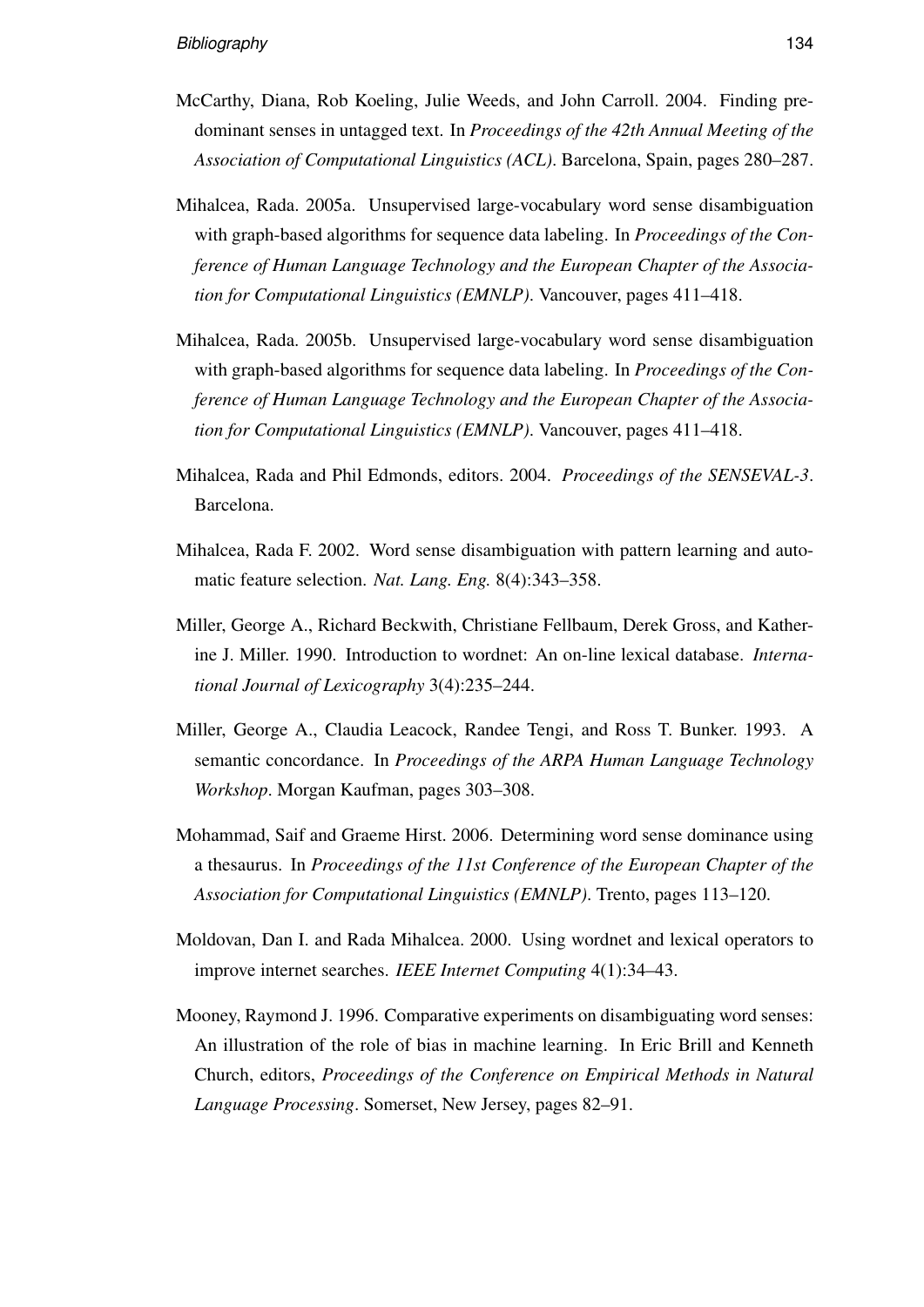- Morris, Jane and Graeme Hirst. 1991. Lexical cohesion computed by thesaural relations as an indicator of the structure of text. *Computational Linguistics* 1(17):21–43.
- Murray, Gabriel, Steve Renals, Jean Carletta, and Johanna Moore. 2006. Incorporating speaker and discourse features into speech summarization. In *Proceedings of the Conference of Human Language Technology and the North American Chapter of the Association for Computational Linguistics (HLT/NAACL)*. New York City, USA, pages 367–374.
- Navigli, Roberto. 2005. Semi-automatic extension of large-scale linguistic knowledge bases. In *Proceedings of the 18th FLAIRS*. Florida, pages 548–553.
- Navigli, Roberto. 2006. Meaningful clustering of senses helps boost word sense disambiguation performance. In *Proceedings of the 21st International Conference on Computational Linguistics and 44th Annual Meeting of the Association for Computational Linguistics (ACL/Coling*. Sydney, Australia, pages 105–112.
- Navigli, Roberto and Paola Velardi. 2005. Structural semantic interconnections: a knowledge-based approach to word sense disambiguation. *Journal of the IEEE Computer Society Technical Committee on Pattern Analysis and Machine Intelligence* 27(7):1075–1088.
- Ng, Hwee Tou and Hian Beng Lee. 1997. Dso corpus of sense-tagged english. Linguistic Data Consortium. LDC97T12.
- Ng, Hwee Tou, Bin Wang, and Yee Seng Chan. 2003. Exploiting parallel texts for word sense disambiguation: an empirical study. In *Proceedings of the 41st Annual Meeting on Association for Computational Linguistics (ACL)*. Morristown, NJ, USA, pages 455–462.
- Ng, Tou Hwee. 1997. Getting serious about word sense disambiguation. In *Proceedings of the ACL SIGLEX Workshop on Tagging Text with Lexical Semantics: Why, What, and How?*. Washington, DC, pages 1–7.
- Nigam, K., J. Lafferty, and A. McCallum. 1999. Using maximum entropy for text classification.
- Niu, Cheng, Wei Li, Rohini K. Srihari, and Huifeng Li. 2005a. Word independent context pair classification model for word sense disambiguation. In *Proceedings*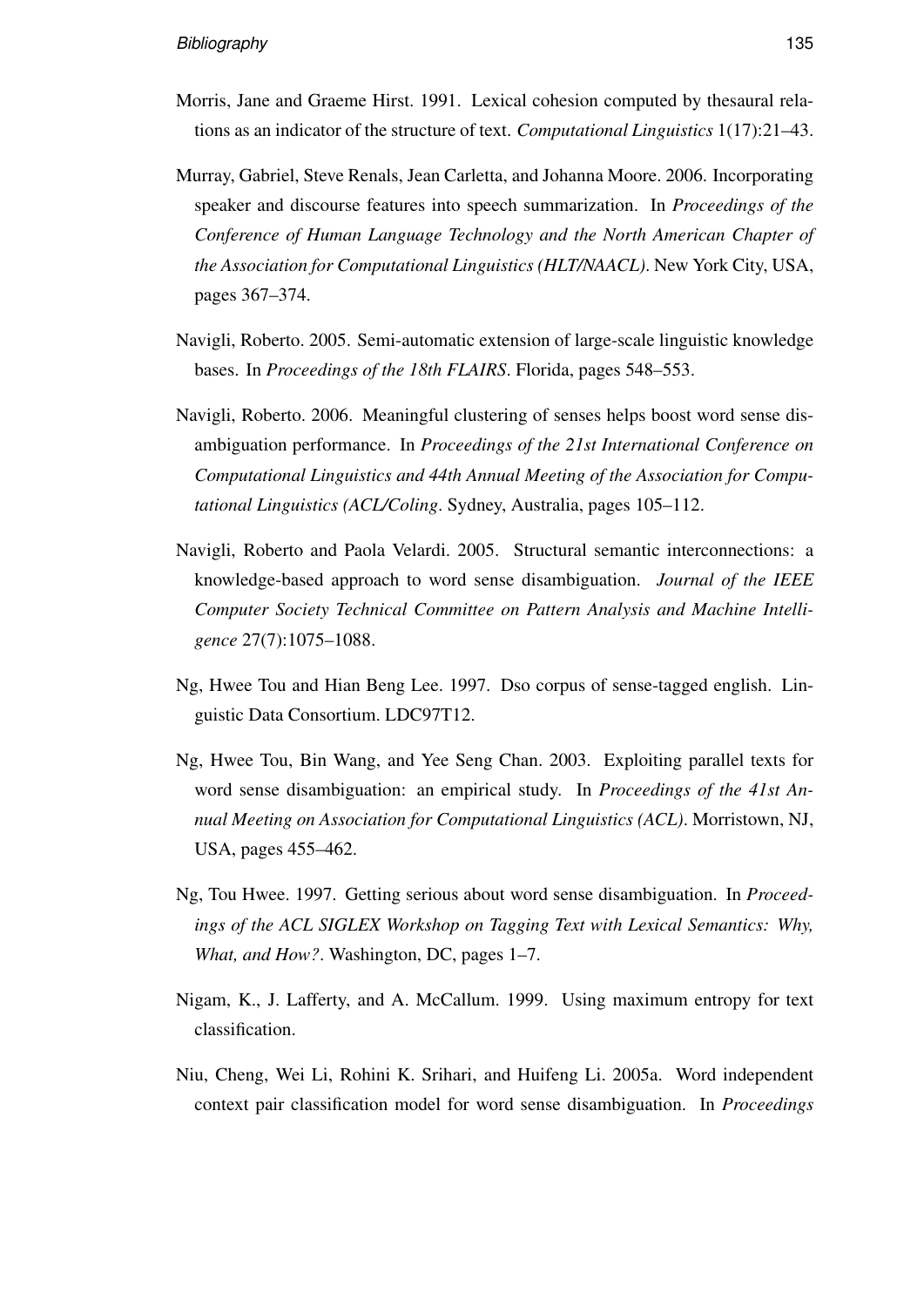*of the Ninth Conference on Computational Natural Language Learning (CoNLL-2005)*. Ann Arbor, Michigan, pages 33–39.

- Niu, Zheng-Yu, Dong-Hong Ji, and Chew Lim Tan. 2005b. Word sense disambiguation using label propagation based semi-supervised learning. In *Proceedings of the 43rd Annual Meeting on Association for Computational Linguistics (ACL)*. Morristown, NJ, USA, pages 395–402.
- Niu, Zheng-Yu, Dong-Hong Ji, and Chew-Lim Tan. 2007. I2r: Three systems for word sense discrimination, chinese word sense disambiguation, and english word sense disambiguation. In *Proceedings of the Fourth International Workshop on Semantic Evaluations (SemEval-2007)*. Prague, Czech Republic, pages 177–182.
- Palmer, Martha, Paul Kingsbury, and Daniel Gildea. 2005. The proposition bank: An annotated corpus of semantic roles. *Computational Linguistics* 31(1):71–106.
- Pantel, Patrick and Dekang Lin. 2002. Discovering word senses from text. In *Proceedings of the eighth ACM Special Interest Group on Knowledge Discovery in Data (SIG-KDD)*. ACM Special Interest Group on Knowledge Discovery in Data, New York, NY, USA, pages 613–619.
- Pedersen, T., S. Patwardhan, and J. Michelizzi. 2004. WordNet::Similarity Measuring the Relatedness of Concepts. In *Human Language Technology Conference of the North American Chapter of the Association for Computational Linguistics (NAACL) Demonstrations*. Boston, MA, pages 38–41.
- Peirce, Charles Sanders. 1933. The simplest mathematics. In Charles Hartshorne and Paul Weiss, editors, *Collected Papers of Charles Sanders Peirce*, Harvard University Press, Cambridge, MA, volume 4.
- Pradhan, Sameer, Edward Loper, Dmitriy Dligach, and Martha Palmer. 2007. Semeval-2007 task-17: English lexical sample, SRL and all words. In *Proceedings of the Fourth International Workshop on Semantic Evaluations (SemEval-2007)*. Prague, Czech Republic, pages 87–92.
- Preiss, Judita. 2004. Probabilistic word sense disambiguation. *Computer Speech & Language* 18(3):319–337.
- Preiss, Judita and David Yarowsky, editors. 2001. *Proceedings of the 2nd International Workshop on Evaluating Word Sense Disambiguation Systems*. Toulouse, France.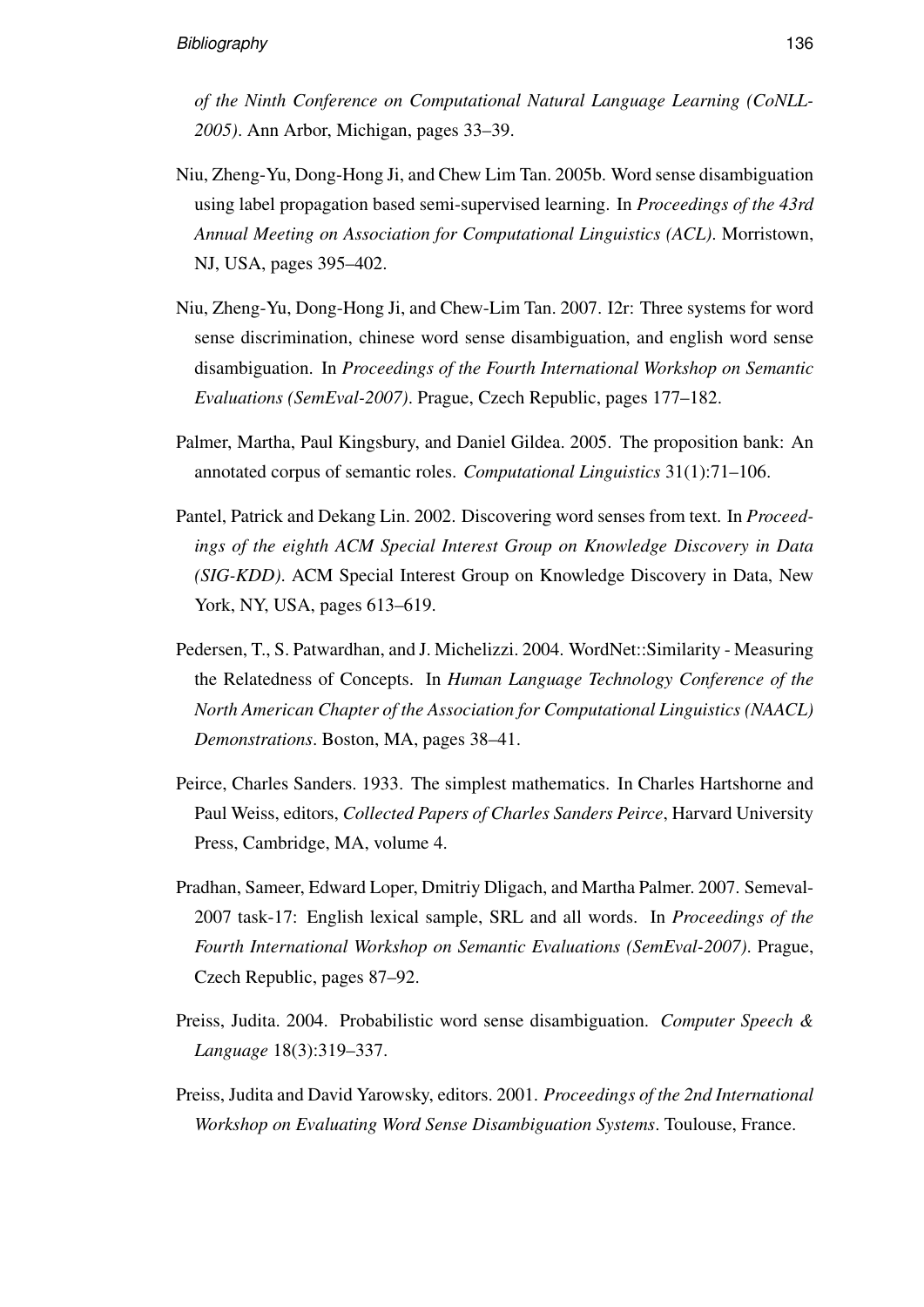- Purandare, Amruta and Ted Pedersen. 2004. Word sense discrimination by clustering contexts in vector and similarity spaces. In *Proceedings of CoNLL-2004*. pages 41–48.
- Ramakrishnan, Ganesh, Apurva Jadhav, Ashutosh Joshi, Soumen Chakrabarti, and Pushpak Bhattacharyya. 2003. Question answering via bayesian inference on lexical relations. In *Proceedings of the ACL 2003 workshop on Multilingual summarization and question answering*. Morristown, NJ, USA, pages 1–10.
- Ratnaparkhi, Adwait. 1996. A maximum entropy model for part-of-speech tagging. In Eric Brill and Kenneth Church, editors, *Proceedings of the Conference on Empirical Methods in Natural Language Processing*. Somerset, New Jersey, pages 133–142.
- Schütze, Hinrich. 1998. Automatic word sense discrimination. Computational Lin*guistics* 24(1):97–123.
- Slonim, Noam, Nir Friedman, and Naftali Tishby. 2002. Unsupervised document classification using sequential information maximization. In *Proceedings of the 25th annual international ACM SIGIR conference on Research and development in information retrieval*. New York, NY, USA, pages 129–136.
- Snow, Rion, Sushant Prakash, Daniel Jurafsky, and Andrew Y. Ng. 2007. Learning to merge word senses. In *Proceedings of the 2007 Joint Conference on Empirical Methods in Natural Language Processing and Computational Natural Language Learning (EMNLP-CoNLL)*. pages 1005–1014.
- Stokoe, Christopher. 2005. Differentiating homonymy and polysemy in information retrieval. In *Proceedings of the Conference of Human Language Technology and the European Chapter of the Association for Computational Linguistics (HLT/EMNLP)*. pages 403–410.
- Strapparava, Carlo, Alfio Gliozzo, and Claudio Giuliano. 2004. Word-sense disambiguation for machine translation. In *Proceedings of the SENSEVAL-3*. Barcelona, pages 229–234.
- Tan, Pang-Ning and Rong Jin. 2004. Ordering patterns by combining opinions from multiple sources. In *Proceedings of the 10th Conference on Knowledge Discovery and Data Mining*. Seattle, WA, pages 22–25.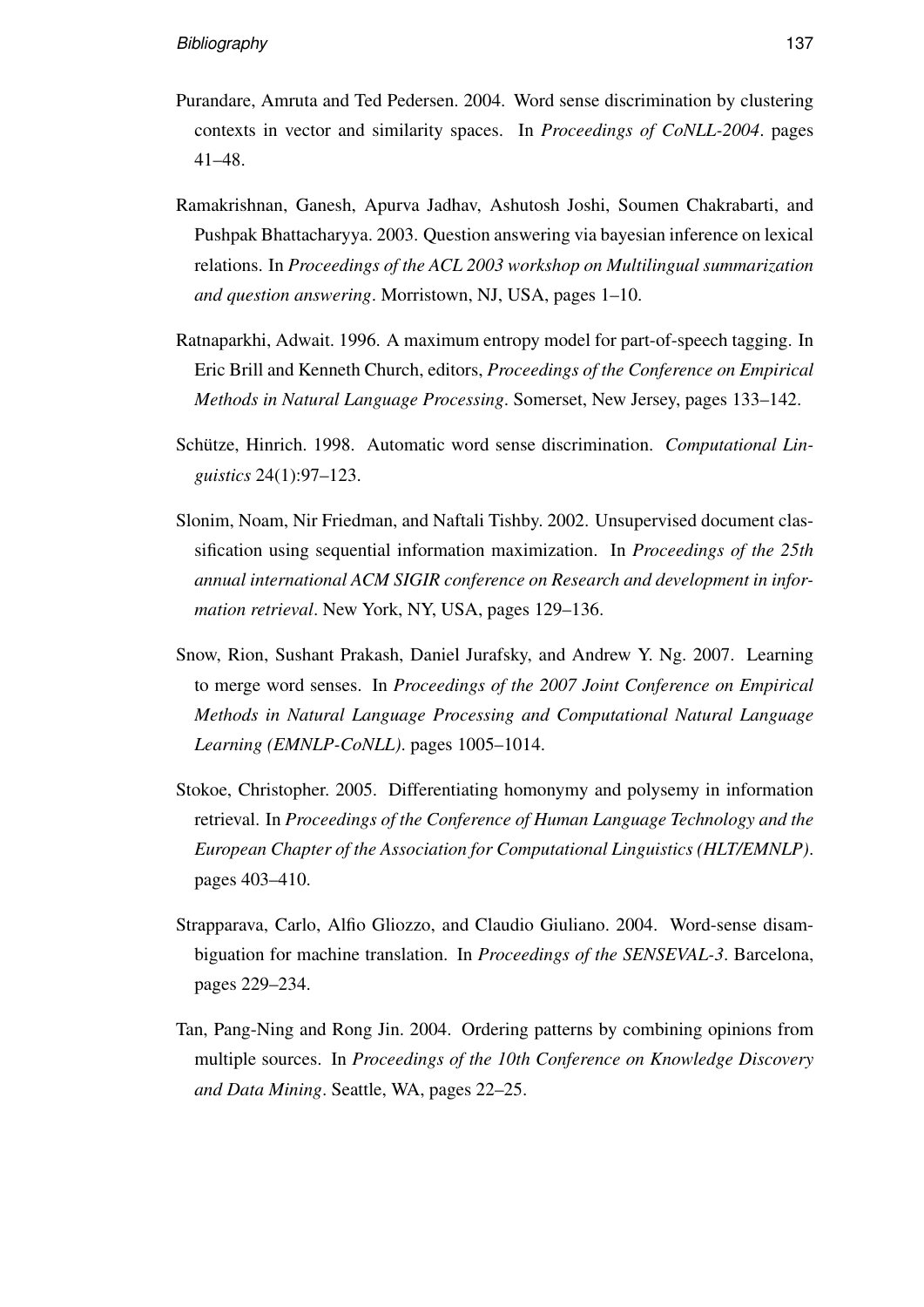- Teh, Y. W., M. I. Jordan, M. J. Beal, and D. M. Blei. 2006. Hierarchical Dirichlet processes. *Journal of the American Statistical Association* 101(476):1566–1581.
- Toutanova, Kristina and Mark Johnson. 2008. A bayesian lda-based model for semisupervised part-of-speech tagging. In J.C. Platt, D. Koller, Y. Singer, and S. Roweis, editors, *Advances in Neural Information Processing Systems 20*, MIT Press, Cambridge, MA, pages 1521–1528.
- van Halteren, Hans, Jakub Zavrel, and Walter Daelemans. 2001. Improving accuracy in word class tagging through combination of machine learning systems. *Computational Linguistics* 27(2):199–230.
- Véronis, Jean. 2004. Hyperlex: lexical cartography for information retrieval. *Computer Speech & Language* 18(3):223–252.
- Vickrey, David, Luke Biewald, Marc Teyssier, and Daphne Koller. 2005. Word-sense disambiguation for machine translation. In *Proceedings of the Conference of Human Language Technology and the European Chapter of the Association for Computational Linguistics (HLT/EMNLP)*. Vancouver, pages 771–778.
- Voorhees, Ellen M. 1993. Using wordnet to disambiguate word senses for text retrieval. In *Proceedings of the 16th annual international ACM SIGIR conference on Research and development in information retrieval*. ACM, New York, NY, USA, pages 171– 180.
- Vossen, Piek, editor. 1998. *EuroWordNet: a multilingual database with lexical semantic networks*. Kluwer Academic Publishers, Norwell, MA, USA.
- Weaver, Warren. 1949/1955. Translation. In William N. Locke and A. Donald Boothe, editors, *Machine Translation of Languages*, MIT Press, Cambridge, MA, pages 15– 23. Reprinted from a memorandum written by Weaver in 1949.
- Weeds, Julie. 2003. *Measures and Applications of Lexical Distributional Similarity*. Ph.D. thesis, University of Sussex.
- Widdows, Dominic. 2003. Unsupervised methods for developing taxonomies by combining syntactic and statistical information. In Marti Hearst and Mari Ostendorf, editors, *Proceedings of the Conference of Human Language Technology and the*. Edmonton, Alberta, Canada, pages 276–283.